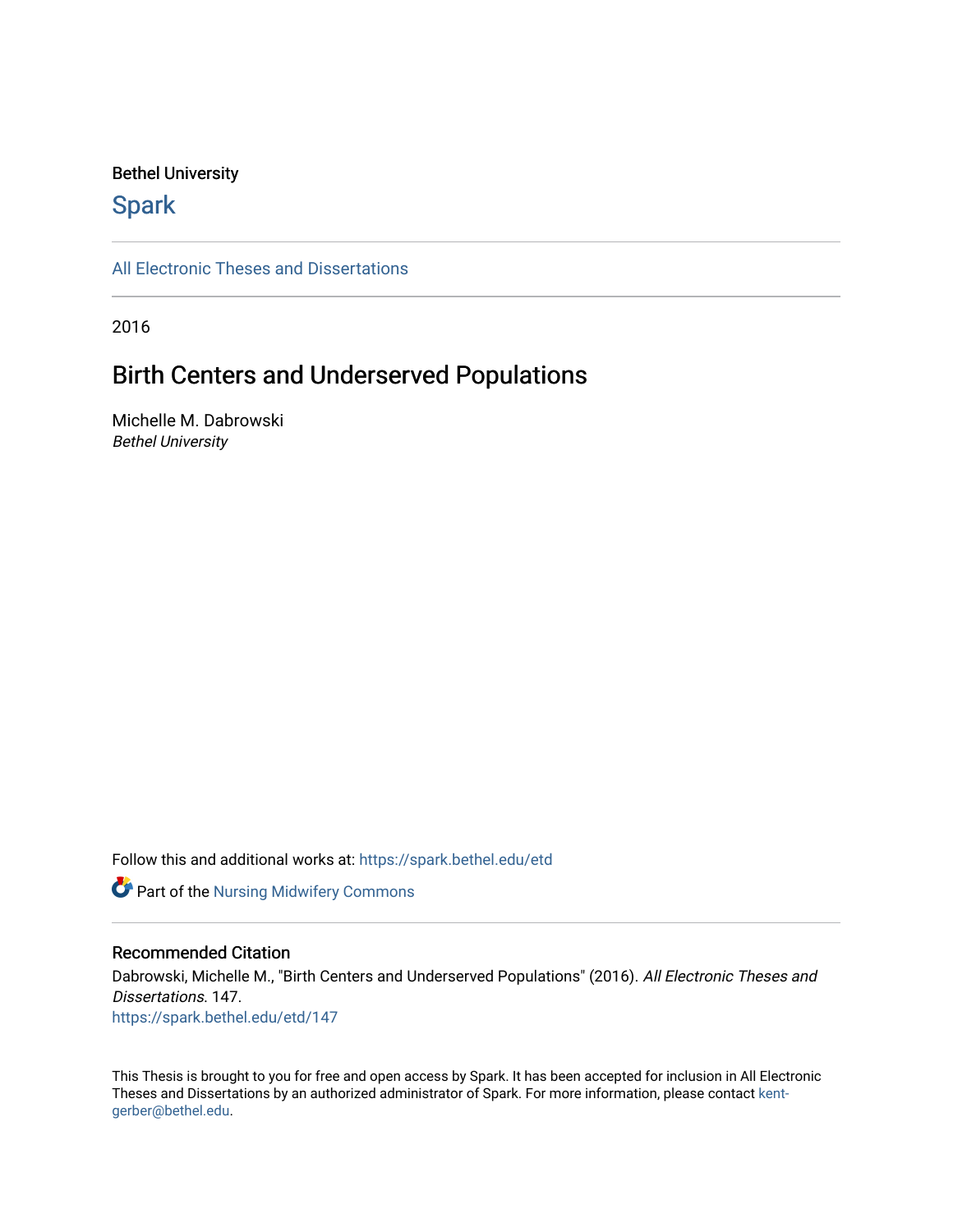## BIRTH CENTERS AND UNDERSERVED POPULATIONS

# A MASTER'S PROJECT SUBMITTED TO THE GRADUATE FACULTY OF THE GRADUATE SCHOOL BETHEL UNIVERSITY

BY

### MICHELLE M. DABROWSKI, RN, BSN

# IN PARTIAL FULFILLMENT OF THE REQUIREMENTS FOR THE DEGREE OF MASTER OF SCIENCE IN NURSE-MIDWIFERY

MAY 2016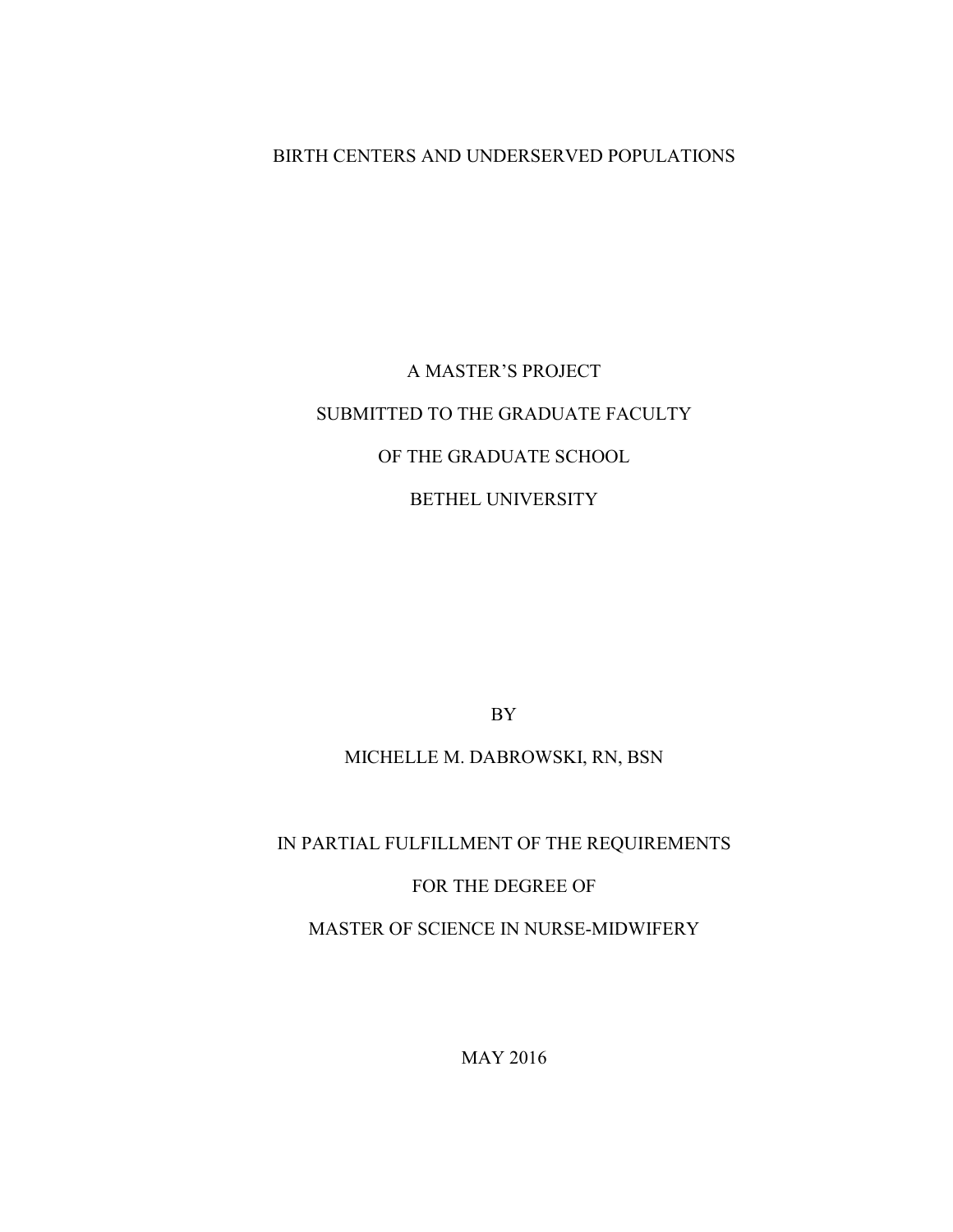## BETHEL UNIVERSITY

Birth Centers and Underserved Populations

Michelle Marie Dabrowski, RN, BSN

May 2016

# Approvals:

| Project Advisor Name:                           | Marjorie A. Schaffer, PhD, RN    |
|-------------------------------------------------|----------------------------------|
| Project Advisor Signature:                      | Maryrne a. Schaffer              |
| Second Reader Name:                             | Katrina Wu (Anderson), APRN, CNM |
| Second Reader Signature:                        | Fatrina Underson                 |
| Director of Graduate Nursing Program Name:      | Dr. Jane Wrede, APRN, CNM        |
| Director of Graduate Nursing Program Signature: | fame Wurde                       |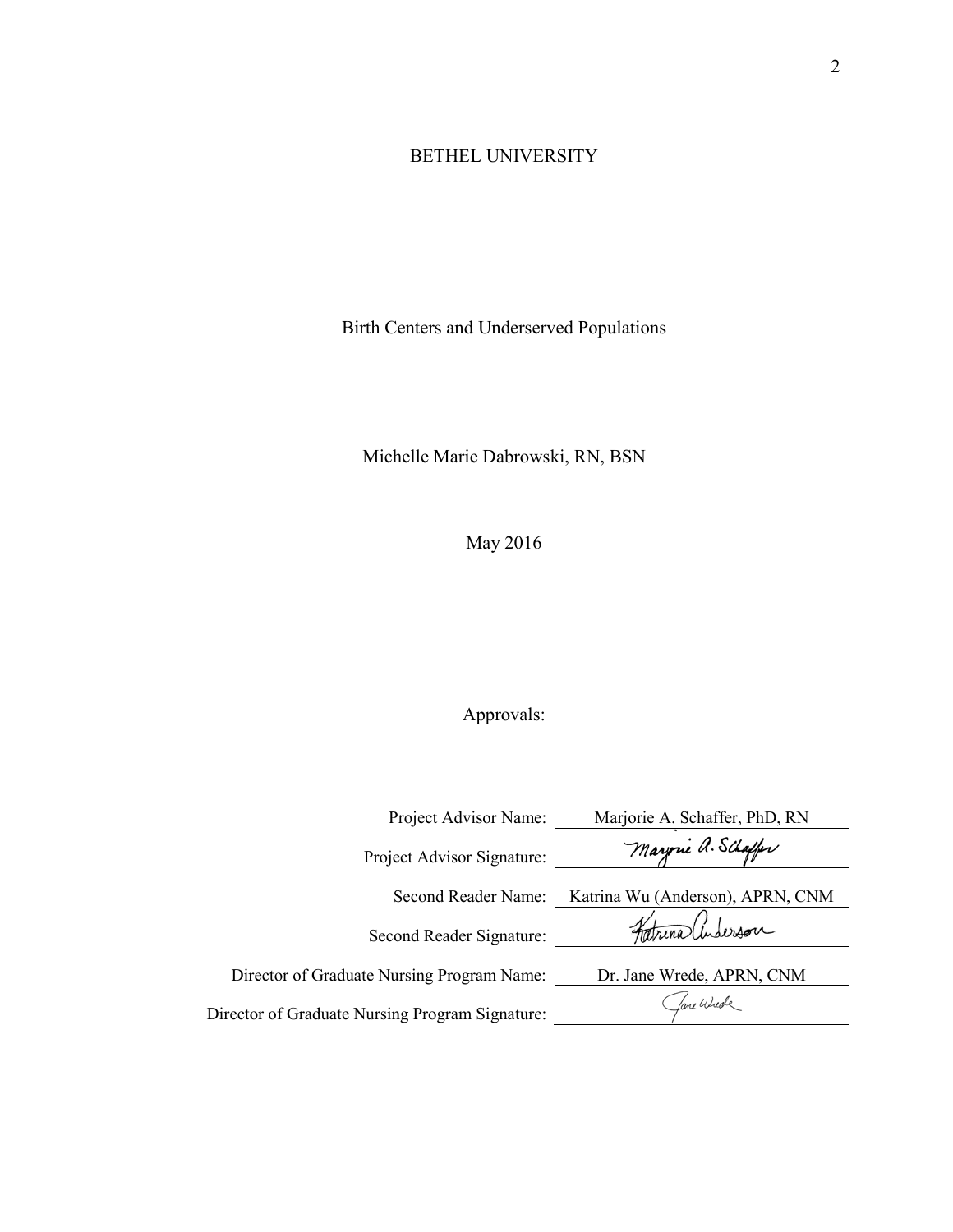#### **Acknowledgements**

I must begin by expressing my utmost gratitude to my advisor, Marjorie Schaffer, PhD, RN. I have never been a fan of nursing theory and have had difficulty grasping its importance in our work. I never would have found Boss' Family Stress Theory without your guidance. Thank you for directing me to Boss' work and sharing your books with me. Grasping this theory may have been the most challenging piece of this work, but I now have a greater understanding for the importance of such nursing theories in our work as nurses. I finally understand how the nursing theory helps to bring this entire paper together, and frequently reference family stress theory when discussing this project with others. Thank you too for your in depth review and helpful edits throughout as I progressed through these pages. I am blessed to have had you for my advisor in this endeavor.

Thank you Katrina Wu, for your ongoing encouragement as my second reader. I might not have passed this class were it not for your understanding in providing (too many) extensions, most of which were needed because of my difficulty typing over a baby snuggled in my lap. I must also express my utmost appreciation for not allowing me to fall too far behind the timeline; with my propensity for procrastination I may have foolishly attempted to complete this project in one mad, caffeine-fueled week.

Will Keillor, Bethel reference librarian, broke me out of my CINAHL rut and opened my eyes to the worlds of SCOPUS and Google Scholar. Without his input this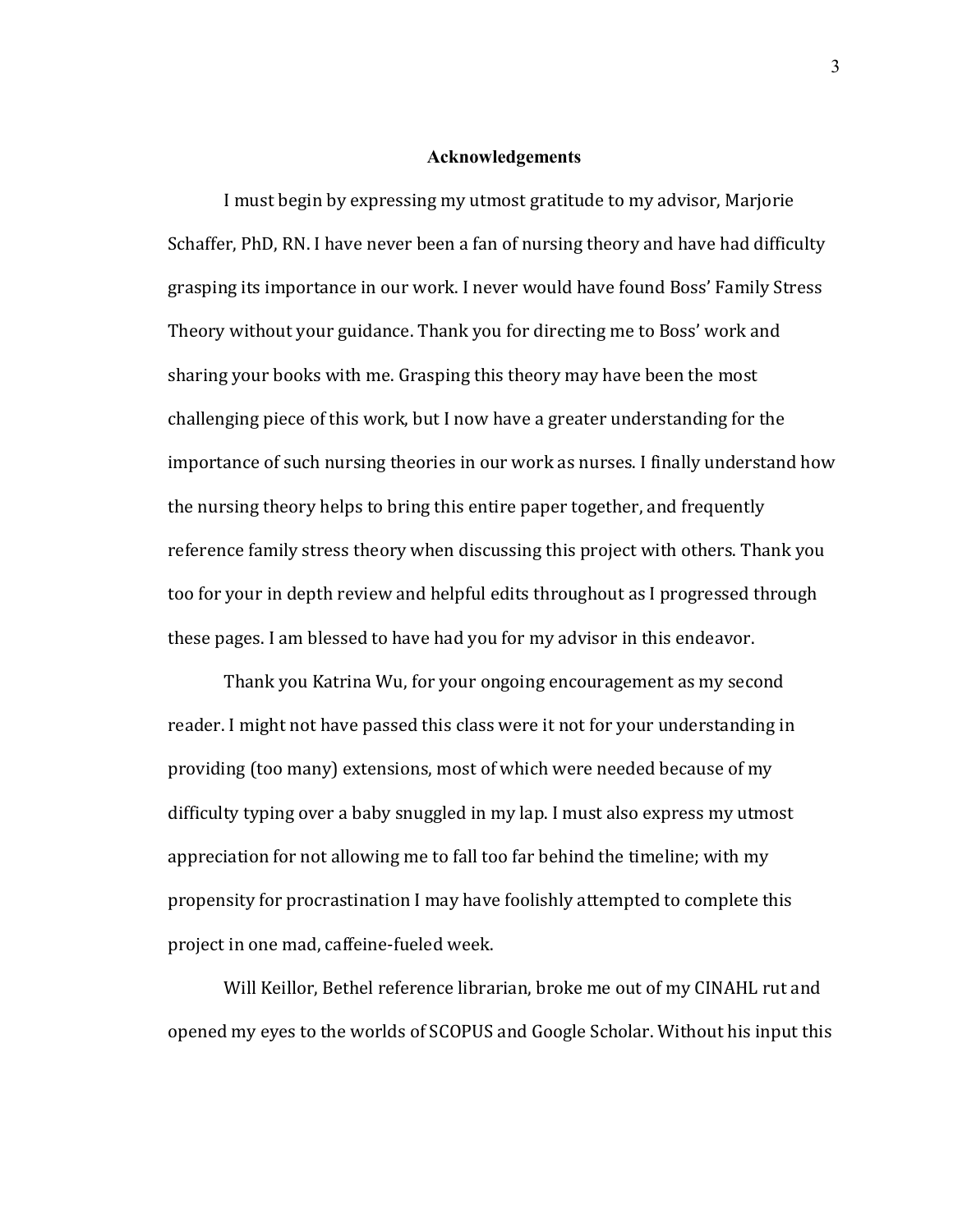literature review would be sadly short on articles, and fairly limited to "full text available" items only.

I discovered the wonder and beauty of the Bethel Writing Center this semester. Thank you Lisa Bekemeyer and Joel Olson for going through the onerous task of reading my rough drafts, pushing me for clarity, and correcting my many, *many* errant comma placements. Without you, readers would struggle, with a ridiculous number, of unwieldy pauses. Your assistance saved me from looking foolish in front of my advisors, and saved them the hassle of coating my papers in red ink.

To my Anoka High School AP English teacher, I may not remember your name, but I remember the incessant (and infuriating) passive-to-active voice drills. They seemed quite pointless at the time, but they laid the foundation for writing strengths that have served me well throughout my academic career. Thank you for the grammatical torment.

To my parents, Martin Rossing and Pamela Kaiser-Moe, my academic achievements are founded in your upbringing. Thank you for the endless summers full of books, far removed from TV screens. You both helped me to cultivate a love of reading and learning. Mom, thank you for demonstrating the beauty of nursing. Your ability to help the hurting with your Christ-following heart are what finally helped me choose this wonderful career path. Dad, I know I caused you a bit of grief with my start-stop introduction to college life. Thank you for waiting for me to figure out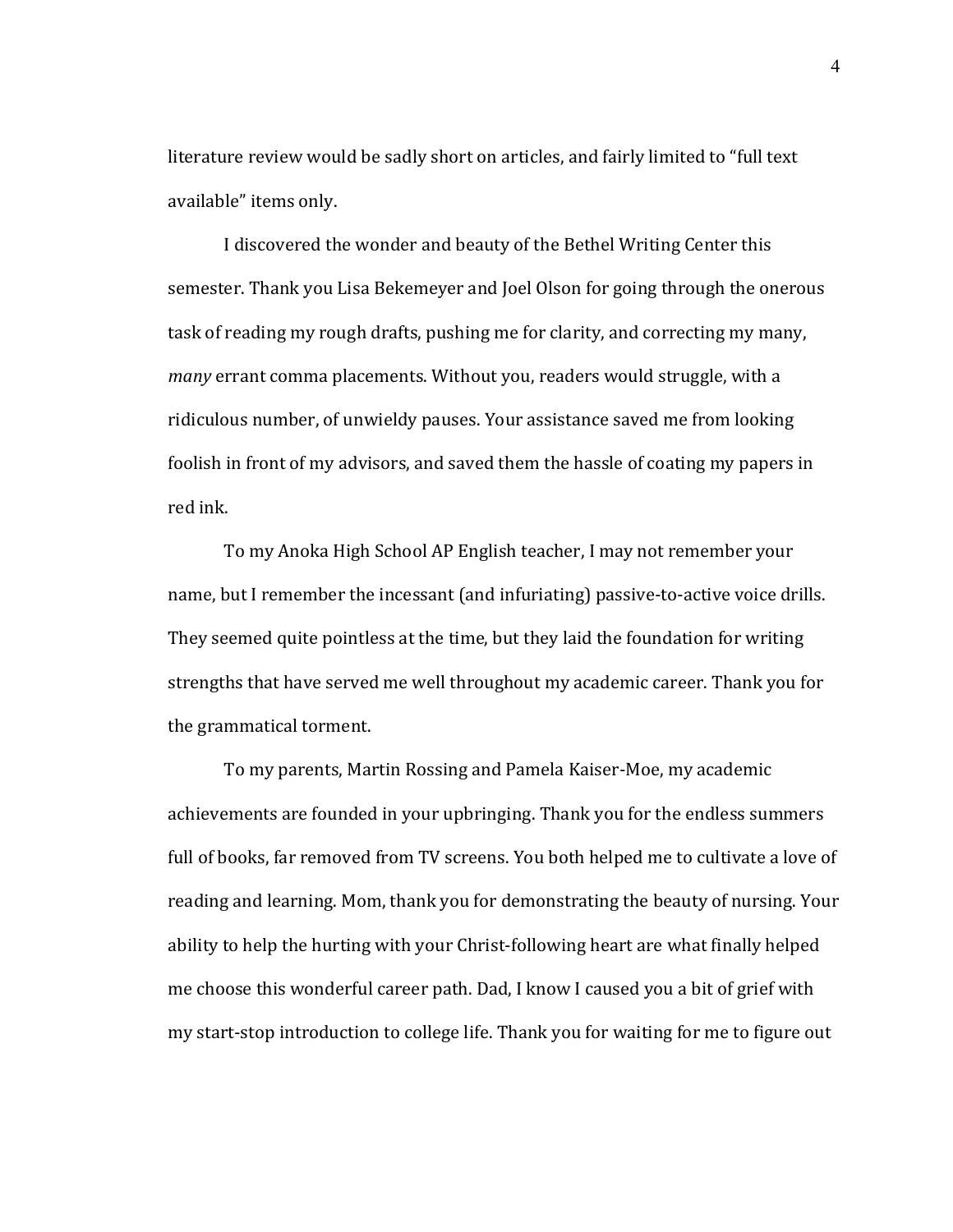what I truly wanted, and for offering your love and support through these challenging programs.

Joshua Dabrowski, love of my life, amazing father, maintainer of my sanity, I absolutely, positively, could not have done this without you. I am so grateful to have such a wonderfully supportive husband by my side. Thank you for putting up with the excess stress caused by the return to grad school. I know it hasn't been easy being full time dad to three little ones. We all love you so much!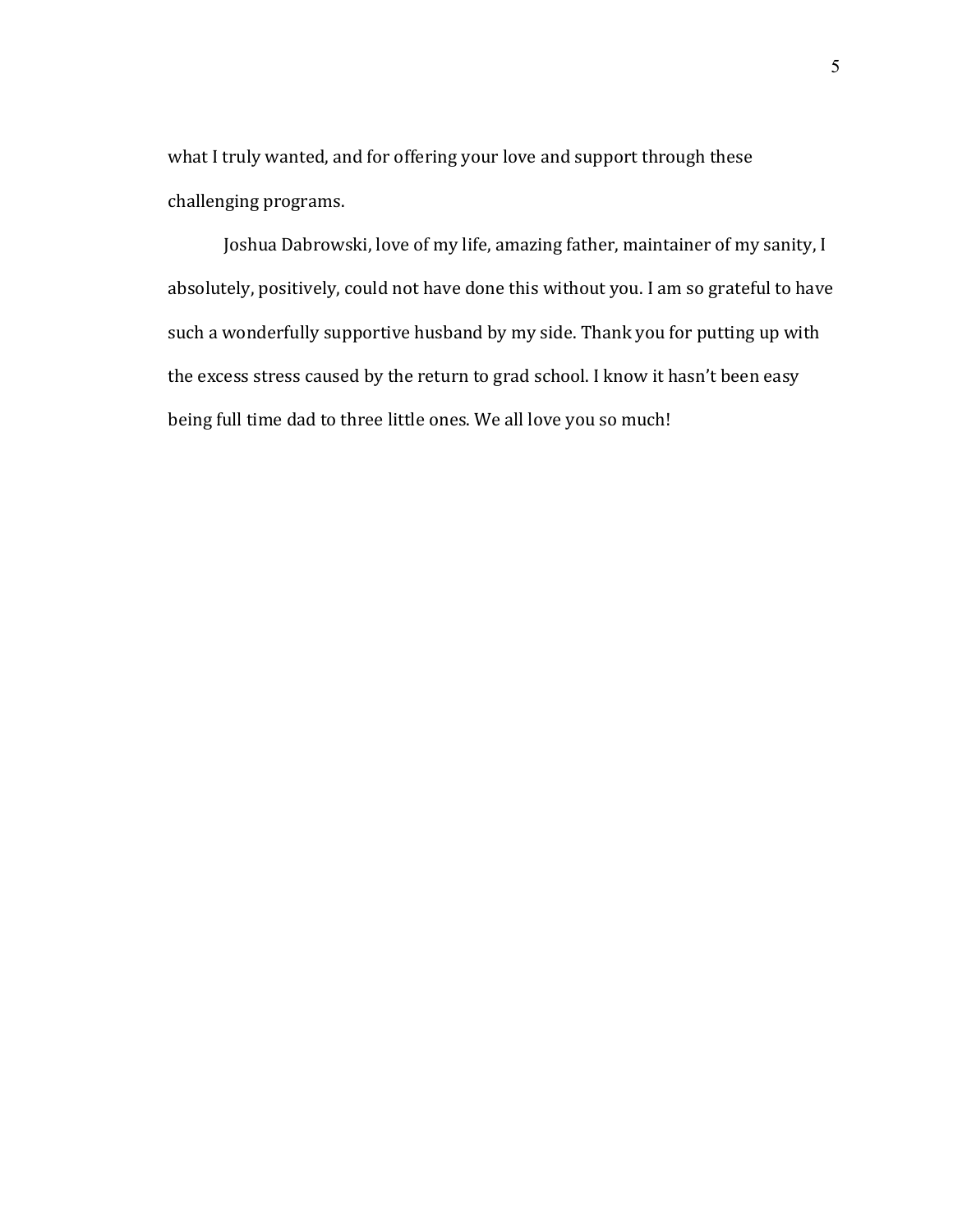#### **Abstract**

**Background:** Disadvantaged women in the United States experience disparities in prenatal and birth related health outcomes.

**Purpose:** The purpose of this literature review is to answer the question, "Can freestanding birth centers (FBC) improve outcomes for disadvantaged populations?" **Results:** FBCs *do* improve outcomes for disadvantaged populations in mode of delivery, low birth weight, prematurity, breastfeeding continuance, enhanced social support, and decreased familial stress, without additional risk for adverse outcomes. FBCs showed a demonstrable financial benefit through decreased facility fees, delivery charges, and fewer costs associated with the adverse health outcomes of cesarean sections, low birth weight, and premature infants.

**Conclusion:** To meet Healthy People 2020 goals government policies should facilitate further FBC expansion and utilization across the country. Non-profit organizations should consider teaming with FBCs to reach out to underserved women in their communities. Medicaid should expand its coverage for all FBCs; private insurance companies should also be encouraged to include FBCs within their provider networks. **Implications for Research and Practice:** Research is currently lacking in Level I and Level II studies. The majority of the research focused on comparisons of a single FBC site against a nearby hospital. Future research should target tackling the challenges of creating Level I and Level II studies, and broaden the number of sites sampled in qualitative and retrospective studies, in order to strengthen the current gaps in research. **Keywords:** freestanding birth center, birth center, pregnant, midwives, low-income, disadvantaged, underserved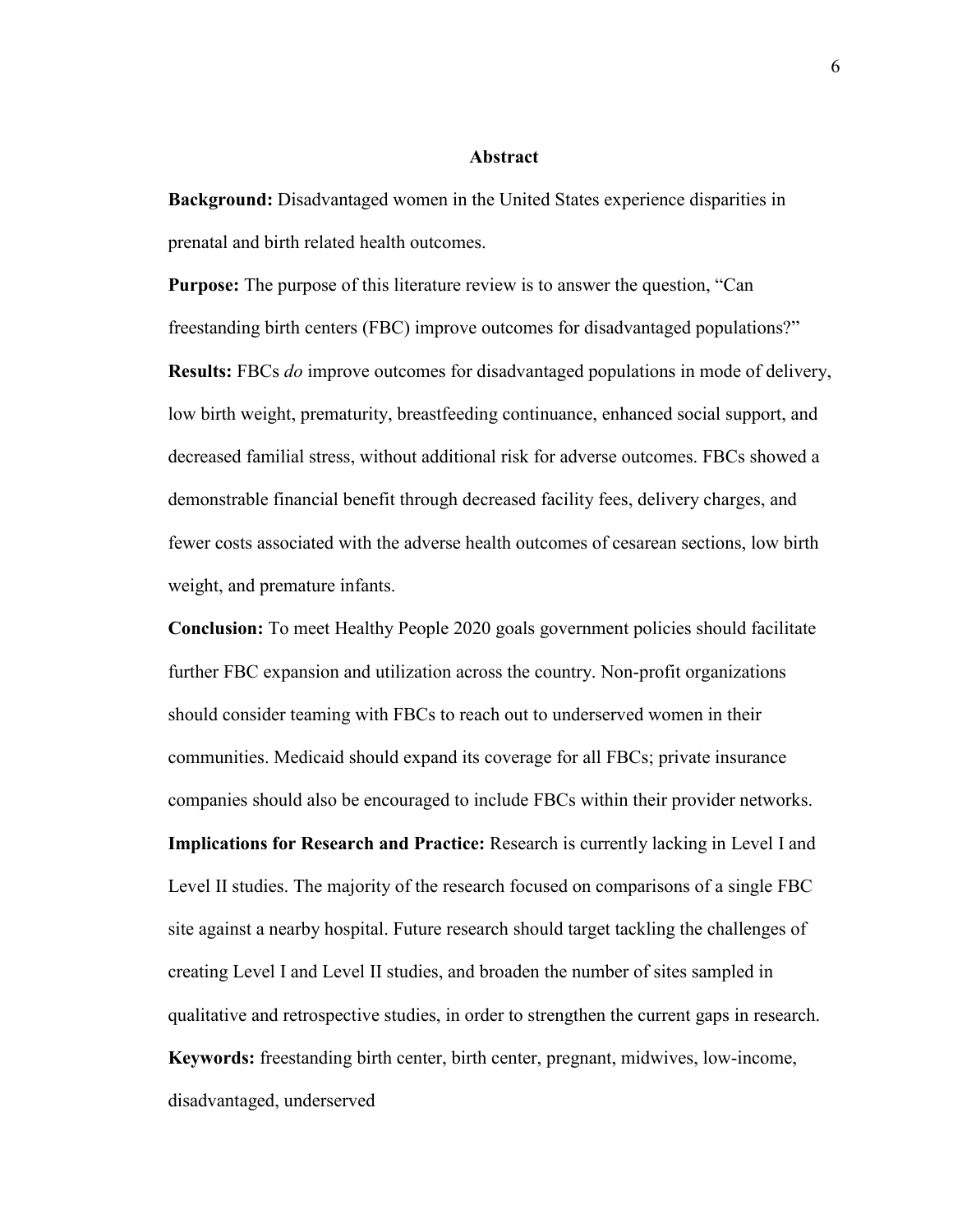# **Table of Contents**

| 24 |
|----|
|    |
|    |
|    |
|    |
|    |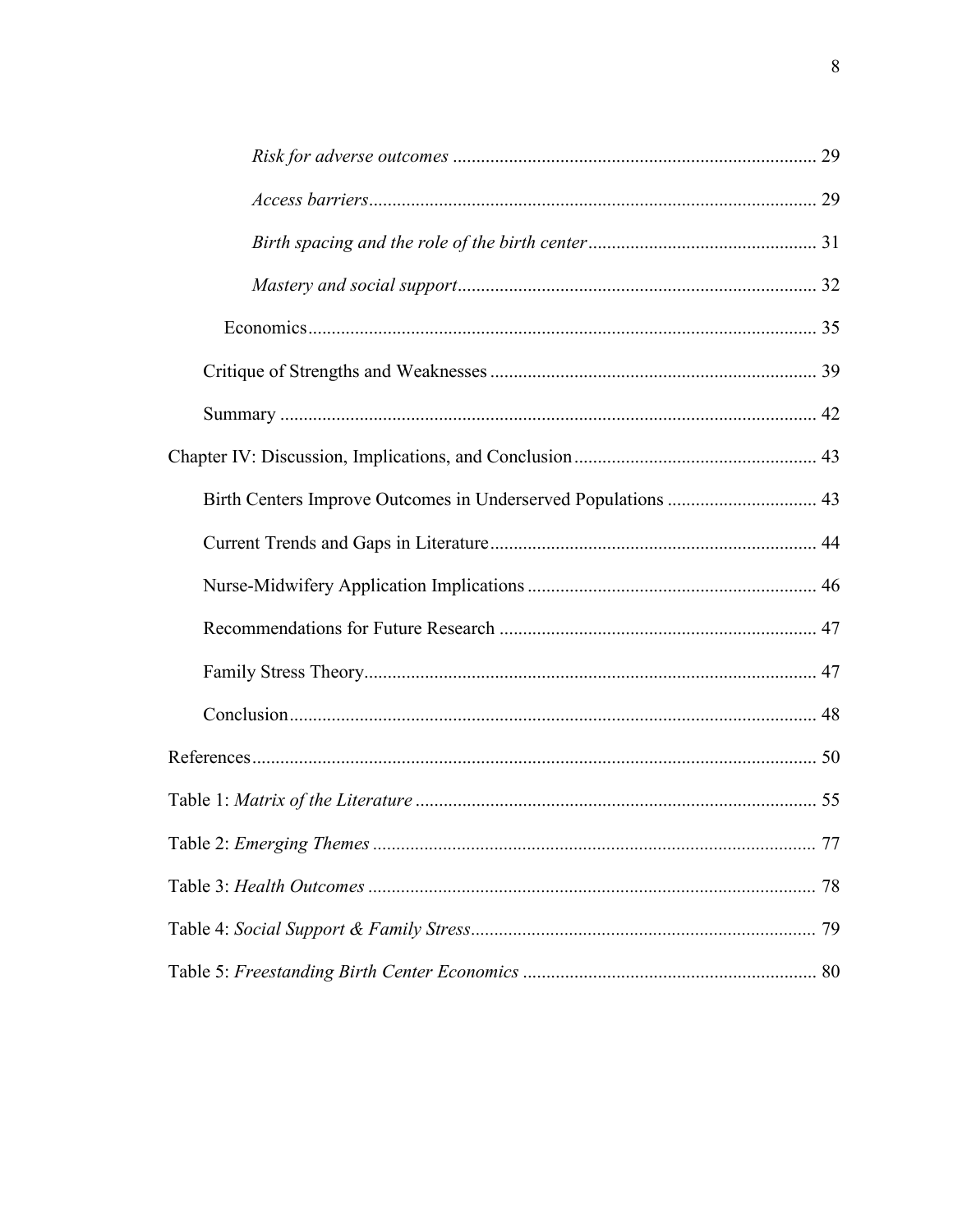#### **Chapter I: Introduction**

 As a labor and delivery travel nurse, and a nurse-midwifery student, I have born witness to a variety of hospital birth environments and cultures. With experience in Minnesota metro facilities, as well as a small hospital north of Miami, Florida, the difference in quality of care was significant. Most discussions regarding the United States' worsening cesarean section rates, poor performance with health disparities and increasing rates of low birth weight (LBW) and preterm deliveries examines our healthcare on a national level, without regard to regional differences. Throughout the course of my nursing education I also frequently encountered literature about the healthcare disparities in our country for underserved or disadvantaged populations (lowincome and ethnic minorities). With such variety in practices across the country, I wondered if a system was in place that provided quality care with improved outcomes for all individuals outside of the inconsistencies of individual hospital systems. This led to the question, "Can freestanding birth centers improve outcomes for disadvantaged populations?"

Using results from the revised birth certificate data, Osterman and Martin (2014) noted that in 2012, primary cesarean deliveries for Minnesota were 18.0% and for Florida were 26.9%. In general the Midwest holds a primary cesarean rate of less than 20%, while the South Eastern states fall above 20% (Osterman & Martin, 2014). See Figure 1. I posit that these statistics are indicative, not of a physiological difference between women in each region, but rather a difference in medical practice of providers. Despite an array of access to the latest research and standards, physician and hospital practices vary greatly. Nationwide hospitals are accredited by the Joint Commission on Accreditation of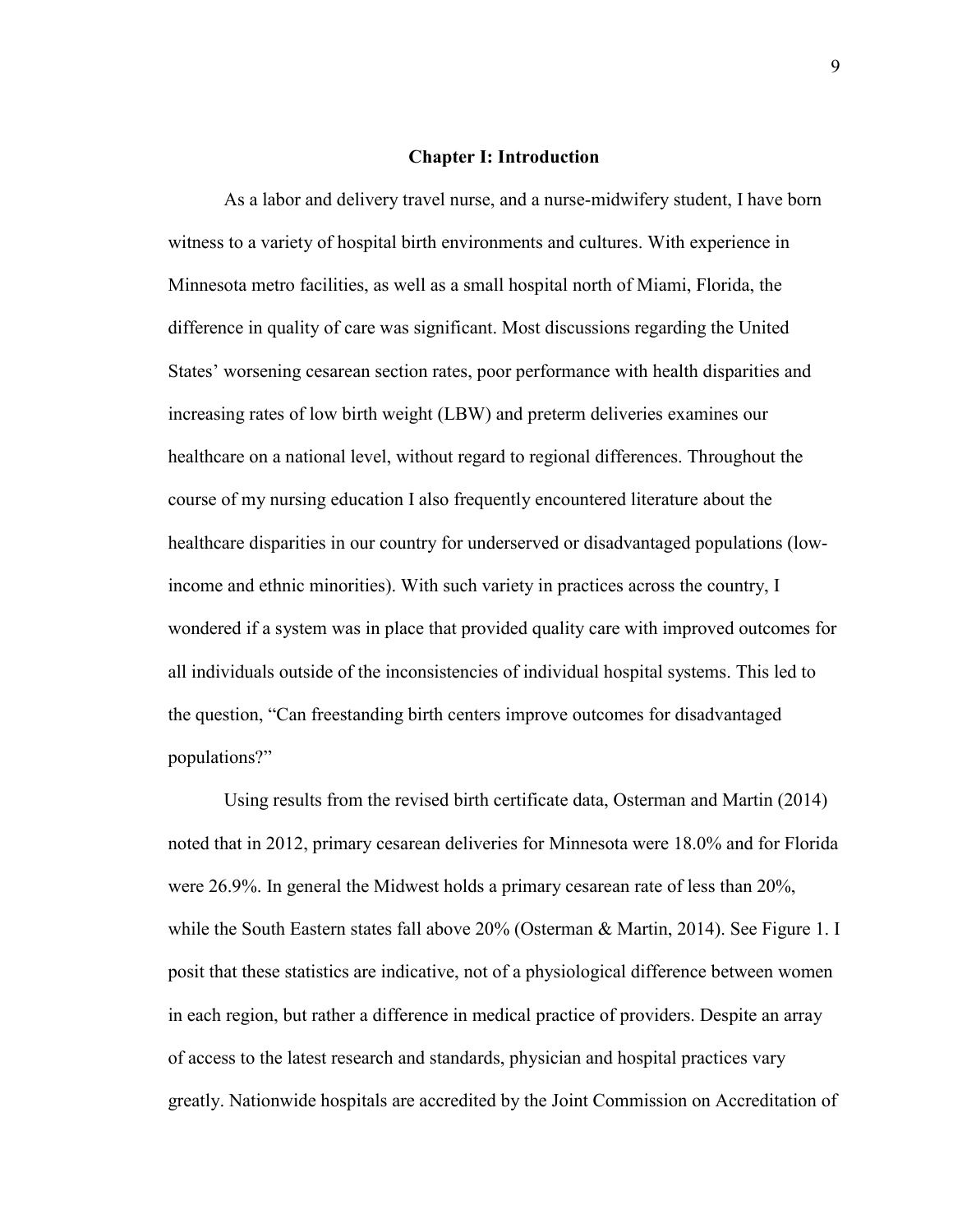Healthcare Organizations (JCAHO), physicians engage in the professional organizations such as the American Congress of Obstetricians and Gynecologists (ACOG), and birth professionals of all types may subscribe to ACOG publications and the "Journal of Obstetric, Gynecologic, and Neonatal Nursing." Providers across the United States have equal access to the latest research for evidence-based practice, and yet they are not equally committed to updating their policies and procedures to meet current practice standards.



*Figure 1. Primary cesarean delivery rates, by state: 38 states, New York City, and District of Columbia (2012 revised reporting area, 2012.* (Osterman & Martin, 2014, p.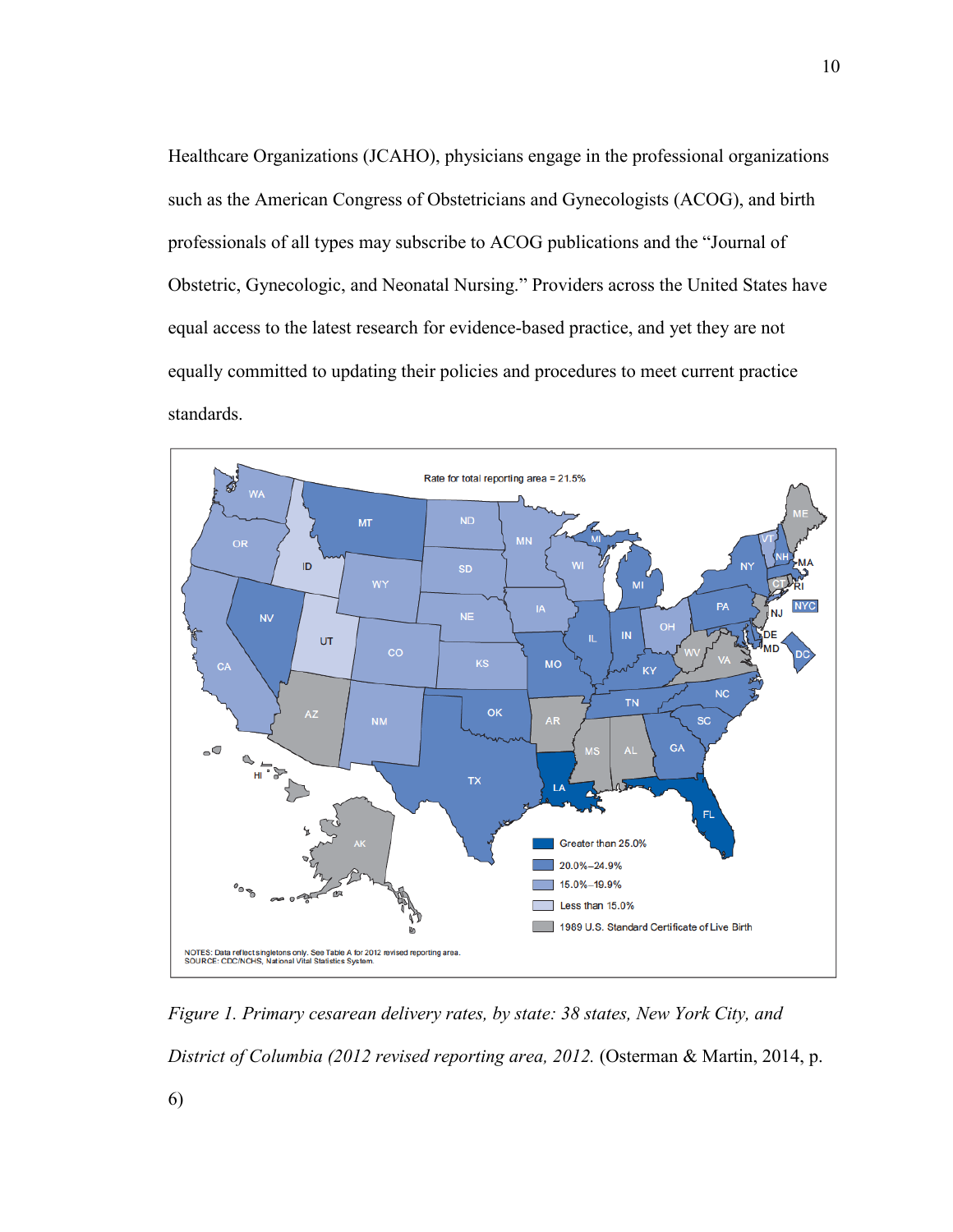In Minnesota I have witnessed continuous improvement efforts at each of the metro hospitals where I have worked. Examples include protocols designed to create better outcomes in induction methods, group B strep treatment and follow-up, on-going gestational diabetes intrapartum management initiatives, new labor pain initiatives (such as hydrotherapy and the use of nitrous oxide), and concerted efforts towards monitoring and enhancing breastfeeding outcomes. Actively laboring patients typically have a 1:1 nurse to patient ratio. Women are also triaged appropriately when entering labor and delivery units for evaluation of labor onset; typically women are discharged during the early stages of labor with guidelines to help them cope with this discomfort.

However, in Florida, if the woman was over 39 weeks gestational age whether in early or active labor, the physicians typically instructed the triage nurse to admit the patient for labor and to start Pitocin per protocol. These women were told that they were in labor without being advised that it was merely the early stages; they were not informed that such early augmentation might hold a higher risk of cesarean section. With nursing ratios of one nurse to every two actively laboring patients, the nurses were unable to attend to the individual needs of each mother. Furthermore, despite a hospital policy encouraging patients to labor in upright positions the nurses in this small Florida hospital insisted that all laboring women remain in bed; they were "not allowed" to even get up to use the bathroom, but instead were given a bedpan. Doctors routinely ordered enemas on admission, and perineums were prepped with a betadine solution before delivery. Should a woman deliver vaginally, they kept their babies in the room with them for roughly one hour after which the babies were sent to the nursery to transition safely under the supervision of another nurse. These out-of-date practices exemplify the process of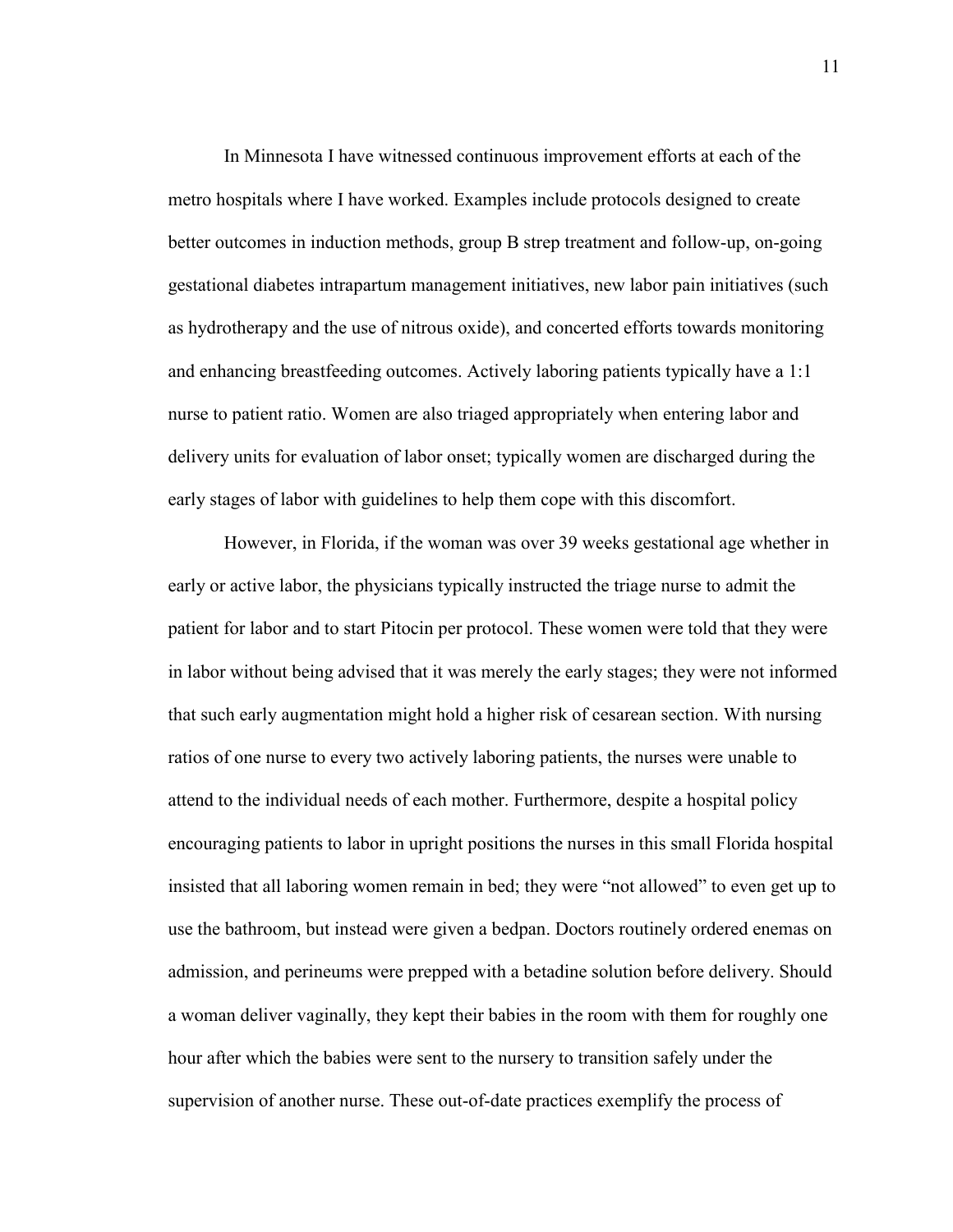following "tribal medicine" or modeling the practices and cultures of those you work with based on the way you initially learned and without application of current evidence.

The population delivering under these abysmal circumstances in this Florida hospital was primarily low-income, undereducated, and unmarried minorities with few resources available to them beyond this small community hospital. Zhao and colleagues (2015) indicated that financial stressors in the prenatal period contribute to low birth weight (LBW), with significantly greater impact among African Americans. Furthermore, Getahun and colleagues (2009) indicates that while primary cesarean section rates increased for women of all races, the rate of increase among African American women was 25% higher. There are evident disparities in birth outcomes across this country, contingent upon class and race.

#### **Statement of Purpose**

I desire to contribute to offering disadvantaged women in the United States superior care experiences during the prenatal, intrapartum, and postpartum phases. Since I have resolved to leave Minnesota and head to the southeastern United States after graduation, I debated whether a greater impact would occur working to change current hospital systems and cultures, or if another means of care would provide better outcomes. As such, the intent of this critical appraisal of the literature is to investigate whether freestanding birth centers improve outcomes for disadvantaged populations.

#### **Need for a Critical Review of the Nurse-Midwifery Problem**

 The government program, Healthy People 2020, created a 10-year agenda with focused goals related to improving the welfare of its citizens. One of the overarching topics within Healthy People 2020 is maternal, infant, and child health. Recognizing the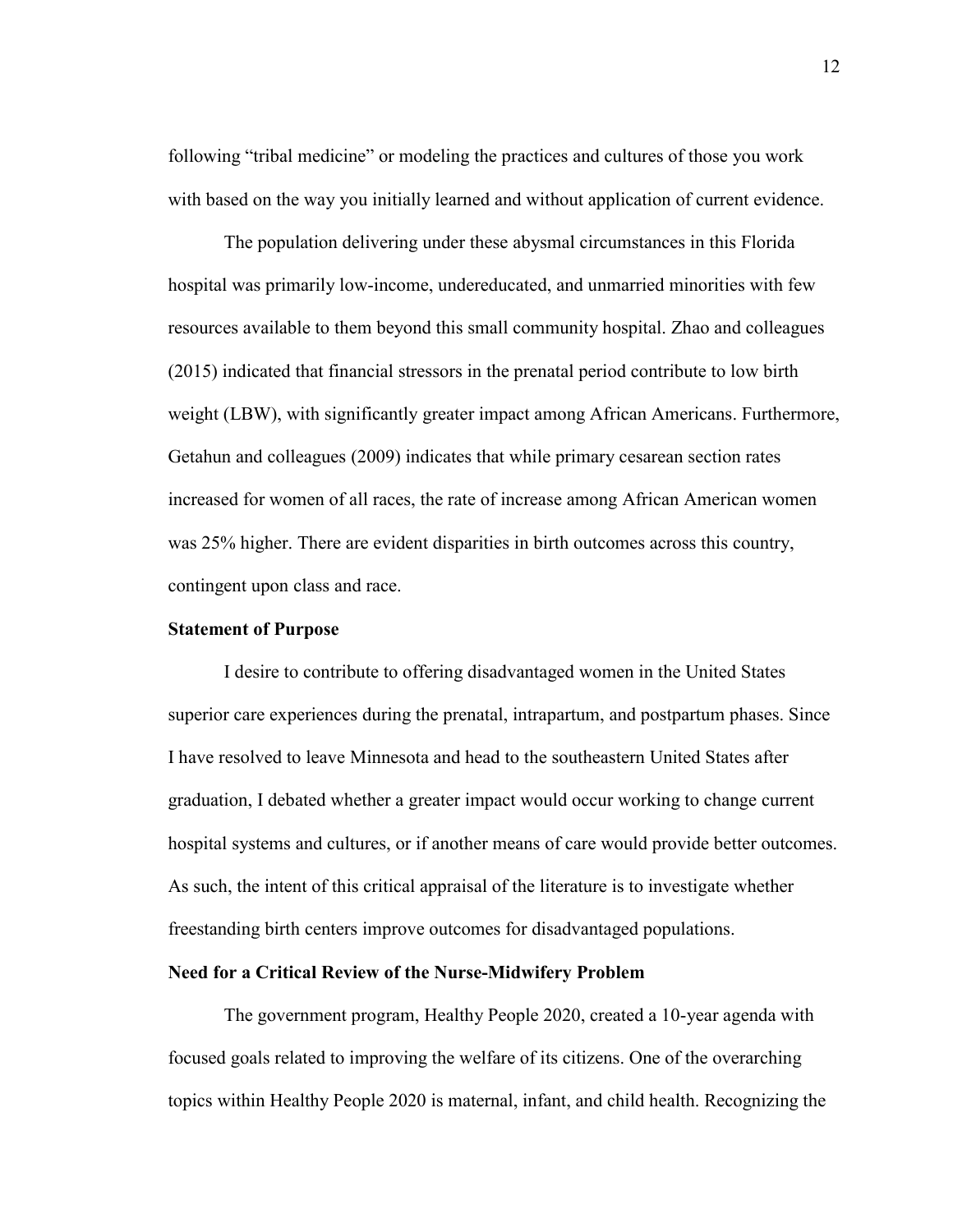need for improvement across the United States, specific objectives include: reduction of cesarean births for low-risk women, reduction of LBW and very low birth weight (VLBW), lower rates of preterm birth, fewer fetal and infant deaths, and increasing the percentage of pregnant women who obtain early and adequate prenatal care (Healthy People 2020, n.d.).

Nurse-midwives are perfectly situated to help address this nation's needs, and these 2020 goals, through their work with childbearing women. In particular, midwives working within birth centers, as opposed to hospital-linked clinics, are believed to offer lengthier appointments and spend more time addressing the full needs of their patients. Many articles have been written offering insight into the benefits of birth center care. This literature review is necessary to synthesize the best of that research into results that are generalizable across the nation, and address the needs of our country for updating birth support practices.

#### **Significance to Nurse-Midwifery**

Certified Nurse-Midwifery falls under the umbrella of Advanced Practice Registered Nursing (APRN). Certified Nurse-Midwives (CNM) obtain licensure nationwide through the same credentialing process. In other words, all individuals with the APRN, CNM credential have relatively equal levels of training and have all passed the same examination to obtain licensure. Despite matching ability, laws regarding ability to practice independently differ from state to state. According to the National Council of State Boards of Nursing [NCSBN] (2014) only 14 states have legalized full independent practice and prescribing authority to APRNs. The remaining states include at least some requirement of physician collaboration in order for APRNs to practice; these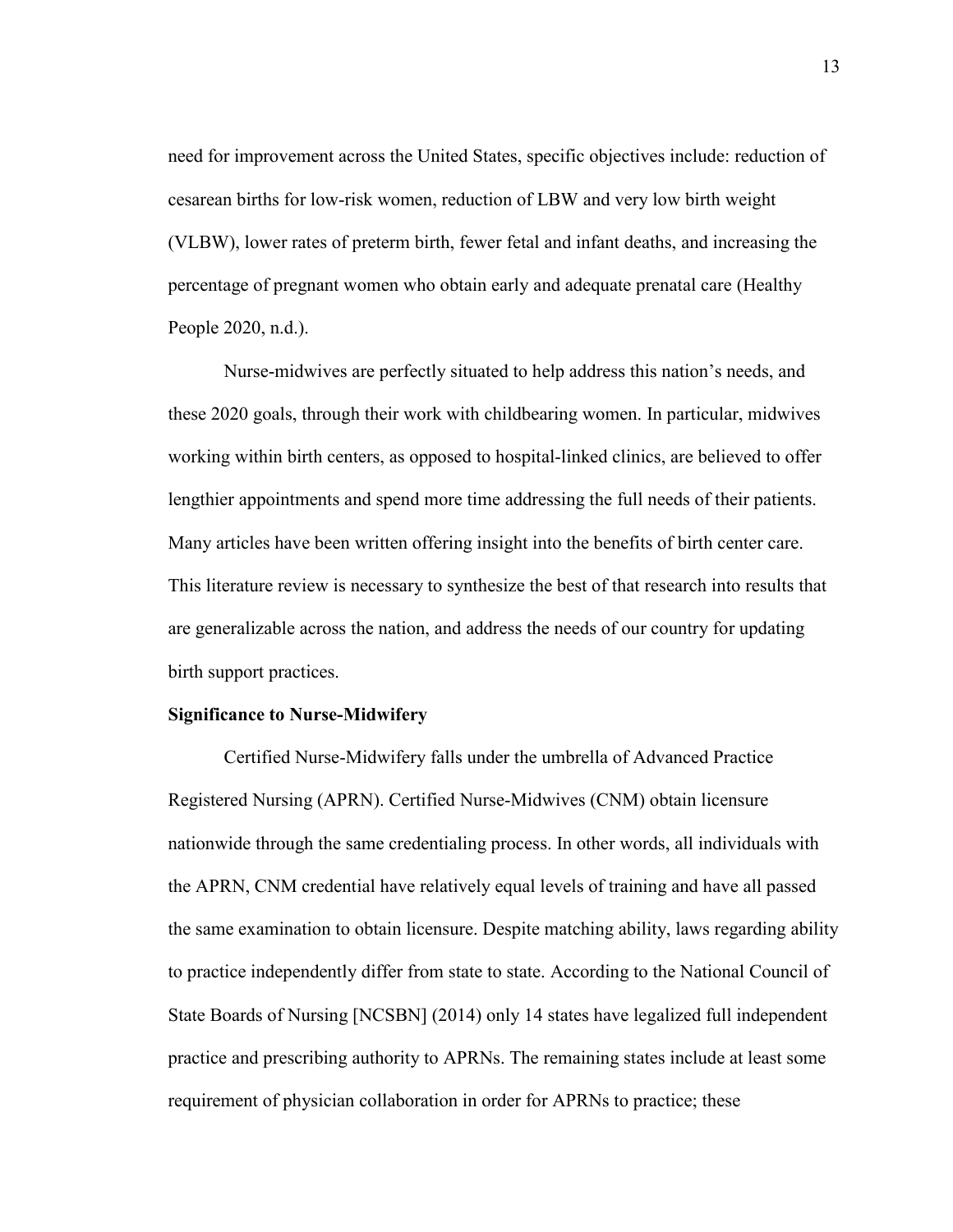collaboration agreements outline scopes of practice and medical acts allowed with general or direct supervision of licensed physicians (NCSBN, 2014). By further demonstrating the capability and superior outcomes of midwifery-run birth centers we add to the ever increasing evidence in support of ongoing legislative efforts in favor of independent practice for APRNs.

 Not only does such evidence highlight the need for independent practice legislation, it also demonstrates how the uniqueness of the midwifery model of care contributes to beneficial outcomes. In defining the term "birth center" the American Association of Birth Centers (as cited in Stapleton, Osborne, & Illuzzi, 2013) described them as a homelike facility existing within the health care system with a program of care designed in the wellness model of pregnancy and birth. Birth centers provide familycentered care for healthy women before, during and after normal pregnancy, labor, and birth" (p. 3). In birth centers, practices tend to be more consistent with the philosophy and goals of nurse-midwifery practice with greater belief in the natural health processes of pregnancy, and less frequent utilization of interventions throughout the prenatal and intrapartum periods.

#### **Theoretical Framework**

 The interplay of freestanding birth centers on health outcomes is viewed within the framework of the family stress theory as put forth by Pauline Boss. Boss (1988) describes the individual, and familial response, to an event as a catalyst for strain or stress that may negatively impact the family system. In this framework, the external elements are outside of the control of the individual. These external elements include: culture, history, economy, development, and heredity. Internal contextual elements are controlled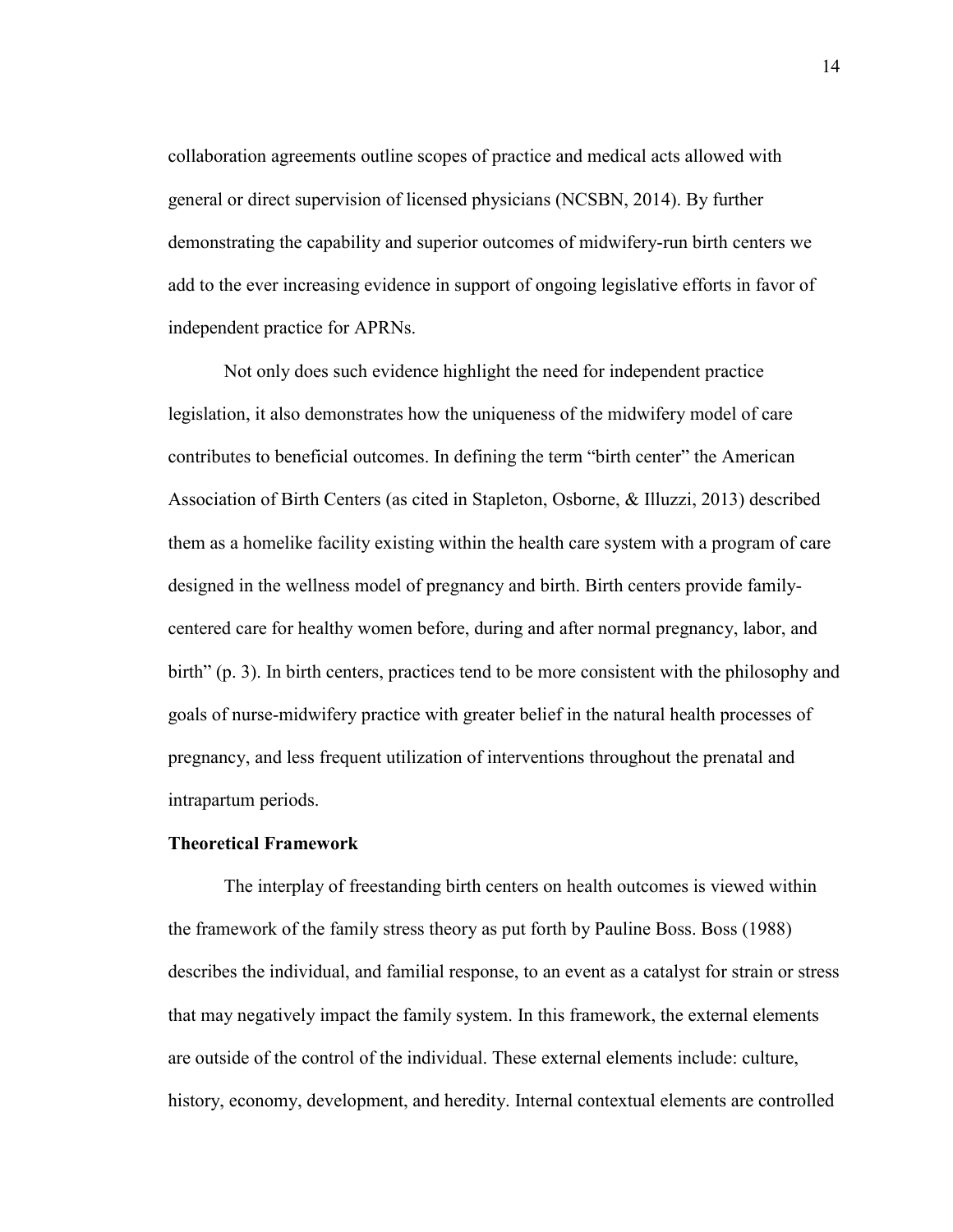or influenced by the individual's structural, psychological, and philosophical characteristics. Both internal and external contexts are viewed as an expansion of the ABC-X theory put forth by Hill (as cited in Boss, 1988), that discusses the interplay of the event  $(A)$  based upon familial resources  $(B)$ , perceptions of the event  $(C)$ , and ultimately their ability to cope or succumb to the stress with the potential for crisis  $(X)$ . See Figure 2.

While providers may view pregnancy as a health concern affecting primarily the mother, and secondarily the fetus, the role of the mother and new baby need to be considered within the greater context of the family system. Furthermore, the midwifery model, and birth center environments, factor into the systemic context with the capacity to address stress or strain on the family system.



*Figure 2. The contextual model of family stress.* (Boss, 1988, p. 28)

 In light of this theoretical framework, pregnancy would be considered the stressor event or situation. The pregnant mother, when compared to the other members of her family, may perceive the pregnancy differently. While birth might be considered a normative event, likely to occur within the woman's lifetime, its placement in her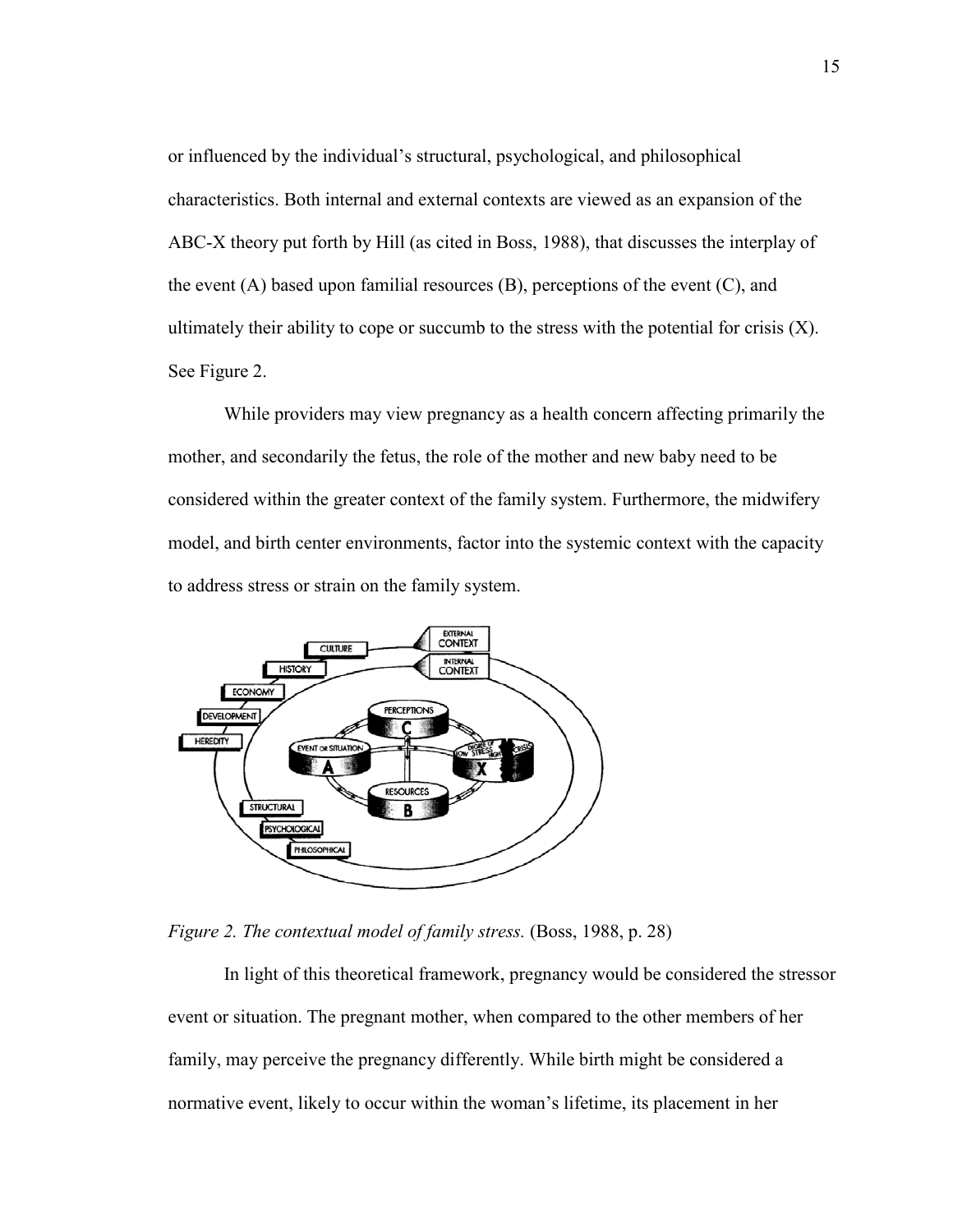historical context might not be of her choosing. The external factors of culture influences whether or not a pregnancy at this point in her life is considered a welcome event, or a stress inducing event. For instance, a married couple, striving for years for pregnancy perceives this event as a blessing. An unmarried adolescent in the same situation may experience shame if the culture of her family context has told her that she needs to wait until marriage to begin sexual relations. Furthermore, with the added disappointment of her family, this event becomes a disruption leading to significantly greater stress.

 Birth centers offer the opportunity to influence the external element related to the culture in which women are giving birth. With more of your community giving birth within a birth center context, the stories told about birth become reflective of an empowering narrative. In such a context women are seen as strong, capable of birthing or delivering their babies without intervention, and without medications separating them from the experience. Within the midwifery model of care the women are supported to take active roles in the decision making process and supported in achieving the birth they desire.

 Contrast that with a narrative, in which nearly one third of the community delivers their baby via cesarean section. If women are told they must remain in bed, they must not eat, they are incapable of coping with contractions, and must have pain medication, their perceptions are likely to increase the external stressors of birth in the context of the community. Is there truth when women say, "My body won't deliver a baby naturally"? Or has this become the cultural expectation where the medical model of birth is prominent?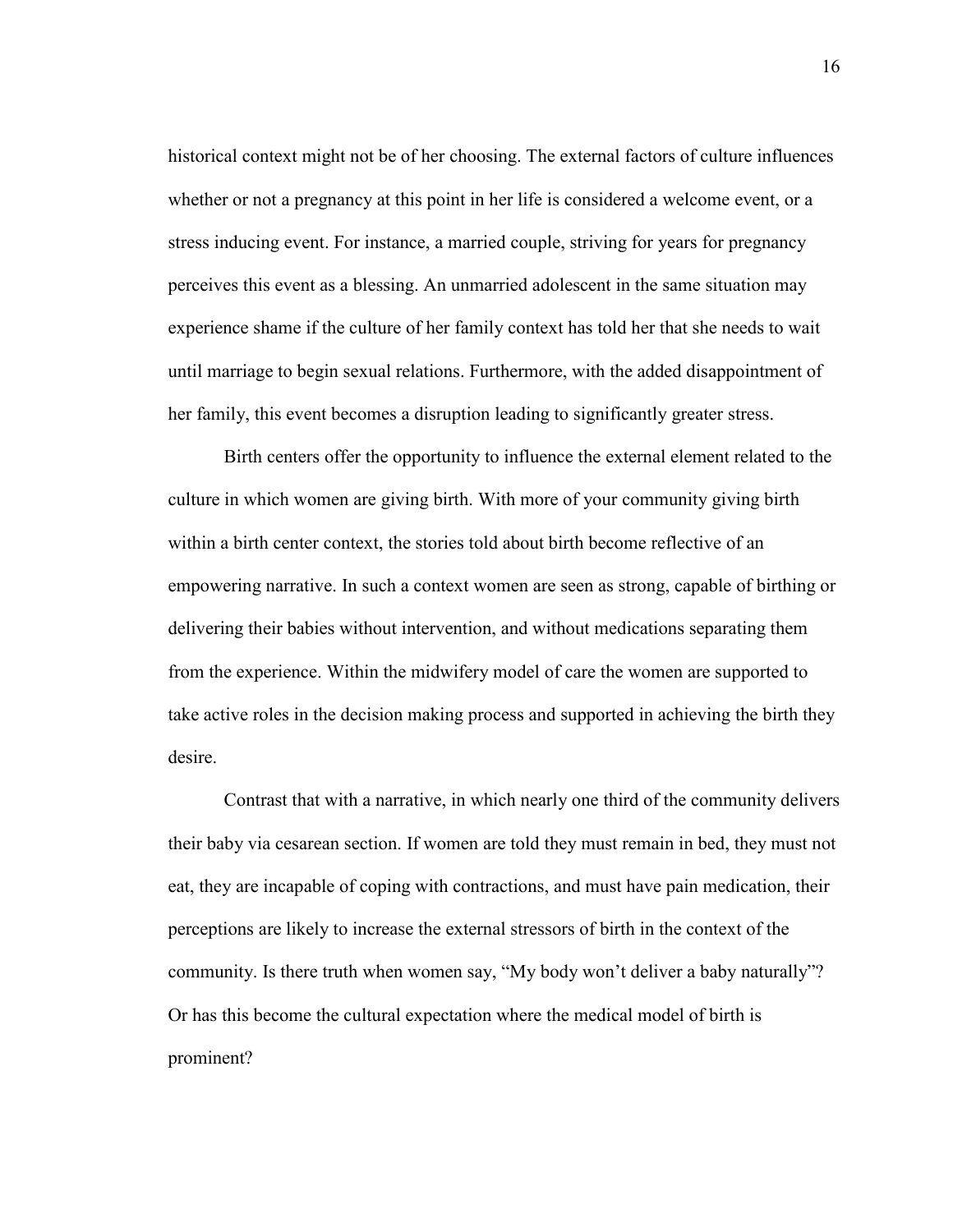Boss (1988) further explains that the response to the stressor is dependent on the internal context of a fatalistic or mastery-oriented belief system. Within the fatalistic belief system, life simply is what it is; individuals lack the power to influence the outcomes of the events in their lives. When imbued with a mastery perspective, the individual finds they can impact outcomes to achieve better results. Boss (1988) additionally remarks that while western society typically adopts the mastery belief system, poor women and ethnic minorities (even within the western society) are more inclined to have a fatalistic viewpoint.

Returning to the discussion of community perception of birth, the underserved populations are at greater risk, grounded in a fatalistic perspective, to believe that they have little to no control over both the health of their fetus and events related to the birth experience. Freestanding birth centers generally offer much lengthier prenatal appointments. Women are offered greater opportunity to discuss their feelings related to the pregnancy, and midwives have substantially more opportunity to discuss prenatal health as well as to identify individual patient needs.

The midwifery model, present in freestanding birth centers, will be shown to address the needs of the underserved populations. The enhanced prenatal care offered has the potential to mitigate significant family stress as it addresses the changing family roles, advocates for a mastery perspective in control of prenatal events and mode of delivery, and helps women to identify the resources available to them to prevent this event from developing into crisis.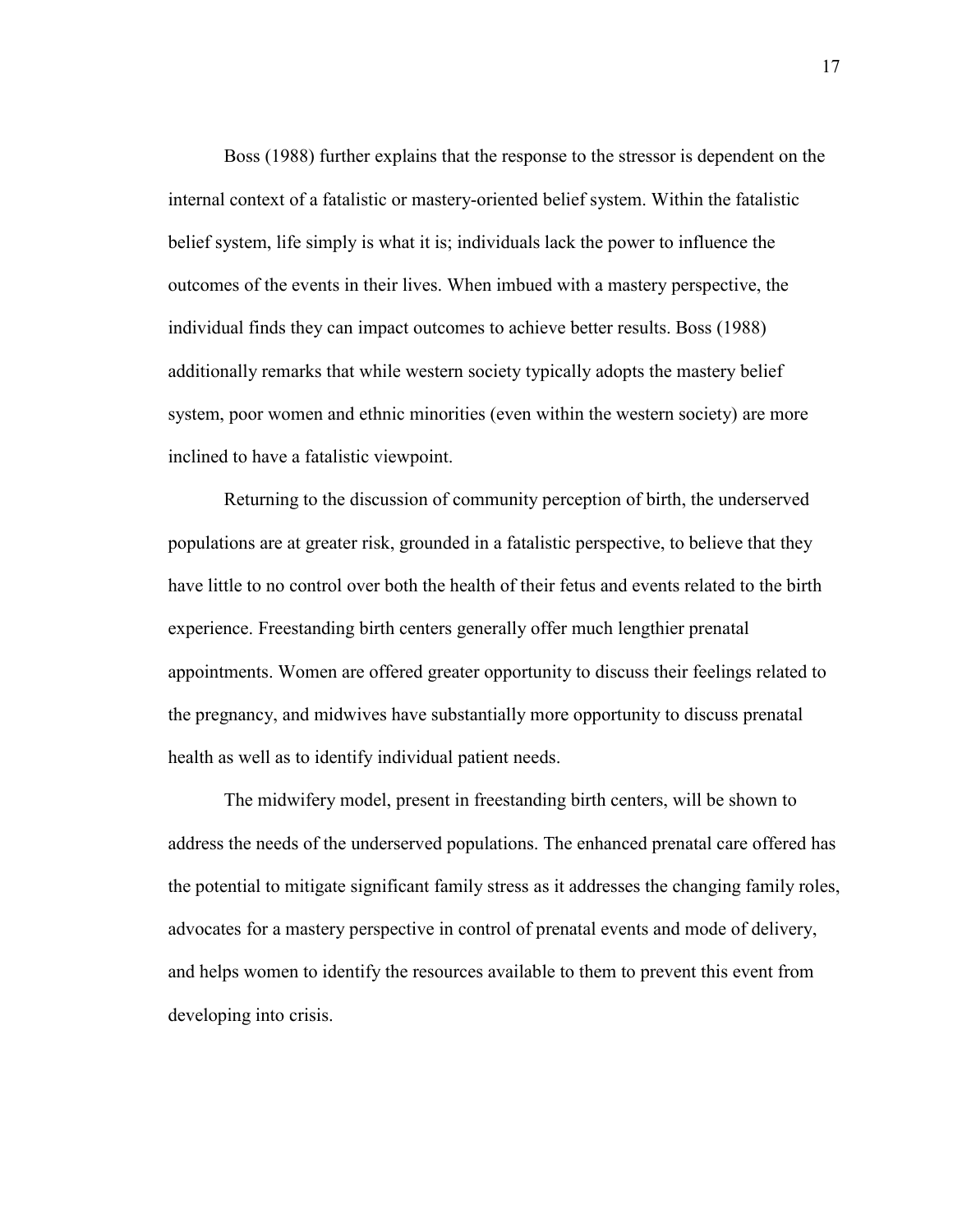## **Summary**

Hospital birth practices vary greatly across the United States. Underserved populations experience disparate health outcomes to a greater degree than other citizens. The government funded program, "Healthy People 2020" calls for an end to healthcare disparities. In light of these findings this literature review will address whether or not freestanding birth centers improve outcomes for underserved populations. The family stress theory will be used as the conceptual framework when addressing the results.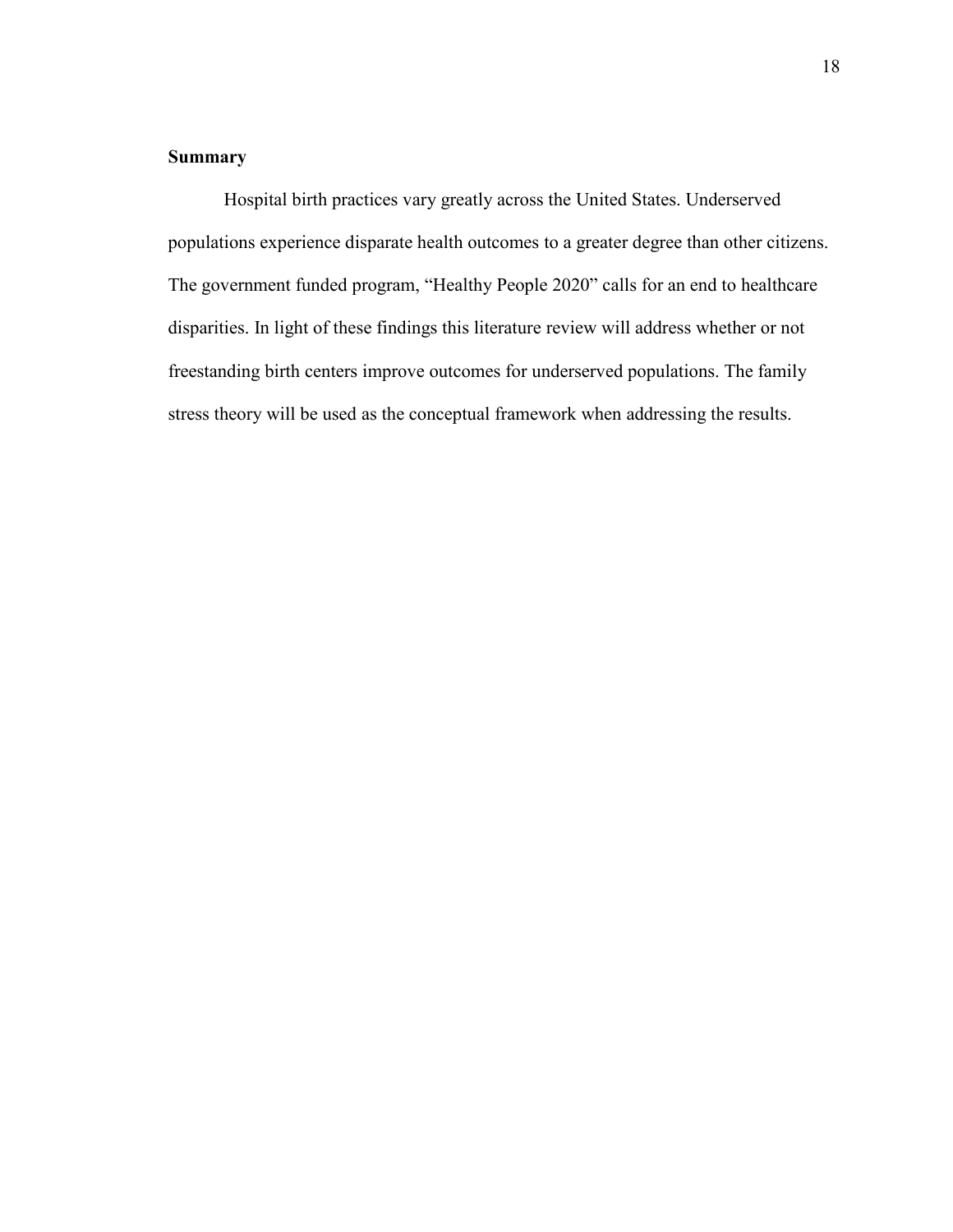#### **Chapter II: Methods**

 This chapter covers the process utilized in obtaining articles for the purpose of this literature review. It outlines search strategies, and describes the inclusion and exclusion criteria. In addition, it further covers the quantity and quality of articles obtained for review and discusses the use of Johns Hopkins criteria for evaluating level and quality of research design.

#### **Description of Search Strategies**

 The evidence search primarily included journal articles found through the Cumulative Index to Nursing and Allied Health Literature (CINAHL) database. Search terms were also run through the Scopus database, but the majority of the results merely duplicated those located via CINAHL. Search terms included independent, and combinations of, "birth center, midwives, low-income, disadvantaged, and disparities." On a few occasions, articles were located after noting their reference in a retrieved article.

 Another subset of articles was obtained through an Internet search to discover the government's interest and involvement in the pursuit of decreasing health disparities related to birth outcomes. It was during this search that the Strong Start for Mothers and Newborns program came to light. This four-year enterprise, to be discussed in future chapters, provided considerable research on this specific topic. After identifying this extensive program, CINAHL was once more accessed using the search term "Strong Start" to retrieve any further articles identifying birth center research related to this program. References contained within the Strong Start year one annual report were also reviewed for relevance to this project.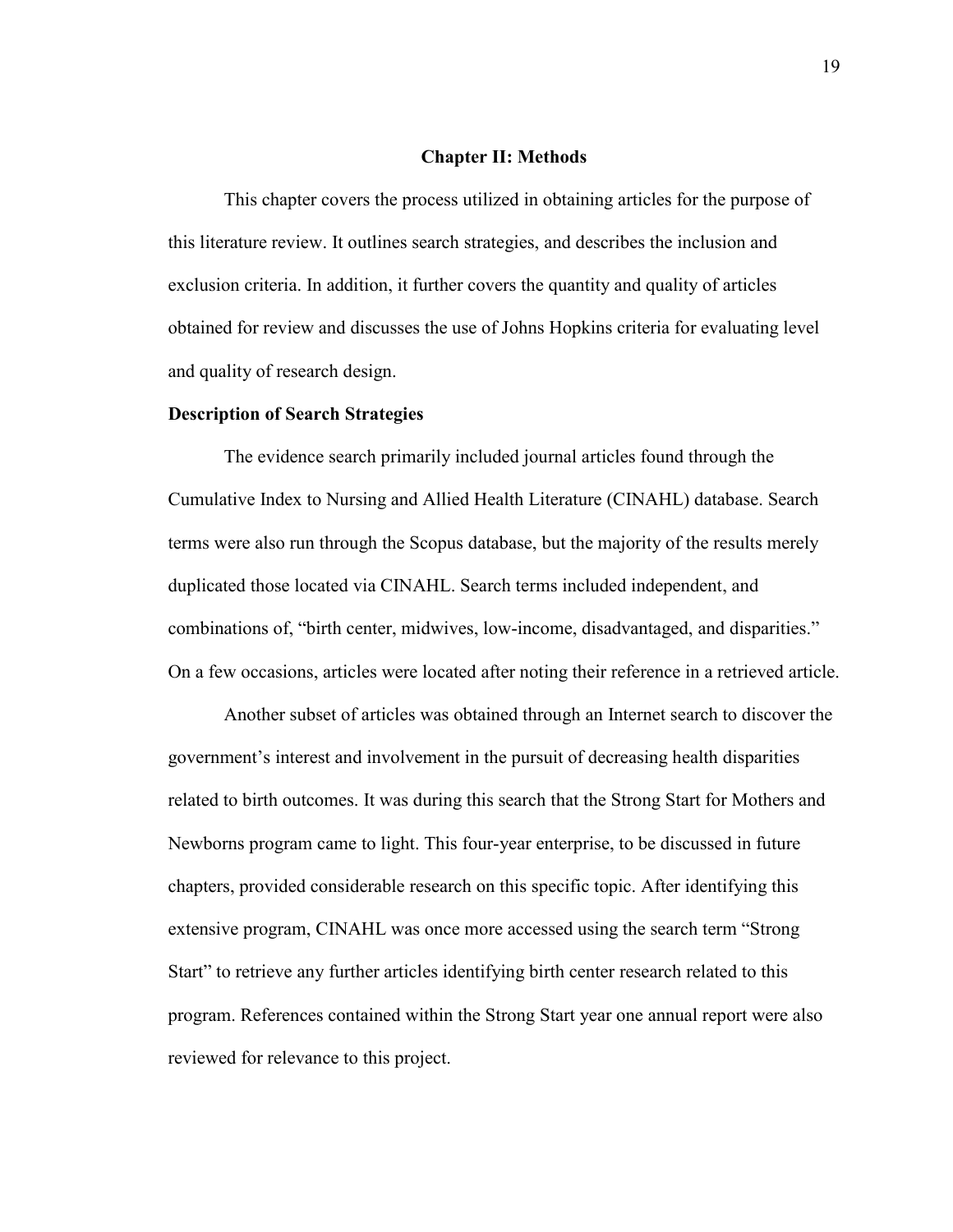#### **Inclusion/Exclusion Criteria**

The majority of search efforts yielded results tangential to the topic of inquiry. For instance, searching "midwife and birth" in CINAHL yields 3,397 articles, clearly more articles than is reasonable for a literature review. These results were inclusive of all studies related to midwifery, not necessarily just those involving birth centers. Similarly, searching for articles related specifically to freestanding birth centers resulted in many articles from other countries that were not generalizable to outcomes in the United States. For instance, the Netherlands and United Kingdom have a strong history of midwifery and birth center use. Their midwives are well incorporated into the culture of birth in those countries. This leads to unique collaborative efforts between midwives and physicians, creates easier transfers of patients from birth center to hospital, and thus potentially impacts external influences on the midwifery practice. Citizens in the United Kingdom also have access to a single-payer healthcare system; even the poorest citizen should have equal access to healthcare services. In contrast, despite the implementation of the Affordable Care Act in the United States, not all American citizens are insured. In addition, those who are insured have varied coverage based on income level and the state in which they reside.

After reviewing results limited to midwifery care in freestanding birth centers, and further limiting the majority to studies that took place in the United States, few articles remained. A portion of the articles discussed outcomes specific to disadvantaged populations. Articles discussing birth center outcomes, without reference to the underserved populations, were included in the analysis and provided reasonable generalizations that could be made from the study outcomes.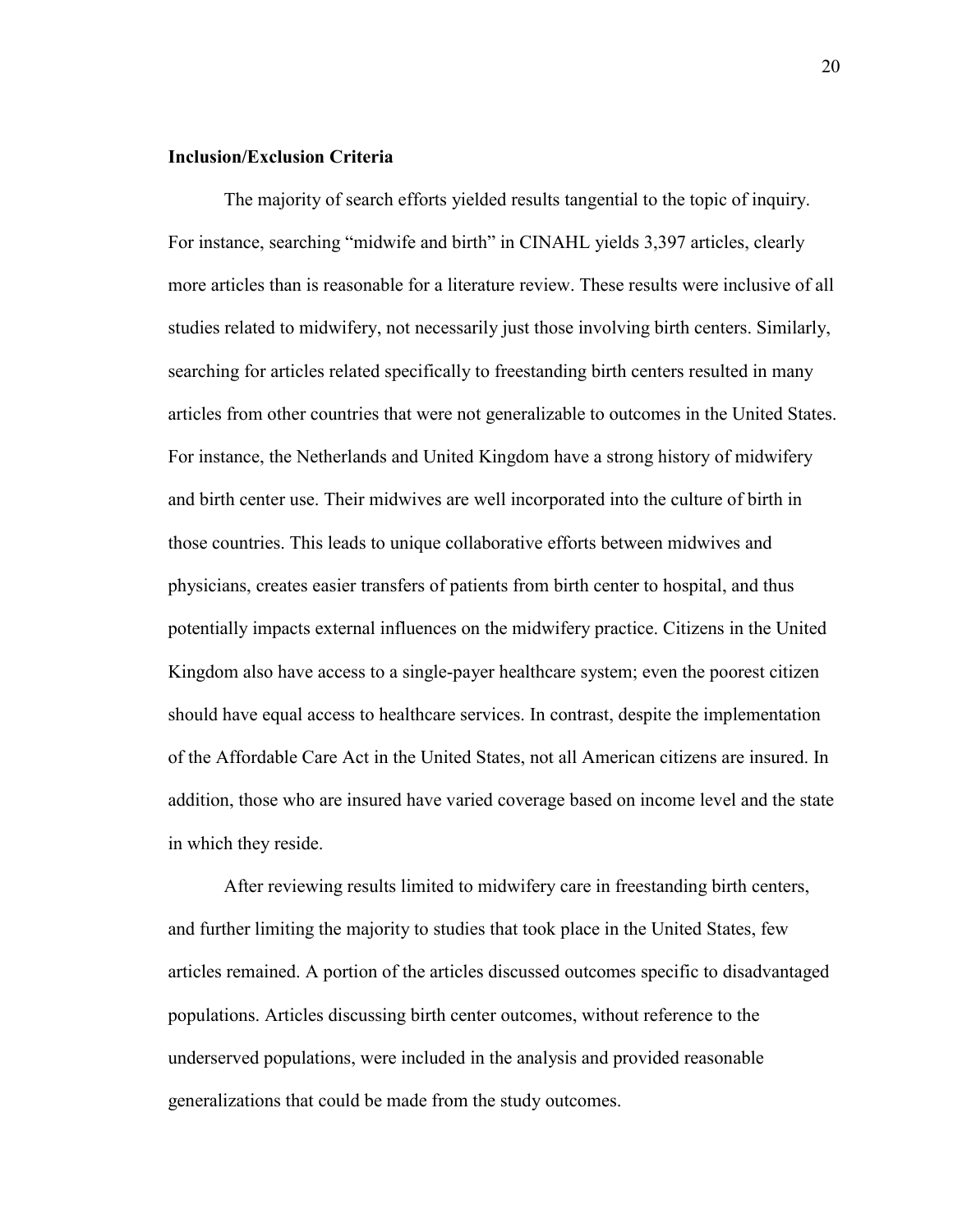While more current evidence indicates a greater likelihood to both quality and applicability for this research topic, this literature review includes five articles older than 10 years. These articles complement more recent materials and offer additional insight into the discussion.

#### **Johns Hopkins Evidence Evaluation Model**

 Dearholt and Dang (2012) thoroughly outline article analysis based upon the Johns Hopkins Nursing Evidence-Based Practice model. Utilizing the research and nonresearch evidence appraisal tools provided by Dearholt and Dang, each article in the literature review was classified by level and quality. Level I and Level II studies both require an intervention upon study subjects; as discussed in the following section, this analysis does not include any such studies. Level III studies are considered nonexperimental, but are still research studies. Typically, these level III articles involve retrospective analysis comparing the group of interest to a control group. Level IV studies involve clinical practice guidelines or position statements. Finally, Level V papers encompass the remainder of non-research evidence; this review includes expert opinion and program evaluations as level V studies.

After determining the appropriate level of each article, they were further dissected to determine quality of evidence. Quality of research was determined based on quality of results, generalizability, adequacy of sample size for study design, quality of literature review, quality of results, and whether conclusions were based upon evidence obtained in the study. Articles were graded as A-high quality, B-good quality, or C-poor quality.

Non-research articles (Levels IV and V) were similarly reviewed and graded. Level IV articles required the same judgment criteria as Level III noted above, with the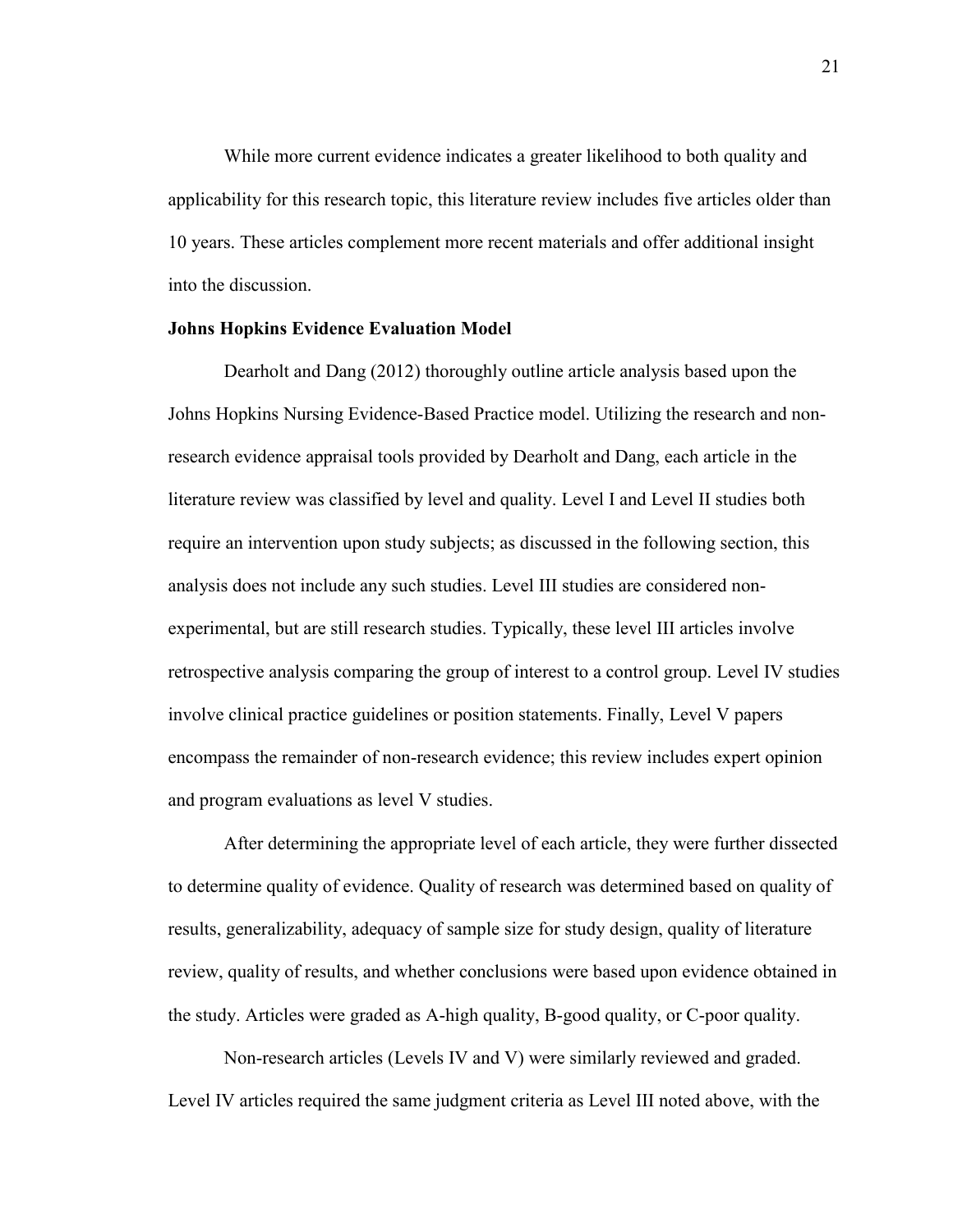additional recommendation to review sponsorship for the position statement. Level V articles were judged with consideration of author expertise, strength of conclusions based upon scientific rationale, and logic for arguments or opinions. These non-research materials were also graded as A-high quality, B-good quality, or C-poor quality.

#### **Quantity and Quality of Included Articles**

 Both pregnant women and the fetuses they carry are considered vulnerable populations. This poses an additional ethical burden on researchers who are attempting to learn more regarding interventions related to either population. In particular, randomizing the population into groups when the researcher suspects that one intervention will show benefit ultimately denies the beneficial intervention to a portion of the study subjects. Retrospective analyses carry less of an ethical burden yet offer critical insight to studied variables.

Given the challenges with creating higher-level studies, I was unable to discover any level I, or level II research articles. Lower level articles, such as expert opinion pieces, were included to achieve an adequate volume of input from articles reviewed. The matrix at the end of this paper includes a full article breakdown including identification of each article's level and quality of study. In essence, this literature review involves sixteen level III studies (8 high quality, 7 good quality, and 1 of poor quality); one level IV study of good quality; and four level V studies (3 high quality and one poor quality). **Summary**

This chapter discussed the research efforts in determining articles for inclusion in this literature review. Methods for evaluating and categorizing articles were based upon Johns Hopkins Nursing Evidence-Based Practice models. Twenty-one articles remained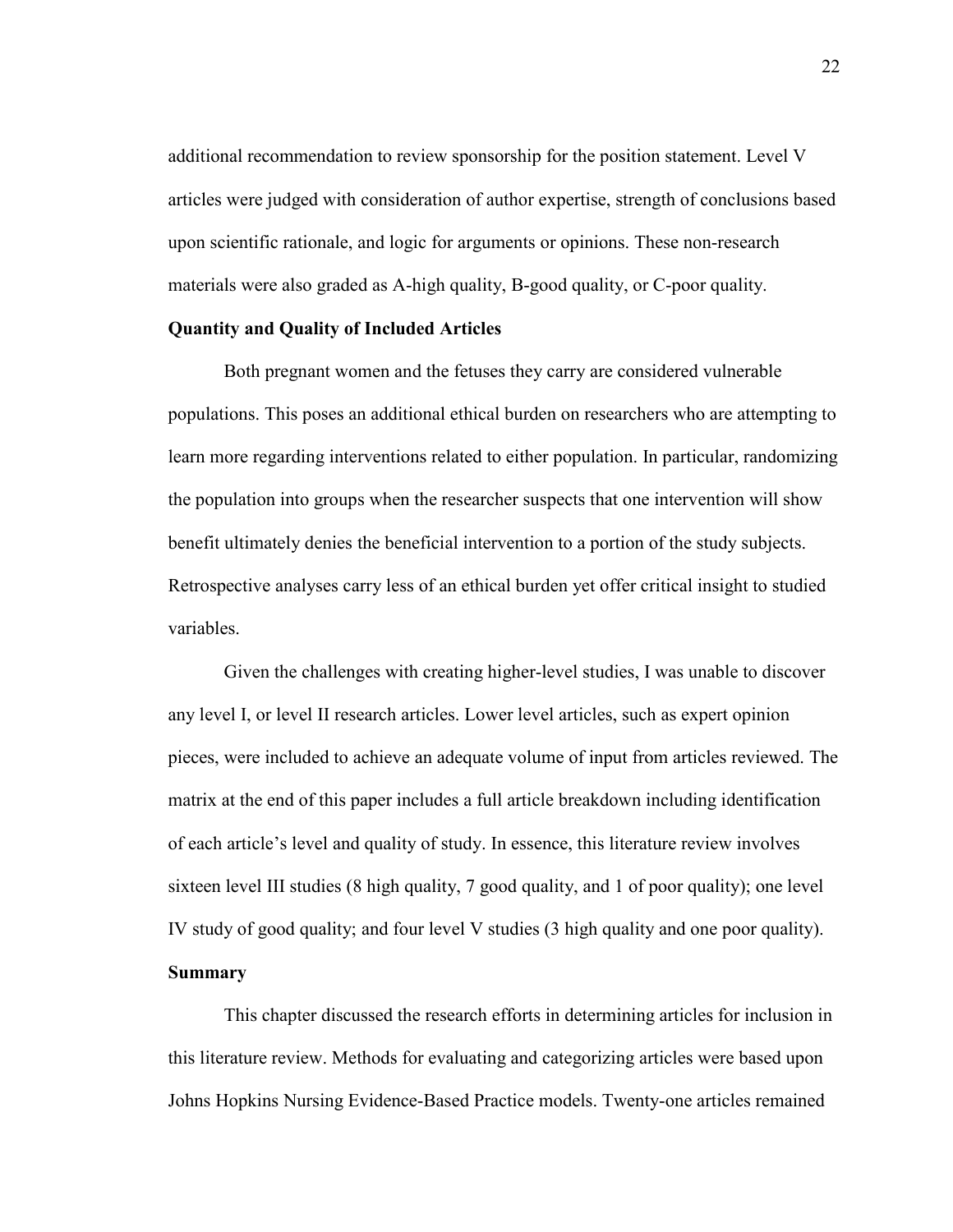for literature review synthesis after meeting strict inclusion criteria. Chapter III will provide a more detailed analysis of the articles remaining for review.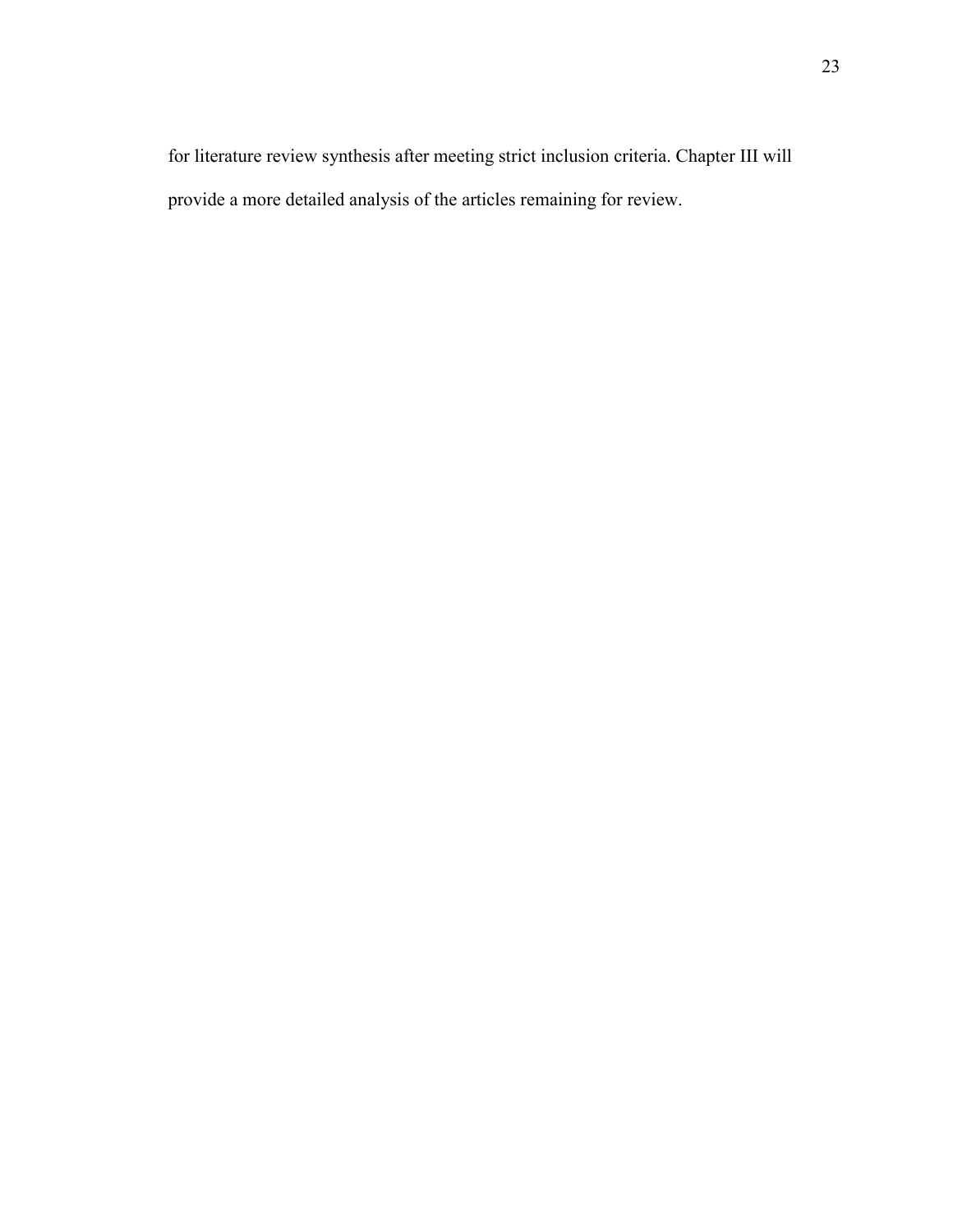#### **Chapter III: Literature Review and Analysis**

 This chapter discusses organization of reviewed articles. Through article analysis three major themes emerged: maternal and infant health delivery outcomes, social support and the family stress model, and economic benefits of the freestanding birth center model of care. Lastly, this chapter will outline the strengths and weaknesses of the articles reviewed.

#### **Synthesis of Matrix**

Each of the 21 articles was analyzed to create a matrix (see Table 1: *Matrix of the Literature*). The matrix headings include: Citation, Purpose, Sample, Design, Measurement, Results/Conclusions, Recommendations, and Level & Quality. Matrix creation provided the first level of understanding regarding the available research, how studies were conducted, as well as major findings. Evaluating the level and quality of the studies facilitated understanding of the strengths and weaknesses of the studies, which will be discussed later in this chapter.

#### **Synthesis of Major Findings**

After the creation of the matrix, the articles were once more examined in depth. With this additional analysis a variety of themes became noticeable (See Table 2: *Emerging Themes)*. Ten of the articles discussed the maternal and fetal health outcomes of birth center clients compared to women giving birth in the hospital setting. Nine of the articles examined social support concerns. Eight of the articles addressed the economics of birth centers and the potential cost savings to the United States' healthcare system. The design methods varied, including five qualitative studies, three expert opinions, one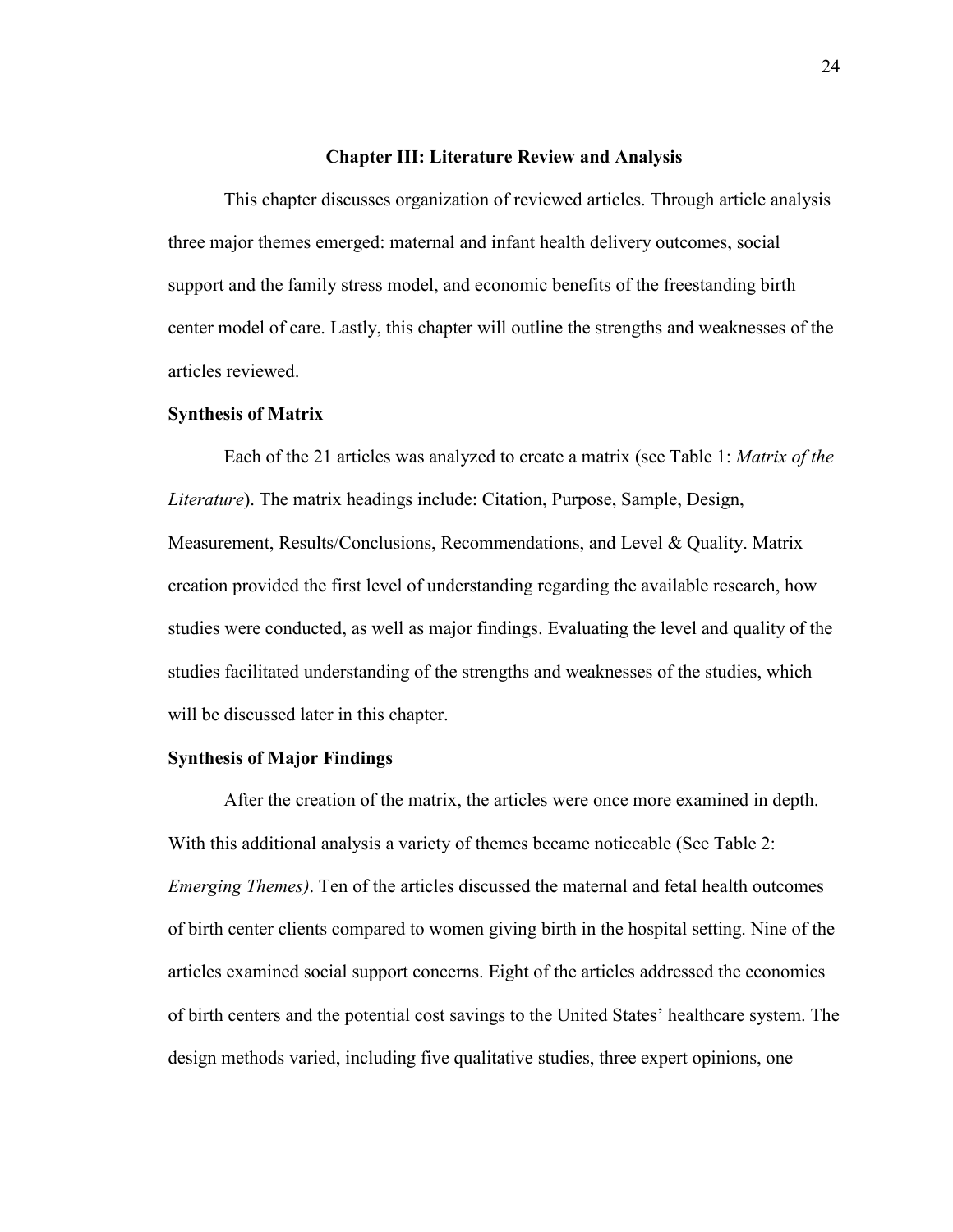program evaluation, and one systematic review. The largest portion of articles consisted of ten non-experimental studies that were primarily retrospective analyses.

**Maternal and infant health outcomes**. Birth centers offered comparable, or better results, in comparison to standard hospital care for low-risk women in terms of maternal and fetal health (See 3: *Health Outcomes)*.

*Mode of delivery*. All births occurring in birth centers were vaginal deliveries; cesareans only take place in the hospital setting. However, studies considered cesarean rates with regard to transfers from birth center to hospital. Women tend to transfer from birth centers if they become high risk during their pregnancy, choose alternative pain relief measures (i.e. desire an epidural), or if their health status changes in labor warranting a higher level of care. Whether the authors considered all birth center clients as a whole when calculating cesarean rates, or only reviewed the cesarean rate of transferred patients, women who received prenatal care at the birth center had lower cesarean rates and lower rates of instrumental delivery as well.

Benatar, Garrett, Howell, and Palmer (2013) determined that the care at the birth center resulted in a 19.7% cesarean section (CS) rate compared to 29.4% for a matched population receiving standard care in a hospital. Instrumental deliveries were also lower (2.1% versus 4.4% in favor of birth centers), and the birth center had a higher rate of successful vaginal births after cesarean (26.9% versus 9.4%) (Benatar et al., 2013). Of particular note, this study focused on the Family Health and Birth Center in Washington, D.C., which specifically targets low-income, minority women. When Benatar and colleagues further broke down the data, they discovered that the subgroup for lowincome, African American women had even better results than those noted above.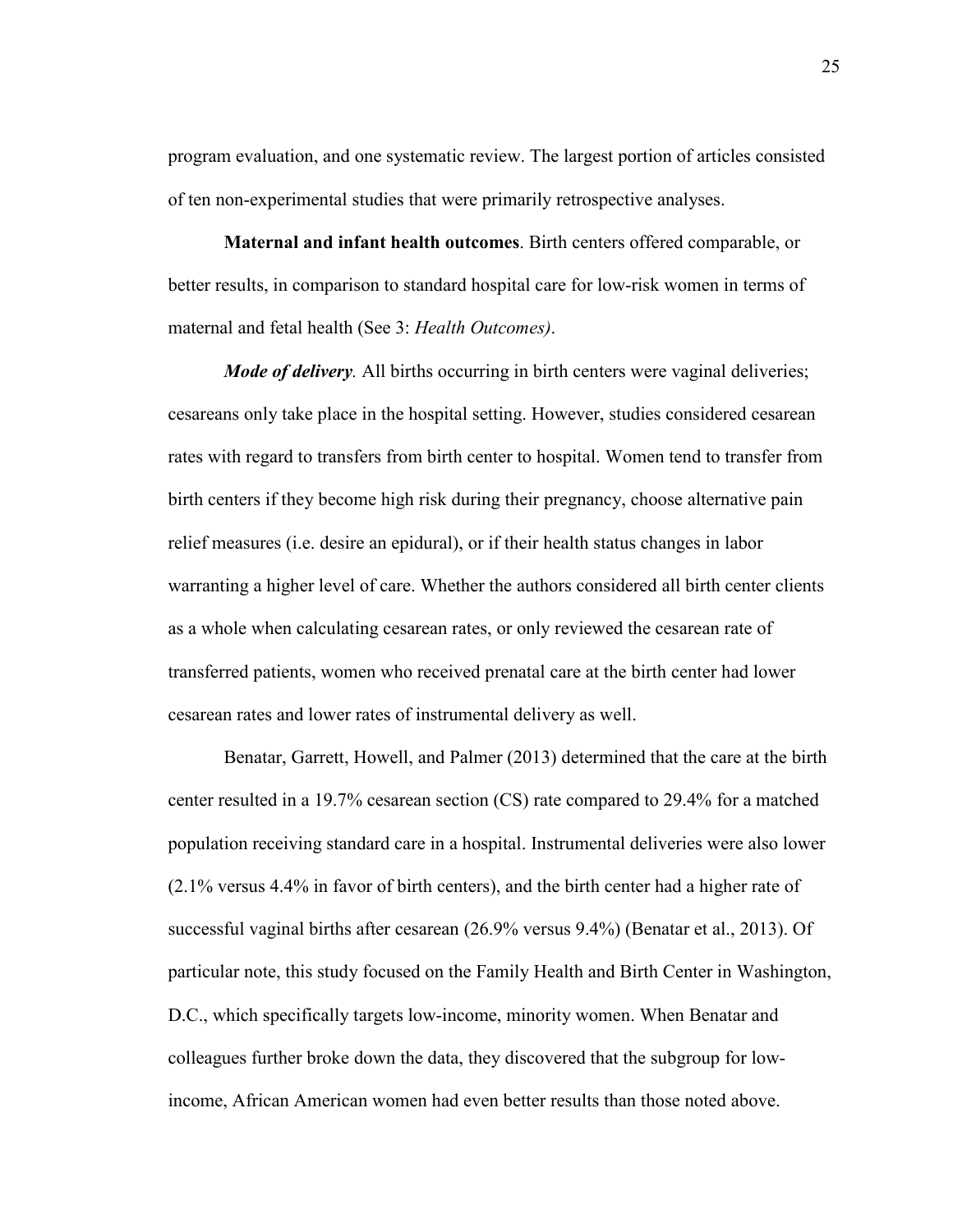Gottvall, Waldenström, Tingstig, and Grunewald (2011) compared outcomes of 2,555 women delivering in a birth center against 9,382 low-risk women in a standard delivery ward in Stockholm Sweden over the course of four years. Gottvall and colleagues noted CS rates for primiparous women were 18.9% in the birth center group and 25.6% in the hospital group; multiparous women had rates of 3.3% and 14.9% respectively. Instrumental deliveries were also lower with 15.4% versus 16.8% for primiparous women, and 1.6% versus 3.2% for multiparous women (Gottvall et al., 2011).

Jackson and her colleagues (2003) evaluated the BirthPlace birth center in San Diego, California. In this study, qualifying women were provided the option to choose a birth center program and deliver at a freestanding birth center (FBC) or to enroll in traditional care with deliveries planned at the hospital. This study also had a large sample size with 1,808 women in the FBC group and 1,149 women in the standard model. Vaginal deliveries occurred more frequently in the FBC group (80.9% versus 62.8%); instrumental deliveries were lower (8.4% versus 18.1%) and CS rates were also lower (10.7% versus 19.1%) (Jackson et al., 2003).

Several other studies also concluded that birth center care results in either CS rates that are lower than the national average or lower than comparative standard hospital models (Centers for Medicare & Medicaid Services [CMS], 2014; Lubic & Flynn, 2010; Overgaard, Fenger-Grøn, & Sandall, 2012; Palmer, Cook, & Courtot, 2010). Overgaard and colleagues also noted lower incidents of instrumental delivery in the birth center group.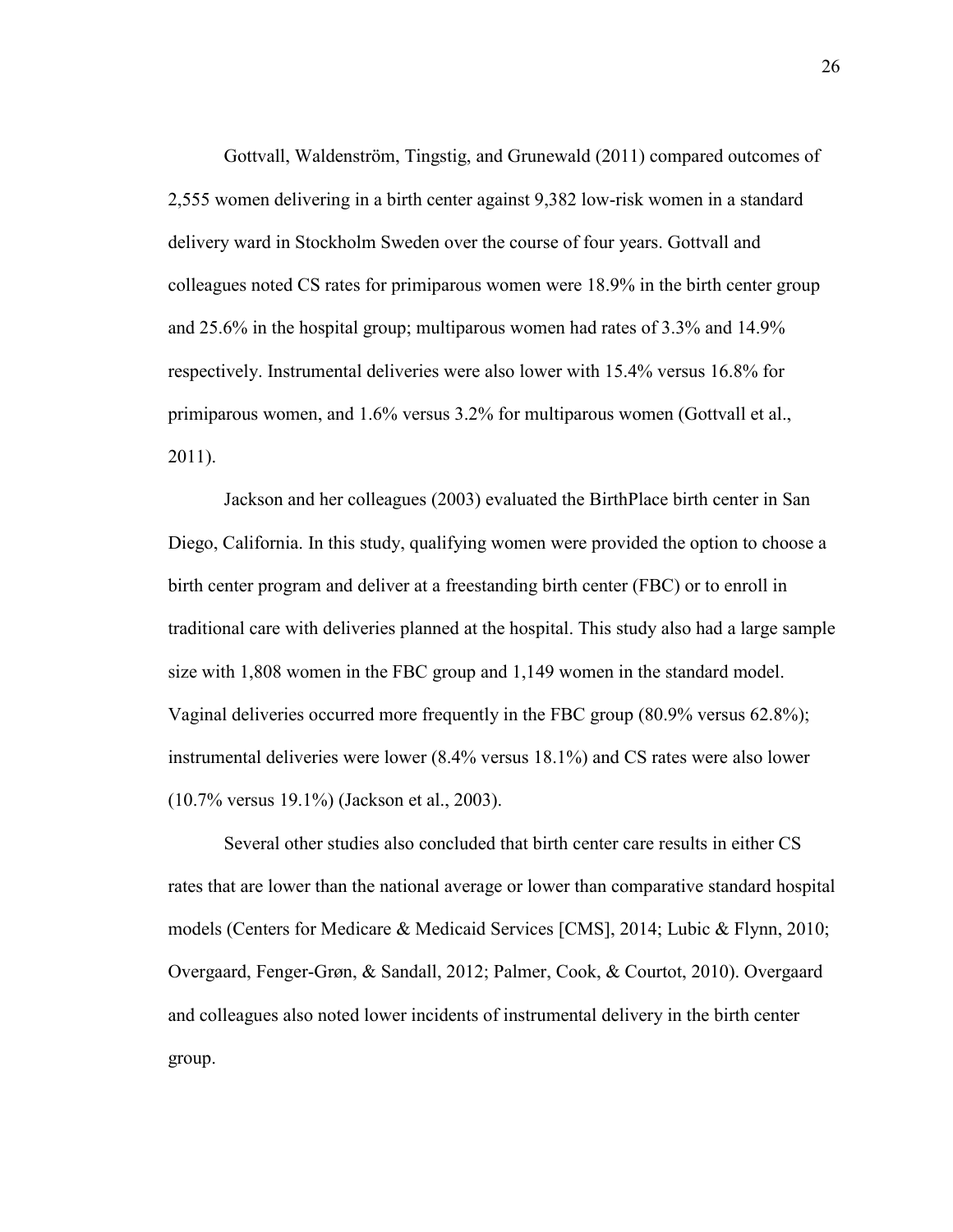Stapleton and her colleagues (2013) also found significant improvements in mode of delivery; they evaluated data from 79 birth centers across 33 states in the United States and over a four-year evaluation period. Only 6.1% of women intending to deliver in a birth center had cesarean sections while only 1.2% had instrumental deliveries; and among those attempting a vaginal birth after cesarean, 70% were successful (Stapleton et al., 2013).

*Infant outcomes.* Women receiving prenatal care with midwives in birth centers had lower rates of preterm births; Benatar, Garrett, Howell, and Palmer (2013) noted an incidence rate for preterm birth of 7.9% in birth center patients compared to 11% for standard care. Jackson and her colleagues (2003) found a less significant difference in preterm deliveries of 6.4% of birth center patients compared to 6.5% of standard care. MacDorman, Declercq, and Mathews (2013) reviewed birth certificate data to break down preterm rates for home, birth center, and hospital deliveries (5.4%, 2.2%, and 12.1% respectively). Furthermore, studies from CMS (2014) and Lubic and Flynn (2010) also noted a lower rate of preterm deliveries for birth center clientele.

Low birth weight (LBW) is especially prevalent among African American women, as well as women with low-income status (Collins, Wambach, David, & Rankin, 2008). Women in the birth center models also experienced fewer LBW births. Benatar, Garrett, Howell, and Palmer (2013) showed rates of 8.4% in the birth center group compared to 10.2% for standard care. Rates in the Jackson et al. (2003) study were 3.8% versus 4.0% in standard models. MacDorman, Declercq, and Mathews (2013) noted LBW rates of just 2% for birth center deliveries compared to 12% for hospital deliveries.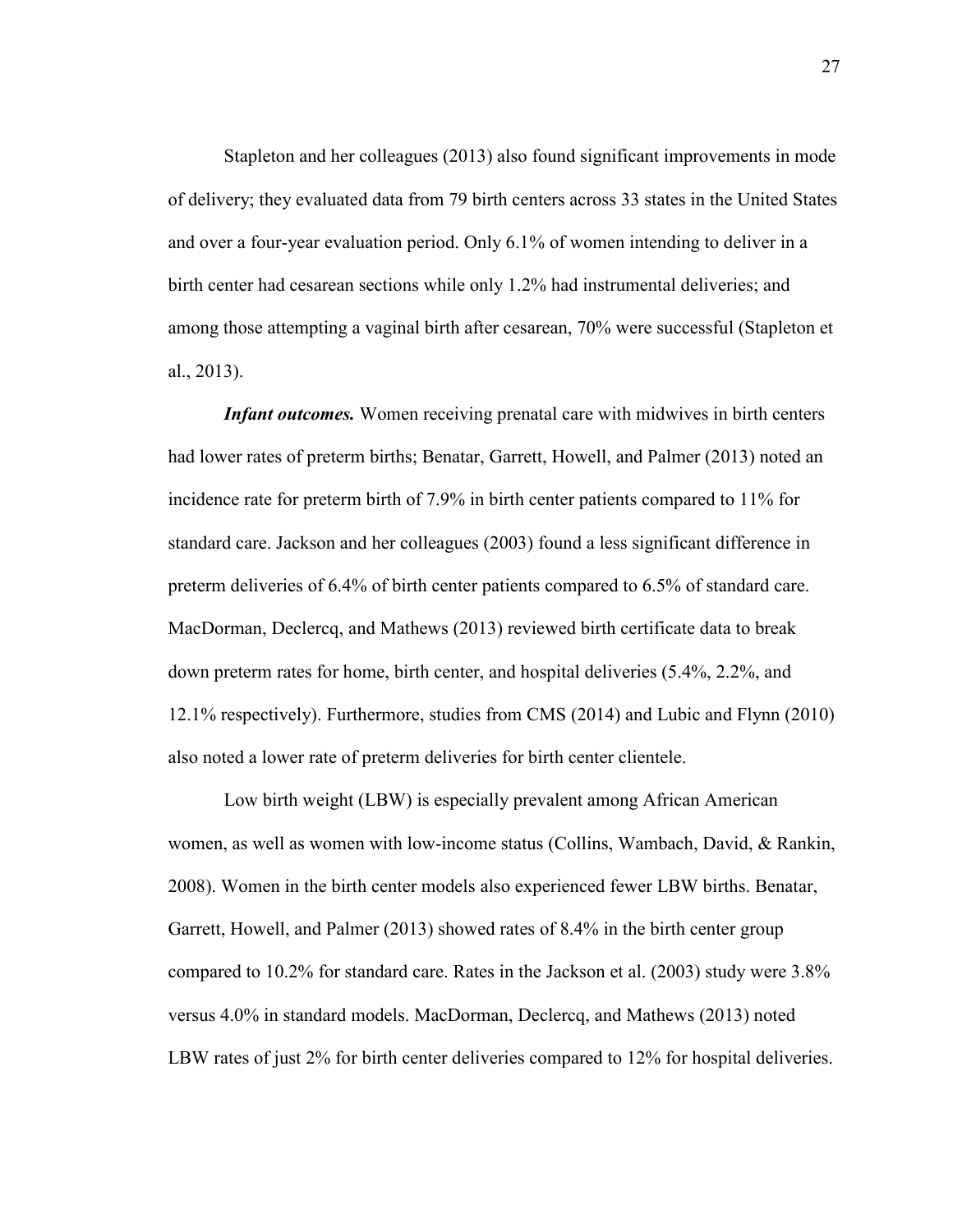Two other studies noted lower rates of LBW infants in birth center models as well (CMS, 2014; Lubic & Flynn, 2010).

APGAR scores are minimally evaluated for infants at one minute and five minutes of age. The APGAR provides an indication of fetal wellbeing and the necessity for resuscitation measures. Four of the studies found that when birth center deliveries were compared to hospital deliveries, APGAR scores were not different, indicating that birth center deliveries are just as safe for infants as standard hospital care (Benatar, Garrett, Howell, & Palmer, 2013; Gottvall, Waldenström, Tingstig, & Grunewald, 2011; Jackson et al. 2003; Overgaard, Fenger-Grøn, & Sandall, 2012). Furthermore Jackson and colleagues, Gottvall and colleagues, as well as Stapleton, Osborne, and Illuzzi (2013), noted that mortality rates were similar for both groups.

*Breastfeeding.* Few of the articles reported whether or not breastfeeding rates improved with a birth center model of care. CMS (2014) does not have a hospital comparison group but noted that postpartum surveys indicated that 90% of birth center moms intended to breastfeed and that 86% were breastfeeding. Jackson and her colleagues (2003) found higher breastfeeding rates at discharge among women receiving birth center care than standard hospital care (91.8% vs. 82.6% respectively).

**Social support and family stress.** As discussed in Chapter 1, one of the centerpieces of the Family Stress Model hinges on available resources to mitigate degree of stress for a particular event or situation. Enhanced prenatal care, offered through the birth center model, provides an additional level of support by establishing relationships with the midwives. Underserved populations particularly benefit from this resource (See Table 4: *Social Support & Family Stress)*.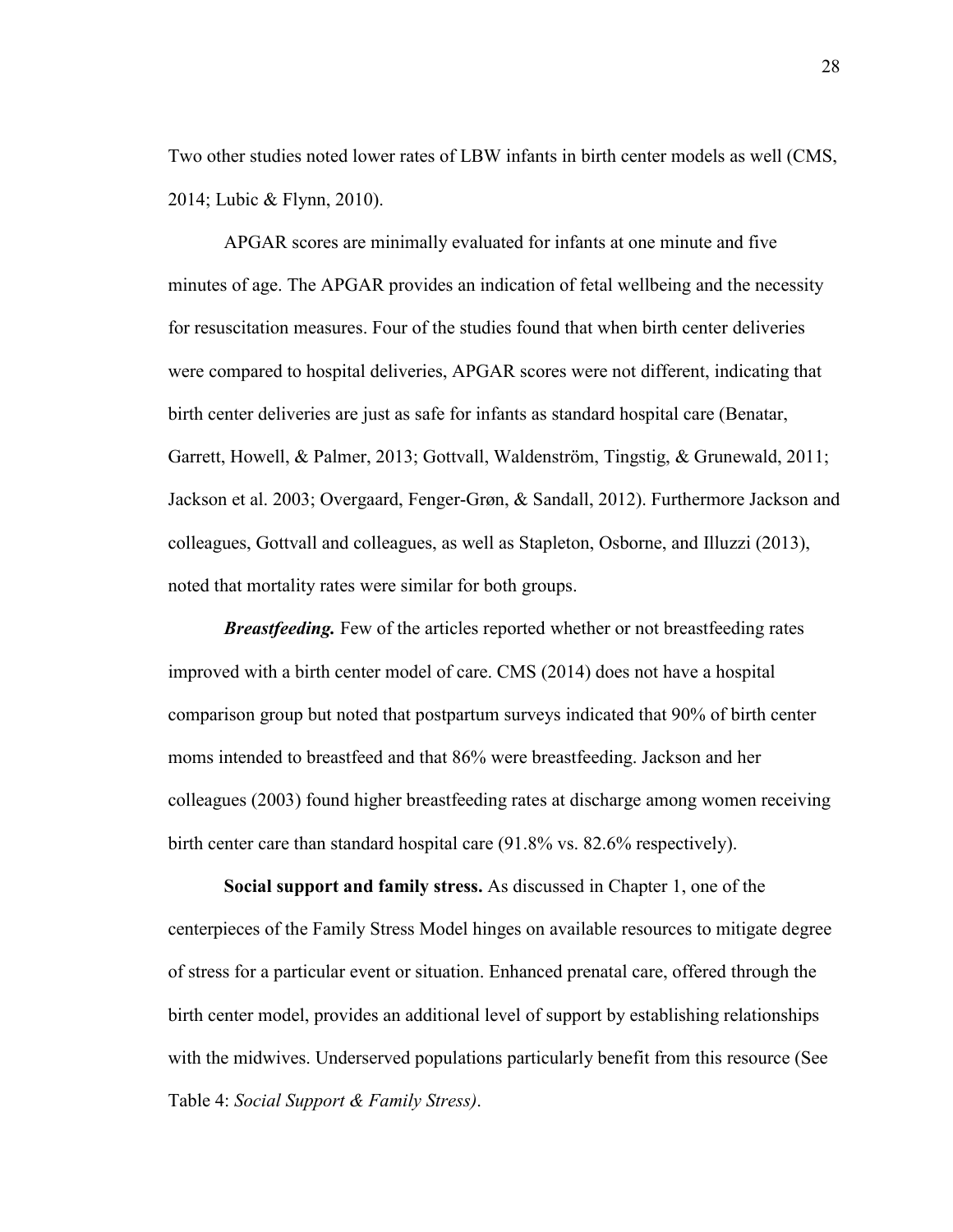*Risk for adverse outcomes.* Participants in the Strong Start program evaluated by CMS (2014) are exclusively considered underserved as they are all either Medicaid or Children's Health Insurance Program (CHIP) beneficiaries. The CMS Strong Start evaluation found that 1% of participants in the birth center model were living in a homeless shelter, 55% were unemployed, 22% experienced food insecurity, 23% experienced antenatal depression, and 23% had experienced intimate partner violence.

Nkansah-Amankra, Dhawain, Hussey, and Luchok (2010) discussed the unfavorable effects of living in neighborhoods with medium or high levels of income inequality. Regardless of independent maternal socioeconomic factors, low birth weight occurred more frequently in neighborhoods with medium levels of income inequality. Nkansah-Amankra and colleagues noted less social support in these neighborhoods and that increased social support structures help offset detrimental effects on maternal psychological and emotional wellbeing. In fact, isolation and insecurity worsen maternal psycho-neuroendocrine hormones that affect birth weight and gestational length (Nkansah-Amankra et al., 2010). Improving social networks correlates strongly to improved birth outcomes (Nkansah-Amankra et al., 2010).

*Access barriers.* Loveland Cook, Selig, Wedge, and Gohn-Baube (1999) noted that African American women are more likely to delay beginning prenatal care until after the first trimester. Beginning prenatal appointments later in pregnancy is particularly linked to LBW, neonatal death, and postpartum complications (Loveland Cook et al., 1999). Additionally, women experiencing major life stressors (like those mentioned in the CMS review), are more likely to give birth prematurely than those with fewer stressors (Williams et al. as cited in Loveland Cook et al., 1999). Further highlighting the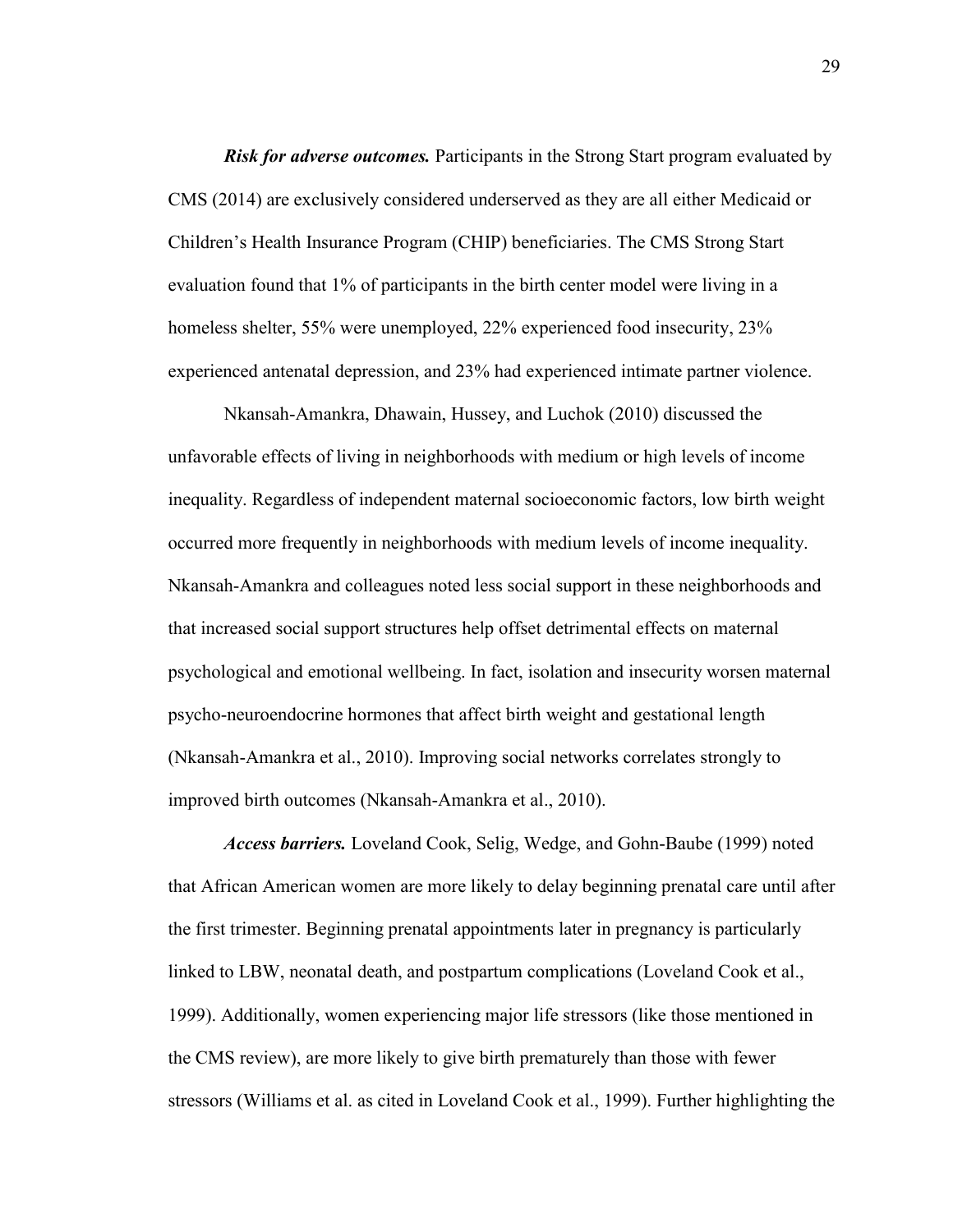importance of social support during pregnancy to mitigate adverse outcomes, Loveland Cook and colleagues identified several access barriers that were intrapersonal and interpersonal in nature: embarrassment or dissatisfaction about the pregnancy, lack of transportation to the clinic, insufficient weekend and evening hours to allow for work schedules, long clinic waiting times, crowded clinics and dissatisfaction with the kind of care received at the clinic, and inability to find support through family or friend to overcome access barriers were some of the primary difficulties.

In contrast, Phillippi, Myers, and Schorn (2014) found that women were quite willing to overcome access barriers in pursuit of quality care when it is available. As the only FBC available in a 50-mile radius in rural Appalachia, much of the clientele at this center traveled a long distance for care; 19% crossed at least two county lines to obtain prenatal care (Phillippi et al., 2014). The women in this qualitative study particularly appreciated the unrushed and personalized care, stating that they enjoyed their time with the midwives and that they felt valued as whole and unique individuals. One woman, commenting on the birth center stated:

... to feel like I am a human – and to feel like I'm not just another name on a piece of paper to be checked off and – almost like a cattle call kind of thing. You know, I like prenatal care to be when they actually care about – you know, not just how's the baby doing, but how's Mom doing, you now, physically, emotionally, you know. And that to me is really, really important, and that's what I get here. That's why I like it here. (Phillippi et al., 2014, p. e31)

Many of the study participants received their prenatal care at the FBC, despite planning to birth at regional hospitals; they reported wanting more prenatal care options

30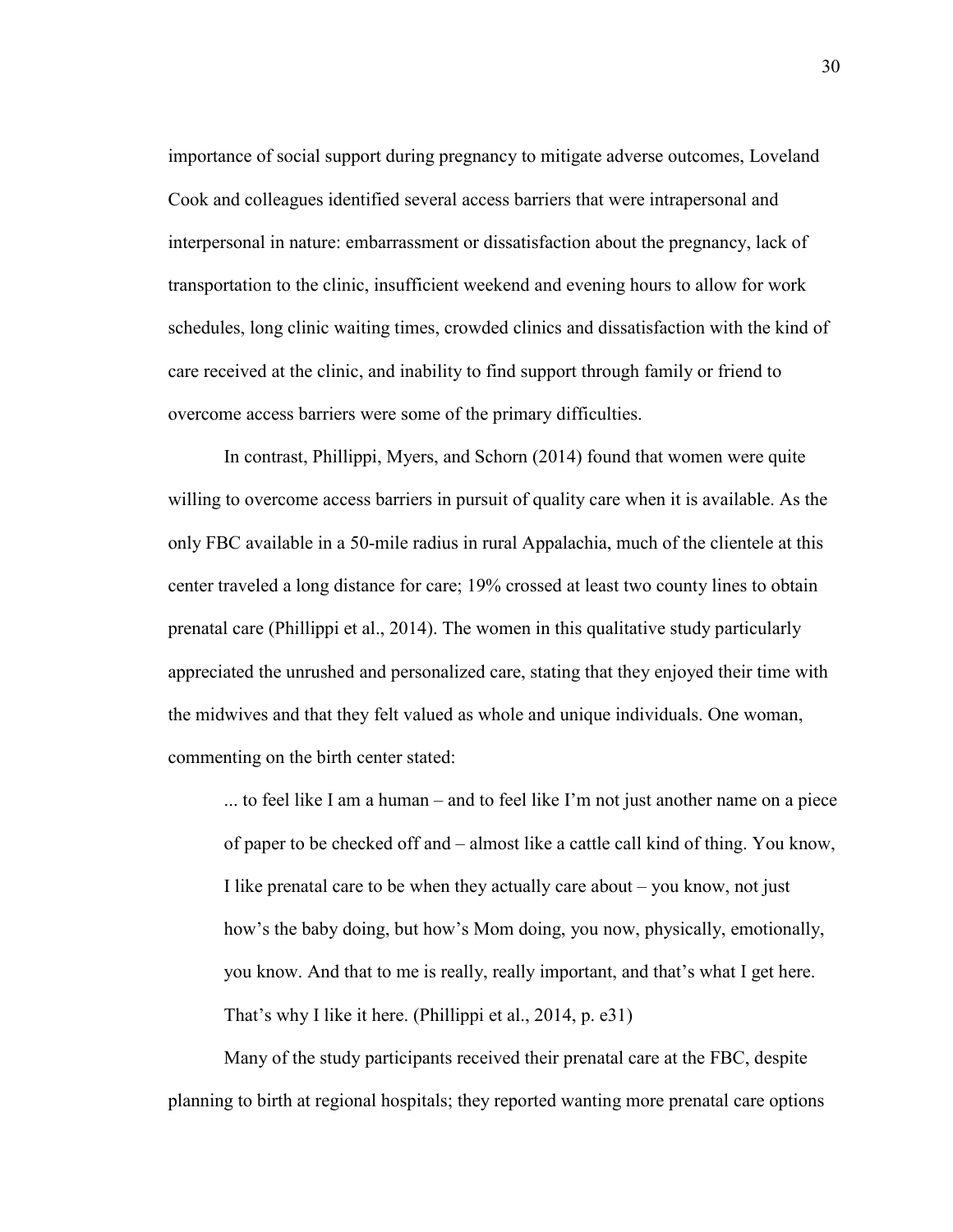and observing that previous clinic care was "unfulfilling or even dehumanizing" (Phillippi et al., 2014, p. e32). Additional FBC components motivating these women to overcome access barriers included knowing they could safely ask questions and receive answers, pleasant atmosphere, greater appointment availability with off hours, and activities to occupy their children (Phillippi et al., 2014). Despite the high rate of poverty and poor perinatal outcomes for the state where this FBC is located, this center had a preterm birth rate less than one-fourth of the state average (Phillippi et al., 2014). Clearly this FBC is meeting the needs of the community to entice women to overcome barriers and to achieve quality outcomes as well.

*Birth spacing and the role of the birth center.* Bryant, Fernandez-Lamothe, and Kuppermann (2012) engaged in a qualitative study to explore attitudes regarding spacing between births for low-income women. Bryant and her colleagues reported a fundamental lack of knowledge regarding the risk factors related to short interpregnancy intervals (less than 18 months between delivery and subsequent pregnancy), which included preterm deliveries, LBW, fetal death, and maternal depletion of nutrient stores (especially concerning for women who risk lower baseline nutritional stores such as low-income women). Bryant and her colleagues further noted that low-income women, with closely spaced pregnancies, are more likely to experience uterine rupture if they have had a prior cesarean, third trimester bleeding, and increased risk for school unreadiness in their children. While most study participants expressed some understanding for a benefit in spacing their pregnancies, a large proportion acknowledged that their healthcare providers did not offer them information to facilitate spacing such as discussing birth control options or the influence of lactation on birth spacing; one participant stated that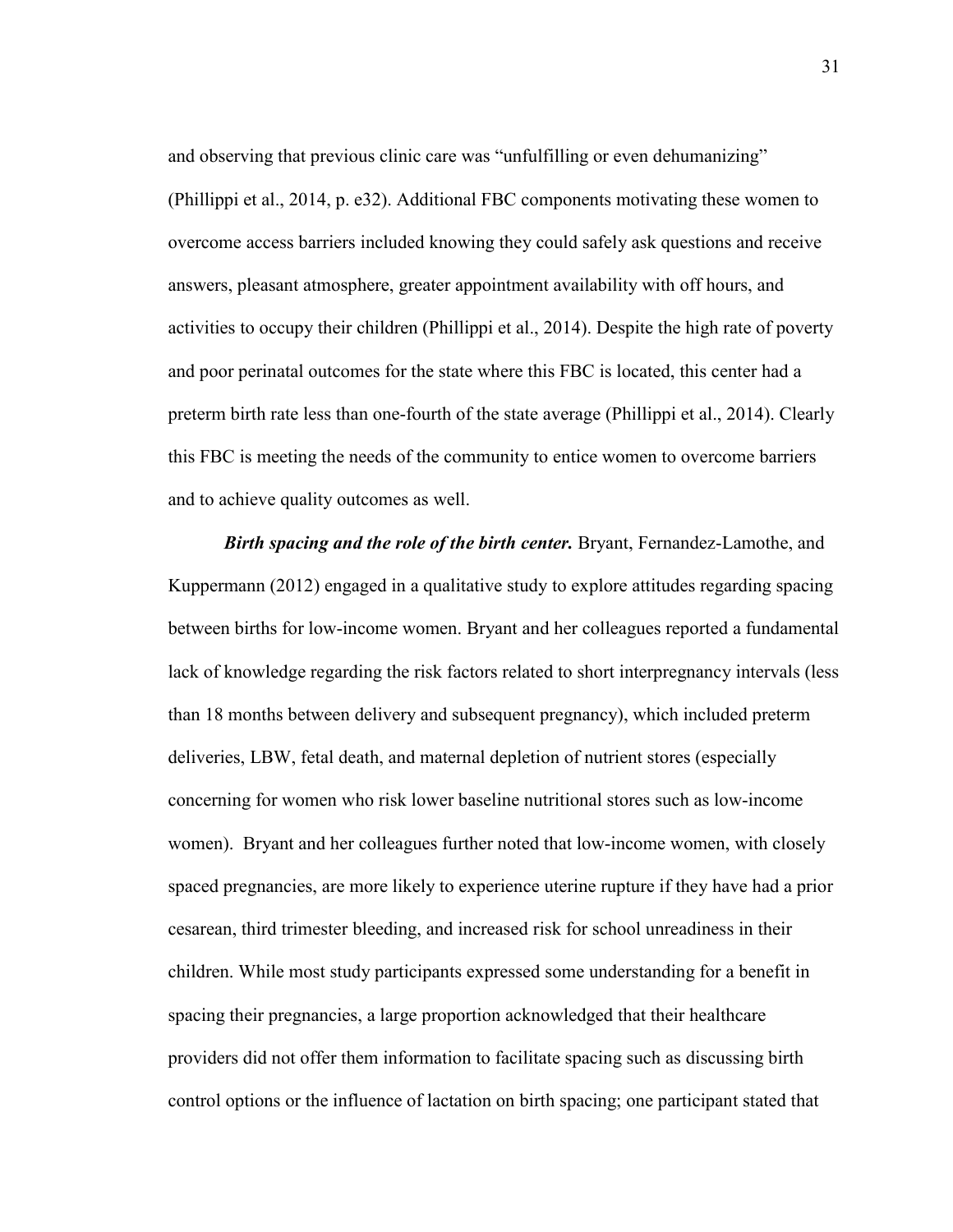the only education she had received related to pregnancy was the advice to abstain from sex for 40 days following delivery (Bryant et al., 2012).

 The findings of Bryant, Fernandez-Lamothe, and Kuppermann (2012) highlight the necessity for providers to offer education related to birth spacing and options related to birth control to decrease the chances of unintended pregnancy. The CMS (2014) study found that among Strong Start birth center participants, 78% of postpartum respondents reported that someone had spoken to them regarding birth control usage.

*Mastery and social support.* As discussed in chapter one, underserved women are more likely to experience a fatalistic worldview, one in which they have few choices, little control over their lives and what happens to them, and an inability to influence outcomes. In contrast, the mastery worldview supports the belief that an individual has control over her or his living situation, has options, and can change their status and influence outcomes in their lives. In addition to the access barriers, poor control over birth spacing, and adverse outcomes noted so far, Overgaard, Fenger-Grøn, and Sandall (2012) found that "disadvantaged pregnant women perceive themselves as having little knowledge and little choice, and that they have considerable faith in medical 'experts'" (p. 2). Enhanced prenatal care, offered through freestanding birth centers, provides greater social support and enhances a mastery perspective for their patients.

Overgaard, Fenger-Grøn, and Sandall (2012) determined that women receiving care in a freestanding midwifery unit (similar to FBC) rated their experiences higher in regard to psychosocial outcomes particularly as it related to their care. Furthermore, such care lessened the effects of social disadvantage for their birth experiences (Overgaard et al., 2012). Nkansah-Amankra, Dhawain, Hussey, and Luchok (2010) found that low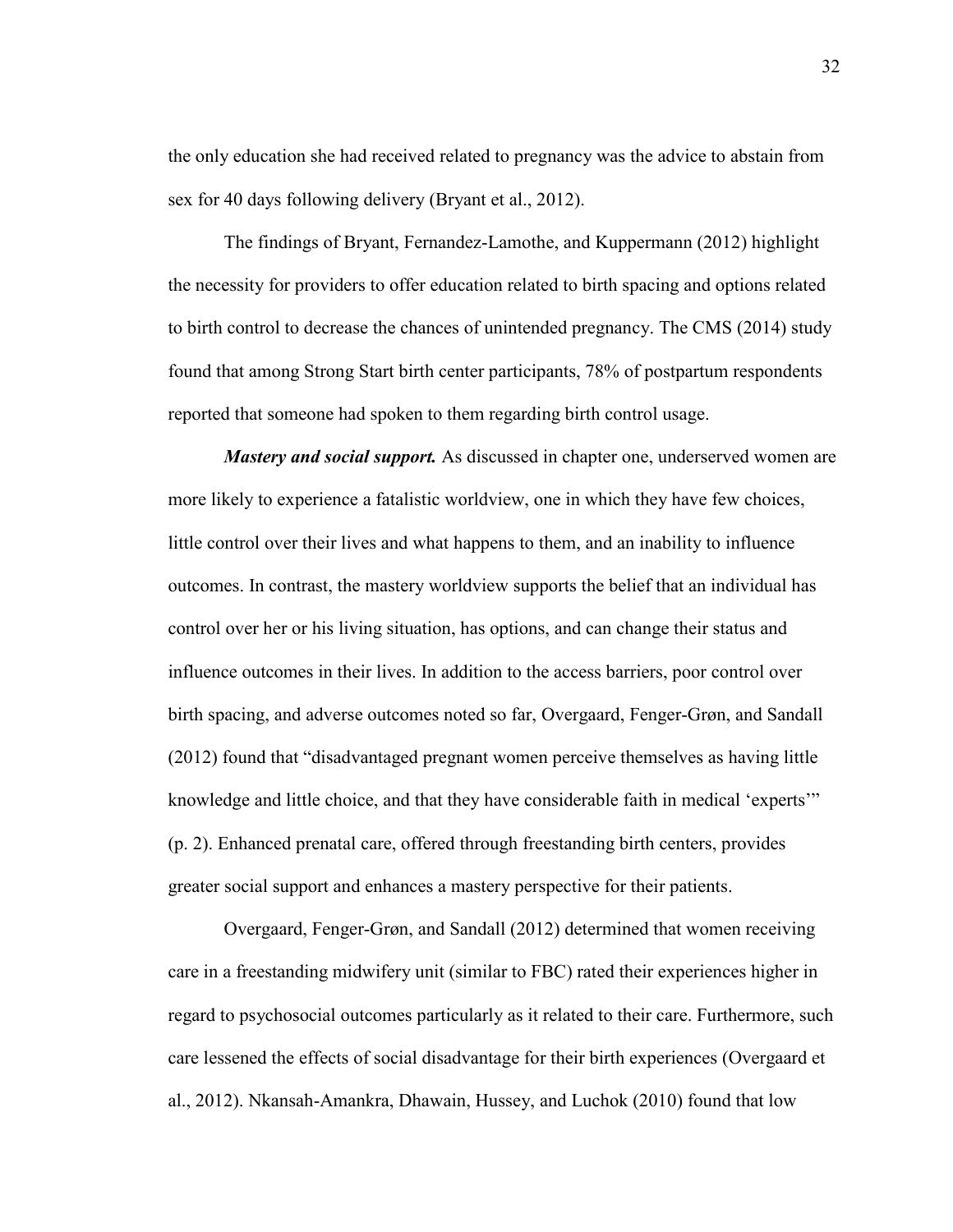social support systems were an independent risk factor for pregnant women increasing likelihood of LBW and prematurity; improving social support (which FBCs frequently offer) directly correlates to improving these outcomes.

 Lubic and Flynn (2010) highlight how beneficial FBC care is in improving the mastery worldview; they noted that the encouragement and demonstration for taking charge of their own pregnancies, the greater level of support to birth their babies, and learning to nourish their babies by breastfeeding "empowered them to take charge of other aspects of their lives, such as ending abusive relationships, finishing their education, and obtaining employment" (p. 59).

Similarly, the Strong Start program demonstrated valuable social and emotional support through FBC care. CMS (2014) found that Strong Start participants experience greater quantities of psychosocial and emotional needs. Strong Start participants benefit from the emphasis on the relationship between patient and provider in FBCs that specifically target emotional and social support in their prenatal care. Third trimester and postpartum surveys indicated very high rates of satisfaction with prenatal care in the Strong Start models (CMS, 2014).

In perhaps the most demonstrable of articles outlining improvement in mastery versus fatalism, Esposito (1999) conducted a qualitative study among women delivering at an inner New York City FBC who had previously had a hospital birth experience. In an effort to encourage women to understand their pregnant bodies, the women were taught to test their urine, and keep track of changes in their charts. They described feeling isolated and angry over the loss of power in their hospital experiences. Regarding her hospital experience one woman commented,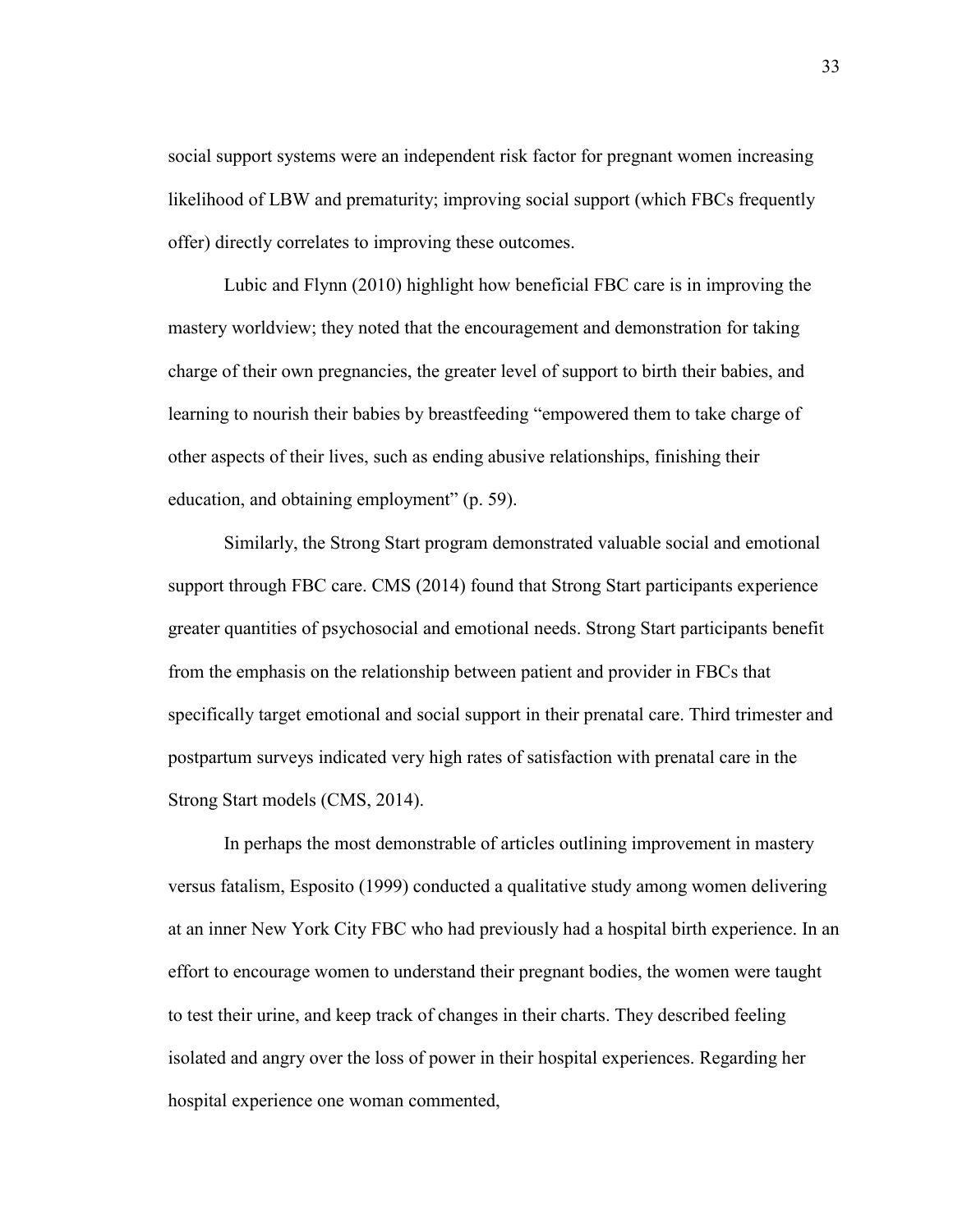The obstetrician who delivered me I never saw before…. But, I had no control. I had to go by what they said…. I didn't want to be medicated, [but they medicated me] and I was groggy. Then when I was fully dilated, they said, "push" and made me leave the LDRR because the doctor had a bad back and couldn't or wouldn't deliver me in a bed. I had to make it convenient for other people … doctors do good when people are sick, but when you aren't sick, you need people who will support you. (Esposito, 1999, p. 121)

In contrast, a participant who received FBC care said,

I wasn't nervous … because I was relaxed, the labor went faster … it was mostly me and the midwife, it was just her talking to me, just telling me what to do, just her listening to the baby's heart, it wasn't a midwife here, then a doctor, then another doctor…. *I didn't feel like a rat in a cage, I felt like a woman about to give birth.* (Espositio, 1999, p. 120, emphasis mine)

Again and again the women highlighted the social support, the sense of closeness they established with their midwives, and even the community support they achieved because the FBC environment facilitated the opportunity to linger before or after appointments and chat with other mothers.

There is something like treating you like a person. No titles, a closeness, they care about you as a person…. Not like a city hospital where people are rude and obnoxious, here, they remembered my name…. It was an intimate thing to share my pregnancy with the ladies here, to get to know them; they're very special. (Espositio, 1999, p. 118)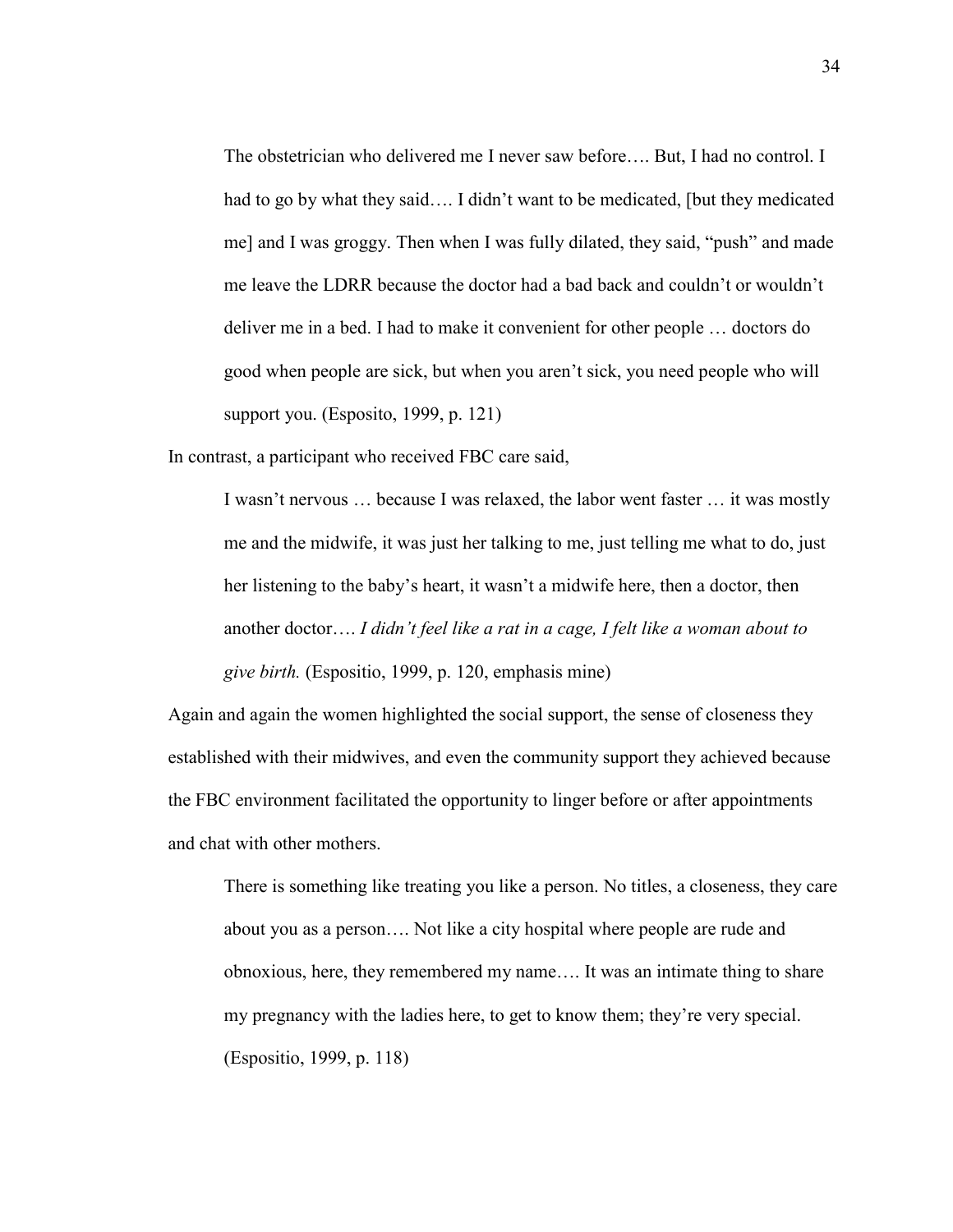Another qualitative study by Pewitt (2008) also acknowledges the sense of empowerment achieved with FBC care, as well as the strength of the relationships formulated between midwife and patient. The women described their relationships with the midwives as friendships. In describing the sense of self-mastery and accomplishment achieved through giving birth, one participant described her experience this way:

I'm pretty much convinced if I could go through that, I can do anything. I grew wings; I'll go as high as I want now. I believe I can do anything now. And if it wasn't for the midwives, I would not believe that because they helped me believe that. They supported me on it, and they just, they're my backbone…. I feel more powerful. (Pewit, 2008, p. 46)

**Economics.** Not only does the freestanding birth center model of care provide the many beneficial outcomes outlined thus far, it is also a significantly superior model in terms of cost-effectiveness. Nine of the articles reviewed discuss the cost saving benefits in either direct or indirect terms of their study (See Table 5: *Freestanding Birth Center Economics)*.

 Medicaid covers primarily underserved populations. These populations, as discussed previously, are at increased risk of adverse outcomes. Costs associated with prematurity, low birth weight, and cesarean sections are naturally higher than the costs for healthy, uncomplicated vaginal deliveries. Alliman, Jolles, and Summers (2015) noted that Medicaid is responsible for almost *half* of all births each year; this is a financial burden of over \$54 billion in facility charges. Howell, Palmer, Benatar, and Garrett (2014) also noted the large financial burden placed upon our federal budget in terms of Medicaid being the leading payer for maternity services. With Medicaid's federal funding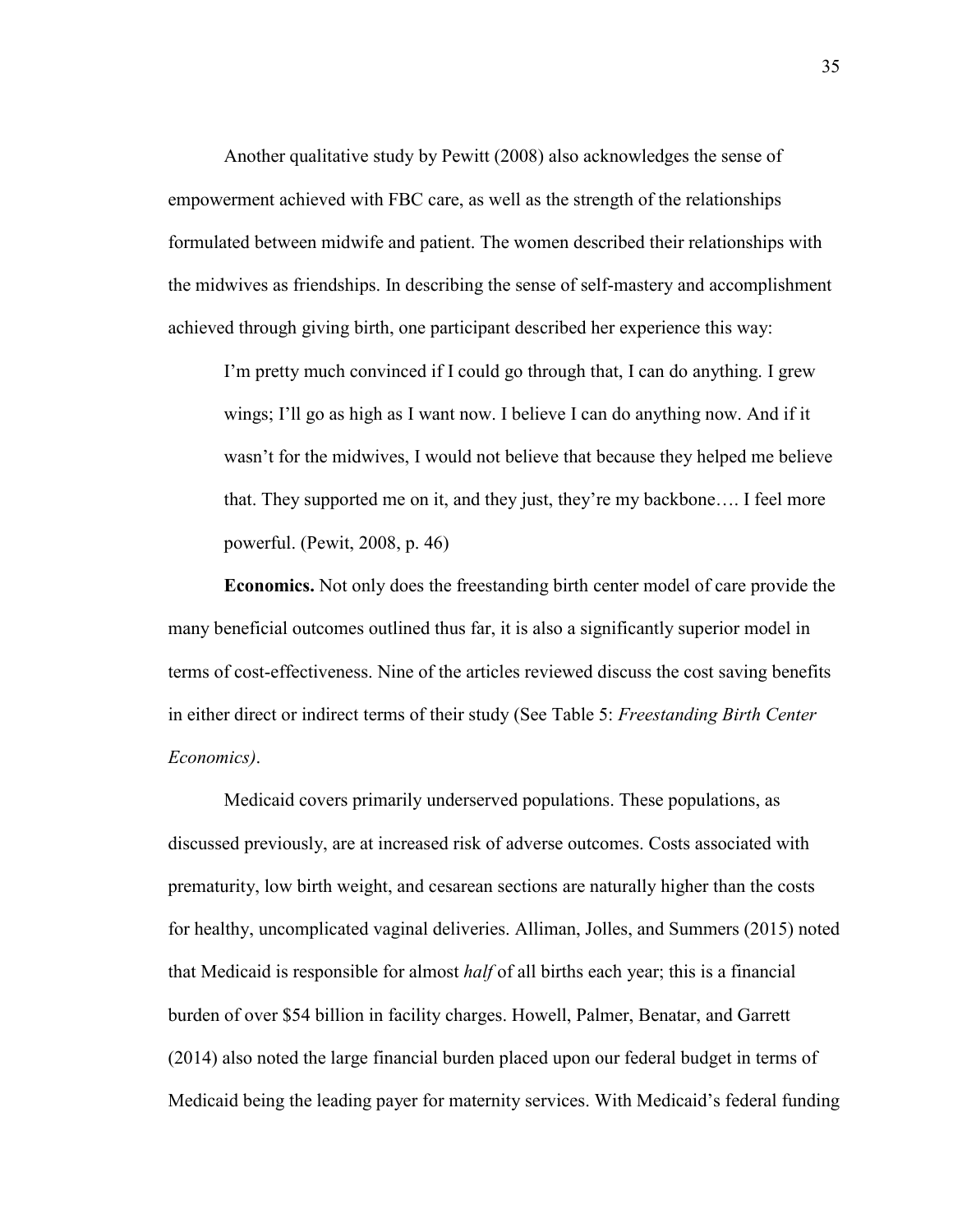and focus on underserved populations, if birth centers can provide better outcomes and greater cost savings, then Medicaid should increase its coverage for FBCs which would provide more options for enhanced prenatal care for low-income and minority women.

 Looking at historical cost savings, the systematic review done by Henderson and Petrou (2008) evaluated eleven studies related to home births and birth centers. Four of those studies involved birth center care within the United States. In 1980 obstetric fees ranged from \$2,250 to \$5,000 in New York while a birth center in the same area charged only \$1,275 (Lubic as cited in Henderson & Petrou, 2008). At 1996 pricing, differences in prenatal care were not statistically significant; however, mean inpatient costs for the birth center were \$4,257 compared to hospital charges of \$5,729 (Stone et al. as cited in Henderson & Petrou, 2008). Walker and Stone (as cited in Henderson & Petrou, 2008) further outlined total fee differences including prenatal care and delivery; the birth center charged \$1,076 per delivery and the hospital charged \$2,228 in this work from 1996. Henderson and Petrou, also included data from the article in this project's matrix for Stone and Walker (1995). Stone and Walker (1995) more clearly noted that the hospital fees were on average 38% more expensive and provided a less appropriate model of care among low-risk pregnant women. Furthermore, Stone and Walker (1995) identified the additional cost burden when patients required transfer from FBC to hospital and determined that a transfer rate would need to exceed 62% before the FBC was no longer the most cost-effective strategy.

 Palmer, Cook, and Courtot (2010) focused on comparing models of maternity care for women at risk of poor birth outcomes in the area of Washington, D.C. Attributing cost savings to a reduced use of resources, and decreased medical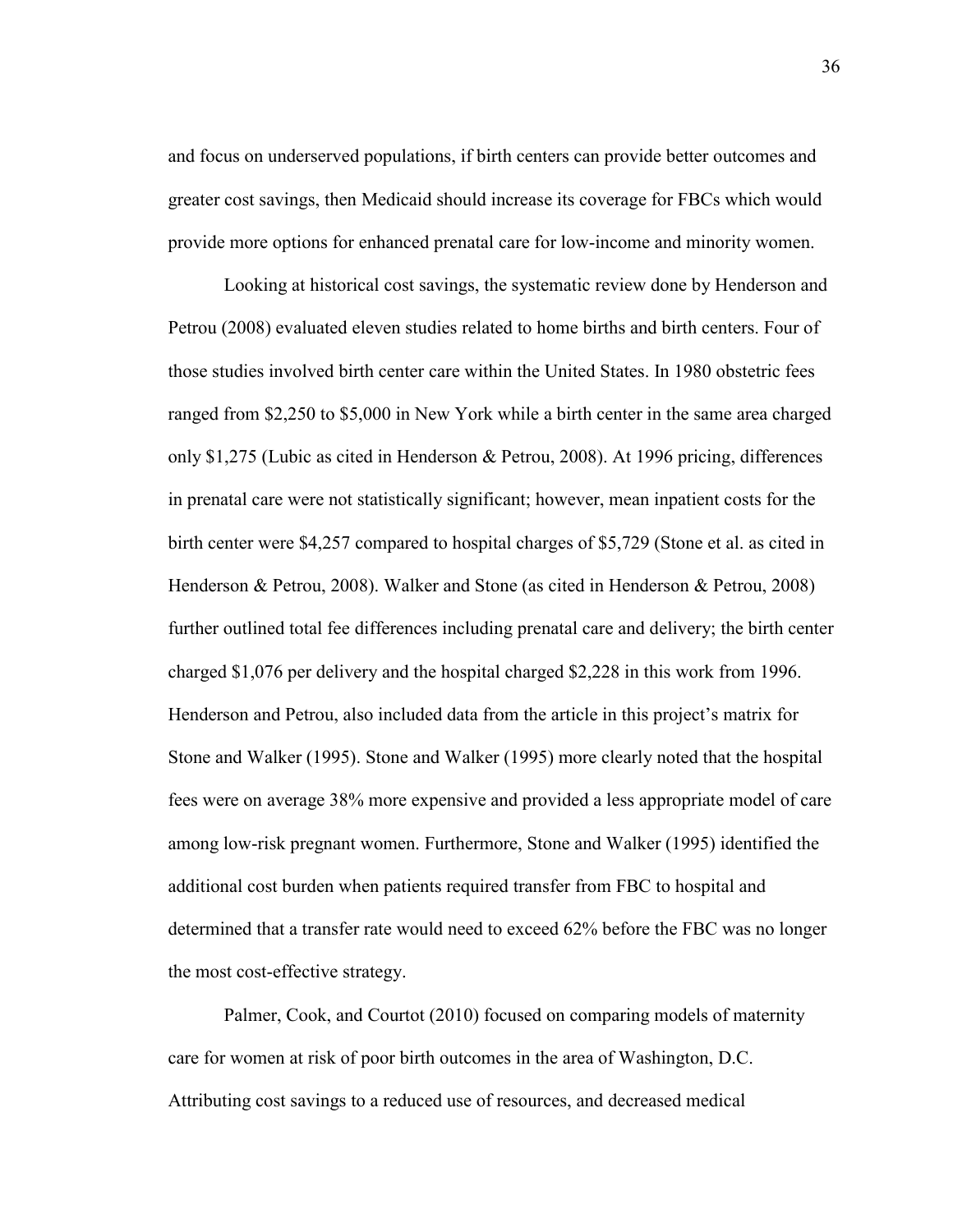interventions (such as induction costs, cesarean sections, and epidurals), Palmer and colleagues determined the average cost for an uncomplicated vaginal delivery at the birth center was \$1,624 compared to vaginal delivery charges at the hospital of \$6,239; cost savings were even greater in light of average cesarean section charges of \$11,524. Howell, Palmer, Benatar, and Garrett (2014) also reviewed data in this location. While their findings were less impressive than Palmer and colleagues, Howell et al., still noted an average cost savings of \$1,163 per Medicaid birth and extrapolated potential Medicaid cost savings of \$11.6 million per 10,000 births per year (as calculated in 2008 constant dollars). Phillippi, Alliman, and Bauer (2009) likewise determined much lower facility fees, describing average FBC charges of \$1,872 versus average hospital facility charges of \$6,973. Furthermore, Stapleton, Osborne, and Illuzzi (2013) determined that birth center care could yield a possible savings of \$27,245,000 among the 13,030 birth center clients at current Medicaid rates based on average FBC charges of \$1,907 versus the \$3,998 charged by hospitals. Stapleton et al. (2013) also noted that even if Medicaid facility reimbursement rates increased in FBCs to more reasonable levels, there would still be significant cost savings.

 In an expert opinion piece, Krans and Davis (2014) further discussed the ongoing Strong Start study and noted that it will have the ability to conduct a thorough detailed review on a national level, and provide insight into identifying prenatal care models that accomplish the best fetal and maternal outcomes with the lowest consumption of healthcare resources. As part of their findings it was further noted that for every \$1 spent on prenatal care there would be an associated \$3.38 in savings through reduction of adverse outcomes (Institute of Medicine as cited in Krans & Davis, 2014).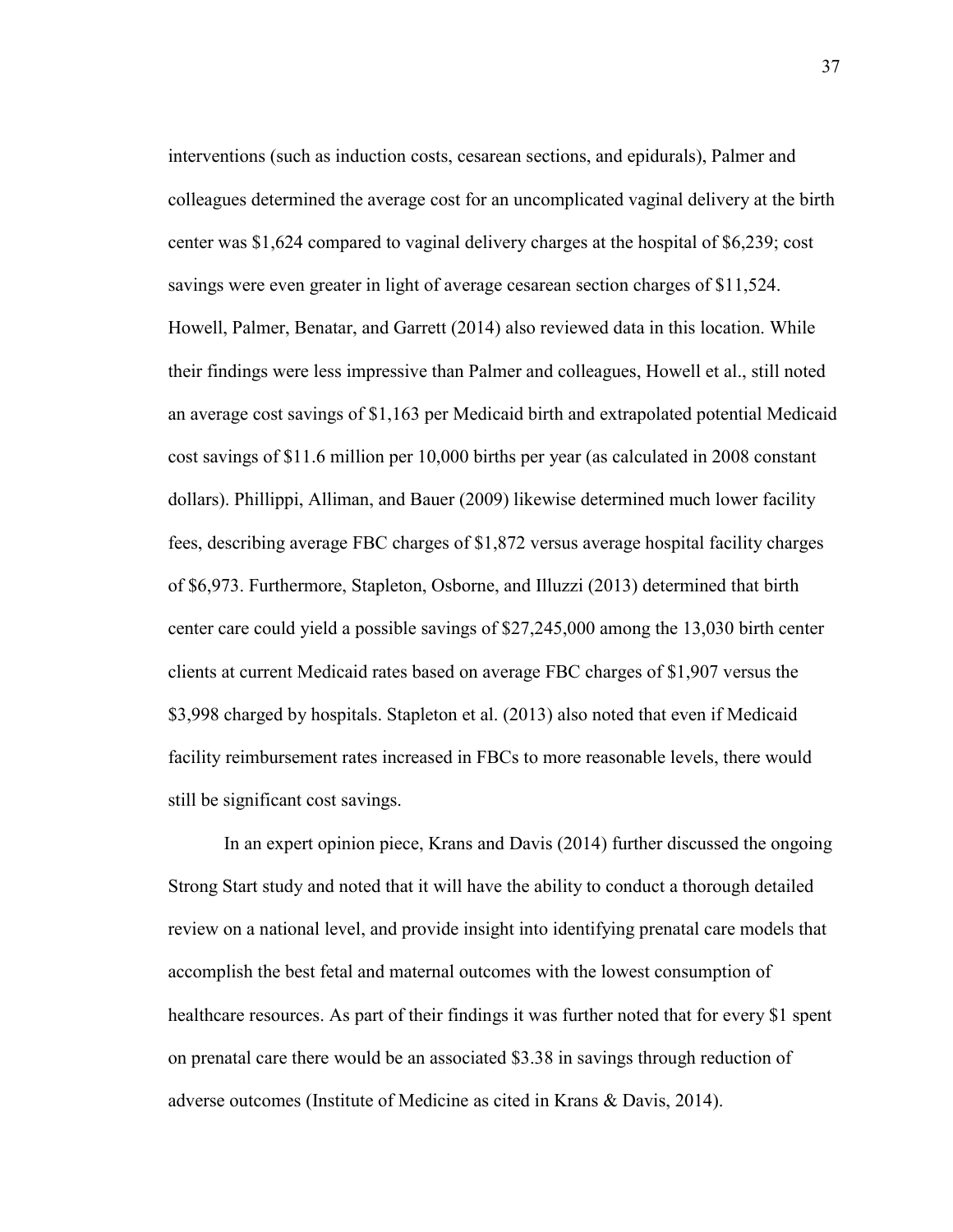Freestanding birth centers face challenges in facilitating these fantastic cost saving measures. Alliman, Jolles, and Summers (2015) found that birth centers in the United States are underutilized; despite a 42% increase over the previous five years, only 0.39% of all births occurred in FBCs. There are only 300 birth centers in the United States; regulatory barriers, inadequate insurance reimbursement (including Medicaid payments), or outright denial of the FBC into the insurance network hampers FBC growth (Alliman et al., 2015). Phillippi, Alliman, and Bauer (2009) identified three challenges to financial sustainability for FBCs: "the current malpractice insurance crisis, the need for a federally mandated birth center facility fee, and reimbursement issues, such as the rate for CNM/CM reimbursement" (p. 388). In further discussing the difficulties related to malpractice insurance costs, Palmer, Cook, and Courtot (2010) examined the malpractice premiums at the FBC, "When the birth center first opened in 2000, their malpractice premium was roughly \$25,000 per year. By 2008, the birth center's malpractice premium rose to \$300,000 despite a record of no incidents or claims" (p. 54). Lubic and Flynn (2010) further noted that since reimbursements are not equitable, the FBC in their study is required to raise at least half of its operating budget to support the work they do in the very poor Washington D.C. district through private, foundation, and DC council funding). Lubic and Flynn furthermore noted that they are unable to charge for additional services that provide improved benefits leading to increased costs for the FBC, without additional costs to the payors who then reap the benefits of the improved outcomes.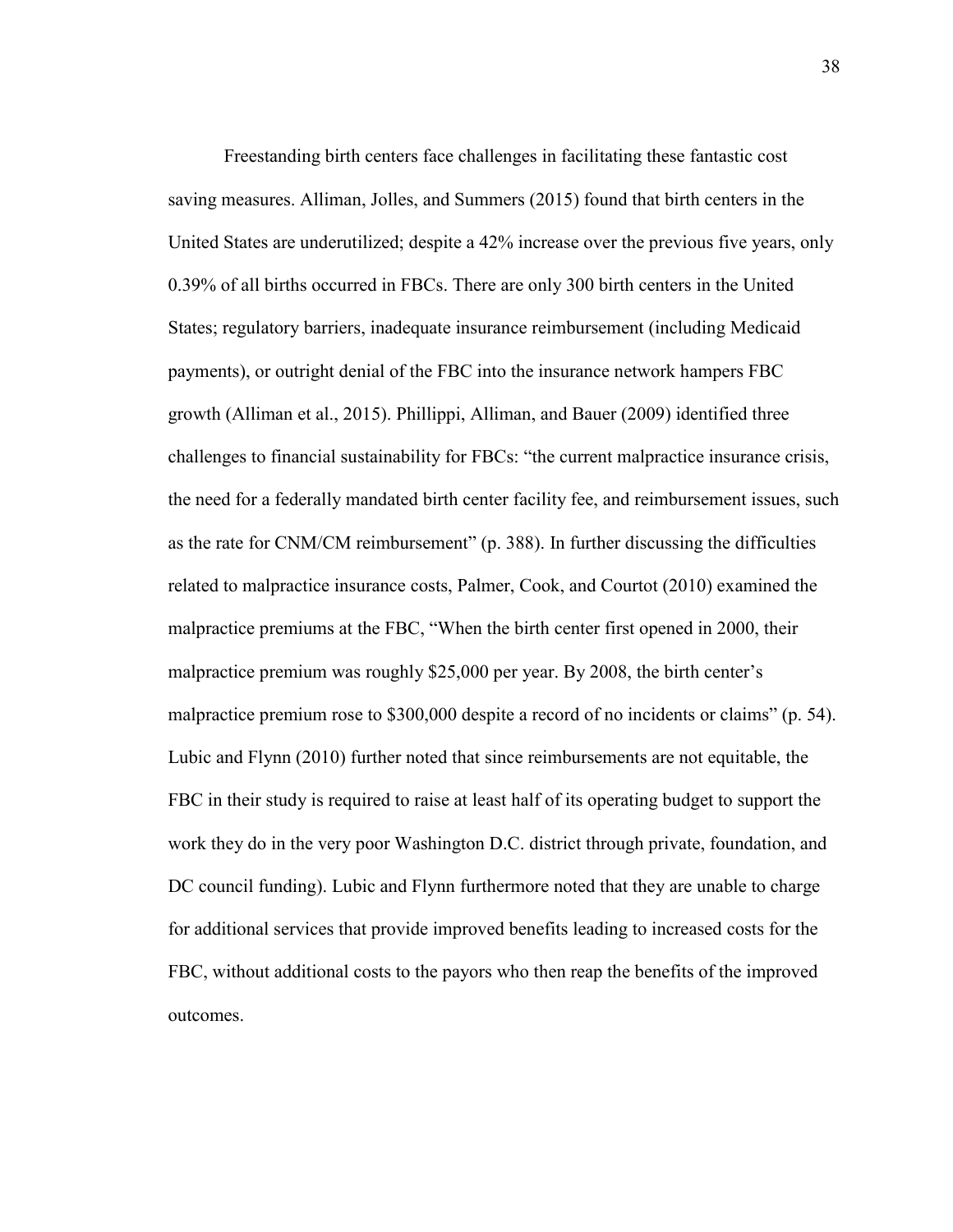# **Critique of Strengths and Weaknesses**

This literature review is strengthened as a whole through the inclusion of multiple studies covering multiple sites. In particular, the three articles discussing or reviewing the Strong Start program, utilized data involving ten FBCs, across multiple states, with outcome data for this paper's target population of underserved populations (Alliman, Jolles, & Summers, 2015; CMS, 2014; Krans & Davis, 2014). Continuing the theme of data volume, five additional studies also included participant sample sizes of over 2,500 women. In particular Stapleton, Osborne, and Illuzzi (2013) had a sample size of 15,574 women at 79 different FBCs from 33 states, and provided data related to both the themes of economics as well as the beneficial health outcomes.

 In addition to the Strong Start articles focusing on underserved populations, four further articles involved the Family Health and Birth Center (FHBC) located in a very poor district of Washington, D.C. (Benatar, Garrett, Howell, & Palmer, 2013; Howell, Palmer, Benatar, & Garrett, 2014; Lubic & Flynn, 2010; Palmer, Cook, & Courtot, 2010). The FHBC provides prenatal care and delivery for primarily African American, lowincome women, and additionally utilizes social support programs to enhance access to services in the community. Despite having a higher rate of hospital deliveries than many FBCs (around 45%) the women receiving care with the FHBC still achieved better outcomes as outlined on the previous pages of this chapter. Esposito (1999) also targeted marginalized women in her study with a review of an inner city FBC in the Bronx, NY. Likewise Jackson and colleagues (2003), as well as Nkansah-Amankra, Dhawain, Hussey, and Luchok (2010) focused their studies on underserved populations.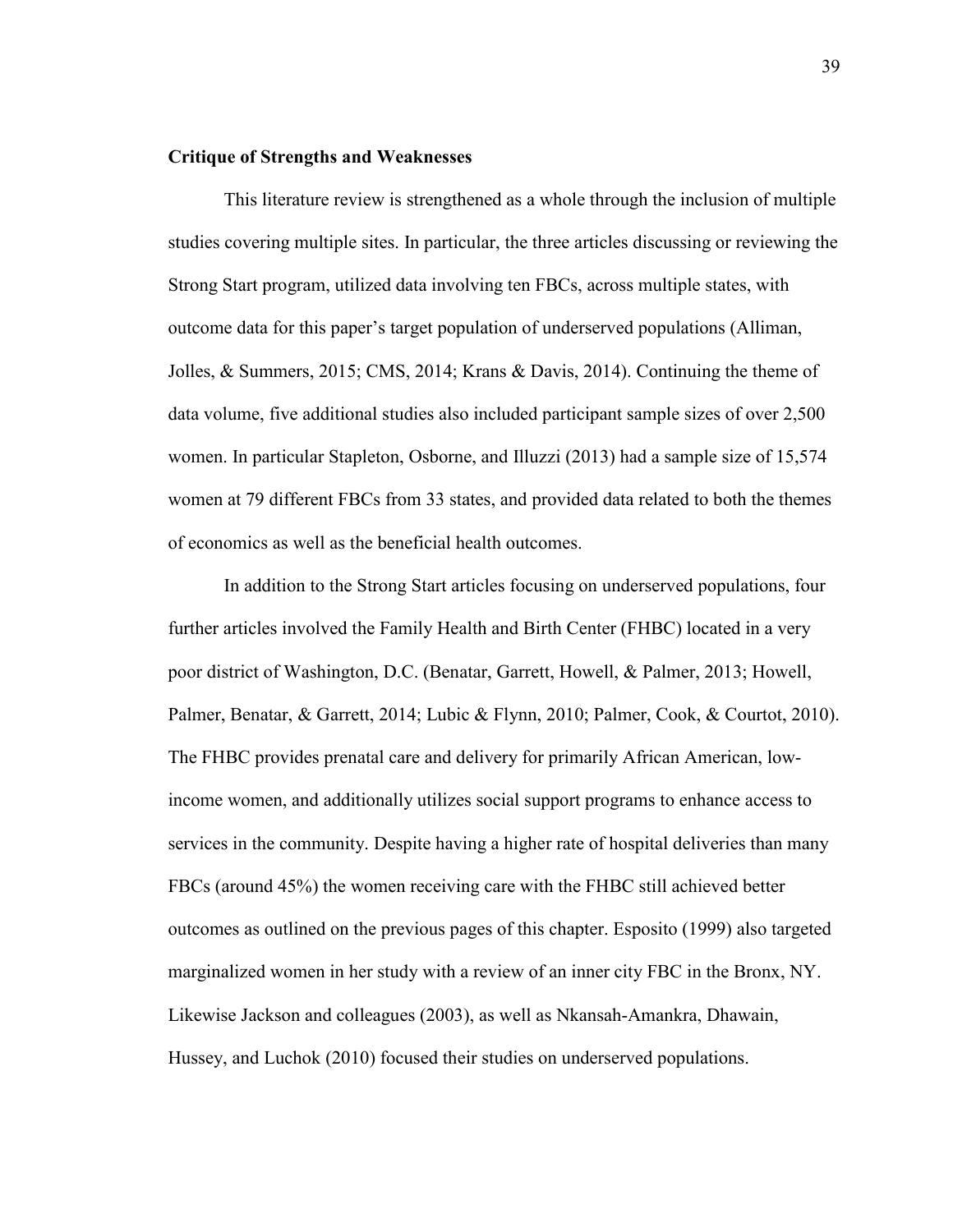While this review did not find any Level I or Level II articles, the articles included represent a good variety of Level III, IV and V studies. The variety of nonexperimental, qualitative, expert opinions, program evaluations, and position statements, enhanced the depth and diversity of knowledge obtained to fully address the impact of FBCs for underserved populations.

 Individually, eleven of the included studies were weakened in their discussion by targeting only one FBC for review. Including additional FBCs may have provided data demonstrating that the results were further generalizable across many locations to advocate for further FBC growth as a sustainable, and beneficial model of care.

All of the articles were of high or good quality with the exception of one. Palmer, Cook, and Courtot (2010) provided a poor quality study that remained in this review. The decision to keep the Palmer et al. study in the critical appraisal was based on the overall quality of data contained. The study was poor quality because it attempted to measure information across three sites (hospital clinic, safety net clinic, and FBC), through a variety of means, and failed to match data for each site. For instance, in part they utilized focus groups and observations at a local safety net clinic, and at the FBC, and failed to obtain focus group samples from the hospital group. However, the data obtained from the FBC, and safety net clinic was good quality, and the data related to hospital health outcomes was also accurate.

The problem of selection tarnished eight of the articles included in this review. Stapleton, Osborne, and Illuzzi (2013) offered particular insight into this dilemma. Reviewing data for 15,574 women over the course of four years, FBC demographics trended toward Non-Hispanic White (77.4%), married (80.1%), privately insured (53.5%)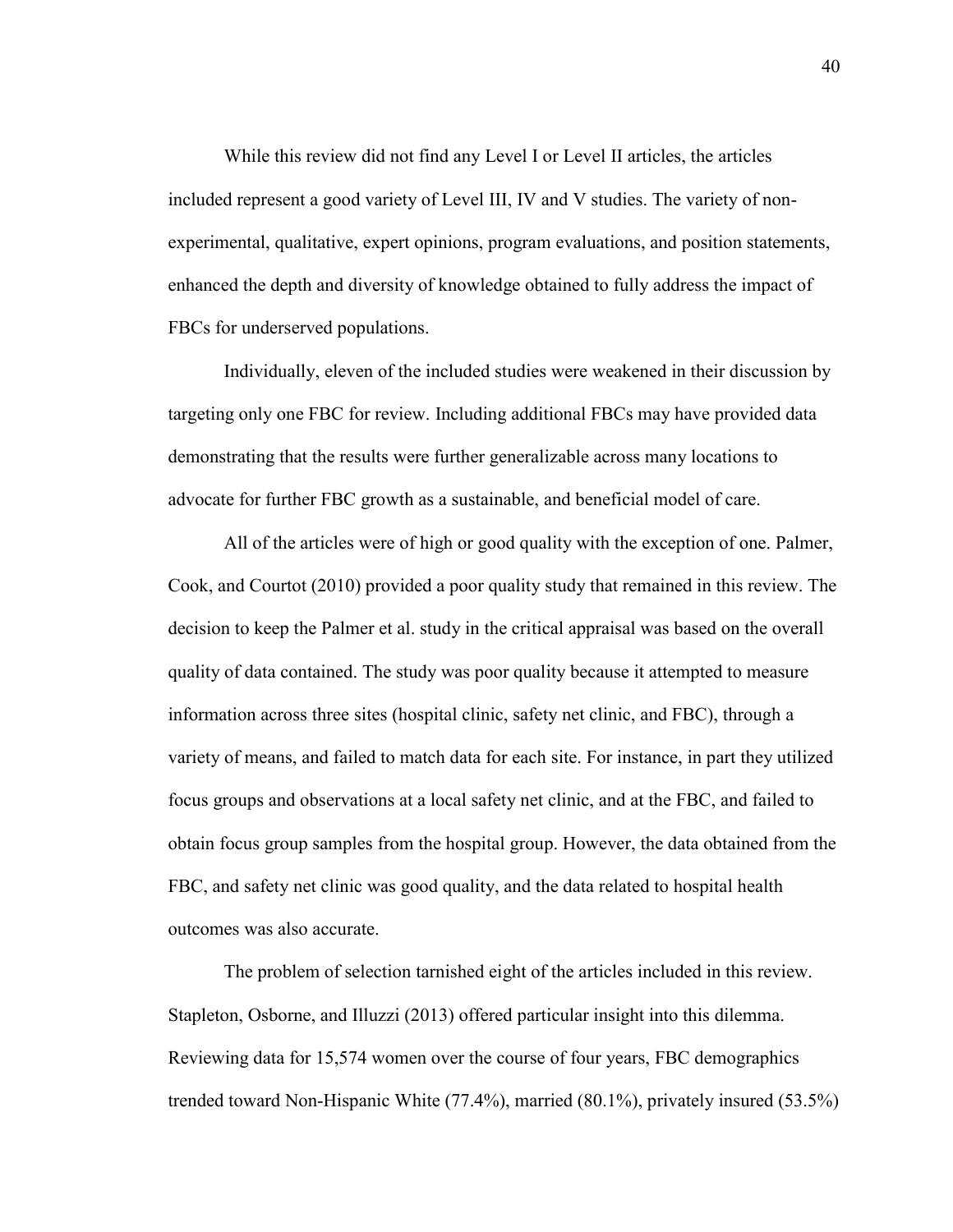and educated (71.8% with 13 or more years of schooling). Esposito (1999) likewise described FBCs as a "predominantly middle-class phenomena [that] developed in the 1970s" (p. 114). Non-Hispanic White, married, educated, privately insured women do not carry the same risk factors for adverse birth outcomes as underserved populations. While beneficial outcomes for this group may or not be generalizable, the remaining twelve articles that focused on low-income and ethnic minorities strengthen their inclusion in this study.

We can safely assume that maternal and fetal benefits regarding preterm and low birth weight reflect the enhanced prenatal care delivered at FBCs. However, the trend toward lower cesarean rates may reflect a mix of this prenatal care, the lower incidence of epidural usage, and alternate fetal monitoring used at FBCs. None of the articles addressed the possibility that spontaneous vaginal delivery rates versus cesarean section rates, could come from the interruption of the normal physiological process that occurs when women are restricted to bed, with blood pressure altering pain medication. Epidural use, and possible cesarean rate increases, may alter the full cost analysis as well. Is it possible that a future trend toward alternative pain relief measures could additionally improve outcomes in a similar manner as those achieved by the FBCs? Jackson and colleagues (2003) additionally remarked that delivery outcomes at FBCs could be linked to intermittent fetal monitoring with the use of Doppler auscultation, rather than the standard continuous electronic fetal monitoring (EFM) typically utilized by standard hospital care; continuous EFM may increase the incidence of identification of abnormal fetal heart tones resulting in an increase in cesarean sections as well.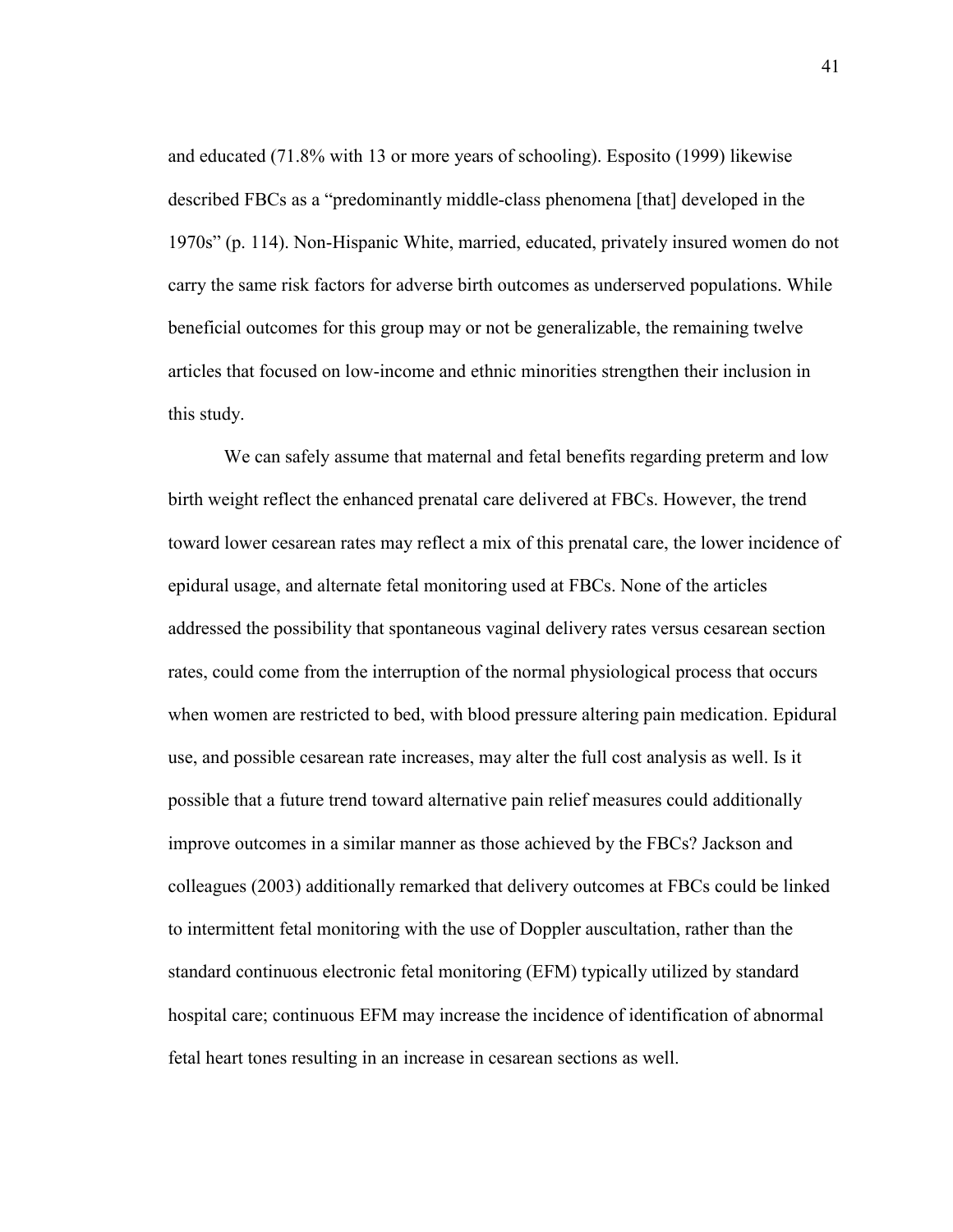# **Summary**

Underserved populations benefit from freestanding birth usage for prenatal care regardless of final location for delivery. Women receiving care at FBCs have lower incidences of preterm deliveries, low birth weight infants, and cesarean section deliveries. Furthermore, they demonstrated no greater risk to fetal health in terms of five minute APGAR scoring or rates of fetal demise. Breastfeeding rates were also improved for these participants. Beyond the physical outcomes, women receiving care at FBCs found enhanced social support, demonstrated a willingness to overcome access barriers to achieve this quality of care, and reported feeling empowered and learning that they could influence their health and delivery outcomes. Additionally, FBC care is a cost effective measure for underserved women that deserves inclusion in Medicaid plans with comparable reimbursement rates as physicians, and hospital facility fees.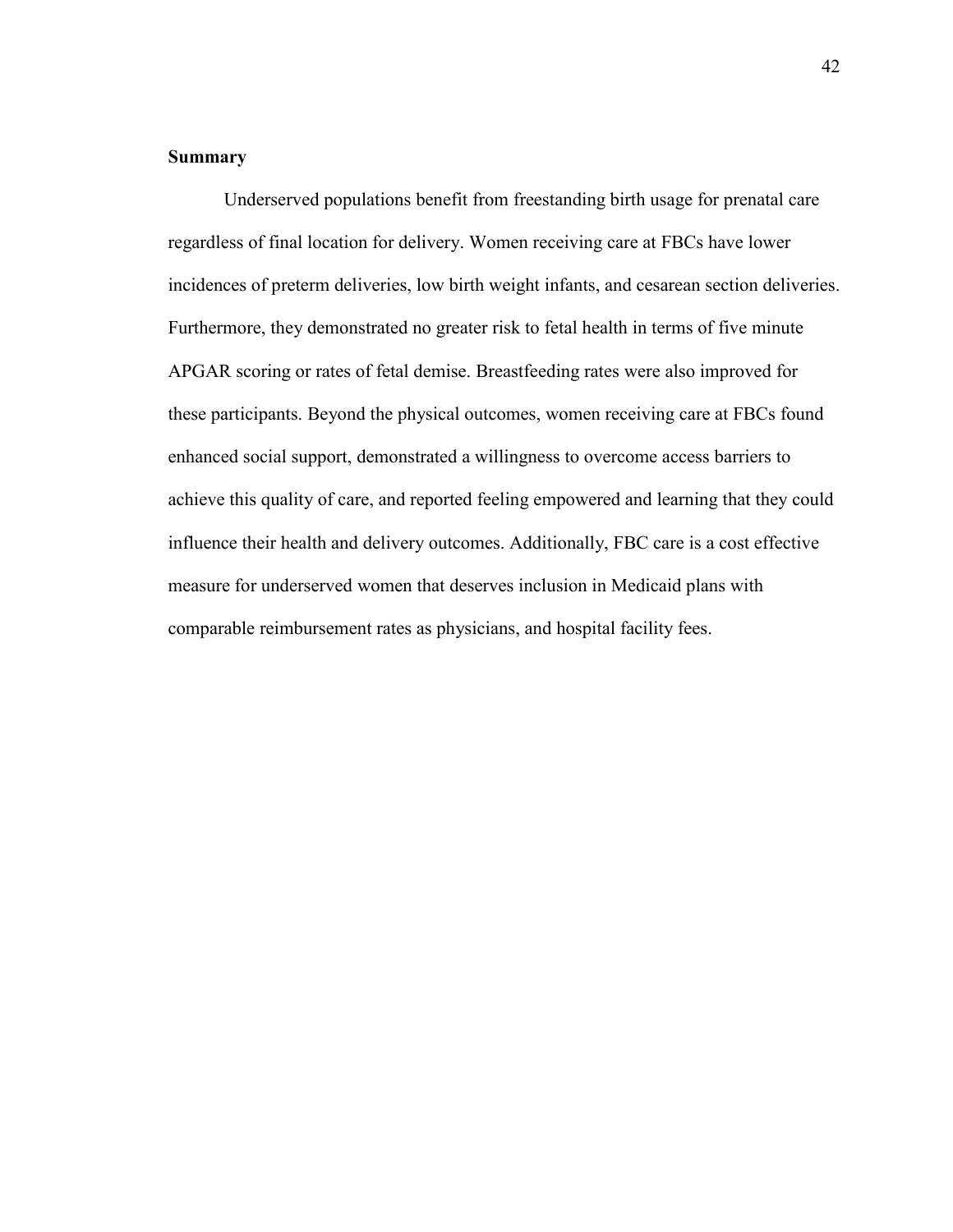### **Chapter IV: Discussion, Implications, and Conclusion**

This chapter expands upon the literature review to more fully answer the practice question, "Can freestanding birth centers improve outcomes for disadvantaged populations?" It will cover the current trends and gaps in the literature. After the critical review of the findings in the previous chapter, this chapter furthers the discussion with implications for nurse-midwifery practice and recommendations for future research. Lastly, it will demonstrate integration and application of the family stress theory.

# **Birth Centers Improve Outcomes in Underserved Populations**

 The literature reviewed in chapter three provides strong support for the use of a freestanding birth center (FBC) model of care to improve maternal and fetal health outcomes in underserved populations. Furthermore, whether women receiving prenatal care at a birth center ultimately delivered at the birth center, or within a hospital, these benefits still remained. Birth centers provide prenatal care that is linked to fewer preterm deliveries, fewer infants with low birth weights, and fewer cesarean section deliveries. Infants had no greater risk of adverse outcomes as noted through fetal demise or decreased APGAR scoring.

In addition to the physical benefits, underserved women additionally benefited from enhanced social support. The quality of the care provided influenced women to overcome access barriers, leading to greater prenatal appointment attendance. With the use of the midwifery model of care, women receiving FBC care reported feeling empowered, strengthened in their knowledge of their pregnant bodies, and emboldened to believe they could impact their health and delivery outcomes.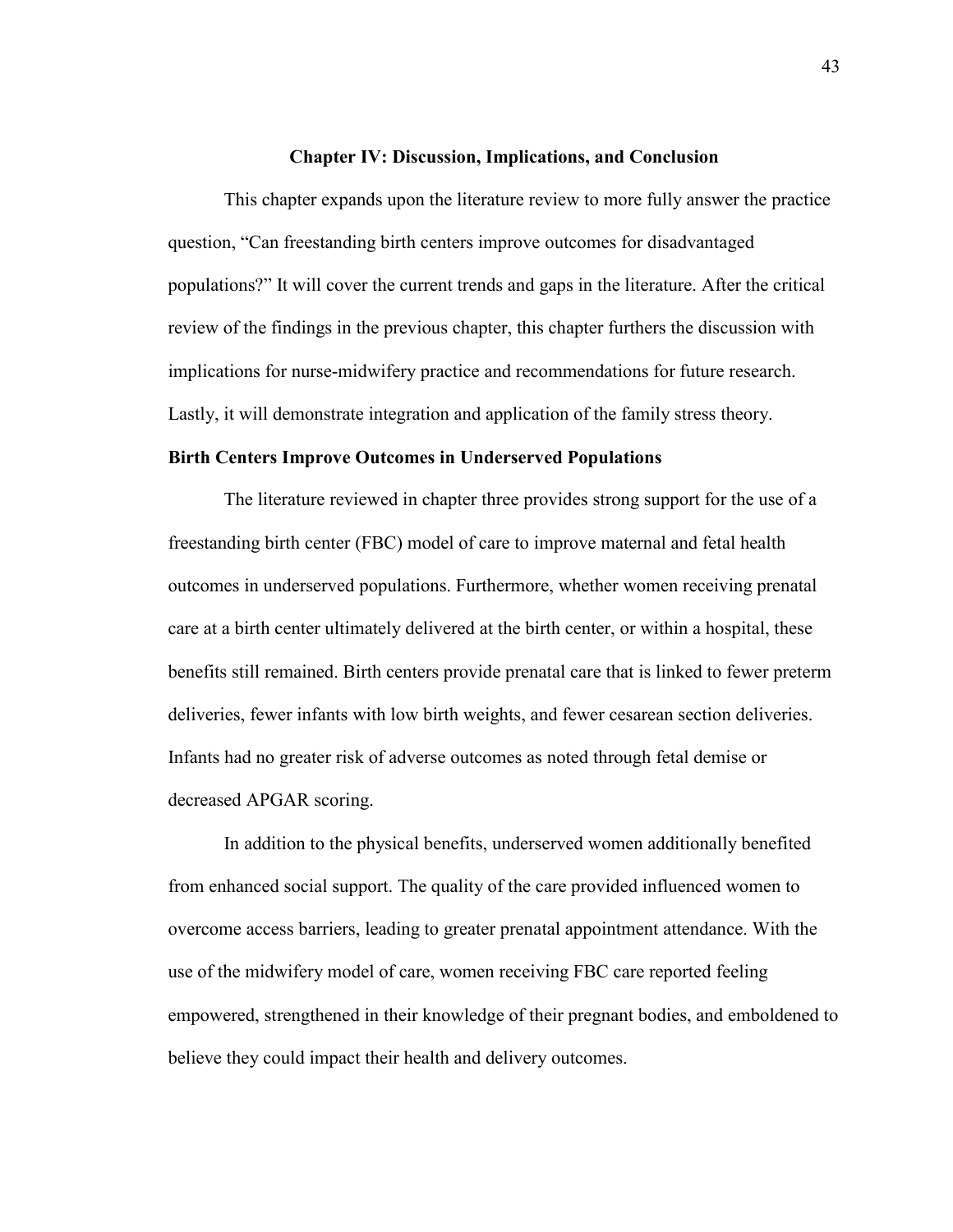Underserved women are commonly Medicaid beneficiaries. Medicaid also covers almost half of the births in the United States each year. This amounts to a significant financial burden, especially when additional healthcare dollars are needed to cover added birth expenses of prematurity, low birth weight (LBW), and cesarean sections. The FBC model reduces these events, and thus provides a significant cost savings to the federal government and ultimately to tax payers. Costs further decrease with FBC deliveries given the less expensive facility fees, even when midwifery payments match their physician counterparts. Not only does FBC care improve outcomes for underserved populations, the economics associated with such care make it a viable model for increased Medicaid funding and widespread inclusion into public and private insurance networks.

#### **Current Trends and Gaps in Literature**

 Studies involving FBCs trended toward qualitative and retrospective nonexperimental methods of study, and the lack of Level I, and Level II studies presented a noticeable gap in the available research. The midwifery model of care recognizes that the journey to motherhood involves more than the complexities of the biological processes of fetal cell development. It is much easier to discuss the multifaceted social, emotional, and spiritual influences of this journey through qualitative measures in which the mothers are able to describe and express their feelings related to the process. Additionally, FBC researchers appear to begin with a philosophy that FBCs are friendlier, and more welcoming, than the hospital counterparts, which the researchers viewed as cold and sterile. This viewpoint is thus highlighted in qualitative discussions in which women speak favorably of their FBC care, and contrast it with negative opinions related to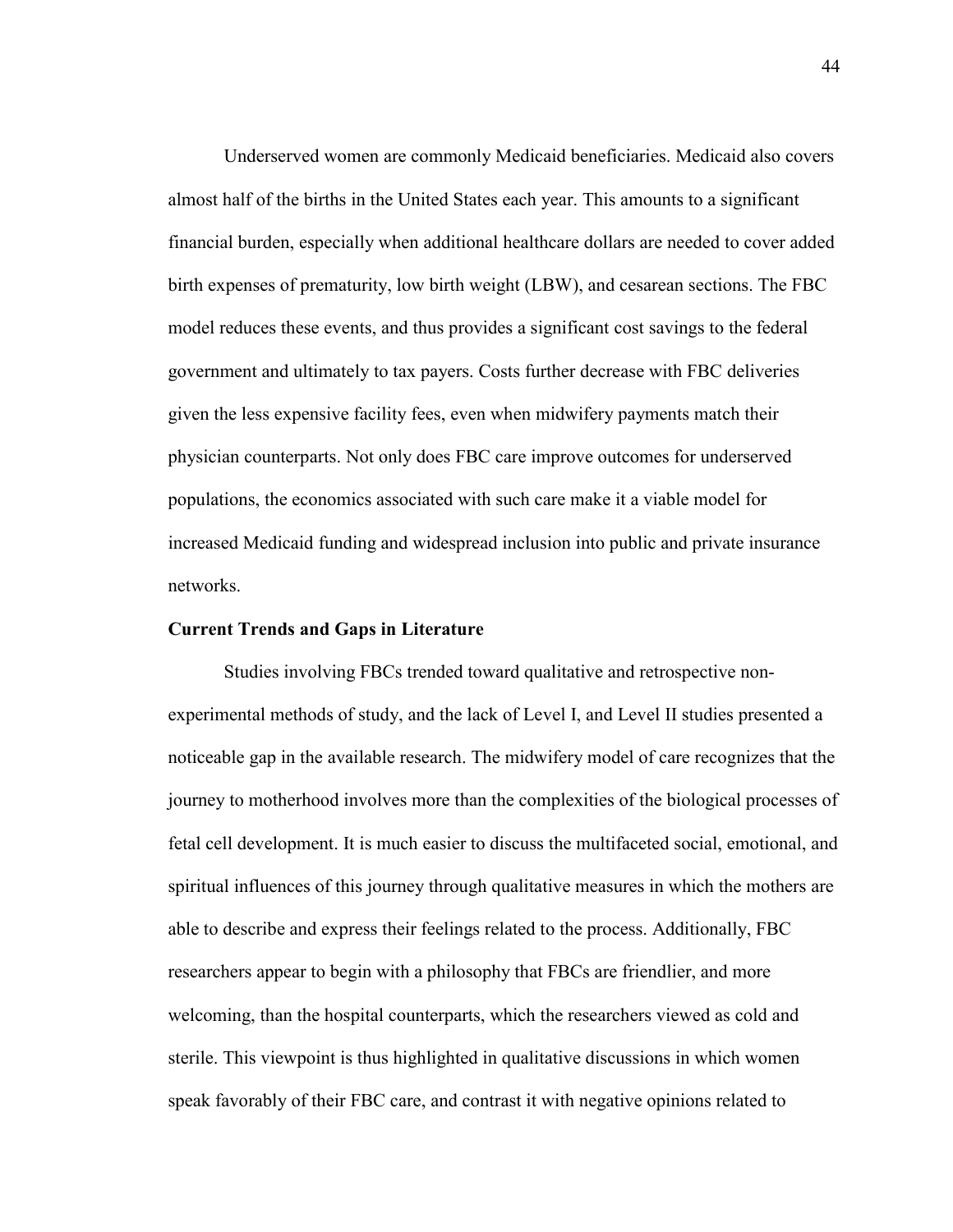hospital experiences. Retrospective non-experimental studies provide comparable data between the FBC group and hospital groups, but they do so without an intervention on the front end of the study. Such studies allow for adequate comparison, without requiring the rigor of determining an intervention before data collection. In addition to easier standards, retrospective studies carry less of an ethical burden to get approval from a review board for permission to conduct the study. These factors likely make such Level III and Level IV studies more appealing.

Level I studies requires creation of a randomized controlled trial. This is readily done in the pharmaceutical industry where researchers easily navigate double-blind and randomized controlled trials for medications; replicating the look of a placebo pill to match the real thing and hiding the knowledge regarding which is which, occurs on a regular basis. This is simply not feasible with FBCs. The difference between FBC and hospital/clinic environments is too great to create a method of blinding for participants and researchers.

 Adding to the difficulty of randomized controlled trials (Level I studies), Level II studies begin with a participant group open to being placed into either the intervention or control group. For Level I and Level II studies, the intervention must take place prior to, or during the study period, and not in a retrospective manner. As discussed in chapter two, retrospective analyses carry less of an ethical burden when passing an institutional review board to obtain permission to conduct the study when compared to Level I, and Level II studies. Since pregnant women and the fetuses they carry are both considered vulnerable populations, researchers are presented with significant challenges to pass an ethical review board for a study that removes women's autonomy in choosing prenatal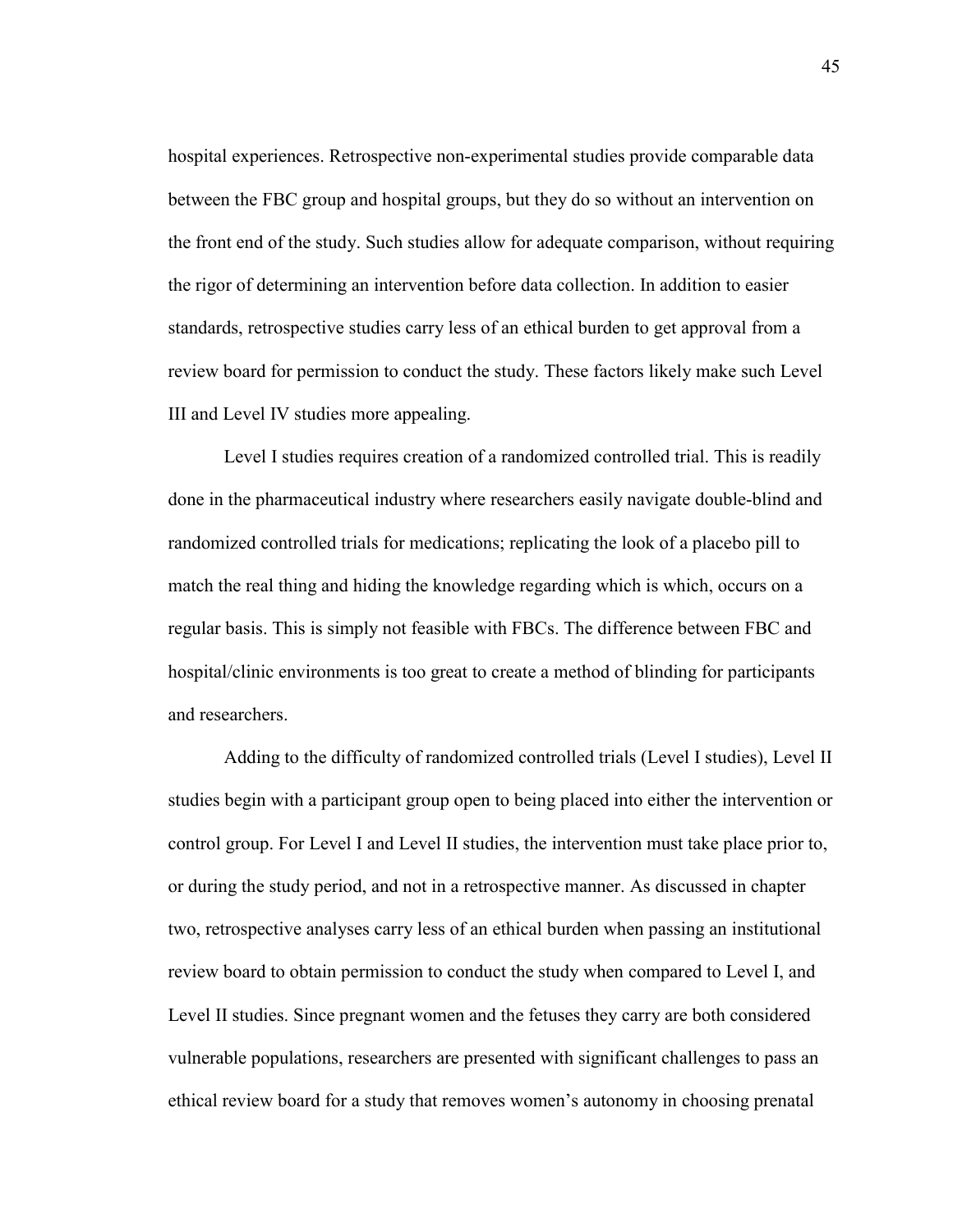care options and birthing locations. This challenge is further aggravated when researchers suspect that one group benefits from the intervention, thus denying the benefits of the intervention to the vulnerable control group.

# **Nurse-Midwifery Application Implications**

 Chapter one discussed the need for this critical review in light of the United States' government program Healthy People 2020. This program recognized the need for improvement in the areas of maternal, child, and infant health with specific objectives including: reduction of cesarean births for low-risk women, reduction of LBW infants, fewer preterm births, reduction in fetal and infant deaths, and an increase in the percentage of pregnant women obtaining early and adequate prenatal care (Healthy People 2020, n.d.). As the literature review has shown, FBC care, with its unique inclusion of the midwifery model, does a better job of meeting these goals than the standard hospital care model. Not only do FBCs reduce cesarean rates, LBW infants, and prematurity, without any additional risk in fetal or infant mortality, they also do this in such a way that underserved women are more likely to overcome access barriers to receive this superior care.

 The unique FBC environment provides midwives with greater support to truly practice in the midwifery model. Without technocratic hospital policies and procedures nudging them into the medical model, nurse-midwives in FBCs are likely to more readily embrace the holistic, relationship-focused midwifery model that may contribute to these positive results. Freestanding birth centers present nurse-midwives with an opportunity, not only to practice as their training indicates, but to also improve outcomes for underserved women across the United States.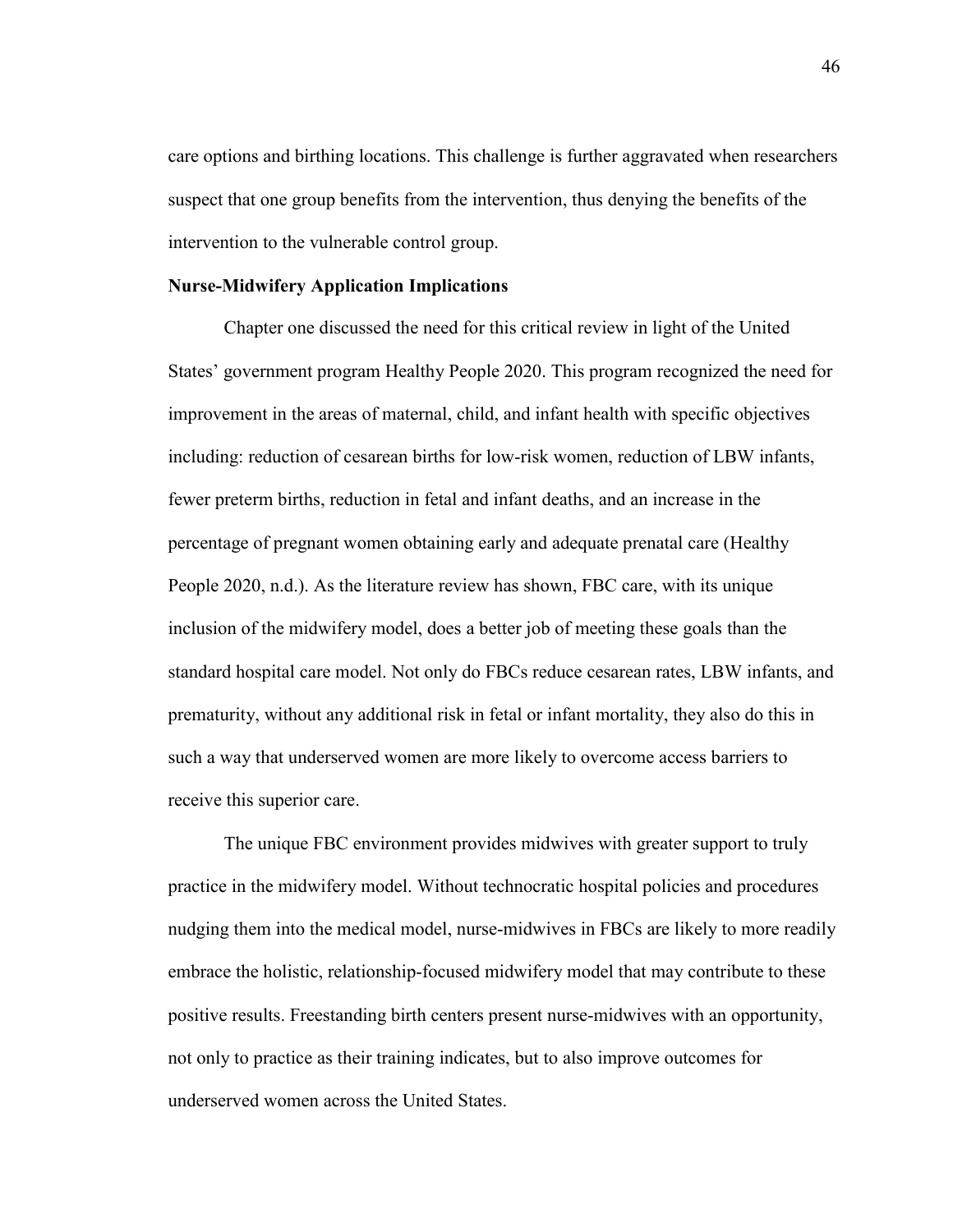### **Recommendations for Future Research**

Should researchers discover a way to overcome the challenges presented in Level I and Level II studies, their addition to the wealth of literature regarding the benefits of FBCs, particularly as they relate to underserved populations, would greatly strengthen the rigor of existing data. Barring these additions, Level III studies that document results across multiple sites should also be conducted. For instance, utilizing the same qualitative questionnaires at birth centers caring for the underserved across multiple states will provide stronger evidence in comparison to a single study with a small sample at just one site. Even the non-experimental retrospective studies in which matched cohorts were used could benefit from branching out to cover multiple sites. Such multi-site data is beginning to come forth from the Strong Start for Mothers and Newborns Initiative, which is defining outcomes of FBC care. This study, unfortunately, does not have a standard for comparing FBC outcomes to matched participants in a standard hospital care model.

# **Family Stress Theory**

This literature review demonstrates how FBCs utilize aspects of the family stress theory. Empowering women in their pregnancy-related healthcare influences them towards a mastery belief system rather than a fatalistic one. This change in their belief system increases their resilience to pregnancy-related stressors. Facilitating resource access through connections to community resources further enhances health outcomes and may reduce the degree of stress, thereby helping the family to avoid coming to a state of crisis. Birth centers become known in their communities as areas of such support, further influencing women to seek out these resources, despite access barriers. Since FBCs create a welcoming environment in which women feel supported they are more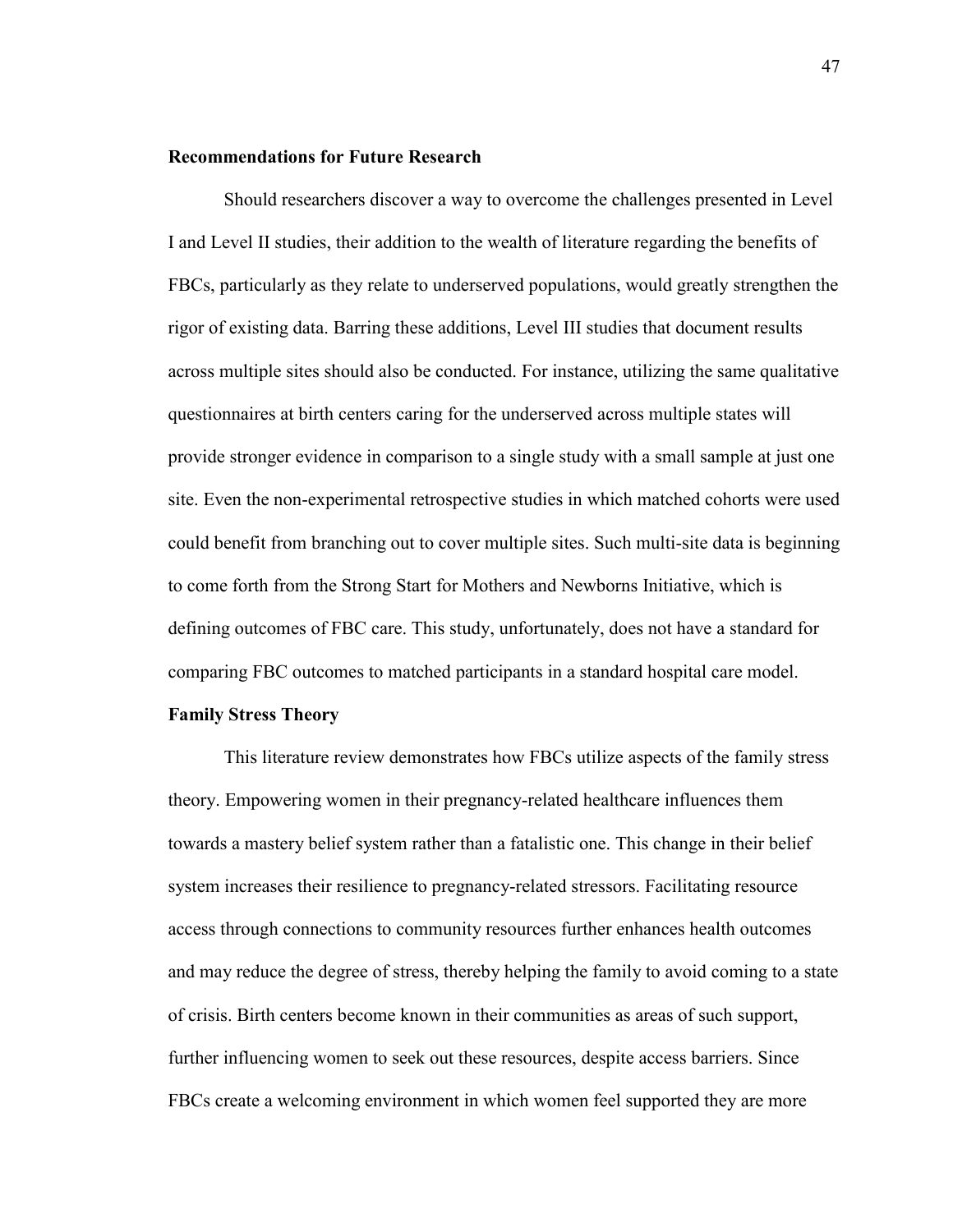likely to engage in early prenatal care, women who are at even greater risk of adverse health outcomes and potential states of crisis are reached earlier.

# **Conclusion**

This literature review answered the practice question, "Can freestanding birth centers improve outcomes for disadvantaged populations?" The results emphatically demonstrated that FBCs *do* improve outcomes for disadvantaged populations with regard to mode of delivery, low birth weight, prematurity, breastfeeding continuance, enhanced social support, and decreased familial stress without any additional risk for adverse outcomes. Overcoming access barriers to begin early and consistent prenatal care is a significant challenge for underserved women. However, women are more likely to be willing to overcome access barriers in order to obtain care in which they feel honored, empowered, and respected as new mothers. The review indicated that mothers' belief systems evolve towards mastery and away from fatalism, further facilitating their own capabilities in improving the health outcomes for their infants. Lastly, FBCs showed a demonstrable financial benefit through decreased facility fees, delivery charges, and fewer costs associated with the adverse health outcomes of cesarean sections, low birth weight, and premature infants. Such cost savings provide grounds for enhanced Medicaid and private insurance reimbursement and inclusion in networks, especially networks targeting underserved populations.

 As the government seeks to meet the goals of Healthy People 2020, it should work towards policies that facilitate further FBC expansion across the country. Likewise, non-profit organizations with mission statements supporting pregnant, underserved populations should consider teaming with FBCs to reach out to these women in their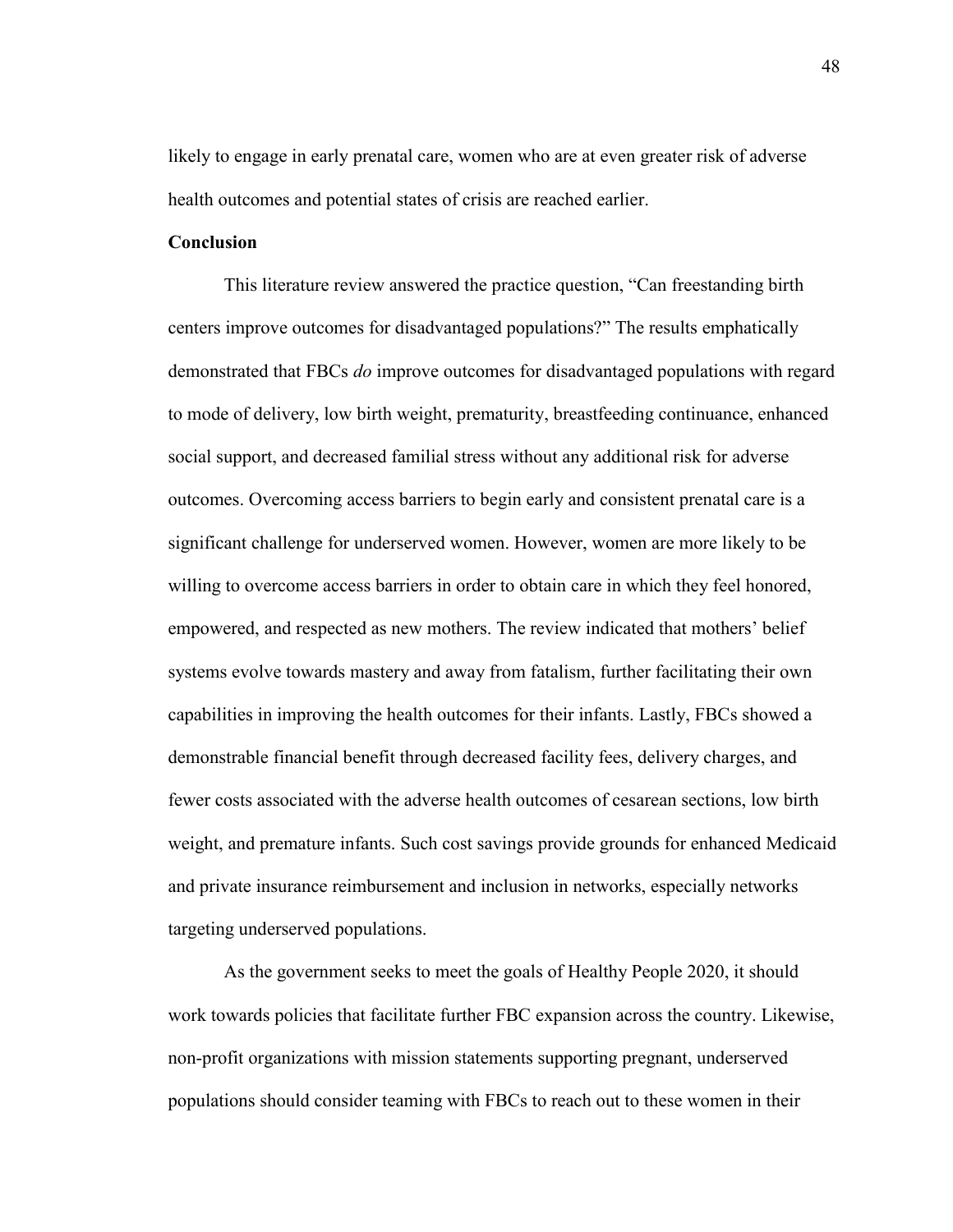communities. Future research should target tackling the challenges of creating higher levels of study, and broaden the number of sites sampled in qualitative and retrospective studies, in order to strengthen the current gaps in research.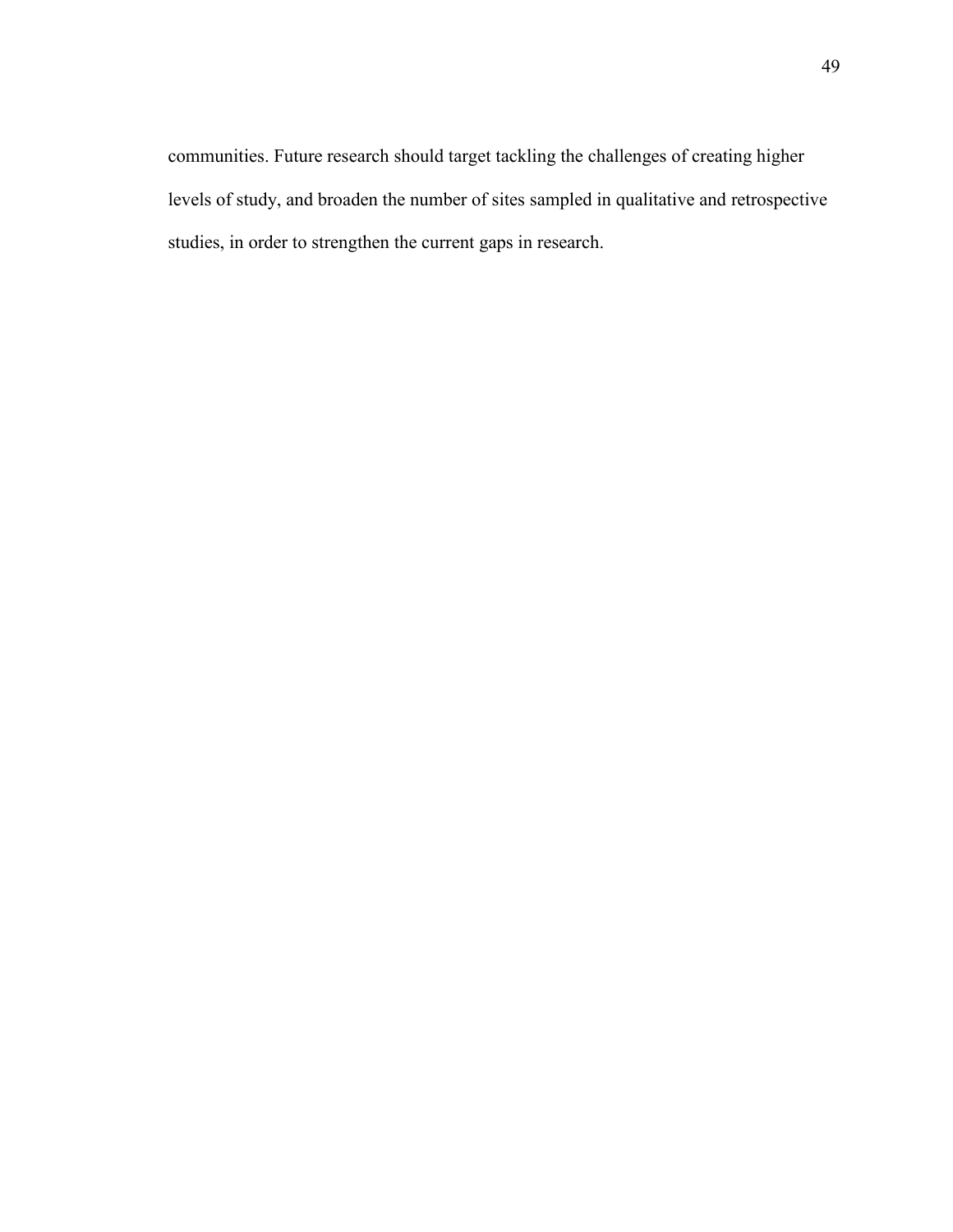#### **References**

- Alliman, J., Jolles, D., & Summers, L. (2015). The innovation imperative: Scaling freestanding birth centers, CenteringPregnancy, and midwifery-led maternity health homes. *Journal of Midwifery & Women's Health, 60*(3), 244-249. doi:10.1111/jmwh.12320
- Benatar, S., Garrett, A., Howell, E., & Palmer, A. (2013). Midwifery care at a freestanding birth center: A safe and effective alternative to conventional maternity care. *Health Services Research, 48*(5), 1750-1768. doi:10.1111/1475-6773.12061
- Boss, P. (1988). *Family stress management.* Newbury Park, CA: SAGE Publications, Inc.
- Bryant, A., Fernandez-Lamothe, A., & Kuppermann, M. (2012). Attitudes toward birth spacing among low-income, postpartum women: A qualitative analysis. *Maternal & Child Health Journal, 16*(7), 1440-1446. doi:10.1007/s10995-011-0911-9
- Centers for Medicare & Medicaid Services [CMS]. (2014). *Strong start for mothers and newborns evaluation: Year 1 annual report.* Retrieved from https://innovation.cms.gov/files/reports/strongstart-enhancedprenatal-yr1evalrpt.pdf
- Collins, J., Wambach, J., Richard, D., & Rankin, K. (2009). Women's lifelong exposure to neighborhood poverty and low birth weight: A population-based study*. Maternal Child Health Journal 13*(3), 326-333. doi 10.1007/s10995-008-0354-0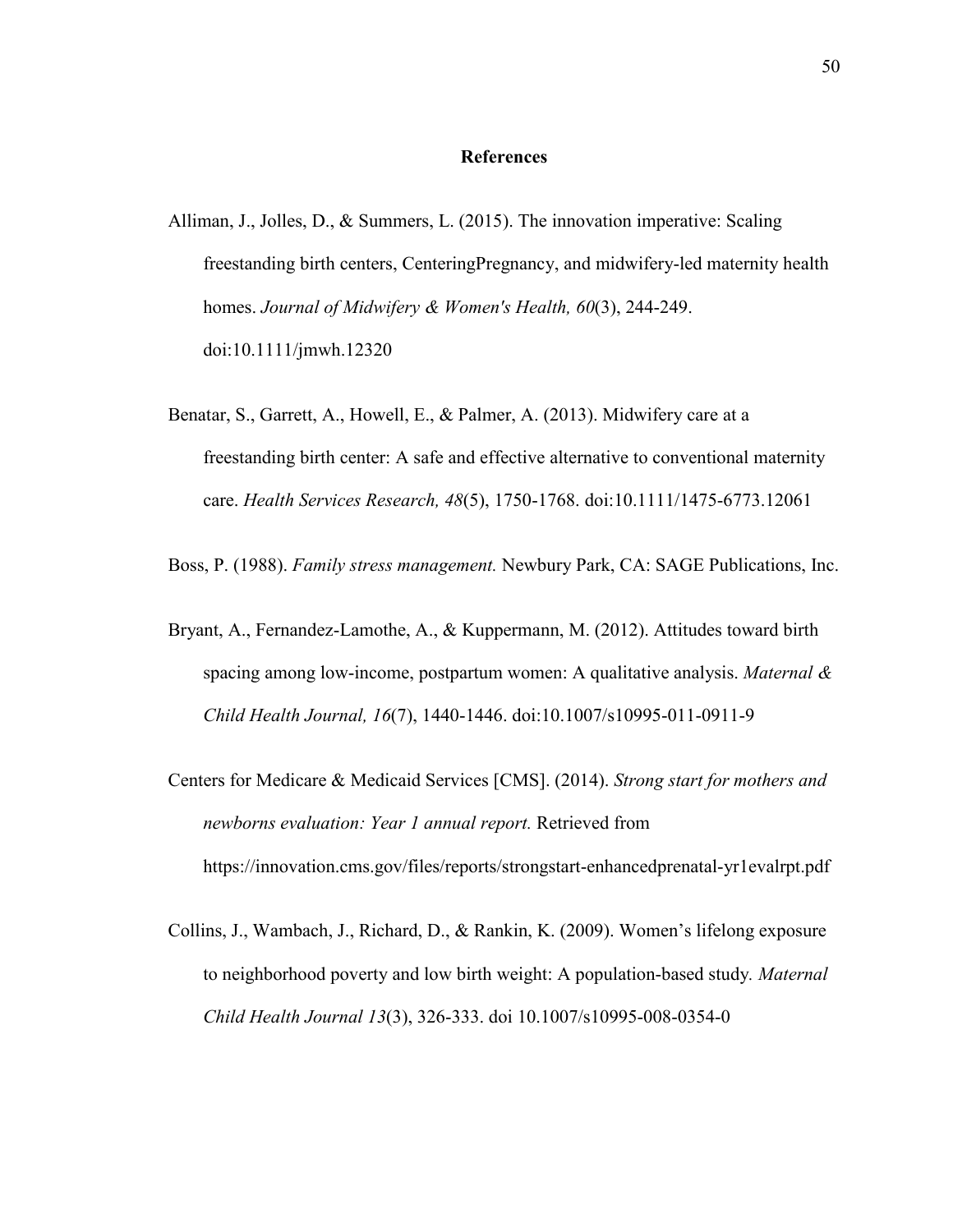- Dearholt, S. L. & Dang, D. (2012). *Johns Hopkins nursing evidence-based practice model and guidelines.* Indianapolis, IN: Sigma Theta Tau International.
- Esposito, N. (1999). Marginalized women's comparisons of their hospital and freestanding birth center experiences: A contract of inner-city birthing systems. *Health Care for Women International, 20*(2), 111-126. Retrieved from http://www.tandfonline.com/loi/uhcw20
- Getahun, D., Strickland, D., Lawrence, J., Fassett, M., Koebnick, C., & Jacobsen, S. (2009). Racial and ethnic disparities in the trends in primary cesarean delivery based on indications. *American Journal of Obstetrics & Gynecology, 201*(4), 422.e1-7. doi:10.1016/j.ajog.2009.07.062
- Gottvall, K., Waldenström, U., Tingstig, C., & Grunewald, C. (2011). In-hospital birth center with the same medical guidelines as standard care: A comparative study of obstetric interventions and outcomes. *Birth: Issues in Perinatal Care, 38*(2), 120- 128. doi:10.1111/j.1523-536X.2010.00461.x
- Healthy People 2020. (n.d.). *Maternal, infant, and child health.* Retrieved from http://www.healthypeople.gov/2020/topics-objectives/topic/maternal-infant-andchild-health/objectives
- Henderson, J., & Petrou, S. (2008). Economic implications of home births and birth centers: A structured review. *Birth: Issues in Perinatal Care, 35*(2), 136-146. Retrieved from http://onlinelibrary.wiley.com/journal/10.1111/(ISSN)1523-536X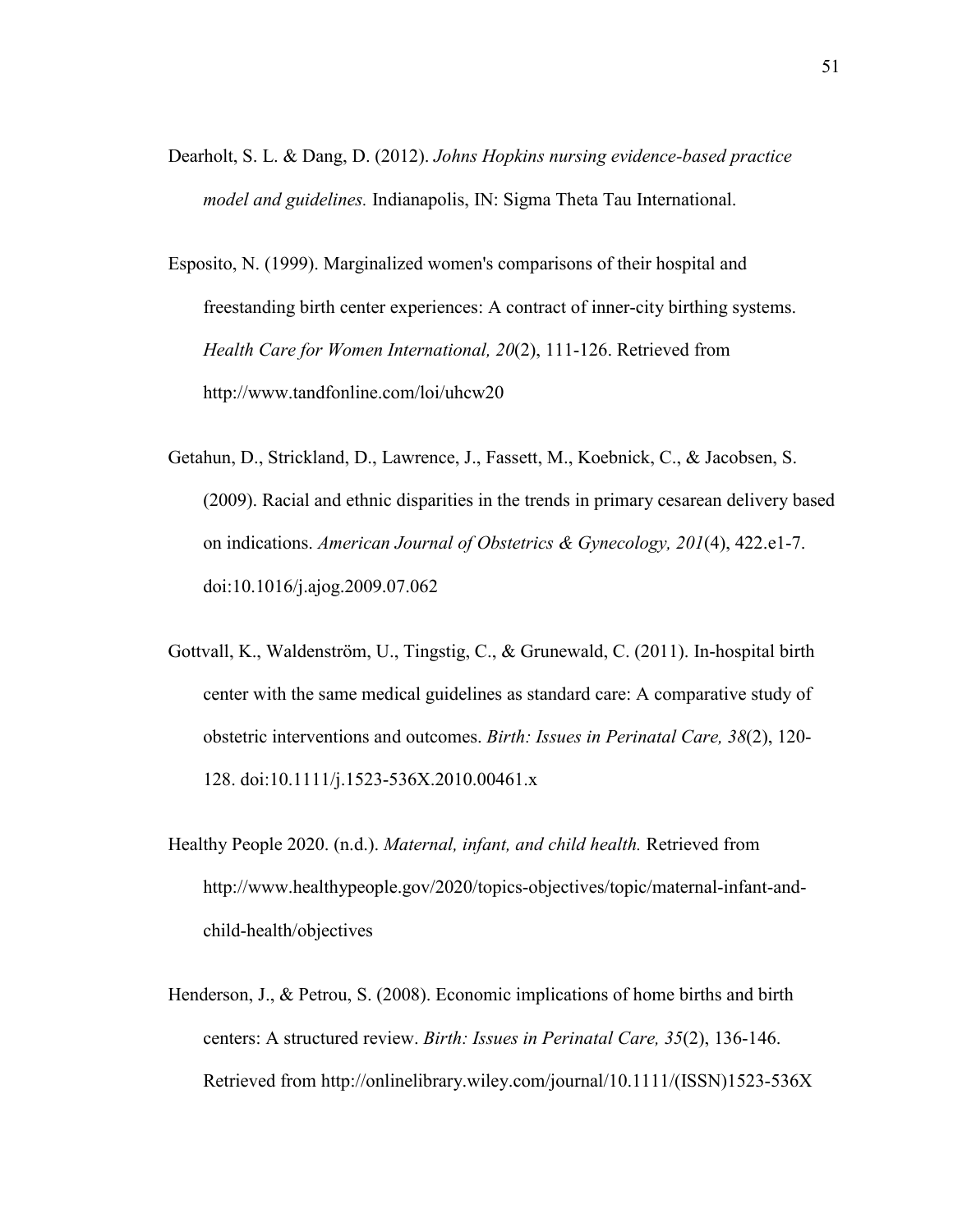- Howell, E., Palmer, A., Benatar, S., & Garrett, B. (2014). Potential Medicaid cost savings from maternity care based at a freestanding birth center. *Medicare & Medicaid Research Review, 4*(3), E1-e13. doi:10.5600/mmrr.004.03.a06
- Jackson, D., Lang, J., Swartz, W., Ganiats, T., Fullerton, J., Ecker, J., & Nguyen, U. (2003). Outcomes, safety, and resource utilization in a collaborative care birth center program compared with traditional physician-based perinatal care. *American Journal of Public Health, 93*(6), 999-1006. doi:10.2105/AJPH.93.6.999
- Krans, E., & Davis, M. (2014). Strong start for mothers and newborns: Implications for prenatal care delivery. *Current Opinion in Obstetrics & Gynecology, 26*(6), 511-515. doi:10.1097/GCO.0000000000000118
- Loveland Cook, C., Selig, K., Wedge, B., & Gohn-Baube, E. (1999). Access barriers and the use of prenatal care by low-income, inner-city women. *Social Work, 44*(2), 129- 139. doi:10.1093/sw/44.2.129
- Lubic, R., & Flynn, C. (2010). The family health and birth center--a nurse-midwifemanaged center in Washington, DC. *Alternative Therapies in Health & Medicine, 16*(5), 58-60. Retrieved from http://www.alternative-therapies.com
- MacDorman, M., Declercq, E., & Mathews, T. (2013). Recent trends in out-of-hospital births in the United States. *Journal of Midwifery & Women's Health, 58*(5), 494-501. doi:10.1111/jmwh.12092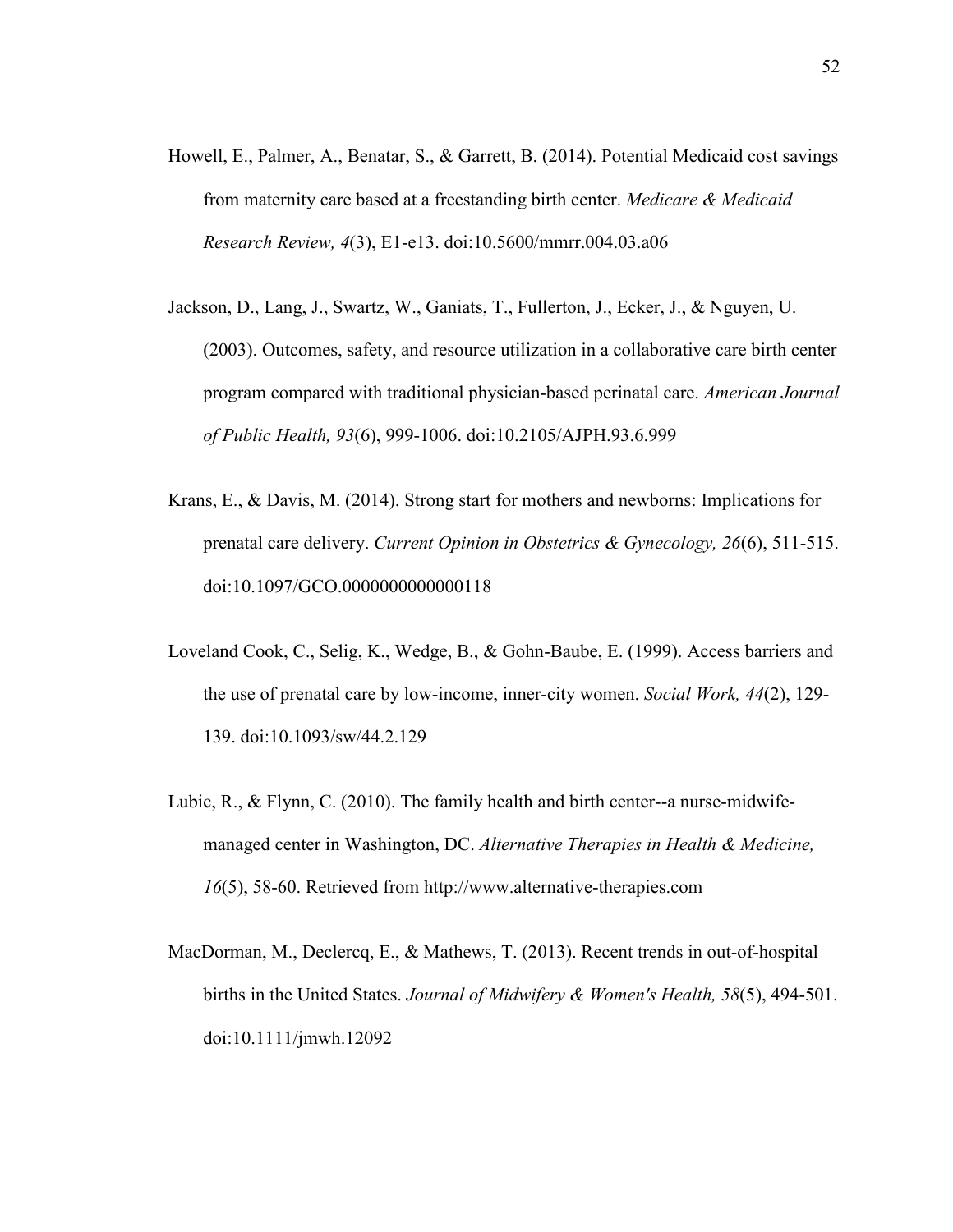- National Council of State Boards of Nursing. (2014). *Implementation status map.* Retrieved from https://www.ncsbn.org/5397.htm
- Nkansah-Amankra, S., Dhawain, A., Hussey, J., & Luchok, K. (2010). Maternal social support and neighborhood income inequality as predictors of low birth weight and preterm birth outcome disparities: Analysis of South Carolina pregnancy risk assessment and monitoring system survey, 2000–2003. *Maternal & Child Health Journal, 14*(5), 774-785. doi:10.1007/s10995-009-0508-8
- Osterman, M., & Martin, J. (2014). Primary cesarean delivery rates, by state: Results from the revised birth certificate, 2006-2012. *National Vital Statistics Reports, 63(*1), 1-11. Retrieved from http://www.cdc.gov/nchs/data/nvsr/nvsr63/nvsr63\_01.pdf
- Overgaard, C., Fenger-Grøn, M., & Sandall, J. (2012). Freestanding midwifery units versus obstetric units: Does the effect of place of birth differ with level of social disadvantage? *BMC Public Health, 12*(1), 478-478. doi:10.1186/1471-2458-12-478
- Palmer, L., Cook, A., & Courtot, B. (2010). Comparing models of maternity care serving women at risk of poor birth outcomes in Washington, DC. *Alternative Therapies in Health & Medicine, 16*(5), 48-56. Retrieved from http://www.alternativetherapies.com
- Pewitt, A. (2008). The experience of perinatal care at a birthing center: A qualitative pilot study. *Journal of Perinatal Education, 17*(3), 42-50. Retrieved from http://www.ingentaconnect.com/content/springer/jpe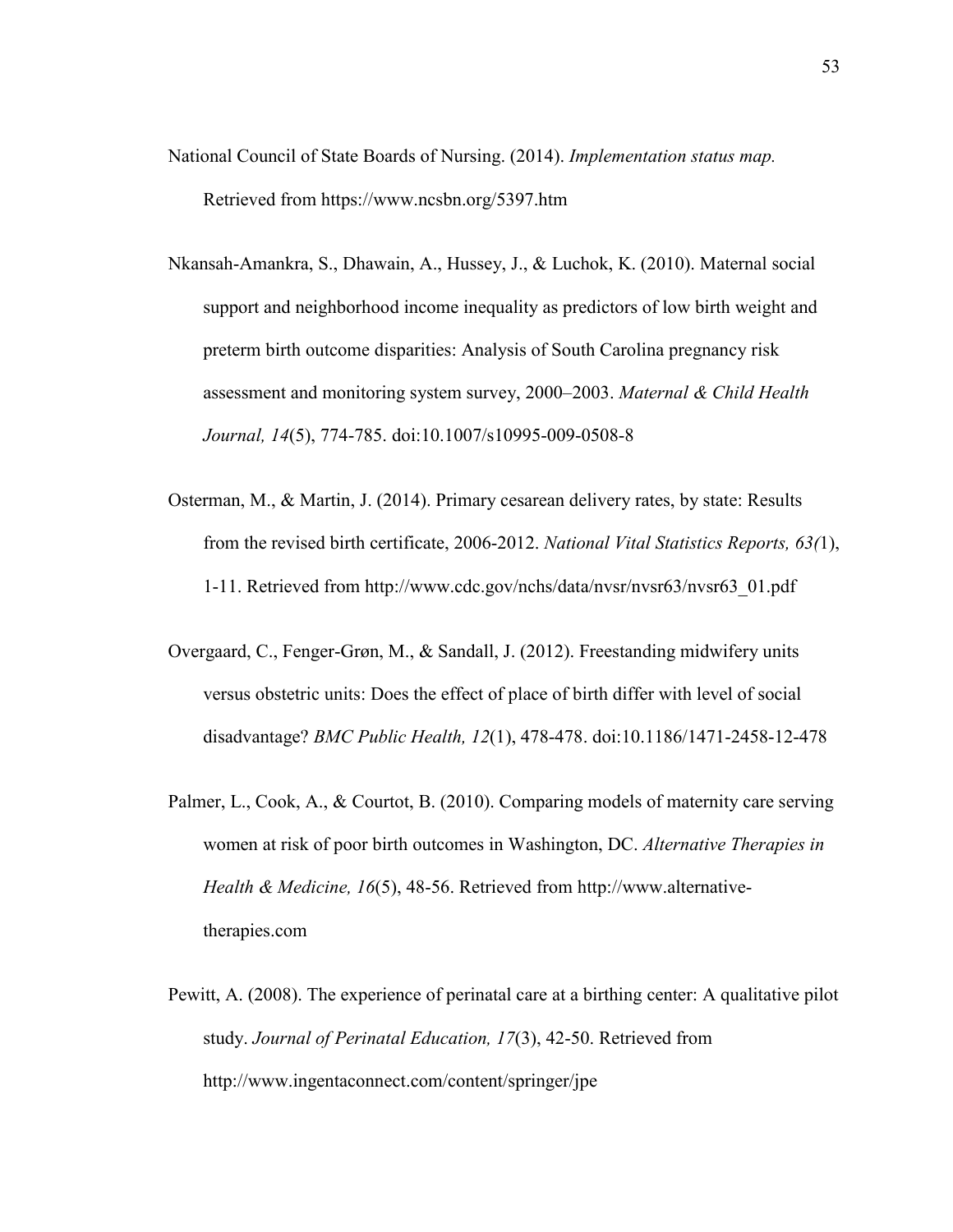- Phillippi, J., Alliman, J., & Bauer, K. (2009). The American Association of Birth Centers: History, membership, and current initiatives. *Journal of Midwifery and Women's Health, 54*(5), 387-392. doi:10.1016/j.jmwh.2008.12.009
- Phillippi, J., Myers, C., & Schorn, M. (2014). Facilitators of prenatal care access in rural Appalachia. *Women and Birth, 27*(4), e28-e35*.* doi:10.1016/j.wombi.2014.08.001
- Stapleton, S., Osborne, C., & Illuzzi, J. (2013). Outcomes of care in birth centers: Demonstration of a durable model. *Journal of Midwifery & Women's Health, 58*(1), 3-14. doi:10.1111/jmwh.12003
- Stone, P., & Walker, P. (1995). Cost-effectiveness analysis: Birth center vs. hospital care. *Nursing Economic\$, 13*(5), 299-308. Retrieved from http://www.nursingeconomics.net
- Zhao, Y., Kershaw, T., Ettinger, A., Higgins, C., Lu, M., & Chao, S. (2015) Association between life event stressors and low birth weight in African American and white populations: Findings from the 2007 and 2010 Los Angeles Mommy and Baby (LAMB) surveys. (2015). *Maternal & Child Health Journal, 19*(10), 2195-2205. doi:10.1007/s10995-015-1734-x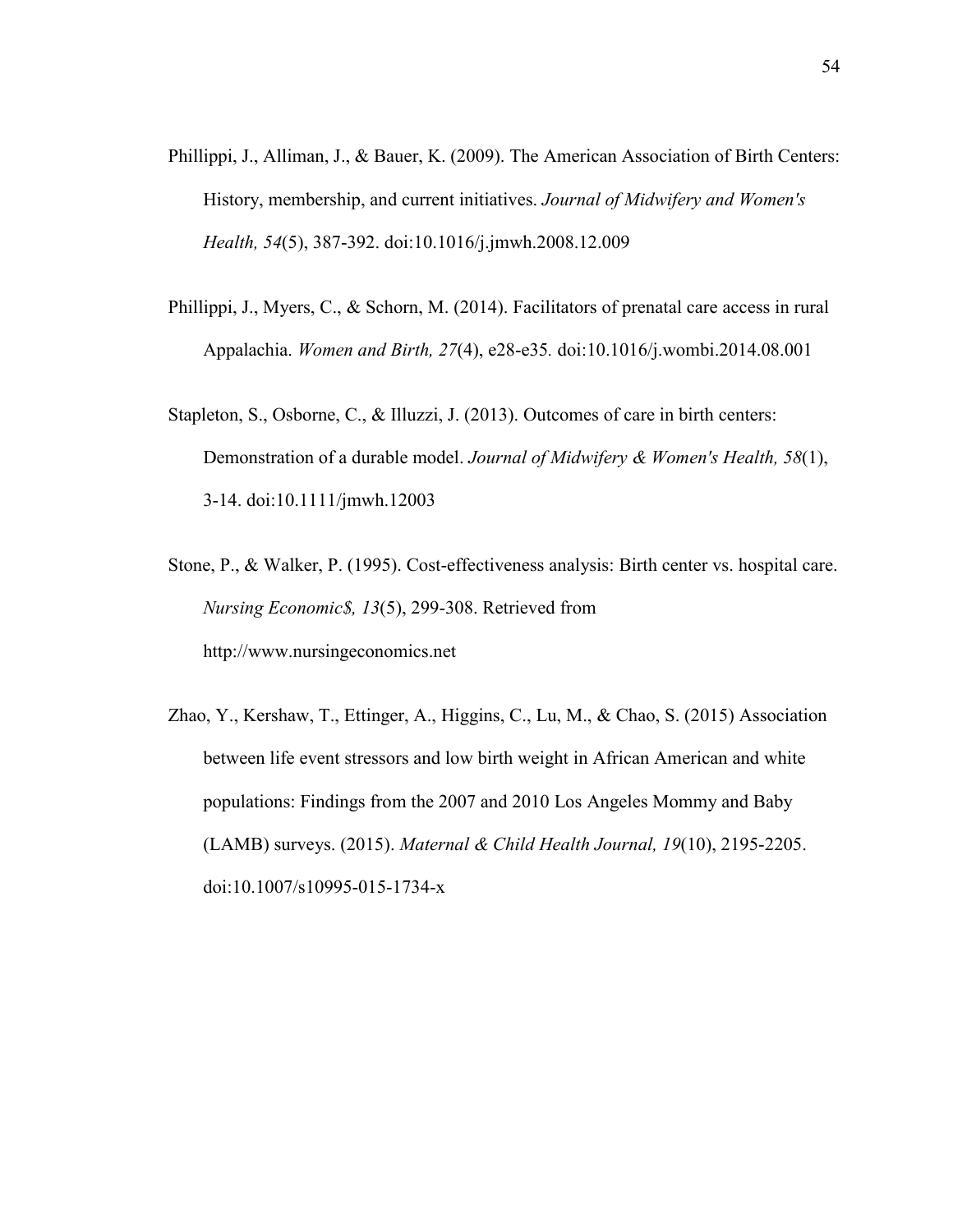| Citation                                                                                                                                                                                                                                                                                                                                                                            | Purpose                                                                                                                                                                                                    | Sample | Design            | Measurement | Results/Conclusions                                                                                                                                                                                                                                                                         | Recommendations                                                                                                                                                                                                                                                                                                                                                                                                                                                                                                                                                                                                                                                                                                                 |
|-------------------------------------------------------------------------------------------------------------------------------------------------------------------------------------------------------------------------------------------------------------------------------------------------------------------------------------------------------------------------------------|------------------------------------------------------------------------------------------------------------------------------------------------------------------------------------------------------------|--------|-------------------|-------------|---------------------------------------------------------------------------------------------------------------------------------------------------------------------------------------------------------------------------------------------------------------------------------------------|---------------------------------------------------------------------------------------------------------------------------------------------------------------------------------------------------------------------------------------------------------------------------------------------------------------------------------------------------------------------------------------------------------------------------------------------------------------------------------------------------------------------------------------------------------------------------------------------------------------------------------------------------------------------------------------------------------------------------------|
| Alliman, J.,<br>Jolles, D.,<br>Summers, L.<br>$(2015)$ . The<br>innovation<br>imperative:<br>Scaling<br>freestanding<br>birth centers,<br>CenteringPregn<br>ancy, and<br>midwifery-led<br>maternity health<br>homes. Journal<br>of Midwifery &<br>Women's<br>Health, $60(3)$ ,<br>244-249.<br>doi:10.1111/jm<br>wh.12320<br>Level $\&$<br>Quality<br>Level V<br>Quality A<br>(High) | Commentary<br>to provide<br>direction for<br>midwives<br>and health<br>policy<br>advocates as<br>they<br>promote<br>midwifery-<br>led<br>innovation<br>and decrease<br>barriers to<br>implementa-<br>tion. | NA     | Expert<br>Opinion | <b>NA</b>   | Midwife-led<br>innovations of<br>Freestanding birth<br>centers.<br>CenteringPregnancy,<br>and Midwifery-led<br>Maternity Health<br>Homes result in<br>optimal outcomes<br>including lower<br>cesarean and preterm<br>birth rates, cost<br>savings, and<br>increased client<br>satisfaction. | Midwives and policy<br>makers should focus on<br>the following four areas<br>to help drive change and<br>support scaling of<br>midwifery innovation:<br>1) Midwifery Data<br>Collection.<br>2) Revitalized research.<br>3) Urge Centers for<br>Medicare and Medicaid<br>Services (CMS) to<br>mandate inclusion of<br>nurse-midwives and<br>birth center facilities in<br>their Medicaid Managed<br>Care organization<br>networks.<br>4) Urge CMS to develop<br>and fund other initiatives<br>to advance and<br>demonstrate innovations<br>in perinatal care beyond<br>the Strong Start<br>Initiative. Including<br>reducing barriers and<br>increasing access to<br>midwifery,<br>CenteringPregnancy, and<br>birth center care. |

Table 1: *Matrix of the Literature*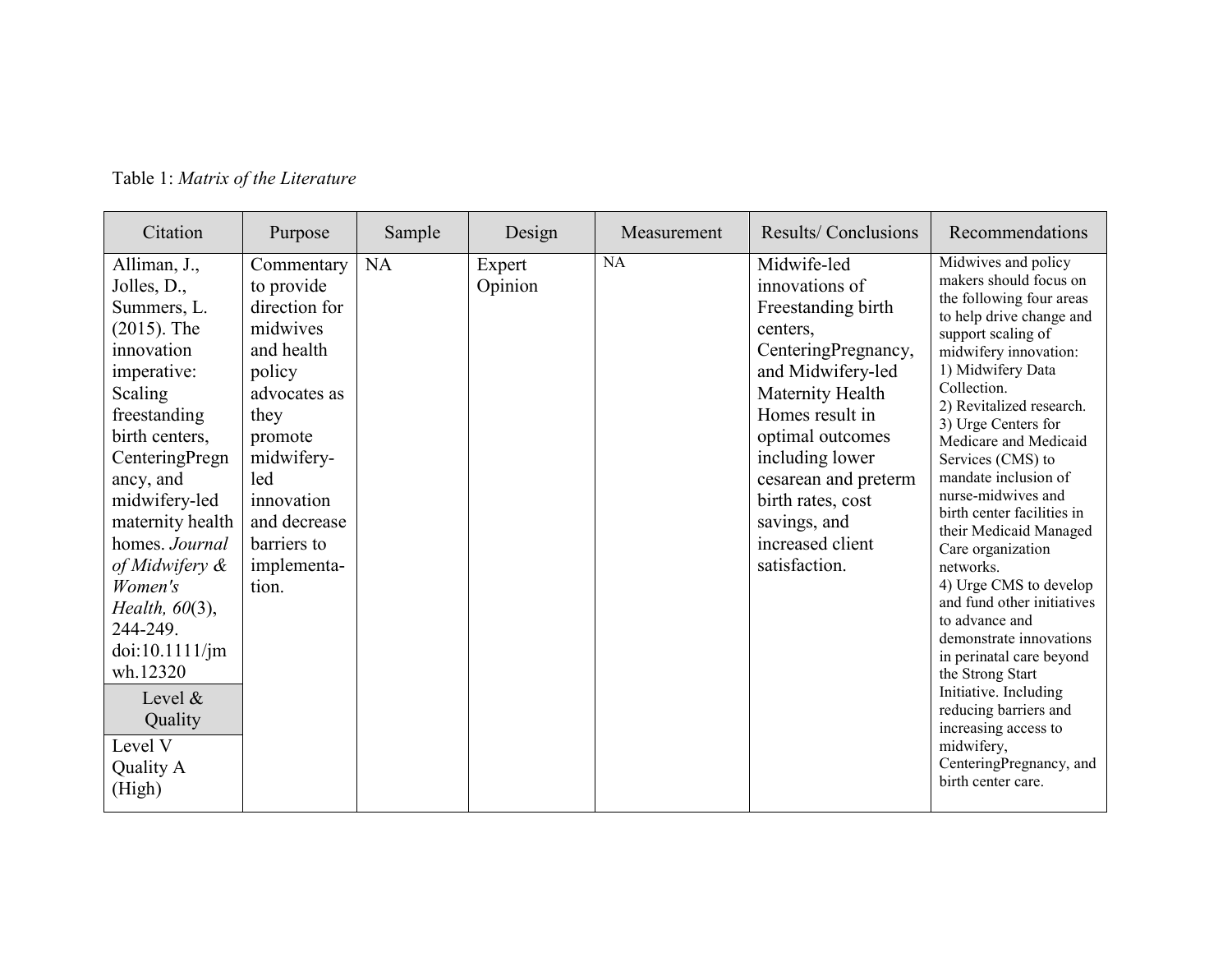| Citation                                                                                                                                                                                                                                                                                                                                                                                      | Purpose                                                                                                                                                                                                              | Sample                                                                                                                                                                                                                                                                          | Design                                             | Measurement                                                                                                                                                                                                                                                                                                                                                                                                                                                                                                                                                                                                                                                                                                                                             | Results/Conclusions                                                                                                                                                                                                                                                                                                                                                                                                                                                                                                                                                                                                                                                                           | Recommendations                                                                                                                                                                                                                                                                                                                                                                                                                                                                                                                                    |
|-----------------------------------------------------------------------------------------------------------------------------------------------------------------------------------------------------------------------------------------------------------------------------------------------------------------------------------------------------------------------------------------------|----------------------------------------------------------------------------------------------------------------------------------------------------------------------------------------------------------------------|---------------------------------------------------------------------------------------------------------------------------------------------------------------------------------------------------------------------------------------------------------------------------------|----------------------------------------------------|---------------------------------------------------------------------------------------------------------------------------------------------------------------------------------------------------------------------------------------------------------------------------------------------------------------------------------------------------------------------------------------------------------------------------------------------------------------------------------------------------------------------------------------------------------------------------------------------------------------------------------------------------------------------------------------------------------------------------------------------------------|-----------------------------------------------------------------------------------------------------------------------------------------------------------------------------------------------------------------------------------------------------------------------------------------------------------------------------------------------------------------------------------------------------------------------------------------------------------------------------------------------------------------------------------------------------------------------------------------------------------------------------------------------------------------------------------------------|----------------------------------------------------------------------------------------------------------------------------------------------------------------------------------------------------------------------------------------------------------------------------------------------------------------------------------------------------------------------------------------------------------------------------------------------------------------------------------------------------------------------------------------------------|
| Benatar, S.,<br>Garrett, A.,<br>Howell, E., $&$<br>Palmer, A.<br>(2013).<br>Midwifery care<br>at a<br>freestanding<br>birth center: A<br>safe and<br>effective<br>alternative to<br>conventional<br>maternity care.<br><b>Health Services</b><br>Research,<br>$48(5)$ , 1750-<br>1768.<br>doi:10.1111/14<br>75-6773.12061<br>Level $\&$<br>Quality<br>Level III<br><b>Quality A</b><br>(High) | To estimate<br>the effect of<br>a midwifery<br>model of<br>care<br>delivered in<br>a free-<br>standing<br>birth center<br>on maternal<br>and infant<br>outcomes<br>when<br>compared<br>with<br>conventional<br>care. | 43,859<br>Women<br>with at least<br>2 prenatal<br>visits, a<br>singleton<br>birth and<br>gestational<br>$age \geq 24$<br>weeks<br>Family<br>Health and<br><b>Birth Center</b><br>(FHBC)<br>births group<br>$-872$<br>Usual care<br>births<br>(hospital)<br>$group -$<br>42, 987 | Non-<br>experimental,<br>retrospective<br>analysis | Data collected from<br>birth certificate<br>information for all<br>women giving birth in<br>D.C. as well as District<br>residents who gave birth<br>in other jurisdictions<br>between 2005-2008.<br>Logistic regression<br>model propensity score<br>analysis. Controlled for<br>a set of underlying<br>predisposing<br>demographic and health<br>characteristics of the<br>mother. Variables<br>include mother's age,<br>race, marital status, zip<br>code, education,<br>cigarette use, parity,<br>pregnancy risk factors,<br>health risk factors<br>exogenous to mother's<br>pregnancy, and month<br>prenatal care initiated.<br>Instrumental variable<br>(IV) analysis to control<br>for unobserved<br>characteristics that may<br>affect outcomes. | FHBC group statistically<br>significant for-fewer<br>obstetrical interventions:<br>less likely to have C-<br>section (19.7 vs. 29.4%),<br>forceps or vacuum<br>delivery (2.1 vs. 4.4%),<br>more VBACs (26.7 vs.<br>9.4%), fewer preterm<br>births (7.9 vs. 11.0%),<br>greater birth weight,<br>more likely to carry to<br>term, less likely to<br>deliver "early term",<br>fewer C-sections<br>between 37-39 weeks.<br>No differences in<br>APGAR scores.<br>IV analysis concurred or<br>showed greater<br>statistically significant<br>differences than<br>propensity scores noted<br>above.<br>Better outcomes remain<br>with subgroup analysis<br>of low-income African<br>American women. | Birth outcomes improve<br>for higher need infants<br>and mothers that are at<br>greater risk of<br>experiencing poor or<br>undesirable birth<br>outcomes with highly<br>individualized prenatal<br>care delivered in a<br>culturally relevant and<br>comfortable environment<br>of FHBC. Alternative<br>models of maternity care<br>can be safe and effective<br>in promoting<br>noninterventionist<br>approaches, improving<br>maternal and infant<br>outcomes and addressing<br>problem of low-birth<br>weight and preterm<br>babies in the USA. |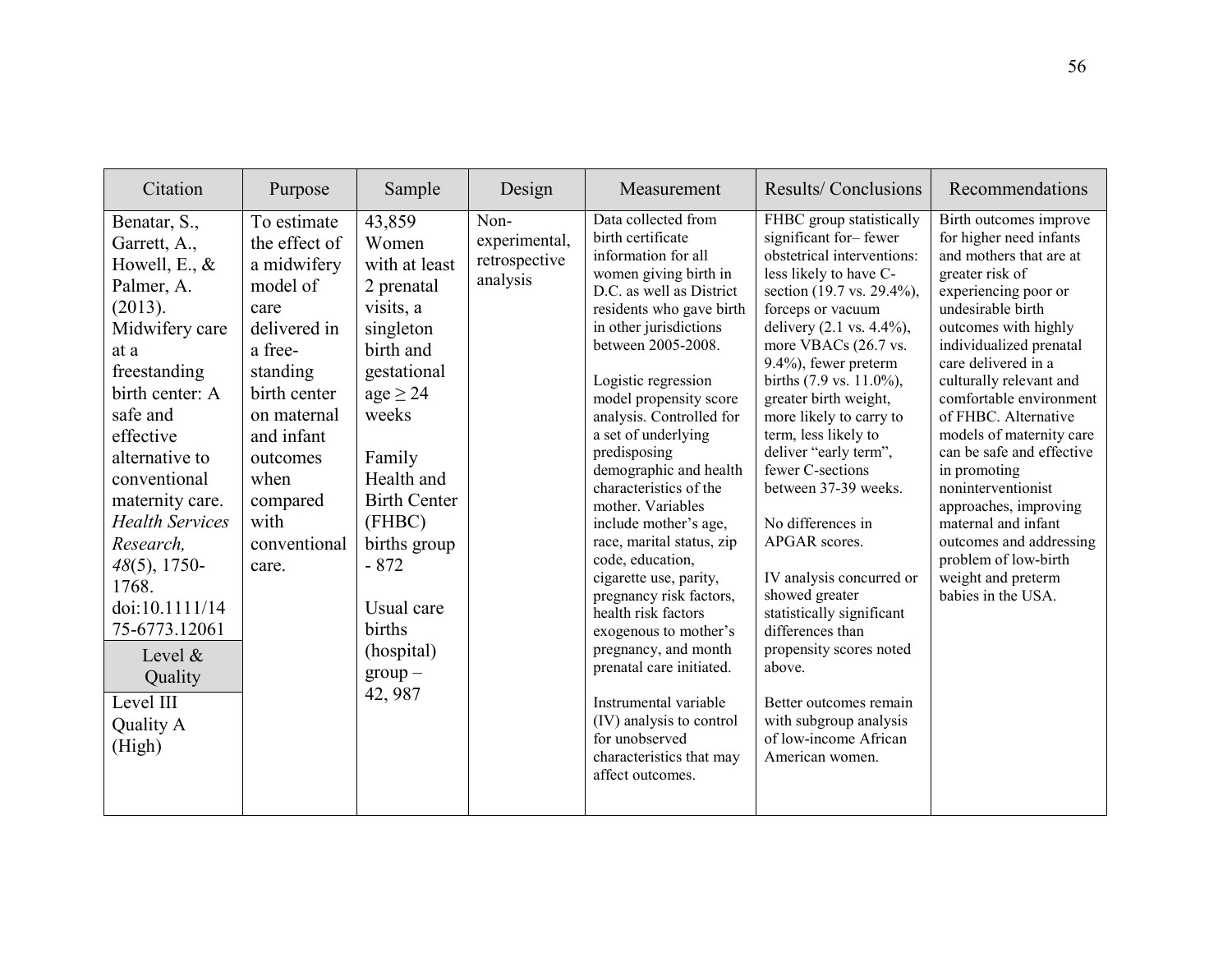| Citation                                                                                                                                                                                                                                                                                                                                                               | Purpose                                                                                                                                                                                            | Sample                                                                                                                                                                                                                                                                                                                                                                                                                                                                                                                                                                                                | Design      | Measurement                                                                                                                                                                                                                                                                                                                                                                                                                                                                                                                                               | Results/Conclusions                                                                                                                                                                                                                                                                                                                                                                                                                                                                                                                                                                                                                                                                                                                                                                                                                                                                                                                                                        | Recommendations                                                                                                                                                                                                                                                                                                                                                                                                                                                                                                                                                                                                                                                                                                          |
|------------------------------------------------------------------------------------------------------------------------------------------------------------------------------------------------------------------------------------------------------------------------------------------------------------------------------------------------------------------------|----------------------------------------------------------------------------------------------------------------------------------------------------------------------------------------------------|-------------------------------------------------------------------------------------------------------------------------------------------------------------------------------------------------------------------------------------------------------------------------------------------------------------------------------------------------------------------------------------------------------------------------------------------------------------------------------------------------------------------------------------------------------------------------------------------------------|-------------|-----------------------------------------------------------------------------------------------------------------------------------------------------------------------------------------------------------------------------------------------------------------------------------------------------------------------------------------------------------------------------------------------------------------------------------------------------------------------------------------------------------------------------------------------------------|----------------------------------------------------------------------------------------------------------------------------------------------------------------------------------------------------------------------------------------------------------------------------------------------------------------------------------------------------------------------------------------------------------------------------------------------------------------------------------------------------------------------------------------------------------------------------------------------------------------------------------------------------------------------------------------------------------------------------------------------------------------------------------------------------------------------------------------------------------------------------------------------------------------------------------------------------------------------------|--------------------------------------------------------------------------------------------------------------------------------------------------------------------------------------------------------------------------------------------------------------------------------------------------------------------------------------------------------------------------------------------------------------------------------------------------------------------------------------------------------------------------------------------------------------------------------------------------------------------------------------------------------------------------------------------------------------------------|
| Bryant, A.,<br>Fernandez-<br>Lamothe, A., $\&$<br>Kuppermann,<br>M. (2012).<br>Attitudes<br>toward birth<br>spacing among<br>low-income,<br>postpartum<br>women: A<br>qualitative<br>analysis.<br>Maternal &<br>Child Health<br>Journal, 16(7),<br>1440-1446.<br>doi:10.1007/s10<br>995-011-0911-9<br>Level $\&$<br>Quality<br>Level III<br><b>Quality B</b><br>(Good) | To explore<br>attitudes<br>about birth<br>spacing<br>among low-<br>income,<br>recently<br>postpartum<br>women,<br>probing<br>knowledge<br>and attitudes<br>related to<br>desired birth<br>spacing. | 43 women of low-<br>income, recently<br>post-partum<br>women between<br>April and July<br>2008. Most recent<br>birth paid for by<br>Medicaid, within<br>12 weeks prior to<br>study enrollment.<br>Rosters of women<br>delivering at the<br>University of<br>California, San<br>Francisco Medical<br>Center and San<br>Francisco General<br>Hospital during<br>this period<br>reviewed for<br>potentially<br>eligible<br>participants.<br>Ineligible if less<br>than 18 years of<br>age, had had a<br>stillbirth or<br>desired to<br>communicate in a<br>language other<br>than English or<br>Spanish. | Qualitative | Groups stratified by<br>race/ethnicity and<br>language. 90min<br>groups sessions in a<br>university meeting<br>room. Focus group<br>guide used by<br>moderators to present<br>concepts for<br>discussion; moderators<br>granted leeway to<br>follow-up on themes<br>introduced by<br>participants that were<br>not in the guide.<br>Discussion topics<br>included experiences<br>with health care during<br>the most recent<br>pregnancy, access to<br>and need for health<br>care in between<br>pregnancies, pregnancy<br>planning and birth<br>spacing. | 1) Knowledge gaps related<br>to consequences of short<br>birth intervals. Often an<br>underestimation of the<br>interpregnancy interval<br>associated with lowest risk<br>of adverse outcomes.<br>2) Lack of emphasis of the<br>role of breast feeding was<br>disappointing; women from<br>low-income, Black and<br>Hispanic backgrounds less<br>likely to initiate and<br>continue breast feeding.<br>Role of birth control<br>methods to effect spacing<br>also limited.<br>3) Dominate theme of social<br>circumstances on women's<br>desire to have another child<br>at a given interval, if at all.<br>Birth and childrearing are<br>primarily social phenomena<br>and thought of by women as<br>such. Wish for children<br>close in age raised together<br>prevalent and often<br>stemmed from positive<br>experiences in their own<br>families; no data to support<br>benefit/harm on family<br>dynamics, psychological<br>indicators or educational<br>experience. | 1)Improving<br>knowledge of the<br>consequences of short<br>intervals among<br>women and their<br>families could be a<br>relatively<br>straightforward<br>intervention.<br>2) Efforts to improve<br>breast feeding rates<br>among these<br>populations may have<br>downstream effects on<br>birth spacing. Policy<br>efforts in this area are<br>needed.<br>3) Strategies to reduce<br>incidence of short<br>interpregnancy<br>intervals requires<br>input at many levels.<br>Key pillars include<br>educating women and<br>providers about<br>importance of birth<br>spacing.<br>Understanding role<br>played by partners<br>and family norms will<br>help to develop<br>acceptable and<br>successful<br>interventions. |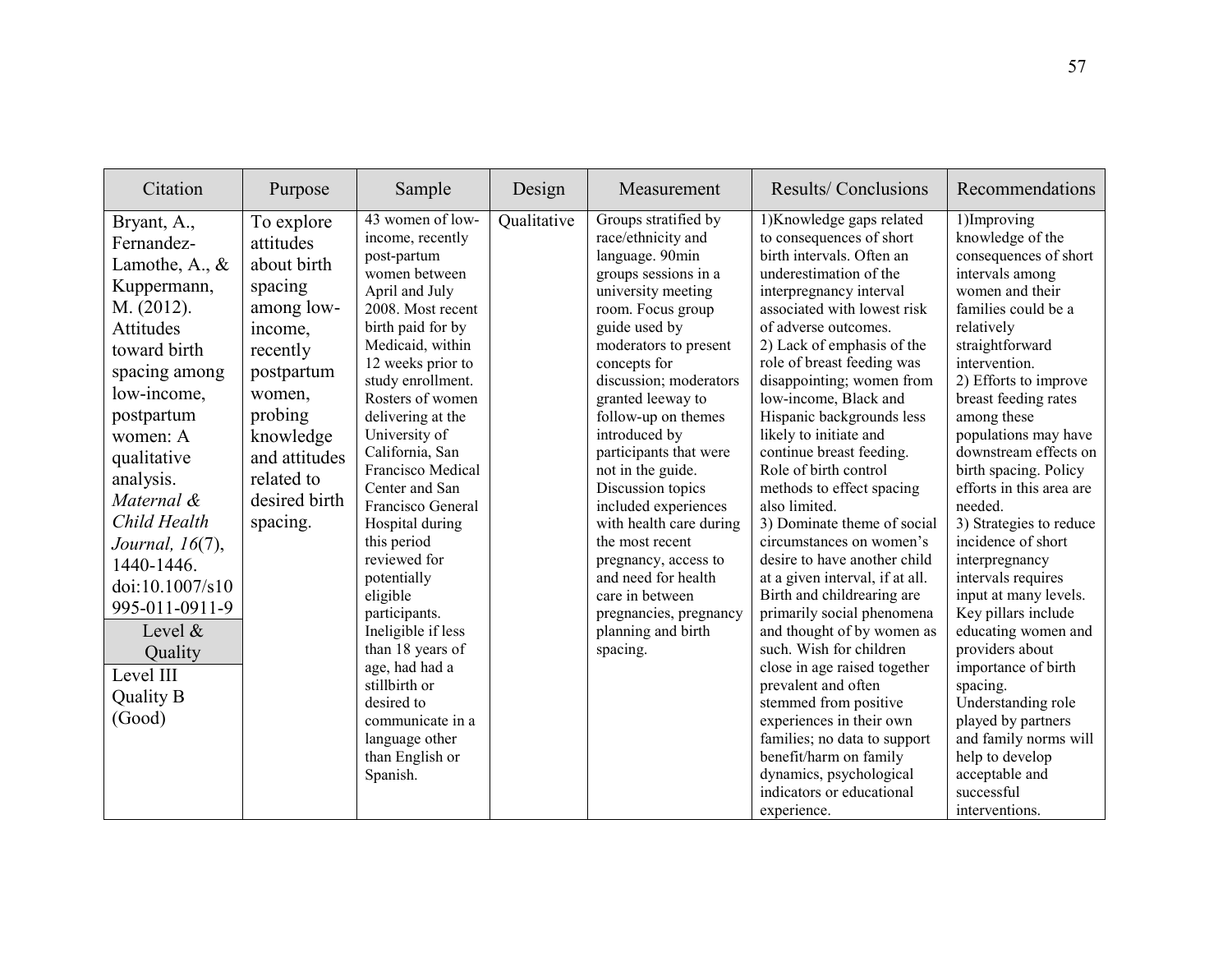| Citation                                                                                                                                                                                                                                                                                                                                             | Purpose                                                                                                                                                                                                                                                                                                                                                                                                                                                                                                         | Sample                                                                                                                                                                                                                                                                                                                                                              | Design                | Measurement                                                                                                                                                                                                                                                                                                                                                                                                                                                                                                                                                                                                                                                                                                                                                                                                                                                                                                                                                                 | Results/Conclusions                                                                                                                                                                                                                                                                                                                                                                                                                                                                                                                                                                                                                                                                                                                                  | Recommendations                                                                                                                                                                                                                                                                                                                                                                                                                                                                                                                                                                   |
|------------------------------------------------------------------------------------------------------------------------------------------------------------------------------------------------------------------------------------------------------------------------------------------------------------------------------------------------------|-----------------------------------------------------------------------------------------------------------------------------------------------------------------------------------------------------------------------------------------------------------------------------------------------------------------------------------------------------------------------------------------------------------------------------------------------------------------------------------------------------------------|---------------------------------------------------------------------------------------------------------------------------------------------------------------------------------------------------------------------------------------------------------------------------------------------------------------------------------------------------------------------|-----------------------|-----------------------------------------------------------------------------------------------------------------------------------------------------------------------------------------------------------------------------------------------------------------------------------------------------------------------------------------------------------------------------------------------------------------------------------------------------------------------------------------------------------------------------------------------------------------------------------------------------------------------------------------------------------------------------------------------------------------------------------------------------------------------------------------------------------------------------------------------------------------------------------------------------------------------------------------------------------------------------|------------------------------------------------------------------------------------------------------------------------------------------------------------------------------------------------------------------------------------------------------------------------------------------------------------------------------------------------------------------------------------------------------------------------------------------------------------------------------------------------------------------------------------------------------------------------------------------------------------------------------------------------------------------------------------------------------------------------------------------------------|-----------------------------------------------------------------------------------------------------------------------------------------------------------------------------------------------------------------------------------------------------------------------------------------------------------------------------------------------------------------------------------------------------------------------------------------------------------------------------------------------------------------------------------------------------------------------------------|
| Centers for<br>Medicare &<br>Medicaid<br>Services.<br>$(2014)$ . Strong<br>start for<br>mothers and<br>newborns<br>evaluation:<br>Year 1 annual<br>report.<br>Retrieved from<br>https://innovati<br>on.cms.gov/file<br>s/reports/strong<br>start-<br>enhancedprenat<br>al-<br>yr1evalrpt.pdf<br>Level &<br>Quality<br>Level V<br>Quality A<br>(High) | Independent<br>year one<br>evaluation of<br>the Strong<br>Start for<br>Mothers and<br>Newborns<br>initiative. This<br>5-year study is<br>charged with<br>evaluating the<br>implementa-<br>tion and<br>impacts of<br>Strong Start on<br>health care<br>delivery, health<br>outcomes, and<br>cost of care.<br>Purpose is to<br>present early<br>findings from<br>the evaluation,<br>summarize the<br>status of the<br>evaluation's<br>research<br>efforts, and<br>present a plan<br>for the next<br>year of work. | The initiative<br>is currently<br>supporting<br>service<br>delivery<br>through 27<br>awardees and<br>213 provider<br>sites, across 30<br>states, the<br>District of<br>Columbia, and<br>Puerto Rico,<br>with a<br>proposed<br>target of<br>serving up to<br>80,000<br>women. Four-<br>year<br>cooperative<br>agreements<br>were awarded<br>on February<br>15, 2013. | Program<br>Evaluation | Evaluation includes three<br>primary components:<br>1) Qualitative case studies-to<br>provide an in-depth<br>understanding of how Strong<br>Start models are designed<br>and implemented, document<br>barriers or challenges<br>awardees encounter during<br>implementation, and describe<br>perceived success and factors<br>that contribute to success.<br>2) Participant-level process<br>evaluation – to collect<br>detailed information on the<br>demographic and risk<br>characteristics, service use,<br>and outcomes of all Strong<br>Start participants.<br>3) Impact analysis $-$ to assess<br>whether and to what extent<br>Strong Start has had an<br>impact on rates of premature<br>births, low birth weight, and<br>Medicaid/CHIP costs,<br>through pregnancy and the<br>first year after the birth. The<br>impact analysis will also<br>assess whether these impacts<br>vary by model type, awardee,<br>site, and type of services<br>offered and received. | SS participants have high<br>levels of emotional and<br>psychosocial needs,<br>which enhanced care<br>models are designed to<br>address. A common<br>element among the 3<br>enhanced prenatal care<br>models is an emphasis on<br>relationship-centered care.<br>Consistency in<br>implementation varies<br>considerably across<br>models and among sites.<br>Women being served by<br>SS, thus far, have lower<br>than average Cesarean<br>section rates, higher rates<br>of breastfeeding, and in<br>some cases lower rates of<br>preterm deliveries than<br>the nation as a whole. SS<br>participants express<br>overwhelming satisfaction<br>with their prenatal care,<br>though satisfaction with<br>delivery experiences is<br>somewhat lower. | Preliminary evidence<br>suggests not only very<br>high levels of<br>satisfaction with the<br>care being provided,<br>but also better birth<br>$outcomes - including$<br>lower rates of<br>Cesarean section and,<br>in some cases,<br>preterm births – than<br>the nation as a whole.<br>Future years will be<br>devoted to precisely<br>analyzing SS's<br>impacts on birth<br>outcomes, prenatal<br>care delivery, and<br>costs. At this<br>relatively early stage<br>in implementation,<br>CMMI officials can<br>be satisfied that the<br>initiative is off to a<br>solid start. |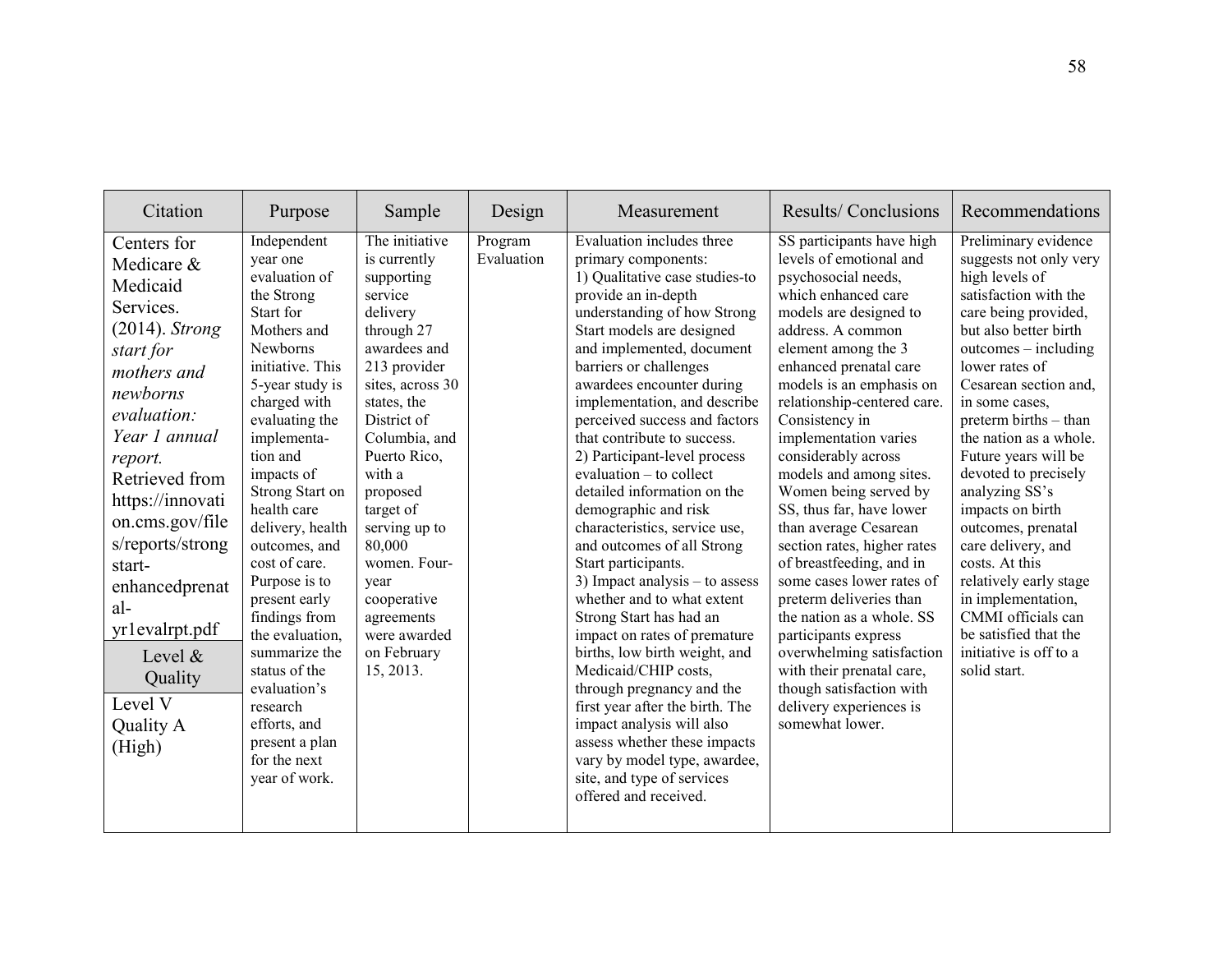| Citation                                                                                                                                                                                                                                                                                                                                                                                            | Purpose                                                                                                                                                                                                                                                                                                                        | Sample                                                                                                                                                                                                                                                                                                                                                                                                                                   | Design                                                                                                                                                                                        | Measurement                                                                                                                                                                                                                                                                                     | Results/<br>Conclusions                                                                                                                                                                                                                                                                                                                                                                                                                                                                                                                                                                                | Recommendations                                                                                                                                                                                                                                                                                                                                                                                                                                                                                                                                          |
|-----------------------------------------------------------------------------------------------------------------------------------------------------------------------------------------------------------------------------------------------------------------------------------------------------------------------------------------------------------------------------------------------------|--------------------------------------------------------------------------------------------------------------------------------------------------------------------------------------------------------------------------------------------------------------------------------------------------------------------------------|------------------------------------------------------------------------------------------------------------------------------------------------------------------------------------------------------------------------------------------------------------------------------------------------------------------------------------------------------------------------------------------------------------------------------------------|-----------------------------------------------------------------------------------------------------------------------------------------------------------------------------------------------|-------------------------------------------------------------------------------------------------------------------------------------------------------------------------------------------------------------------------------------------------------------------------------------------------|--------------------------------------------------------------------------------------------------------------------------------------------------------------------------------------------------------------------------------------------------------------------------------------------------------------------------------------------------------------------------------------------------------------------------------------------------------------------------------------------------------------------------------------------------------------------------------------------------------|----------------------------------------------------------------------------------------------------------------------------------------------------------------------------------------------------------------------------------------------------------------------------------------------------------------------------------------------------------------------------------------------------------------------------------------------------------------------------------------------------------------------------------------------------------|
| Esposito, N.<br>(1999).<br>Marginalized<br>women's<br>comparisons of<br>their hospital and<br>freestanding birth<br>center experiences:<br>A contract of<br>inner-city birthing<br>systems. Health<br>Care for Women<br>International,<br>$20(2)$ , 111-126.<br>Retrieved from<br>http://www.tandfo<br>nline.com/loi/uhcw<br>20<br>Level $\&$<br>Quality<br>Level III<br><b>Quality B</b><br>(Good) | To describe<br>two divergent<br>birthing<br>cultures by $(a)$<br>providing a<br>brief context<br>for birth<br>practices in<br>New York City<br>and then (b)<br>describing the<br>stories of those<br>inner-city<br>women who<br>have childbirth<br>experiences in<br>both a hospital<br>setting and at<br>the birth<br>center. | 29 women, 5<br>midwives, 6<br>staff members<br>at the birth<br>center.<br>The women<br>were age $16-33$ ,<br>representing<br>countries of<br>Belize,<br>Dominican<br>Republic,<br>Guatemala,<br>Puerto Rico, St.<br>Croix, Somalia,<br>Virgin Islands<br>and the United<br>States. All had<br>reached at least<br>$8th$ grade. All<br>except one<br>qualified for<br>food the<br>program<br>Women,<br>Infants, and<br>Children<br>(WIC). | Qualitative<br>Ethnographic<br>interviews<br>and<br>participant<br>observations<br>of births and<br>everyday<br>activities at<br>the birth<br>center and in<br>the immediate<br>neighborhood. | Conversational style,<br>open-ended<br>interviews.<br>Participant<br>observation was<br>conducted on various<br>days of the week, at<br>various times in and<br>around the birthing<br>center. Ongoing<br>analysis guided the<br>indexing, grouping,<br>categorizing and<br>reanalysis of data. | In contrast to barriers<br>encountered during<br>their hospital<br>experiences, at the<br>birthing center the<br>women (a) had access<br>to their medical<br>records, (b) could<br>document in their<br>own charts, (c) were<br>encouraged to<br>socialize with other<br>pregnant women, and<br>(d) had ready access<br>to the midwives.<br>Women emphasized<br>the importance of the<br>intimate connections<br>they developed with<br>the nurse-midwives as<br>well as feelings of<br>control over (a) the<br>environment, (b) the<br>activities around<br>them, and (c) their<br>birth experiences. | To better understand<br>inequities in health<br>care, researchers must<br>continue to document<br>women's voices in<br>various contexts.<br>Further research<br>needed with<br>comparison groups.<br>Room to study<br>differences in how<br>health care settings<br>and providers use<br>their policy, power,<br>and structure with<br>clients who differ by<br>class, race/ethnicity,<br>gender and sexual<br>orientation. Explore<br>variations in health<br>care practices to<br>better understand how<br>to provide equitable<br>healthcare for all. |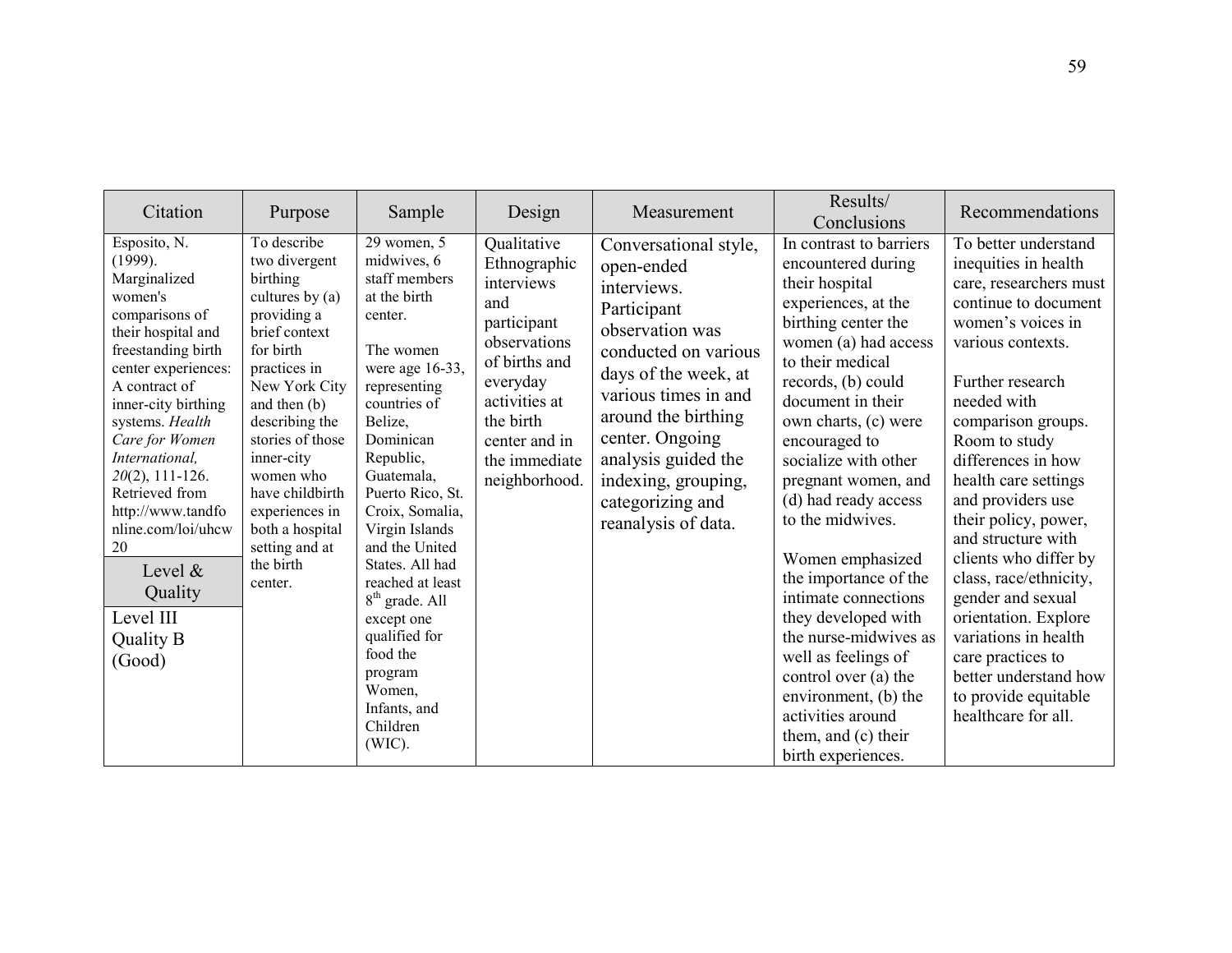| Citation                                                                                                                                                                                                                                                                                                                                                                                                                       | Purpose                                                                                                                                                                                 | Sample                                                                                                                                                                                                                                                                                                                                                                                                                                                                                                                                                                                                  | Design              | Measurement                                                                                                                                                                                 | Results/<br>Conclusions                                                                                                                                                                                                                                                                                                                                                                                                                                                                                                                                                                                                                                                                                                | Recommendations                                                                                                                                                                                                                                                                                                                                                                       |
|--------------------------------------------------------------------------------------------------------------------------------------------------------------------------------------------------------------------------------------------------------------------------------------------------------------------------------------------------------------------------------------------------------------------------------|-----------------------------------------------------------------------------------------------------------------------------------------------------------------------------------------|---------------------------------------------------------------------------------------------------------------------------------------------------------------------------------------------------------------------------------------------------------------------------------------------------------------------------------------------------------------------------------------------------------------------------------------------------------------------------------------------------------------------------------------------------------------------------------------------------------|---------------------|---------------------------------------------------------------------------------------------------------------------------------------------------------------------------------------------|------------------------------------------------------------------------------------------------------------------------------------------------------------------------------------------------------------------------------------------------------------------------------------------------------------------------------------------------------------------------------------------------------------------------------------------------------------------------------------------------------------------------------------------------------------------------------------------------------------------------------------------------------------------------------------------------------------------------|---------------------------------------------------------------------------------------------------------------------------------------------------------------------------------------------------------------------------------------------------------------------------------------------------------------------------------------------------------------------------------------|
| Gottvall, K.,<br>Waldenström, U.,<br>Tingstig, C., $\&$<br>Grunewald, C.<br>$(2011)$ . In-hospital<br>birth center with<br>the same medical<br>guidelines as<br>standard care: A<br>comparative study<br>of obstetric<br>interventions and<br>outcomes. Birth:<br>Issues in Perinatal<br>Care, 38(2), 120-<br>128.<br>doi:10.1111/j.1523<br>536X.2010.00461.<br>X<br>Level $\&$<br>Quality<br>Level III<br>Quality A<br>(High) | T <sub>o</sub><br>investigate<br>the effects<br>of modified<br>birth center<br>care on<br>obstetric<br>procedures<br>during<br>delivery and<br>on maternal<br>and neonatal<br>outcomes. | 2,555 women who<br>signed in for birth<br>center care during<br>pregnancy compared<br>with all 9,382 low-<br>risk women who<br>gave birth in the<br>standard delivery<br>ward in the same<br>hospital (South<br>General Hospital,<br>Stockholm, Sweden)<br>from March 2004 to<br>July 2008. Modified<br>birth center attached<br>to the hospital.<br>Exclusion criteria:<br>diabetes.<br>hypertension,<br>epilepsy, obesity,<br>cesarean section<br>prior to present<br>pregnancy, history<br>of perinatal<br>mortality, multiple<br>pregnancy, maternal<br>age $>40$ if<br>nulliparous, and<br>smoking | Non-<br>Experimenta | Odds ratios were<br>calculated with<br>95% confidence<br>interval and<br>adjusted for<br>maternal<br>background<br>characteristics<br>elective cesarean<br>section, and<br>gestational age. | Modified birth center<br>group included fewer<br>emergency cesarean<br>sections, and in<br>multiparas the vacuum<br>extraction rate was<br>reduced. Epidural<br>analgesia was used less<br>frequently. Fetal<br>distress was less<br>frequently diagnosed in<br>the modified birth<br>center group, but no<br>statistically significant<br>differences were found<br>in neonatal hypoxia,<br>low Apgar score less<br>than 7 at 5 minutes, or<br>proportion of perinatal<br>deaths. Anal sphincter<br>tears were reduced.<br>Midwife-led<br>comprehensive care<br>with the same medical<br>guidelines as in<br>standard care reduced<br>medical interventions<br>without jeopardizing<br>maternal and infant<br>health. | A modified version<br>of comprehensive<br>birth center care for<br>women at low<br>medical risk, with<br>the same medical<br>guidelines as those<br>in standard care and<br>with medical<br>technology<br>available on site,<br>may reduce<br>interventions during<br>labor and birth<br>without<br>jeopardizing<br>maternal or infant<br>health; it may<br>possibly improve<br>them. |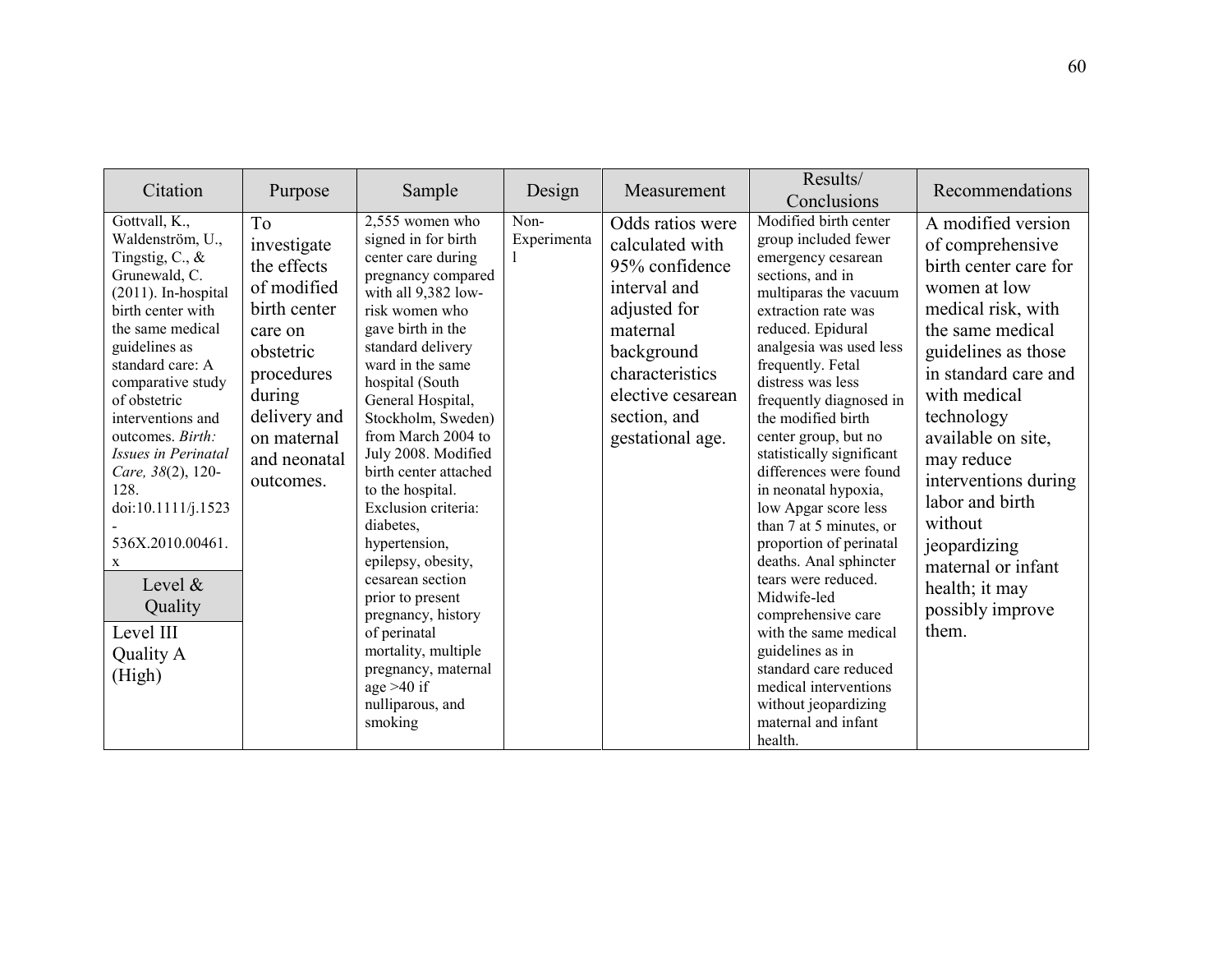| Citation                                                                                                                                                                                                                                                                                                                                                  | Purpose                                                                                                                                                                                                                                                                           | Sample                                                                       | Design               | Measurement                                                                                                                                                                                                                                                                                                                                                                                                                     | Results/Conclusions                                                                                                                                                                                                                                                                                                                                                                                                                                                                                                                                                                                                                                                                                                                                            | Recommendation<br>S                                                                                                                                                                                                                                                                                                  |
|-----------------------------------------------------------------------------------------------------------------------------------------------------------------------------------------------------------------------------------------------------------------------------------------------------------------------------------------------------------|-----------------------------------------------------------------------------------------------------------------------------------------------------------------------------------------------------------------------------------------------------------------------------------|------------------------------------------------------------------------------|----------------------|---------------------------------------------------------------------------------------------------------------------------------------------------------------------------------------------------------------------------------------------------------------------------------------------------------------------------------------------------------------------------------------------------------------------------------|----------------------------------------------------------------------------------------------------------------------------------------------------------------------------------------------------------------------------------------------------------------------------------------------------------------------------------------------------------------------------------------------------------------------------------------------------------------------------------------------------------------------------------------------------------------------------------------------------------------------------------------------------------------------------------------------------------------------------------------------------------------|----------------------------------------------------------------------------------------------------------------------------------------------------------------------------------------------------------------------------------------------------------------------------------------------------------------------|
| Henderson, J., &<br>Petrou, S. (2008).<br>Economic<br>implications of<br>home births and<br>birth centers: A<br>structured review.<br>Birth: Issues in<br>Perinatal Care,<br>$35(2)$ , 136-146.<br>Retrieved from<br>http://onlinelibrary.<br>wiley.com/journal/<br>10.1111/(ISSN)15<br>23-536X<br>Level &<br>Quality<br>Level III<br>Quality A<br>(High) | Studies that<br>have examined<br>the economic<br>implications of<br>home birth or<br>birth centers are<br>compared and<br>critically<br>evaluated to<br>assess the<br>factors that may<br>influence the<br>costs and cost-<br>effectiveness of<br>alternative<br>places of birth. | Twelve papers<br>describing 11<br>studies were<br>included in the<br>review. | Systematic<br>review | Bibliographic databases<br>MEDLINE (from 1950),<br>CINAHL (from 1982),<br>EMBASE (from 1980),<br>and an "in-house"<br>database Econ2, were<br>searched for relevant<br>English language<br>publications using MeSH<br>and free text terms. Data<br>were extracted with<br>respect to the study<br>design, inclusion criteria,<br>clinical and cost results,<br>and details of what was<br>included in the cost<br>calculations. | Resource use was<br>generally lower for<br>women cared for at<br>home and in birth<br>centers due to lower<br>rates of intervention,<br>shorter lengths of stay,<br>or both. However, this<br>fact did not always<br>translate into lower<br>costs. Quality of much<br>of the literature was<br>poor, although no<br>studies were excluded<br>for this reason.<br>Selection bias was<br>likely to be a problem in<br>those studies not based<br>on randomized<br>controlled trials<br>because, even where<br>birth center eligibility<br>was applied throughout,<br>women who choose to<br>deliver at home or in a<br>birth center are likely to<br>be different in terms of<br>expectations and<br>approach from women<br>choosing to deliver in<br>hospital. | Further economic<br>research that involves<br>detailed bottom-up<br>costing of alternative<br>options for place of<br>birth and measures<br>multiple outcomes,<br>including women's<br>preferences, would<br>help address the<br>question of whether<br>out-of-hospital birth<br>is beneficial in<br>economic terms. |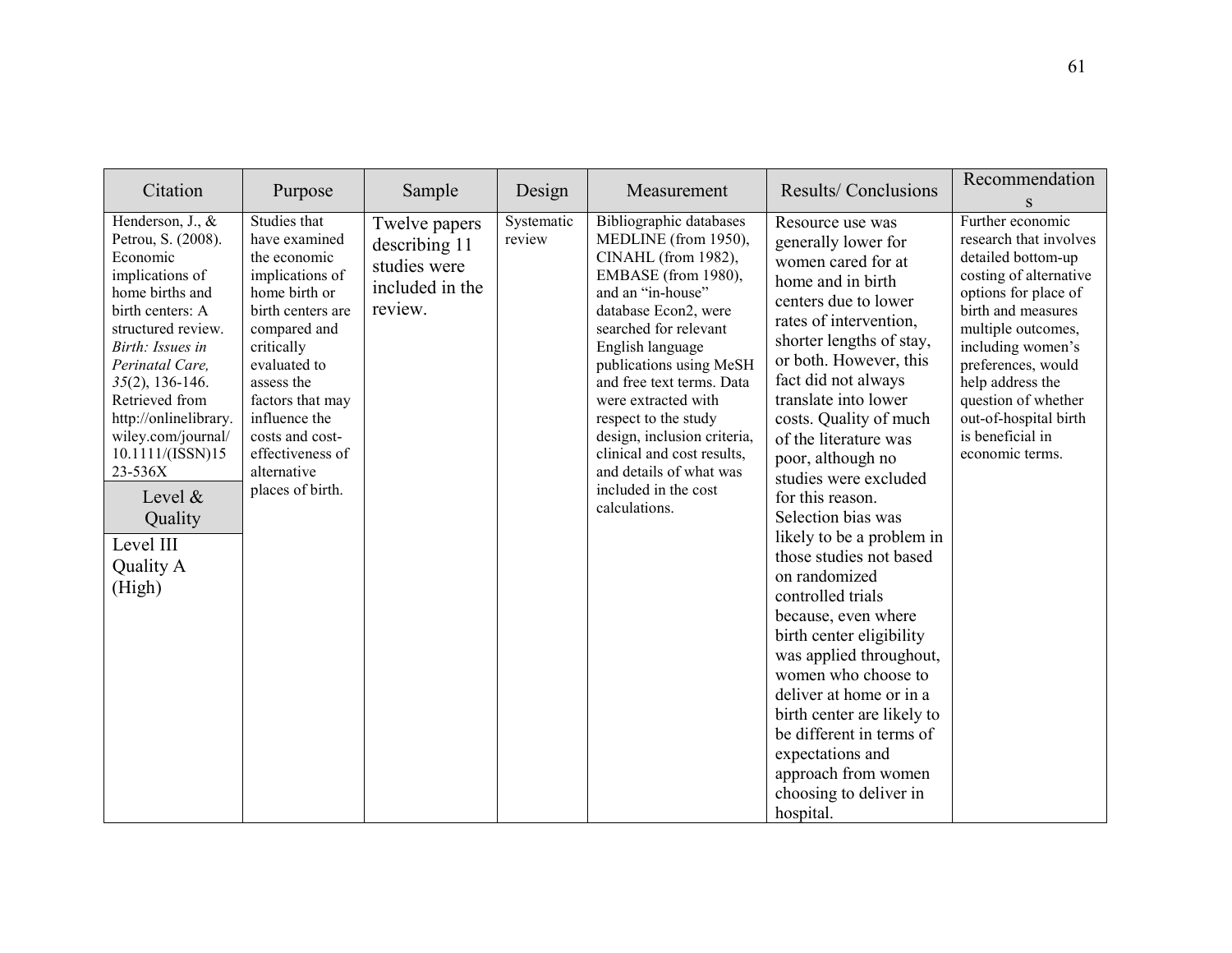| Citation                                                                                                                                                                                                                                                                                                                                                             | Purpose                                                                                                                                                                              | Sample                                                                                                                                                                                                                                                                                                                                                                                         | Design                                                        | Measurement                                                                                                                                                                                                                                                                                                                                                                                                                                                                                          | Results/<br>Conclusions                                                                                                                                   | Recommendations                                                                                                                                                                                                                                                                                        |
|----------------------------------------------------------------------------------------------------------------------------------------------------------------------------------------------------------------------------------------------------------------------------------------------------------------------------------------------------------------------|--------------------------------------------------------------------------------------------------------------------------------------------------------------------------------------|------------------------------------------------------------------------------------------------------------------------------------------------------------------------------------------------------------------------------------------------------------------------------------------------------------------------------------------------------------------------------------------------|---------------------------------------------------------------|------------------------------------------------------------------------------------------------------------------------------------------------------------------------------------------------------------------------------------------------------------------------------------------------------------------------------------------------------------------------------------------------------------------------------------------------------------------------------------------------------|-----------------------------------------------------------------------------------------------------------------------------------------------------------|--------------------------------------------------------------------------------------------------------------------------------------------------------------------------------------------------------------------------------------------------------------------------------------------------------|
| Howell, E.,<br>Palmer, A.,<br>Benatar, S., &<br>Garrett, B.<br>(2014).<br>Potential<br>Medicaid cost<br>savings from<br>maternity care<br>based at a<br>freestanding<br>birth center.<br>Medicare &<br>Medicaid<br>Research<br>Review, $4(3)$ ,<br>$E1-e13$ .<br>doi:10.5600/m<br>mrr.004.03.a06<br>Level $\&$<br>Quality<br>Level III<br><b>Quality B</b><br>(Good) | T <sub>o</sub><br>determine if<br>care by<br>midwives at<br>a birth<br>center could<br>reduce costs<br>to the<br>Medicaid<br>program<br>compared to<br>usual<br>obstetrical<br>care. | Findings<br>from a prior<br>quantitative<br>case study of<br>maternal and<br>infant health<br>outcomes at<br>the Family<br>Health and<br><b>Birth Center</b><br>in<br>Washington,<br>D.C.<br>compared to<br>a "usual<br>care" group<br>constructed<br>using birth<br>certificate<br>data for other<br>women who<br>gave birth in<br>the District of<br>Columbia<br>during the<br>study period. | Non-<br>experimental<br>predictive<br>correlational<br>design | Outcomes experience<br>from the birth center<br>group and the<br>matched usual care<br>comparison group,<br>along with a variety<br>of proxy measures of<br>Medicaid costs<br>nationally in 2008, to<br>estimate what<br>national Medicaid<br>savings would be if<br>low-risk Medicaid<br>obstetrical care was<br>provided with the<br>midwifery model of<br>care used at the<br>FHBC. Costs are<br>estimated from the<br>Medicaid payer<br>perspective and do<br>not include all<br>societal costs. | Birth center care<br>could save an<br>average of \$1,163<br>per birth (2008)<br>constant dollars), or<br>\$11.6 million per<br>10,000 births per<br>year. | Medicaid is the<br>leading payer for<br>maternity services.<br>As Medicaid faces<br>continuing cost<br>increases and<br>budget constraints,<br>policy makers<br>should consider a<br>larger role for<br>midwives and birth<br>centers in maternity<br>care for low-risk<br>Medicaid pregnant<br>women. |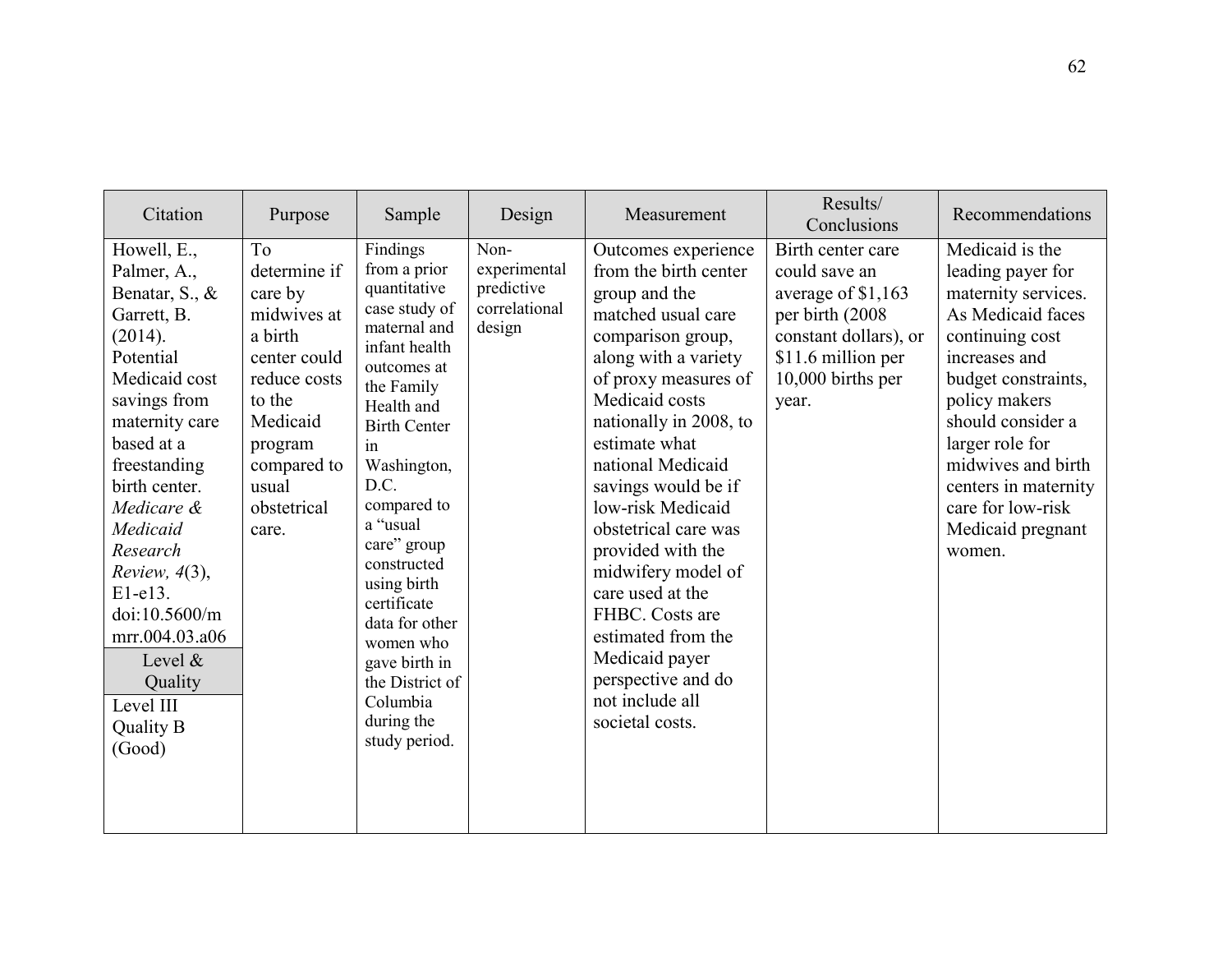| Citation                                                                                                                                                                                                                                                                                                                                                                                                                                                           | Purpose                                                                                                                                                                                                      | Sample                                                                                                                                   | Design                                              | Measurement                                                                                                                                                                                                                                                                                                                                                                                                                                                                          | Results/<br>Conclusions                                                                                                                                                                                     | Recommendations                                                                                                                                                                                                                                                                                                                                                                                                                                                                                                                                                        |
|--------------------------------------------------------------------------------------------------------------------------------------------------------------------------------------------------------------------------------------------------------------------------------------------------------------------------------------------------------------------------------------------------------------------------------------------------------------------|--------------------------------------------------------------------------------------------------------------------------------------------------------------------------------------------------------------|------------------------------------------------------------------------------------------------------------------------------------------|-----------------------------------------------------|--------------------------------------------------------------------------------------------------------------------------------------------------------------------------------------------------------------------------------------------------------------------------------------------------------------------------------------------------------------------------------------------------------------------------------------------------------------------------------------|-------------------------------------------------------------------------------------------------------------------------------------------------------------------------------------------------------------|------------------------------------------------------------------------------------------------------------------------------------------------------------------------------------------------------------------------------------------------------------------------------------------------------------------------------------------------------------------------------------------------------------------------------------------------------------------------------------------------------------------------------------------------------------------------|
| Jackson, D.,<br>Lang, J., Swartz,<br>W., Ganiats, T.,<br>Fullerton, J.,<br>Ecker, $J_{\cdot}$ , $\&$<br>Nguyen, U.<br>(2003).<br>Outcomes, safety,<br>and resource<br>utilization in a<br>collaborative care<br>birth center<br>program<br>compared with<br>traditional<br>physician-based<br>perinatal care.<br>American Journal<br>of Public Health,<br>93(6), 999-1006.<br>doi:10.2105/AJP<br>H.93.6.999<br>Level & Quality<br>Level III<br>Quality A<br>(High) | To compare<br>outcomes,<br>safety, and<br>resource<br>utilization in<br>a<br>collaborative<br>management<br>birth center<br>model of<br>perinatal care<br>versus<br>traditional<br>physician-<br>based care. | 2,957 low-<br>risk, low-<br>income<br>women.<br>1,808<br>received<br>collaborative<br>care.<br>1,149<br>received<br>traditional<br>care. | Non-<br>experimental<br>Prospective<br>cohort study | Majority of data obtained<br>from medical records.<br>Data collected on<br>maternal, perinatal and<br>neonatal mortality and<br>morbidity; antepartum,<br>intrapartum, and<br>postpartum risk factors<br>and complications;<br>sociodemographics; use<br>of resources and<br>procedures; and neonatal<br>outcomes such as<br>birthweight, gestational<br>age, and Apgar scores.<br>Prenatal care utilization<br>measured with the<br>Adequacy of Prenatal<br>Care Utilization Index. | For low-risk<br>women, both<br>scenarios result in<br>safe outcomes for<br>mothers and<br>babies. However,<br>fewer operative<br>deliveries and<br>medical resources<br>were used in<br>collaborative care. | Resources and<br>procedures, such as<br>operative deliveries<br>and hospital stays are<br>substantially reduced<br>with collaborative care<br>compared with the<br>traditional US model<br>of perinatal care.<br>Because these<br>resources and<br>procedures are major<br>determinants of the<br>cost of prenatal care,<br>managed care<br>organizations, local<br>and state governments,<br>and obstetric providers<br>should consider<br>inclusion of<br>collaborative<br>management/ birth<br>center programs in<br>their array of covered<br>or offered services. |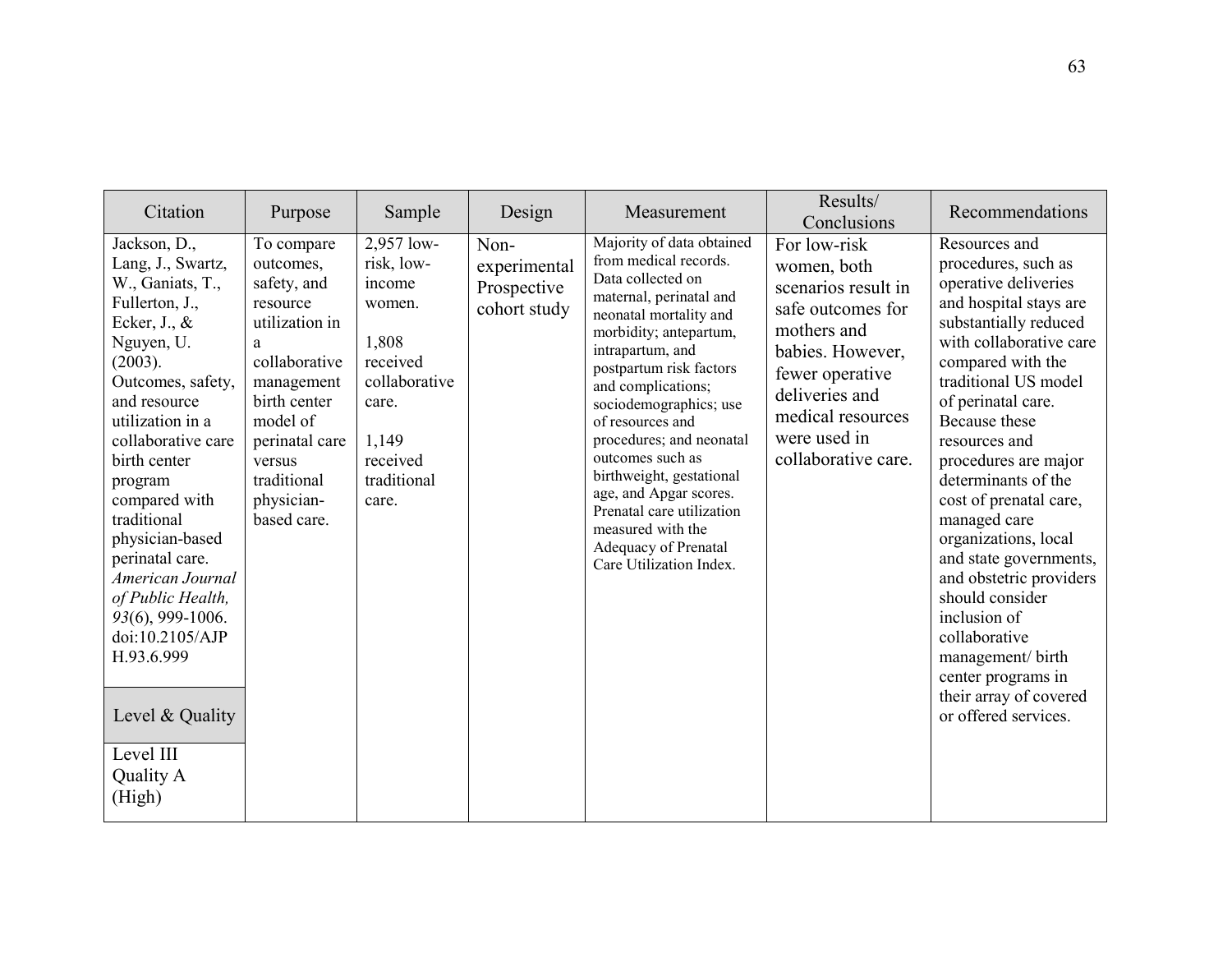| Citation                                                                                                                                                                                                                                                                                                                          | Purpose                                                                                                                                                                                                                                                                                       | Sample | Design            | Measurement | Results/Conclusions                                                                                                                                                                                                                                                                                                                                                                                                                                                                             | Recommendations                                                                                                                                                                                                                                                                                                                                  |
|-----------------------------------------------------------------------------------------------------------------------------------------------------------------------------------------------------------------------------------------------------------------------------------------------------------------------------------|-----------------------------------------------------------------------------------------------------------------------------------------------------------------------------------------------------------------------------------------------------------------------------------------------|--------|-------------------|-------------|-------------------------------------------------------------------------------------------------------------------------------------------------------------------------------------------------------------------------------------------------------------------------------------------------------------------------------------------------------------------------------------------------------------------------------------------------------------------------------------------------|--------------------------------------------------------------------------------------------------------------------------------------------------------------------------------------------------------------------------------------------------------------------------------------------------------------------------------------------------|
| Krans, E., $\&$<br>Davis, M.<br>$(2014)$ . Strong<br>start for<br>mothers and<br>newborns:<br>Implications for<br>prenatal care<br>delivery.<br>Current<br>Opinion in<br>Obstetrics &<br>Gynecology,<br>$26(6)$ , 511-515.<br>doi:10.1097/GC<br>O.00000000000<br>00118<br>Level $\&$<br>Quality<br>Level V<br>Quality A<br>(High) | To review<br>previous<br>prenatal care<br>expansion<br>efforts and<br>provide<br>insights into<br>the<br>alternative<br>prenatal care<br>delivery<br>models<br>currently<br>being tested<br>for low-<br>income<br>patient<br>populations<br>at high risk<br>for adverse<br>birth<br>outcomes. | NA     | Expert<br>Opinion | NA          | Increased prenatal<br>care access has not<br>reduced low-birth<br>weight trends.<br>Enhanced prenatal<br>care content is<br>needed to improve<br>outcomes.<br>The future of prenatal<br>care delivery lies in<br>healthcare providers'<br>and program leaders'<br>ability to<br>conceptualize<br>prenatal care as a<br>flexible model that<br>can be tailored to<br>maternal and fetal<br>risks while<br>recognizing the value<br>and importance of<br>prenatal care in terms<br>of content and | Findings from<br><b>Strong Start will</b><br>provide much-<br>needed evidence-<br>based<br>recommendations<br>for future prenatal<br>care content,<br>structure and<br>frequency in the<br>hopes of<br>improving the<br>efficiency and<br>effectiveness of<br>obstetric<br>healthcare<br>delivery for high-<br>risk women and<br>their children. |
|                                                                                                                                                                                                                                                                                                                                   |                                                                                                                                                                                                                                                                                               |        |                   |             | objectives.                                                                                                                                                                                                                                                                                                                                                                                                                                                                                     |                                                                                                                                                                                                                                                                                                                                                  |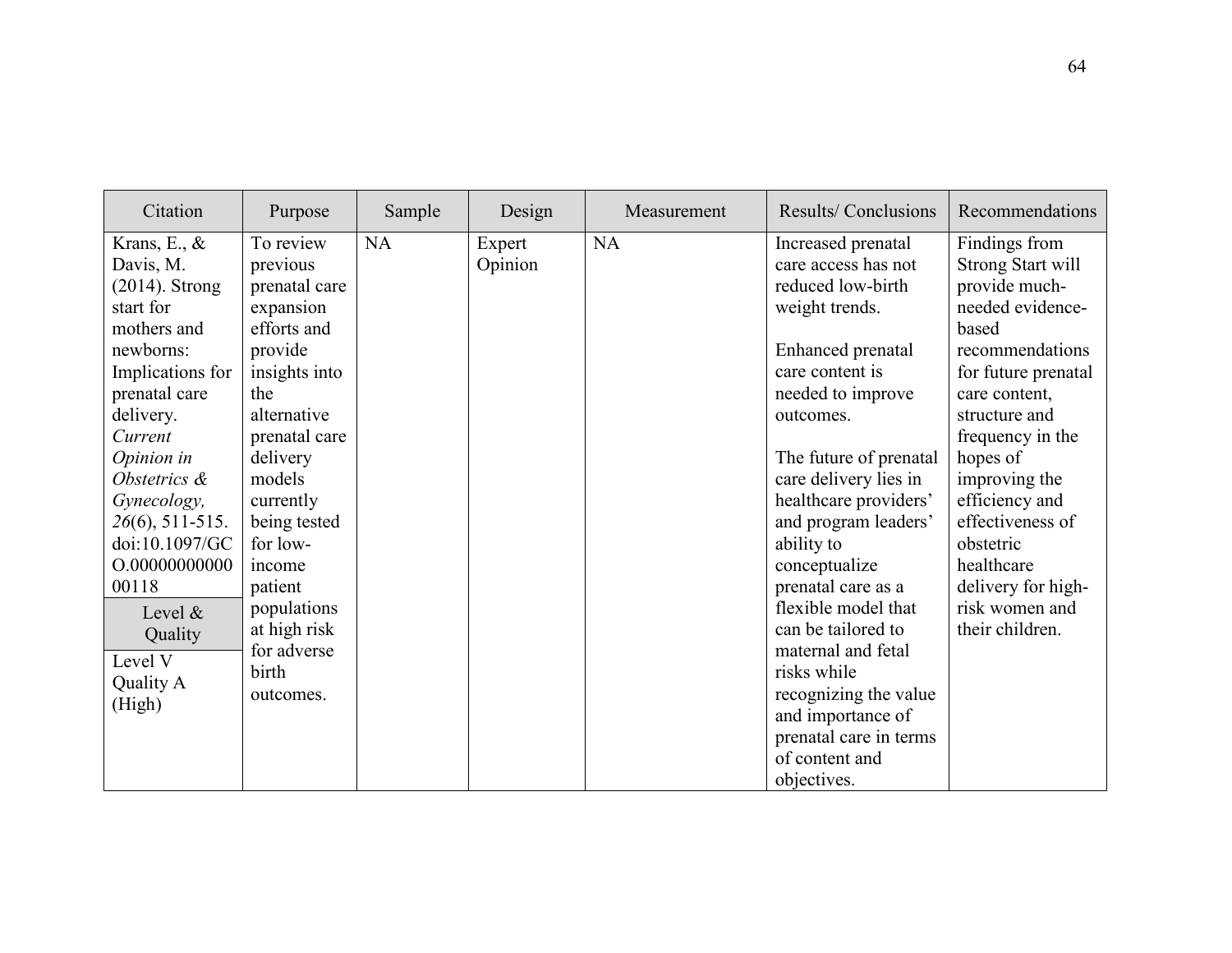| Citation                                                                                                                                                                                                                                                                                                                     | Purpose                                                                                                                        | Sample                                                                                                                                                            | Design                                                                            | Measurement                                                                                                                                                                                                                                                                                                                                                                                                                                                                                                                                                                                                        | Results/Conclusions                                                                                                                                                                                                                                                                                                                                                                                                                                                                                                                                                                                                                                                                                                                                                                                                                                                                                                                                                                                               | Recommendations                                                                                                                                                                                                                                                                                                                                                                                                                                                                                      |
|------------------------------------------------------------------------------------------------------------------------------------------------------------------------------------------------------------------------------------------------------------------------------------------------------------------------------|--------------------------------------------------------------------------------------------------------------------------------|-------------------------------------------------------------------------------------------------------------------------------------------------------------------|-----------------------------------------------------------------------------------|--------------------------------------------------------------------------------------------------------------------------------------------------------------------------------------------------------------------------------------------------------------------------------------------------------------------------------------------------------------------------------------------------------------------------------------------------------------------------------------------------------------------------------------------------------------------------------------------------------------------|-------------------------------------------------------------------------------------------------------------------------------------------------------------------------------------------------------------------------------------------------------------------------------------------------------------------------------------------------------------------------------------------------------------------------------------------------------------------------------------------------------------------------------------------------------------------------------------------------------------------------------------------------------------------------------------------------------------------------------------------------------------------------------------------------------------------------------------------------------------------------------------------------------------------------------------------------------------------------------------------------------------------|------------------------------------------------------------------------------------------------------------------------------------------------------------------------------------------------------------------------------------------------------------------------------------------------------------------------------------------------------------------------------------------------------------------------------------------------------------------------------------------------------|
| Loveland Cook,<br>C., Selig, K.,<br>Wedge, $B_{\cdot}, \&$<br>Gohn-Baube, E.<br>(1999). Access<br>barriers and the<br>use of prenatal<br>care by low-<br>income, inner-<br>city women.<br>Social Work,<br>$44(2)$ , 129-139.<br>doi:10.1093/sw/<br>44.2.129<br>Level &<br>Quality<br>Level III<br><b>Quality B</b><br>(Good) | To identify<br>access<br>barriers<br>that place<br>women at<br>most risk<br>of<br>receiving<br>inadequate<br>prenatal<br>care. | $115$ low-<br>income<br>adult<br>women<br>hospitalized<br>on the<br>postpartum<br>unit of a<br>large<br>university-<br>affiliated,<br>urban<br>medical<br>center. | Non-<br>Experimental<br>Cross-<br>sectional<br>descriptive<br>research<br>design. | 24-item Access Barriers<br>to Care Index (ABCI).<br>5-Point Likert scale used<br>to rate the degree that a<br>given situation posed a<br>barrier to prenatal care.<br>Data obtained from<br>medical records for<br>sociodemographic<br>characteristics and<br>maternal risk factors (high<br>BP, diabetes, multiple<br>fetuses, smoking, sickle<br>cell anemia, previous fetal<br>death, maternal age <17<br>or $>40$ ).<br>Adequacy of Prenatal<br>Care Utilization Index<br>(APNCU) for summary<br>index for adequacy of<br>prenatal care.<br>Multiple logistic<br>regression model to<br>calculate odds ratios. | Most frequent access barriers:<br>depression or unhappiness<br>with pregnancy $(44.3\%)$ , long<br>wait times in the clinic<br>$(35.1\%)$ , too tired $(29.6\%)$ ,<br>transportation $(26.1\%)$ , clinic<br>too crowded (24.6%). On<br>average these barriers rated<br>moderately difficult.<br>Most difficult barriers:<br>embarrassment about the<br>pregnancy, hearing bad things<br>about the prenatal clinic, not<br>wanting family or friends to<br>know about pregnancy,<br>disliking the kind of care<br>received at the clinic, lacking<br>trust in health care system,<br>being affected by the personal<br>problems of family or friends,<br>lack of evening or weekend<br>clinic hours.<br>Women with one or more<br>medical risk factors<br>experienced a greater number<br>of access barriers (mean 5.5)<br>vs. 2.7), and difficulty of those<br>barriers rated higher.<br>No significant difference with<br>sociodemographic factors<br>between those who did or did<br>not receive prenatal care. | Develop innovative<br>service delivery<br>models that<br>facilitate accessible<br>care to better meet<br>needs of pregnant<br>women.<br>Screen for access<br>barriers with first<br>prenatal clinic visit.<br>Provide on-site<br>childcare in prenatal<br>clinics and offer<br>incentives to<br>encourage regular<br>clinic attendance.<br>Study limited in<br>generalizability<br>with sample<br>predominantly<br>African American<br>women, and data<br>only collected from<br>one urban hospital. |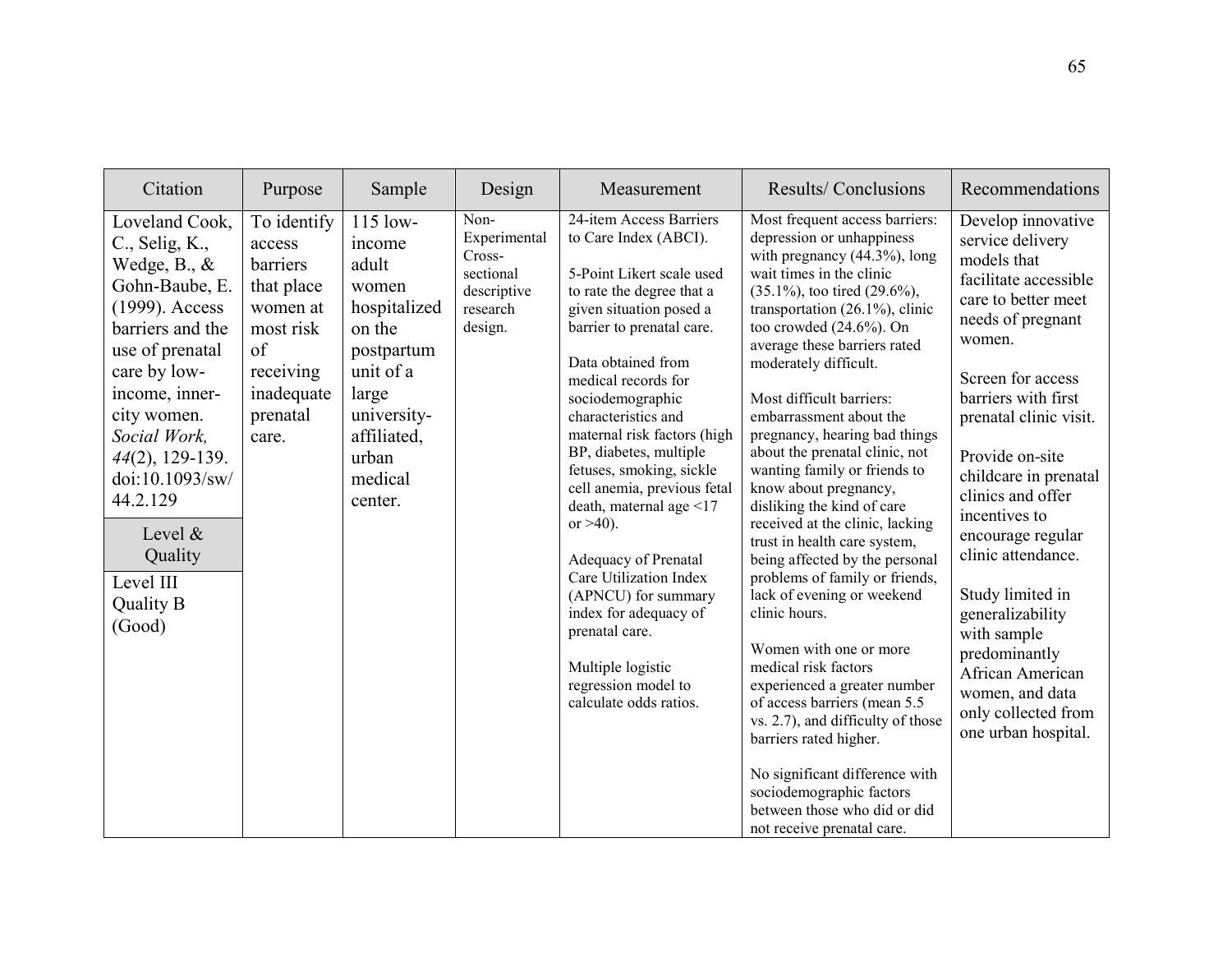| Citation                                                                                                                                                                                                                                                                                                                                                            | Purpose                                                                                                                                                                                                                     | Sample | Design            | Measurement | <b>Results/Conclusions</b>                                                                                                                                                                                                                                                                                                                                                                                                                                                                                                                                                                                                                                                                                                  | Recommendations                                                                                                                                                                                                                                                                                                                   |
|---------------------------------------------------------------------------------------------------------------------------------------------------------------------------------------------------------------------------------------------------------------------------------------------------------------------------------------------------------------------|-----------------------------------------------------------------------------------------------------------------------------------------------------------------------------------------------------------------------------|--------|-------------------|-------------|-----------------------------------------------------------------------------------------------------------------------------------------------------------------------------------------------------------------------------------------------------------------------------------------------------------------------------------------------------------------------------------------------------------------------------------------------------------------------------------------------------------------------------------------------------------------------------------------------------------------------------------------------------------------------------------------------------------------------------|-----------------------------------------------------------------------------------------------------------------------------------------------------------------------------------------------------------------------------------------------------------------------------------------------------------------------------------|
| Lubic, R., $\&$<br>Flynn, C.<br>$(2010)$ . The<br>family health<br>and birth<br>center--a nurse-<br>midwife-<br>managed center<br>in Washington,<br>DC. Alternative<br>Therapies in<br>Health &<br>Medicine,<br>$16(5)$ , 58-60.<br>Retrieved from<br>http://www.alte<br>mative-<br>therapies.com<br>Level $\&$<br>Quality<br>Level V<br><b>Quality B</b><br>(Good) | To highlight<br>the Family<br>Health and<br><b>Birth Center</b><br>$(FHBC)$ –<br>the authors<br>perspective<br>on the<br>history of<br>the founding<br>of this<br>center as a<br>nurse-<br>midwife-led<br>model of<br>care. | NA     | Expert<br>Opinion | <b>NA</b>   | The combined elements<br>of nurse-midwife-led<br>maternal and child care<br>with a focus on the<br>social and educational<br>context of pregnancy,<br>birth, and infant/toddler<br>better meets the needs<br>of the population than<br>do the comparison<br>models. Until the total<br>costs of an episode of<br>care for FHBC's model<br>of care can be<br>compared to the total<br>costs for usual care, it<br>is difficult for FHBC to<br>argue that the model is<br>cost-effective, should<br>be fully reimbursed,<br>and should be<br>replicated. The model<br>is not fully reimbursed<br>leading to cost benefits<br>for payors while FHBC<br>raises at least half of its<br>operating budget to<br>sustain the model | Urge insurance<br>and policy change<br>to improve<br>funding for<br>services not<br>currently<br>reimbursed and<br>for full<br>reimbursement for<br>services such as<br>group care which<br>are only partially<br>reimbursed.<br><b>Additional studies</b><br>needed to evaluate<br>FHBC's impact<br>on select birth<br>outcomes. |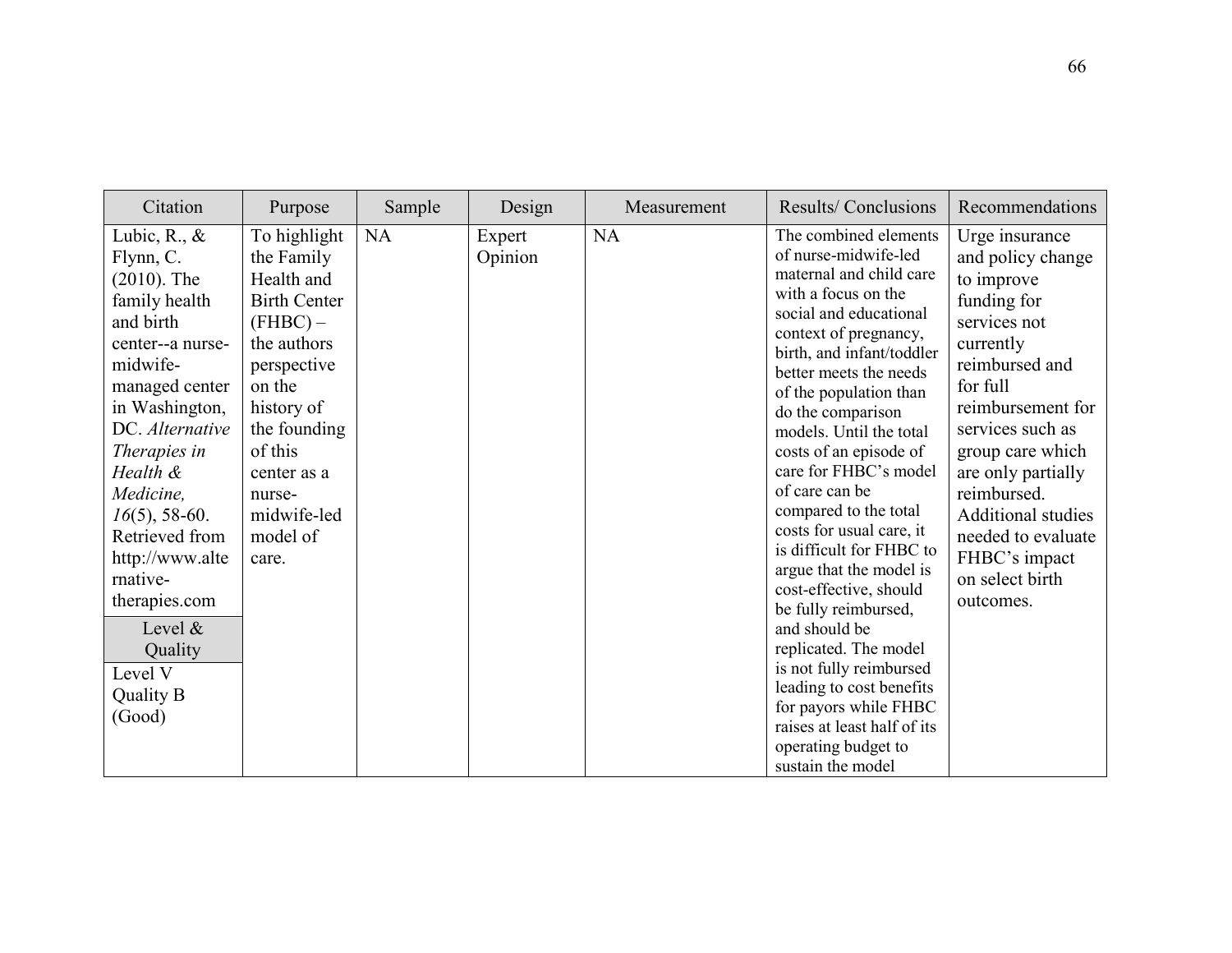| Citation                                                                                                                                                                                                                                                                                            | Purpose                                                                                                                                                                                                                                                                                                                                                                                                                                                                                                           | Sample                                                                                                                                                                                                                 | Design               | Measurement                                                                                                                                                                                                                                                                       | Results/Conclusions                                                                                                                                                                                                                                                                                                                                                                                                                                                                                                                                                                                                                                                                                                                                                                                                                                                                                                                          | Recommendations                                                                                                                                                                                                                                                                                                                                                                                                                              |
|-----------------------------------------------------------------------------------------------------------------------------------------------------------------------------------------------------------------------------------------------------------------------------------------------------|-------------------------------------------------------------------------------------------------------------------------------------------------------------------------------------------------------------------------------------------------------------------------------------------------------------------------------------------------------------------------------------------------------------------------------------------------------------------------------------------------------------------|------------------------------------------------------------------------------------------------------------------------------------------------------------------------------------------------------------------------|----------------------|-----------------------------------------------------------------------------------------------------------------------------------------------------------------------------------------------------------------------------------------------------------------------------------|----------------------------------------------------------------------------------------------------------------------------------------------------------------------------------------------------------------------------------------------------------------------------------------------------------------------------------------------------------------------------------------------------------------------------------------------------------------------------------------------------------------------------------------------------------------------------------------------------------------------------------------------------------------------------------------------------------------------------------------------------------------------------------------------------------------------------------------------------------------------------------------------------------------------------------------------|----------------------------------------------------------------------------------------------------------------------------------------------------------------------------------------------------------------------------------------------------------------------------------------------------------------------------------------------------------------------------------------------------------------------------------------------|
| MacDorman,<br>M., Declercq,<br>E., & Mathews,<br>T. (2013).<br>Recent trends in<br>out-of-hospital<br>births in the<br>United States.<br>Journal of<br>Midwifery &<br>Women's<br>Health, 58(5),<br>494-501.<br>doi:10.1111/jm<br>wh.12092<br>Level &<br>Quality<br>Level III<br>Quality B<br>(Good) | Although out-<br>of-hospital<br>(OOH) births<br>are still<br>relatively rare<br>in the United<br>States, it is<br>important to<br>monitor trends<br>in these births.<br>as they can<br>affect patterns<br>of facility<br>usage, clinician<br>training, and<br>resource<br>allocation, as<br>well as health<br>care costs.<br>Trends and<br>characteristics<br>of home and<br>birth center<br>births are<br>analyzed to<br>more<br>completely<br>profile<br>contemporary<br>OOH births in<br>the United<br>States. | Data was<br>culled from<br>all birth<br>certificates<br>for the<br>approximate<br>ly 4 million<br>live births<br>registered in<br>the United<br>States in<br>2010 and<br>equivalent<br>data from<br>previous<br>years. | Non-<br>Experimental | Birth certificate data<br>used to determine<br>variances in birth<br>location across<br>race/ethnicity, within<br>each state, attendant<br>present for delivery,<br>maternal age, live<br>birth order, marital<br>status and preterm,<br>low-birth-weight and<br>multiple births. | After a gradual decline<br>from 1990-2004, the<br>number of OOH increased<br>from 35,578 in 2004 to<br>47,028 in 2010. In 2010, 1<br>in 85 US infants $(1.18\%)$<br>was born outside a<br>hospital; about two-thirds<br>of these were born at<br>home, and most of the rest<br>were born in birth centers.<br>The proportion of home<br>births increased by 41%,<br>from 0.56% in 2004 to<br>0.79% in 2010, with 10%<br>of that increase occurring<br>in the last year. The<br>proportion of birth center<br>births increased by 43%,<br>from 0.23% in 2004 to<br>0.33% in 2010, with 14%<br>of the increase in the last<br>year. About 90% of the<br>total increase in OOH<br>births from 2004 to 2010<br>was a result of increases<br>among non-Hispanic<br>white women, and 1 in 57<br>births to non-Hispanic<br>white women $(1.75%)$ in<br>2010 was an OOH birth.<br>Most home and birth<br>center births were<br>attended by midwives. | Home and birth<br>center births in the<br><b>United States are</b><br>increasing, and the<br>rate of OOH births<br>is now at the<br>highest levels<br>since 1978. There<br>has been a decline<br>in the risk profile<br>of OOH births,<br>with a smaller<br>proportion of<br>OOH births in<br>2010 than in 2004<br>occurring to<br>adolescents and<br>unmarried women<br>and fewer<br>preterm, low-<br>birth-weight, and<br>multiple births. |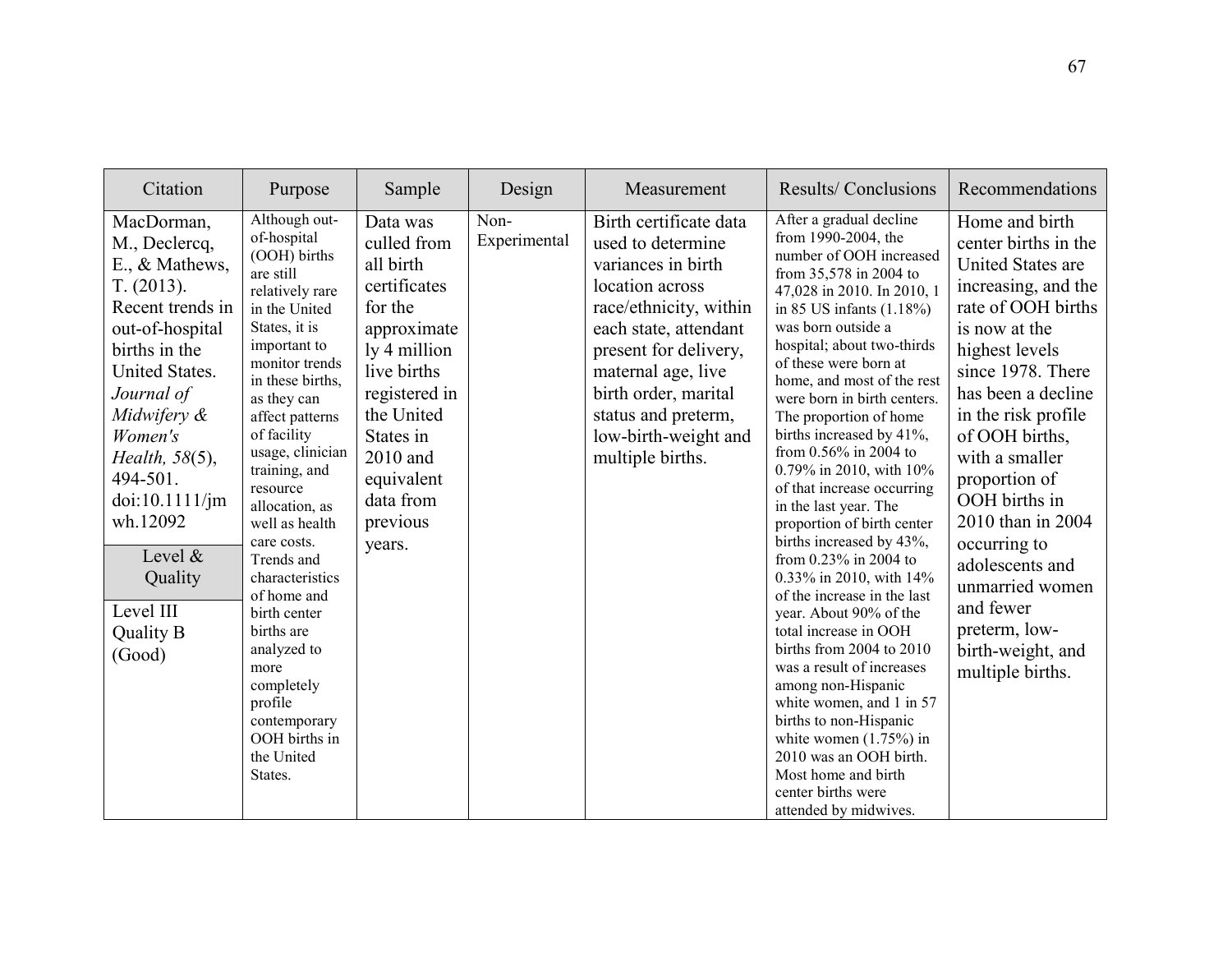| Citation                                                                                                                                                                                                                                                                                                                                                                                                                                                                                                                               | Purpose                                                                                                                                                                                                                                                                                                                                                            | Sample                                                                                                                                                                                                                                                                                                                                | Design               | Measurement                                                                                                                                                                                                                                                                                                                                                        | <b>Results/Conclusions</b>                                                                                                                                                                                                                                                                                                                                                                                                                                                                                                                             | Recommendations                                                                                                                                                                                                                                                                                                                                                                                                                                                                                                                    |
|----------------------------------------------------------------------------------------------------------------------------------------------------------------------------------------------------------------------------------------------------------------------------------------------------------------------------------------------------------------------------------------------------------------------------------------------------------------------------------------------------------------------------------------|--------------------------------------------------------------------------------------------------------------------------------------------------------------------------------------------------------------------------------------------------------------------------------------------------------------------------------------------------------------------|---------------------------------------------------------------------------------------------------------------------------------------------------------------------------------------------------------------------------------------------------------------------------------------------------------------------------------------|----------------------|--------------------------------------------------------------------------------------------------------------------------------------------------------------------------------------------------------------------------------------------------------------------------------------------------------------------------------------------------------------------|--------------------------------------------------------------------------------------------------------------------------------------------------------------------------------------------------------------------------------------------------------------------------------------------------------------------------------------------------------------------------------------------------------------------------------------------------------------------------------------------------------------------------------------------------------|------------------------------------------------------------------------------------------------------------------------------------------------------------------------------------------------------------------------------------------------------------------------------------------------------------------------------------------------------------------------------------------------------------------------------------------------------------------------------------------------------------------------------------|
| Nkansah-Amankra,<br>S., Dhawain, A.,<br>Hussey, $J_{\cdot}$ , $\&$<br>Luchok, K. (2010).<br>Maternal social<br>support and<br>neighborhood<br>income inequality<br>as predictors of low<br>birth weight and<br>preterm birth<br>outcome disparities:<br>Analysis of South<br>Carolina pregnancy<br>risk assessment and<br>monitoring system<br>survey, 2000-2003.<br>Maternal & Child<br>Health Journal,<br>$14(5)$ , 774-785.<br>doi:10.1007/s10995<br>$-009 - 0508 - 8$<br>Level $\&$<br>Quality<br>Level III<br>Quality A<br>(High) | 1. Evaluate the<br>relationships<br>among<br>neighborhood<br>income<br>inequality,<br>social support<br>and birth<br>outcomes (low<br>birth weight,<br>and preterm<br>delivery).<br>2. Assess<br>variations in<br>racial<br>disparities in<br>birth outcomes<br>across<br>neighborhood<br>contexts of<br>income<br>distribution and<br>maternal social<br>support. | Probability<br>sample from<br>South Carolina<br>live births from<br>2000-2003,<br>receiving and<br>responding to<br>PRAMS survey<br>(overall<br>response rate<br>approximately<br>72%.<br>Final sample<br>size 5,730<br>mothers with<br>complete<br>information on<br>all variables<br>from 548<br>census tracts<br>across the state. | Non-<br>Experimental | South Carolina<br><b>Pregnancy Risk</b><br>Assessment and<br>Monitoring System<br>(PRAMS) survey<br>for 2000-2003<br>geocoded to 2000<br>US Census data for<br>South Carolina.<br>Multi-level<br>analysis was used<br>to simultaneously<br>evaluate the<br>association<br>between income<br>inequality,<br>maternal social<br>relationships and<br>birth outcomes. | Residence in<br>neighborhoods with<br>medium levels of income<br>inequality was<br>independently associated<br>with low birth weight, but<br>not preterm birth; low<br>social support was an<br>independent risk for low<br>birth weight or preterm<br>births.<br>Non-Hispanic black<br>mothers were at increased<br>risk of low birth with or<br>preterm birth primarily<br>due to greater exposures<br>of neighborhood<br>deprivation associated<br>with low income and<br>reduced social support<br>and modified by unequal<br>income distribution. | Interventions to<br>improve social<br>support or networks<br>need to recognize the<br>levels of social<br>resources or cohesion<br>in each population<br>subgroup to avoid<br>adding support<br>resources to those<br>already available. It is<br>important for public<br>health advocacy to<br>consider making<br>proposals to<br>municipal and state<br>legislators to adopt<br>living wage laws for<br>low income mothers<br>or workers in order to<br>meet basic needs for<br>improved health<br>outcomes across the<br>state. |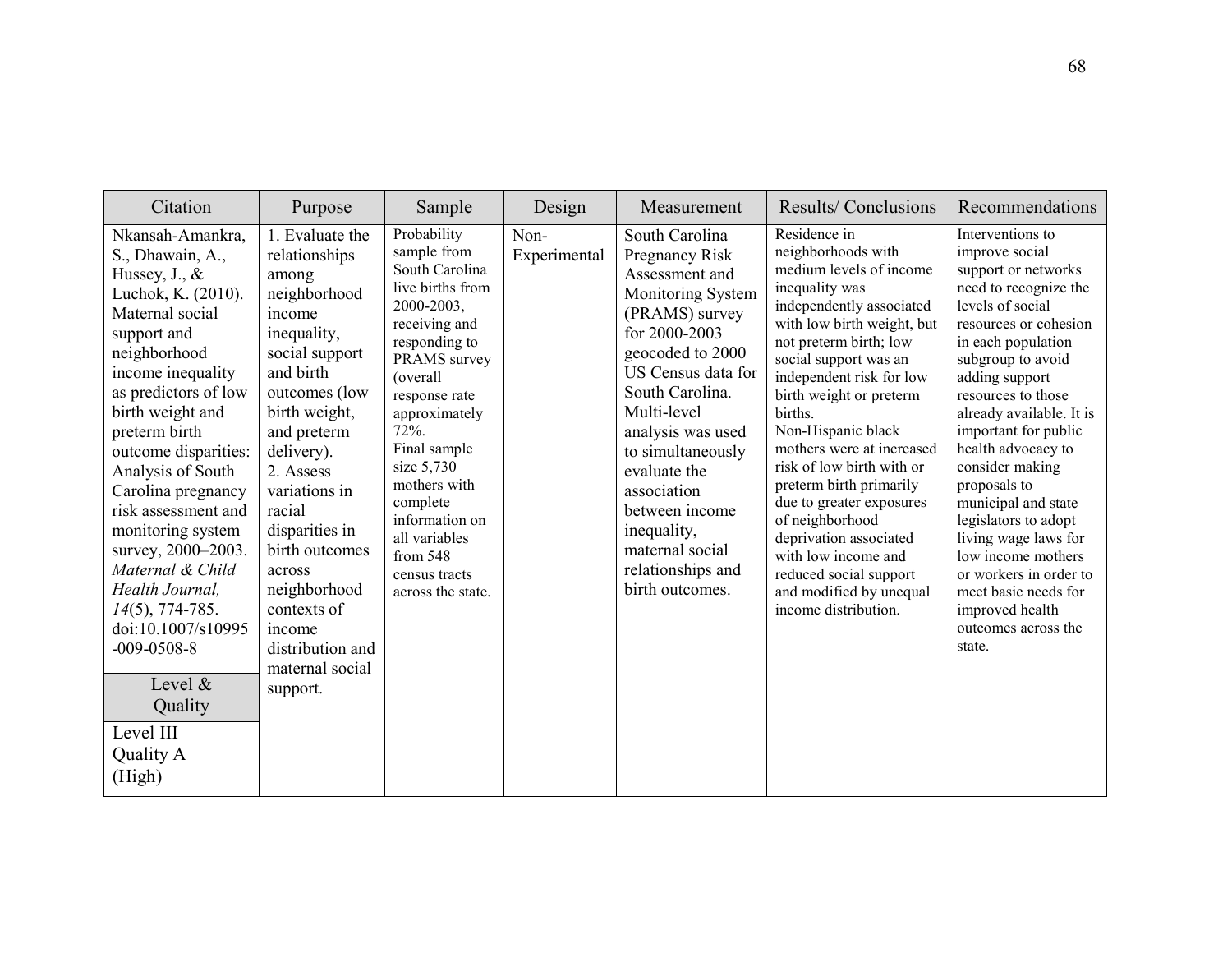| Citation                                                                                                                                                                                                                                                                                                                                                                          | Purpose                                                                                                                                                                                                                                                                                                                                                                  | Sample                                                                                                                                                                                                                                                                                                                                                               | Design               | Measurement                                                                                                                                                       | Results/Conclusions                                                                                                                                                                                                                                                                                                                                                                                                                                                                                                                                                                                                                                                                                                                                                                                                                                              | Recommendations                                                                                                                                                                         |
|-----------------------------------------------------------------------------------------------------------------------------------------------------------------------------------------------------------------------------------------------------------------------------------------------------------------------------------------------------------------------------------|--------------------------------------------------------------------------------------------------------------------------------------------------------------------------------------------------------------------------------------------------------------------------------------------------------------------------------------------------------------------------|----------------------------------------------------------------------------------------------------------------------------------------------------------------------------------------------------------------------------------------------------------------------------------------------------------------------------------------------------------------------|----------------------|-------------------------------------------------------------------------------------------------------------------------------------------------------------------|------------------------------------------------------------------------------------------------------------------------------------------------------------------------------------------------------------------------------------------------------------------------------------------------------------------------------------------------------------------------------------------------------------------------------------------------------------------------------------------------------------------------------------------------------------------------------------------------------------------------------------------------------------------------------------------------------------------------------------------------------------------------------------------------------------------------------------------------------------------|-----------------------------------------------------------------------------------------------------------------------------------------------------------------------------------------|
| Overgaard, C.,<br>Fenger-Grøn,<br>M., & Sandall,<br>J. (2012).<br>Freestanding<br>midwifery units<br>versus obstetric<br>units: Does the<br>effect of place<br>of birth differ<br>with level of<br>social<br>disadvantage?<br><b>BMC</b> Public<br>Health, $12(1)$ ,<br>478-478.<br>doi:10.1186/14<br>71-2458-12-478<br>Level $\&$<br>Quality<br>Level III<br>Quality A<br>(High) | To study<br>whether the<br>effect of<br>birthplace on<br>perinatal and<br>maternal<br>morbidity,<br>birth<br>interventions<br>and use of<br>pain relief<br>among low<br>risk women<br>intending to<br>give birth in<br>two<br>freestanding<br>midwifery<br>units (FMU)<br>versus two<br>obstetric units<br>in Denmark<br>differed by<br>level of social<br>disadvantage. | 839 low-risk<br>women<br>intending to<br>give birth in<br>an FMU,<br>who were<br>prospectively<br>and<br>individually<br>matched on<br>nine selected<br>obstetric/<br>socio-<br>economic<br>factors to 839<br>$low-risk$<br>women<br>intending<br>obstetrical<br>unit $(OU)$<br>birth. Data<br>were sampled<br>during a 3.5-<br>year period<br>between<br>2004-2008. | Non-<br>experimental | Cohort study with a<br>matched control<br>group. Educational<br>level was chosen as a<br>proxy for social<br>position. Analysis<br>was by intention-to-<br>treat. | Women intending to give<br>birth in an FMU had a<br>significantly higher<br>likelihood of<br>uncomplicated,<br>spontaneous birth with<br>good outcomes for mother<br>and infant compared to<br>women intending to give<br>birth in an OU.<br>Likelihood of intact<br>perineum, use of upright<br>position for birth and<br>water birth was also<br>higher. No difference in<br>perinatal morbidity or<br>third/fourth degree tears,<br>while birth interventions<br>including c/section and<br>epidural analgesia were<br>significantly less frequent<br>among women intending<br>to give birth in an FMU.<br>Positive results of<br>intending to birth in FMU<br>compared to OU held true<br>for both women with and<br>without post-secondary<br>education. In some cases<br>benefits were greater in<br>the non-post-secondary<br>educated group of<br>women. | All women should<br>be provided with<br>adequate<br>information about<br>different care<br>models and<br>supported in<br>making an<br>informed decision<br>about the place of<br>birth. |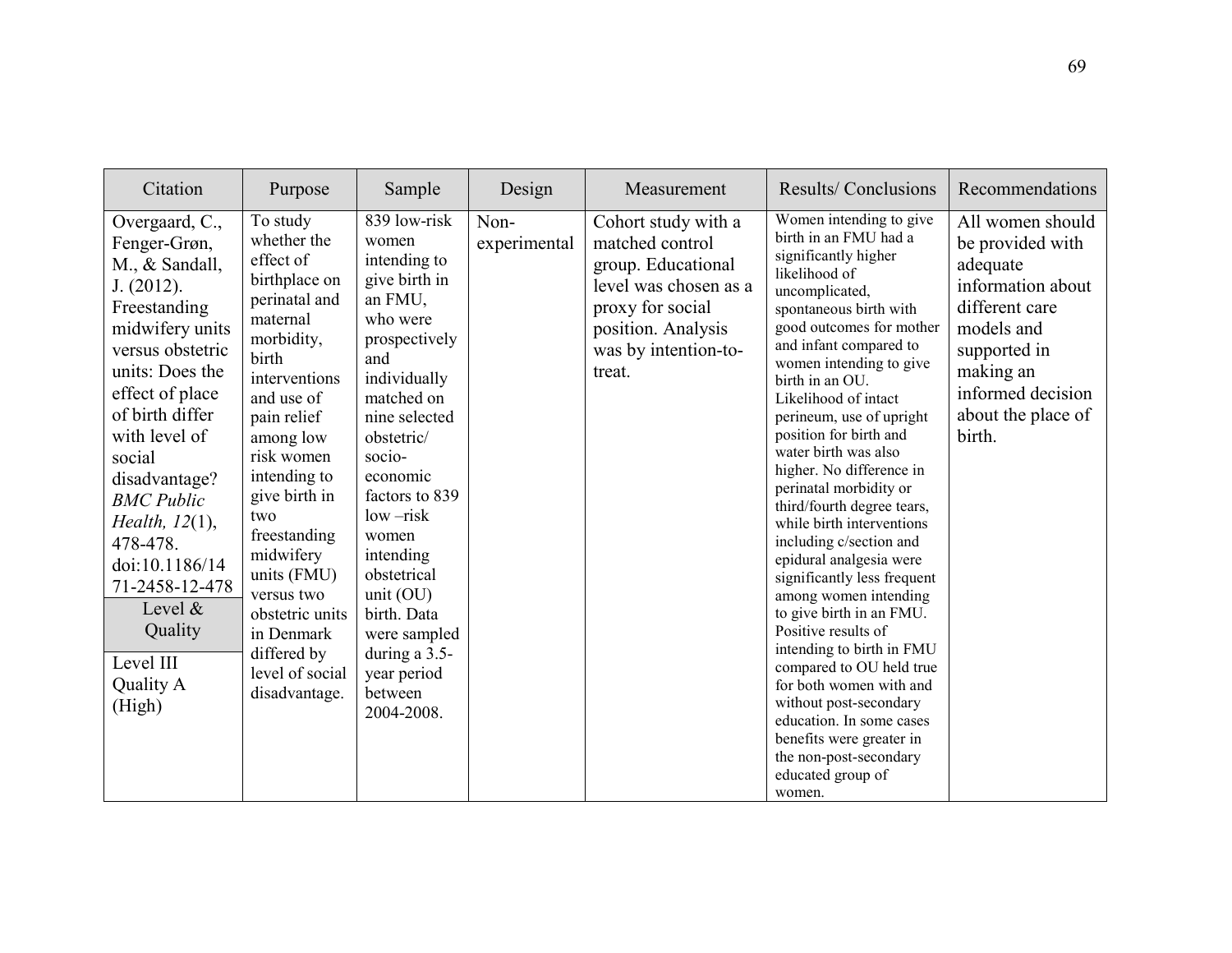| Citation                                                                                                                                                                                                                                                                                                                                                                                  | Purpose                                                                                                                                                                                                                                                                                                                                                                                                                                                         | Sample                                                                                                                                                                                                                                                                                                                                                                                                                                                                                                                                                                                                                | Design                                                                                                                                                                                     | Measurement                                                                                                                                                                                                                                                                           | Results/Conclusions                                                                                                                                                                                                                                                                                                                                                                                                                                                                                                                                                                                                                                                                                                                                                   | Recommendations                                                                                                                                                                                                                                                                                                                                                                                                                                                                                                                                                                  |
|-------------------------------------------------------------------------------------------------------------------------------------------------------------------------------------------------------------------------------------------------------------------------------------------------------------------------------------------------------------------------------------------|-----------------------------------------------------------------------------------------------------------------------------------------------------------------------------------------------------------------------------------------------------------------------------------------------------------------------------------------------------------------------------------------------------------------------------------------------------------------|-----------------------------------------------------------------------------------------------------------------------------------------------------------------------------------------------------------------------------------------------------------------------------------------------------------------------------------------------------------------------------------------------------------------------------------------------------------------------------------------------------------------------------------------------------------------------------------------------------------------------|--------------------------------------------------------------------------------------------------------------------------------------------------------------------------------------------|---------------------------------------------------------------------------------------------------------------------------------------------------------------------------------------------------------------------------------------------------------------------------------------|-----------------------------------------------------------------------------------------------------------------------------------------------------------------------------------------------------------------------------------------------------------------------------------------------------------------------------------------------------------------------------------------------------------------------------------------------------------------------------------------------------------------------------------------------------------------------------------------------------------------------------------------------------------------------------------------------------------------------------------------------------------------------|----------------------------------------------------------------------------------------------------------------------------------------------------------------------------------------------------------------------------------------------------------------------------------------------------------------------------------------------------------------------------------------------------------------------------------------------------------------------------------------------------------------------------------------------------------------------------------|
| Palmer, L.,<br>Cook, A., $\&$<br>Courtot, B.<br>(2010).<br>Comparing<br>models of<br>maternity care<br>serving women<br>at risk of poor<br>birth outcomes<br>in Washington,<br>DC. Alternative<br>Therapies in<br>Health &<br>Medicine,<br>$16(5)$ , 48-56.<br>Retrieved from<br>http://www.alte<br>rnative-<br>therapies.com<br>Level $\&$<br>Quality<br>Level III<br>Quality C<br>(Low) | 1) To describe<br>the<br>organization,<br>delivery, and<br>content of care<br>of the three<br>models of<br>maternity care:<br>obstetric clinic<br>at a large<br>teaching<br>hospital,<br>federally<br>qualified health<br>care center or<br>"safety net<br>clinic" and<br>freestanding<br>birth center.<br>2) To analyze<br>how the<br>models of care<br>might be<br>improved to<br>better serve<br>this population<br>efficiently and<br>cost-<br>effectively. | Multiple semi-<br>structured key<br>stakeholder<br>interviews with<br>maternity care<br>staff and<br>administrators<br>(9 hospital<br>obstetric clinic,<br>9 safety net<br>clinic, 7 birth<br>center). 1 focus<br>group with 7<br>women at the<br>safety net clinic<br>and 1 focus<br>group with 8<br>women at the<br>birth center,<br>none for<br>hospital clinic.<br>Structured<br>observation of<br>prenatal visits<br>(9 observations)<br>of 2 different<br>providers in the<br>safety net clinic.<br>6 observations<br>of 3 different<br>providers in<br>Birth center. No<br>observations at<br>hospital clinic. | Qualitative<br>comparative<br>case study of<br>three different<br>models of<br>maternity care<br>delivery to<br>low-income<br>women at risk<br>of poor birth<br>outcomes in<br>Washington. | Comparative<br>descriptive tables<br>created to outline<br>similarities and<br>variances across the<br>three study sites<br>regarding: prenatal<br>care, staff roles and<br>content of care<br>during labor and<br>birth, postnatal care,<br>and interviewees'<br>perception of care. | All three models vary<br>distinctly in how they<br>organize and deliver care<br>and what composes the<br>content of care. Further,<br>findings suggest that<br>pregnant low-income<br>women require the<br>allocation of additional<br>and nontraditional<br>maternity care resources<br>such as prenatal group<br>care and breastfeeding<br>peer counselors. These<br>nontraditional<br>components of care help<br>providers address<br>underlying social risk<br>factors that may be<br>negatively affecting the<br>health of pregnant<br>women and their unborn<br>children while<br>nontraditional maternity<br>care models may provide<br>grater value for money<br>than traditional obstetric<br>models, they face<br>funding and<br>sustainability challenges. | The results provide<br>evidence that<br>adopting practices<br>such as group<br>prenatal care and<br>increased use of<br>CNMs, nurse<br>practitioners, or<br>alternative providers<br>may increase<br>efficiency and<br>improve provision of<br>nonclinical care. The<br>study suggests that<br>the birth center model<br>provides the most<br>competitively priced<br>pre- and postnatal<br>care. Models relying<br>mostly on health<br>insurance<br>reimbursement or<br>government subsidy<br>are more financially<br>stable than those<br>relying heavily on<br>donor funding. |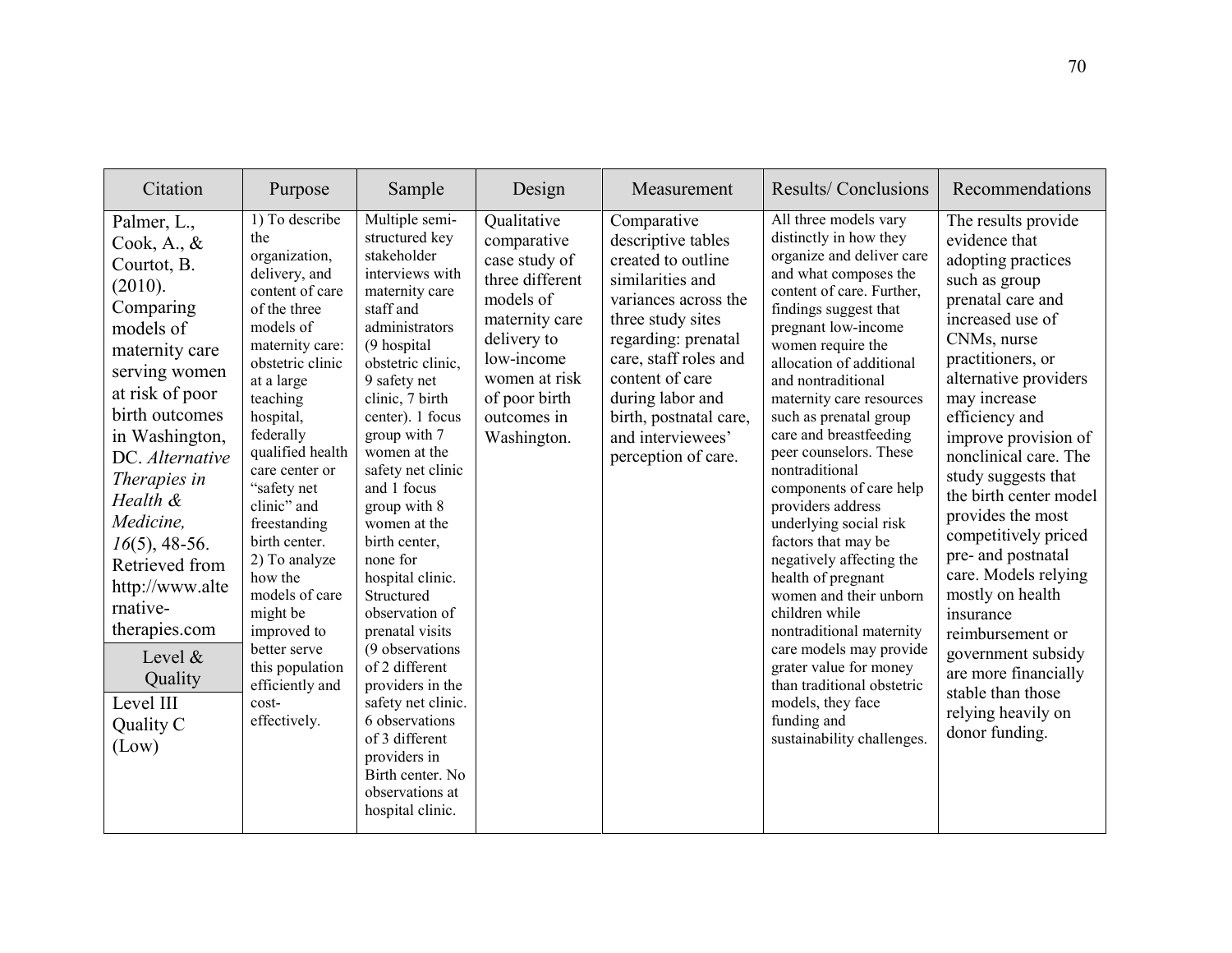| Citation                                                                                                                                                                                                                                                                                                                                          | Purpose                                                                                                       | Sample                                                                                                                                                                                                                                                                                                                                                                                                                              | Design      | Measurement                                                         | Results/Conclusions                                                                                                                                                                                                                                                                                                                                                                                                                                                                                                                                                 | Recommendations                                                                                                                                                                                                                                                                                                                                                                                                                             |
|---------------------------------------------------------------------------------------------------------------------------------------------------------------------------------------------------------------------------------------------------------------------------------------------------------------------------------------------------|---------------------------------------------------------------------------------------------------------------|-------------------------------------------------------------------------------------------------------------------------------------------------------------------------------------------------------------------------------------------------------------------------------------------------------------------------------------------------------------------------------------------------------------------------------------|-------------|---------------------------------------------------------------------|---------------------------------------------------------------------------------------------------------------------------------------------------------------------------------------------------------------------------------------------------------------------------------------------------------------------------------------------------------------------------------------------------------------------------------------------------------------------------------------------------------------------------------------------------------------------|---------------------------------------------------------------------------------------------------------------------------------------------------------------------------------------------------------------------------------------------------------------------------------------------------------------------------------------------------------------------------------------------------------------------------------------------|
| Pewitt, A.<br>$(2008)$ . The<br>experience of<br>perinatal care at<br>a birthing<br>center: A<br>qualitative pilot<br>study. Journal<br>of Perinatal<br>Education.<br>$17(3)$ , 42-50.<br>Retrieved from<br>http://www.inge<br>ntaconnect.com<br>/content/springe<br>$r$ /jpe<br>Level $\&$<br>Quality<br>Level III<br><b>Quality B</b><br>(Good) | To describe<br>women's<br>experiences<br>of care and<br>satisfaction<br>at a<br>freestanding<br>birth center. | Convenience<br>sample of<br>seven women<br>who had given<br>birth within 12<br>months of<br>participant<br>selection at a<br>freestanding<br>birth center<br>located in a<br>rural county in<br>southeastern<br><b>United States.</b><br>Participants<br>were all<br>insured and<br>aged 18 or<br>older, English<br>speaking and<br>primiparous.<br>Additionally<br>all participants<br>were<br>Caucasian,<br>stay-at-home<br>moms. | Qualitative | Qualitative<br>content analysis<br>of semi-structured<br>interviews | Three overarching<br>themes emerged from<br>the narrative data: $(1)$<br>Empowerment, (2)<br>Sense of Motherhood,<br>and (3) Establishing<br>and Strengthening<br>Relationships.<br>All women described<br>the overall experience<br>as satisfying. No one<br>expressed negative<br>psychological outcomes<br>although some did<br>experience physical<br>complications.<br>Women value caring<br>providers, that caring<br>providers support<br>positive psychosocial<br>outcomes, and that<br>those outcomes may<br>equate to a satisfactory<br>birth experience. | There may be<br>benefits to<br>incorporating the<br>midwifery care<br>model into<br>standards of<br>practice for all<br>perinatal health-<br>care providers.<br>Those in practice<br>and those writing<br>policies should<br>consider that one<br>solution to<br>decreasing<br>litigation rates is<br>to connect with<br>patients through<br>caring<br>relationships,<br>which results in<br>satisfied clients<br>and positive<br>outcomes. |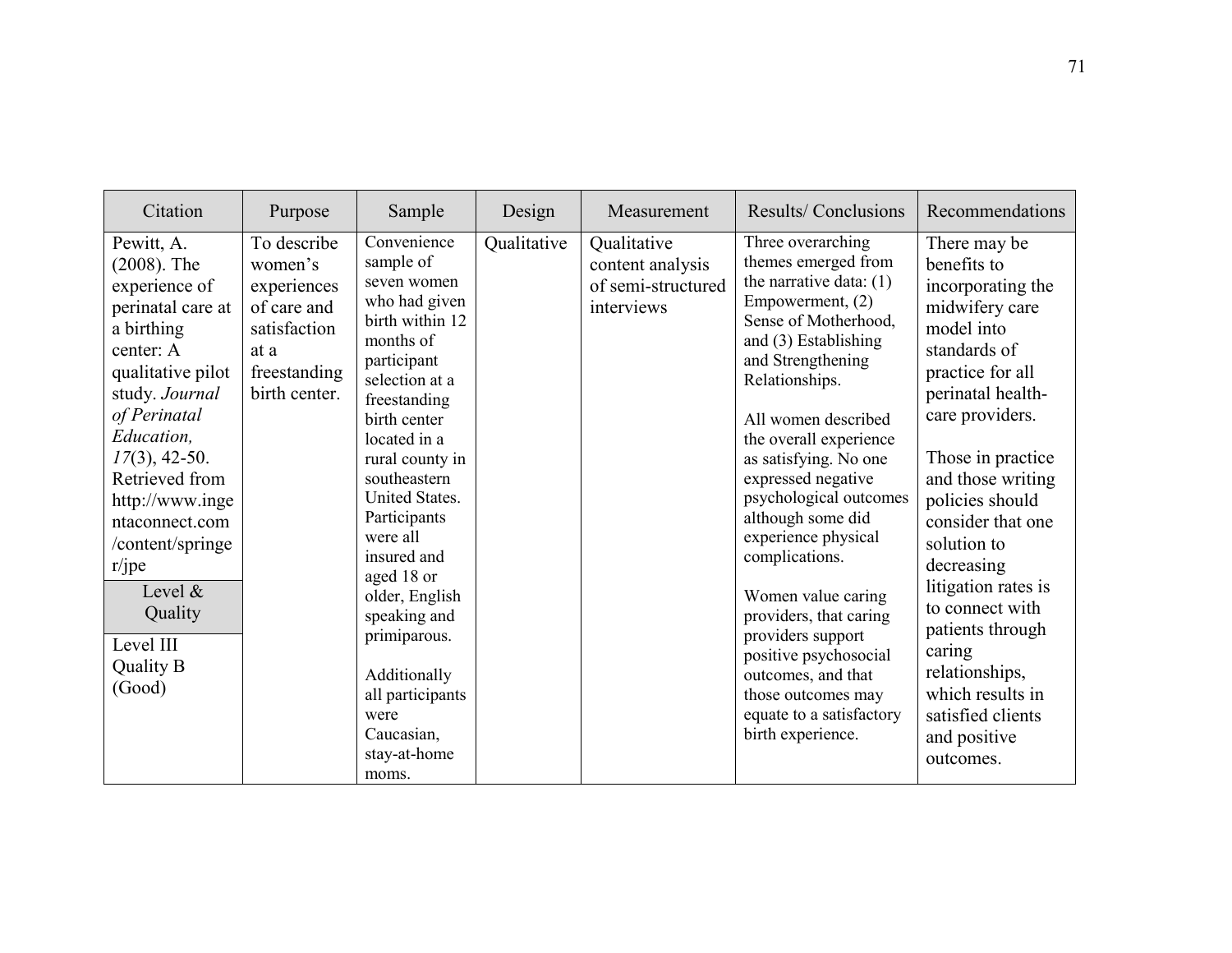| Citation                                                                                                                                                                                                                                                                                                                                                                           | Purpose                                                                                                                                                                                                                                                                           | Sample | Design                | Measurement | Results/Conclusions                                                                                                                                                                                                                                                                                                                                                                                                                     | Recommendations                                                                                                                                                                                                                                           |
|------------------------------------------------------------------------------------------------------------------------------------------------------------------------------------------------------------------------------------------------------------------------------------------------------------------------------------------------------------------------------------|-----------------------------------------------------------------------------------------------------------------------------------------------------------------------------------------------------------------------------------------------------------------------------------|--------|-----------------------|-------------|-----------------------------------------------------------------------------------------------------------------------------------------------------------------------------------------------------------------------------------------------------------------------------------------------------------------------------------------------------------------------------------------------------------------------------------------|-----------------------------------------------------------------------------------------------------------------------------------------------------------------------------------------------------------------------------------------------------------|
| Phillippi, J.,<br>Alliman, $J_{\cdot}$ , $\&$<br>Bauer, K.<br>$(2009)$ . The<br>American<br>Association of<br><b>Birth Centers:</b><br>History,<br>membership,<br>and current<br>initiatives.<br>Journal of<br>Midwifery and<br>Women's<br>Health, $54(5)$ ,<br>387-392.<br>doi:10.1016/j.j<br>mwh.2008.12.0<br>09<br>Level &<br>Quality<br>Level IV<br><b>Quality B</b><br>(Good) | To discuss<br>the history<br>and current<br>policy<br>initiatives of<br>American<br>Association<br>of Birth<br>Centers<br>$(AABC)$ as<br>it works to<br>maintain the<br>birth center<br>model as a<br>vibrant,<br>sustainable<br>part of the<br>changing<br>healthcare<br>system. | NA     | Position<br>Statement | <b>NA</b>   | AABC is committed<br>to the birth center<br>model of care. It<br>promotes birth centers<br>through national<br>standards, initiatives,<br>lobbying, research,<br>and education. Several<br>forces are greatly<br>affecting birth center<br>financial<br>sustainability,<br>including the<br>malpractice crisis, low<br>rates of professional<br>reimbursement, and<br>the lack of a federally<br>mandated birth center<br>facility fee. | Through<br>promotion of<br>research,<br>collaboration with<br>other<br>organizations, and<br>affecting national<br>policy, AABC<br>safeguards the<br>birth center as a<br>safe, evidence-<br>based location for<br>normal birth and<br>the care of women. |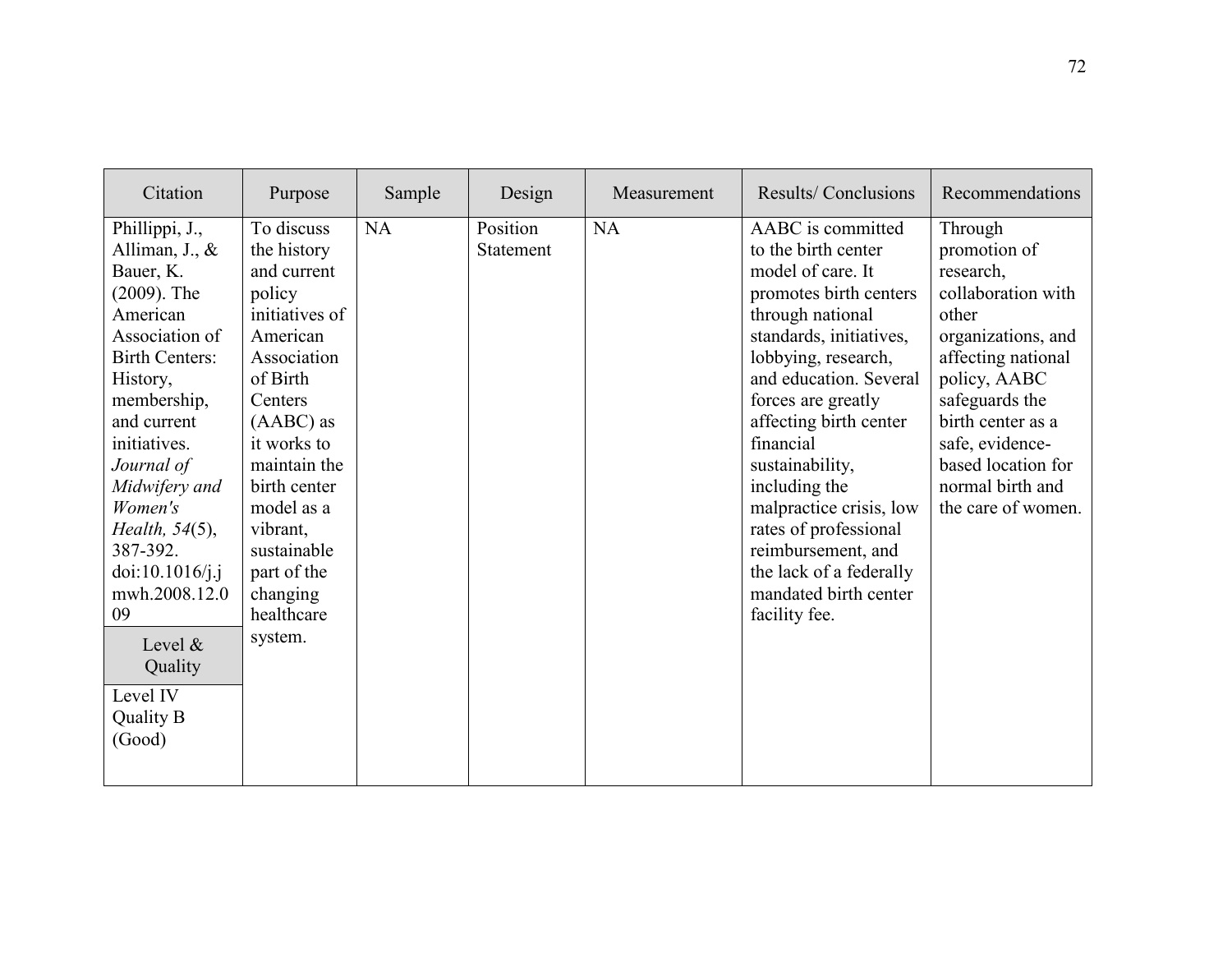| Citation                                                                                                                                                                                                                                                                                        | Purpose                                                                                                                                                                                                              | Sample                                                                                                                                              | Design                                | Measurement                                                                                                                                                                                                                                                                                                                                                                                                                                        | Results/Conclusions                                                                                                                                                                                                                                                                                                                                                                                                                                                                                                                                                                                                                                                                                                                         | Recommendations                                                                                                                                                                                              |
|-------------------------------------------------------------------------------------------------------------------------------------------------------------------------------------------------------------------------------------------------------------------------------------------------|----------------------------------------------------------------------------------------------------------------------------------------------------------------------------------------------------------------------|-----------------------------------------------------------------------------------------------------------------------------------------------------|---------------------------------------|----------------------------------------------------------------------------------------------------------------------------------------------------------------------------------------------------------------------------------------------------------------------------------------------------------------------------------------------------------------------------------------------------------------------------------------------------|---------------------------------------------------------------------------------------------------------------------------------------------------------------------------------------------------------------------------------------------------------------------------------------------------------------------------------------------------------------------------------------------------------------------------------------------------------------------------------------------------------------------------------------------------------------------------------------------------------------------------------------------------------------------------------------------------------------------------------------------|--------------------------------------------------------------------------------------------------------------------------------------------------------------------------------------------------------------|
| Phillippi, J.,<br>Myers, $C_{\cdot}$ , $\&$<br>Schorn, M.<br>(2014).<br>Facilitators of<br>prenatal care<br>access in rural<br>Appalachia.<br>Women and<br>Birth, $27(4)$ ,<br>e28-e35.<br>doi:10.1016/j.w<br>ombi.2014.08.0<br>01<br>Level $\&$<br>Quality<br>Level III<br>Quality A<br>(High) | To explore<br>the<br>experience<br>of women<br>receiving<br>care at the<br>exemplar<br>birth center<br>in rural<br>Appalachia<br>with low<br>rates of<br>preterm<br>birth to<br>identify<br>facilitators<br>of care. | 29 women<br>receiving<br>care at a<br>rural,<br>Appalachian<br>birth center<br>in the<br>United<br>States with<br>low rates of<br>preterm<br>birth. | Qualitative<br>descriptive<br>design. | Three types of data<br>used to explore the<br>women's experience<br>of access: interviews,<br>demographic<br>questionnaires, and<br>filed notes. Data were<br>analyzed using<br>conventional<br>(inductive)<br>qualitative content<br>analysis of manifest<br>content. Semi-<br>structured interviews<br>were the primary data<br>source.<br>Interviews were<br>coded and entered<br>into ATLAS-ti, a<br>qualitative analysis<br>computer program. | There is a connection<br>between compassionate<br>and personalized care and<br>positive birth outcomes.<br>Women were willing to<br>overcome barriers to<br>access care that met their<br>needs. To facilitate access<br>to prenatal care and<br>decrease health<br>disparities, healthcare<br>planners, and policy<br>makers need to ensure all<br>women can afford to<br>access prenatal care and<br>allow women a choice in<br>their care provider. Clinic<br>administrators should<br>create a welcoming clinic<br>environment with<br>minimal wait time.<br>Unrushed, woman-<br>centered prenatal visits<br>can increase access to and<br>motivation for care and<br>are easily integrated into<br>prenatal care with<br>minimal cost. | Future research<br>should further<br>explore the link<br>between women's<br>perceptions,<br>engagement, and<br>health outcomes.<br>More information<br>is needed on<br>effective models<br>of prenatal care. |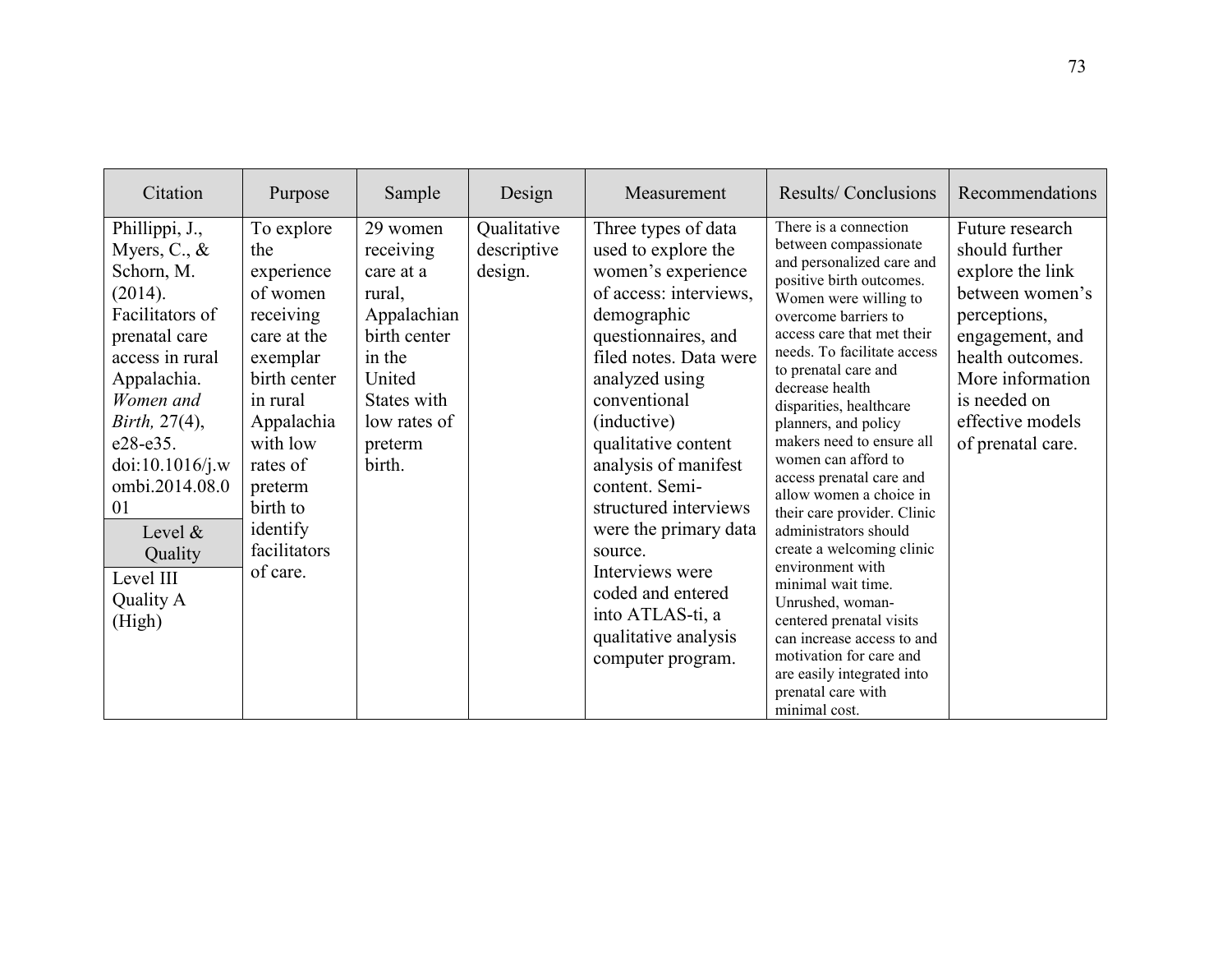| Citation                                                                                                                                                                                                                                                                                                       | Purpose                                                                                                  | Sample                                                                                                                                                                                                                                                                                                                                                                                                                                                                              | Design               | Measurement                                                                                                                                                                                                                                                                                                                                                                                                                                                                                                                                                                                                                                                                | Results/Conclusions                                                                                                                                                                                                                                                                                                                                                                                                                                                                                                                                                                                                                                                                                                                                                                                                                                                                                                                                             | Recommendations                                                                                                                                                                                                                                                                                                                                                                                                                                                                                                           |
|----------------------------------------------------------------------------------------------------------------------------------------------------------------------------------------------------------------------------------------------------------------------------------------------------------------|----------------------------------------------------------------------------------------------------------|-------------------------------------------------------------------------------------------------------------------------------------------------------------------------------------------------------------------------------------------------------------------------------------------------------------------------------------------------------------------------------------------------------------------------------------------------------------------------------------|----------------------|----------------------------------------------------------------------------------------------------------------------------------------------------------------------------------------------------------------------------------------------------------------------------------------------------------------------------------------------------------------------------------------------------------------------------------------------------------------------------------------------------------------------------------------------------------------------------------------------------------------------------------------------------------------------------|-----------------------------------------------------------------------------------------------------------------------------------------------------------------------------------------------------------------------------------------------------------------------------------------------------------------------------------------------------------------------------------------------------------------------------------------------------------------------------------------------------------------------------------------------------------------------------------------------------------------------------------------------------------------------------------------------------------------------------------------------------------------------------------------------------------------------------------------------------------------------------------------------------------------------------------------------------------------|---------------------------------------------------------------------------------------------------------------------------------------------------------------------------------------------------------------------------------------------------------------------------------------------------------------------------------------------------------------------------------------------------------------------------------------------------------------------------------------------------------------------------|
| Stapleton, S.,<br>Osborne, C., $\&$<br>Illuzzi, J.<br>(2013).<br>Outcomes of<br>care in birth<br>centers:<br>Demonstration<br>of a durable<br>model. Journal<br>of Midwifery &<br>Women's<br>Health, 58(1),<br>$3-14.$<br>doi:10.1111/jm<br>wh.12003<br>Level &<br>Quality<br>Level III<br>Quality A<br>(High) | To examine<br>outcomes of<br>birth center<br>care in the<br>present<br>maternity<br>care<br>environment. | Women who<br>received care in<br>birth centers that<br>contributed to<br>the UDS, entered<br>labor eligible for<br>and planning a<br>birth center birth,<br>and had<br>estimated dates<br>of birth during<br>$2007 - 2010$ .<br>79 birth centers<br>in 33 US states<br>contributed data<br>to the AABC<br>UDS during the<br>study period.<br>15,574 women<br>planned and<br>were eligible for<br>birth center birth<br>at the onset of<br>labor and had<br>complete UDS<br>records. | Non-<br>Experimental | Data were collected<br>using the American<br><b>Association of Birth</b><br>Centers (AABC)<br>Uniform Data Set, an<br>online data registry<br>developed by the<br>AABC with a task<br>force of maternity care<br>and research experts.<br>UDS collects data on<br>189 variables that<br>describe the<br>demographics, risk<br>factors, processes of<br>care and maternal-<br>infant outcomes of<br>women receiving care<br>in a birth center.<br>Data were transferred<br>from the MySQL<br>database to SAS<br>version 9.1 for<br>analysis. Descriptive<br>statistics for<br>demographic variables<br>and perinatal<br>outcomes calculated<br>and frequencies<br>reported. | Of 15,574 women who planned<br>and were eligible for birth<br>center birth at the onset of<br>labor, 84% gave birth at the<br>birth center. Four percent were<br>transferred to a hospital prior<br>to birth center admission, and<br>12% were transferred in labor<br>after admission. Regardless of<br>where they gave birth, 93% of<br>women had a spontaneous<br>vaginal birth, 1% an assisted<br>vaginal birth, and 6% a<br>cesarean birth. Of women<br>giving birth in the birth center,<br>2.4% required transfer<br>postpartum, whereas 2.6% of<br>newborns were transferred<br>after birth. Most transfers were<br>non-emergent, with 1.9% of<br>mothers or newborns requiring<br>emergent transfer during labor<br>or after birth. There were no<br>maternal deaths. The<br>intrapartum fetal mortality rate<br>for women admitted to the<br>birth center in labor was<br>0.47/1000. Neonatal mortality<br>rate was 0.40/1000 excluding<br>anomalies. | Future research<br>should be carried out<br>to describe the cost<br>components of birth<br>center care that have<br>contributed to these<br>outcomes. Future<br>research should be<br>carried out to describe<br>the cost components<br>of birth center care<br>and strategies for<br>optimizing and<br>expanding this high-<br>value care model.<br>Qualitative studies<br>exploring the<br>experiences of<br>childbearing women<br>and families in birth<br>center and hospital<br>models of care are<br>also critical. |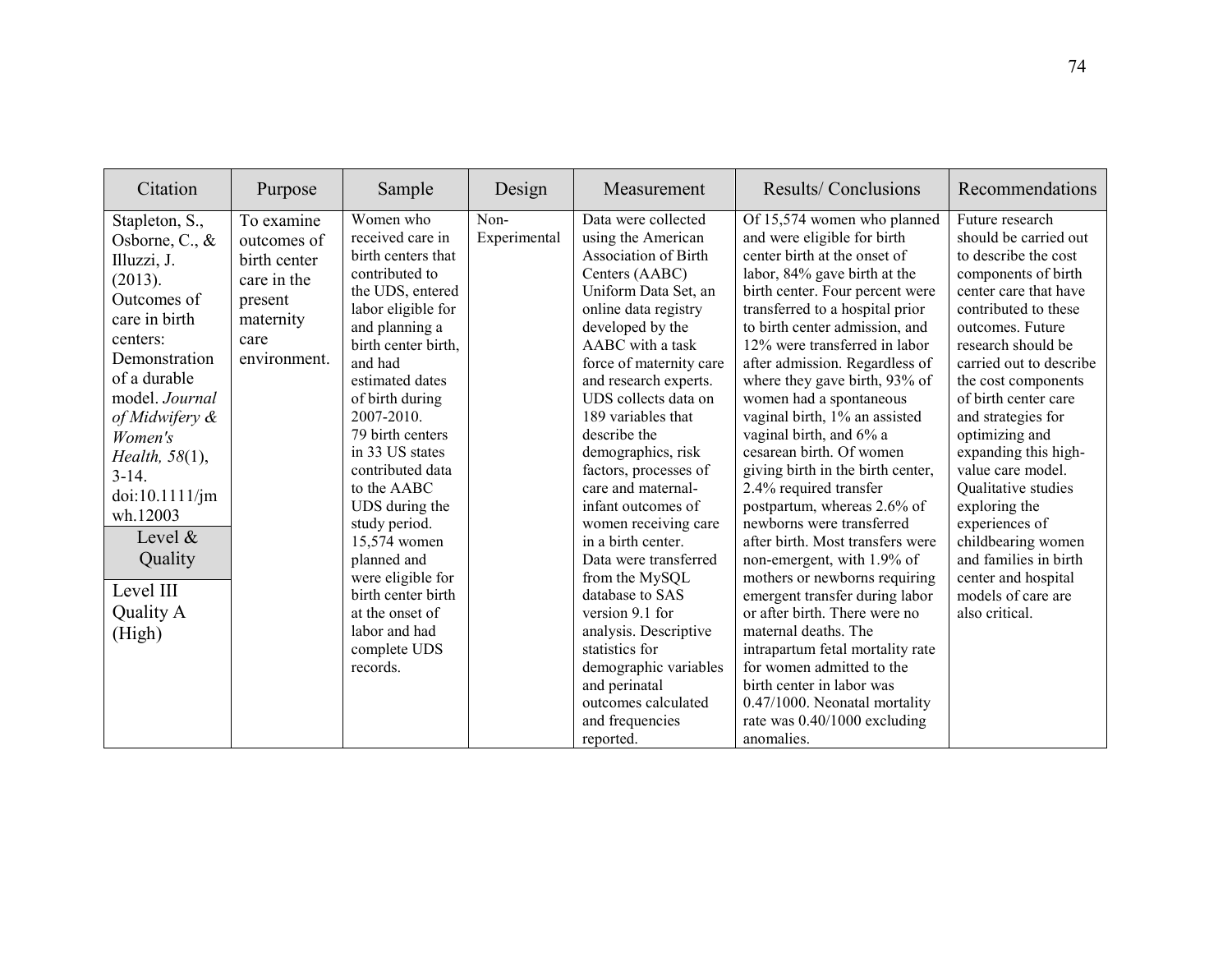| Citation                                                                                                                                                                                                                                                                                                         | Purpose                                                                                                                                                                                                                         | Sample    | Design                                              | Measurement                                                                                                                                                                                     | Results/Conclusions                                                                                                                                                                                                                                                                                                                                                                                                                                                                                                                                                                                      | Recommendations                                                                                                                            |
|------------------------------------------------------------------------------------------------------------------------------------------------------------------------------------------------------------------------------------------------------------------------------------------------------------------|---------------------------------------------------------------------------------------------------------------------------------------------------------------------------------------------------------------------------------|-----------|-----------------------------------------------------|-------------------------------------------------------------------------------------------------------------------------------------------------------------------------------------------------|----------------------------------------------------------------------------------------------------------------------------------------------------------------------------------------------------------------------------------------------------------------------------------------------------------------------------------------------------------------------------------------------------------------------------------------------------------------------------------------------------------------------------------------------------------------------------------------------------------|--------------------------------------------------------------------------------------------------------------------------------------------|
| Stone, $P_{\cdot}$ , $\&$<br>Walker, P.<br>$(1995)$ . Cost-<br>effectiveness<br>analysis: Birth<br>center vs.<br>hospital care.<br><b>Nursing</b><br>Economic\$,<br>$13(5)$ , 299-308.<br>Retrieved from<br>http://www.nurs<br>ingeconomics.n<br>et<br>Level $\&$<br>Quality<br>Level III<br>Quality B<br>(Good) | To answer<br>questions<br>regarding<br>the cost and<br>quality<br>outcomes of<br>labor and<br>delivery care<br>in birth<br>centers<br>compared to<br>hospitals,<br>when care is<br>provided by<br>a CNM in<br>both<br>settings. | <b>NA</b> | Non-<br>experimental<br>prospective<br>case-control | Decision analysis<br>using a decision tree<br>format with<br><b>SMLTREE</b> computer<br>software to model<br>this cost-<br>effectiveness analysis<br>of a birth center<br>versus hospital care. | A birth center is a cost-<br>effective strategy for<br>labor and delivery of<br>low-risk women.<br>Average cost of a<br>delivery at the birth<br>center is less, \$3,385<br>compared to the<br>average cost of labor<br>and delivery at the<br>hospital \$4,673. On<br>average the hospital<br>was 38% more<br>expensive and a less<br>appropriate model of<br>care for a low-risk<br>birth.<br>Rate of transfer (birth)<br>center to hospital) must<br>exceed 62% before the<br>birth center stops<br>dominating the decision<br>analysis as the most<br>cost-effective strategy<br>for low-risk birth. | Insurers and<br>health policy<br>decision makers<br>should view a<br>birth center as an<br>economical model<br>of health care<br>delivery. |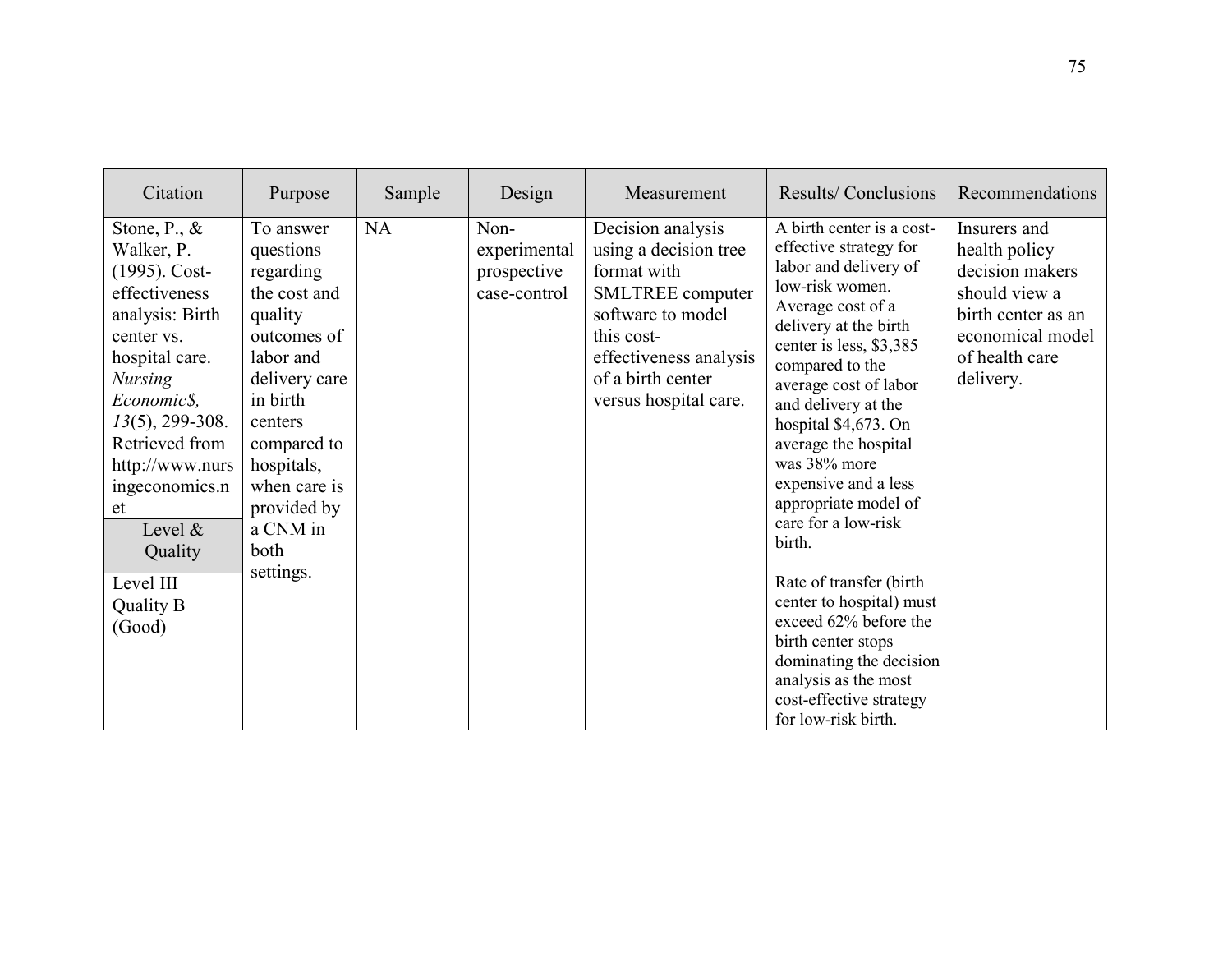|  | Table 2: Emerging Themes |  |
|--|--------------------------|--|
|--|--------------------------|--|

| <b>Authors</b>                                           | <b>Discusse</b><br>s Health<br>Outcome<br>S | <b>Discusses</b><br><b>Social</b><br>Support/<br>Family<br><b>Stress</b> | <b>Discusses</b><br>Economic<br>S | <b>Potential</b><br>selection<br>bias | <b>Sample Size</b>                              | <b>Study Locations</b>         | <b>Study Design</b>   |
|----------------------------------------------------------|---------------------------------------------|--------------------------------------------------------------------------|-----------------------------------|---------------------------------------|-------------------------------------------------|--------------------------------|-----------------------|
| Alliman, Jolles, &                                       |                                             |                                                                          |                                   |                                       |                                                 |                                |                       |
| Summers, 2015                                            |                                             |                                                                          | Yes                               |                                       |                                                 | <b>Strong Start</b>            | <b>Expert Opinion</b> |
| Benatar, Garrett, Howell,<br>& Palmer, 2013              | Yes                                         | Yes                                                                      |                                   |                                       | <b>Women: 872</b><br>FBC,<br>42,987 in hospital | <b>FHBC</b>                    | Retrospective         |
| Bryant, Fernandez-<br>Lamothe, &<br>Kuppermann, 2012     | <b>Birth</b><br>Spacing                     | Yes                                                                      |                                   |                                       | 43 women                                        | 2 CA hospital<br>sites         | Qualitative           |
| CMS, 2014                                                | Yes                                         | Yes                                                                      |                                   |                                       | <b>10 FBC</b>                                   | <b>Strong Start</b>            | Program Eval          |
| Esposito, 1999                                           |                                             | Yes                                                                      |                                   |                                       | 29 women                                        | Inner city Bronx,<br><b>NY</b> | Qualitative           |
| Gottvall, Waldenström,<br>Tingstig, & Grunewald,<br>2011 | Yes                                         |                                                                          |                                   | Yes                                   | Women: 2,555<br>FBC, 9,382<br>hospital          | Stockholm<br>Sweden            | Non-experimental      |
| Henderson & Petrou,<br>2008                              |                                             |                                                                          | Yes                               | Yes                                   | 12papers/11<br>studies                          | Multiple                       | Systematic review     |
| Howell, Palmer, Benatar,<br>& Garrett, 2014              |                                             |                                                                          | Yes                               |                                       |                                                 | <b>FHBC</b>                    | Non-experimental      |
| Jackson et al., 2003                                     | Yes                                         |                                                                          |                                   |                                       | Women: 1,808<br>FBC, 1,149<br>hospital          | BirthPlace in San<br>Diego     | Non-experimental      |
| Krans & Davis, 2014                                      |                                             |                                                                          | Yes                               |                                       |                                                 | <b>Strong Start</b>            | <b>Expert Opinion</b> |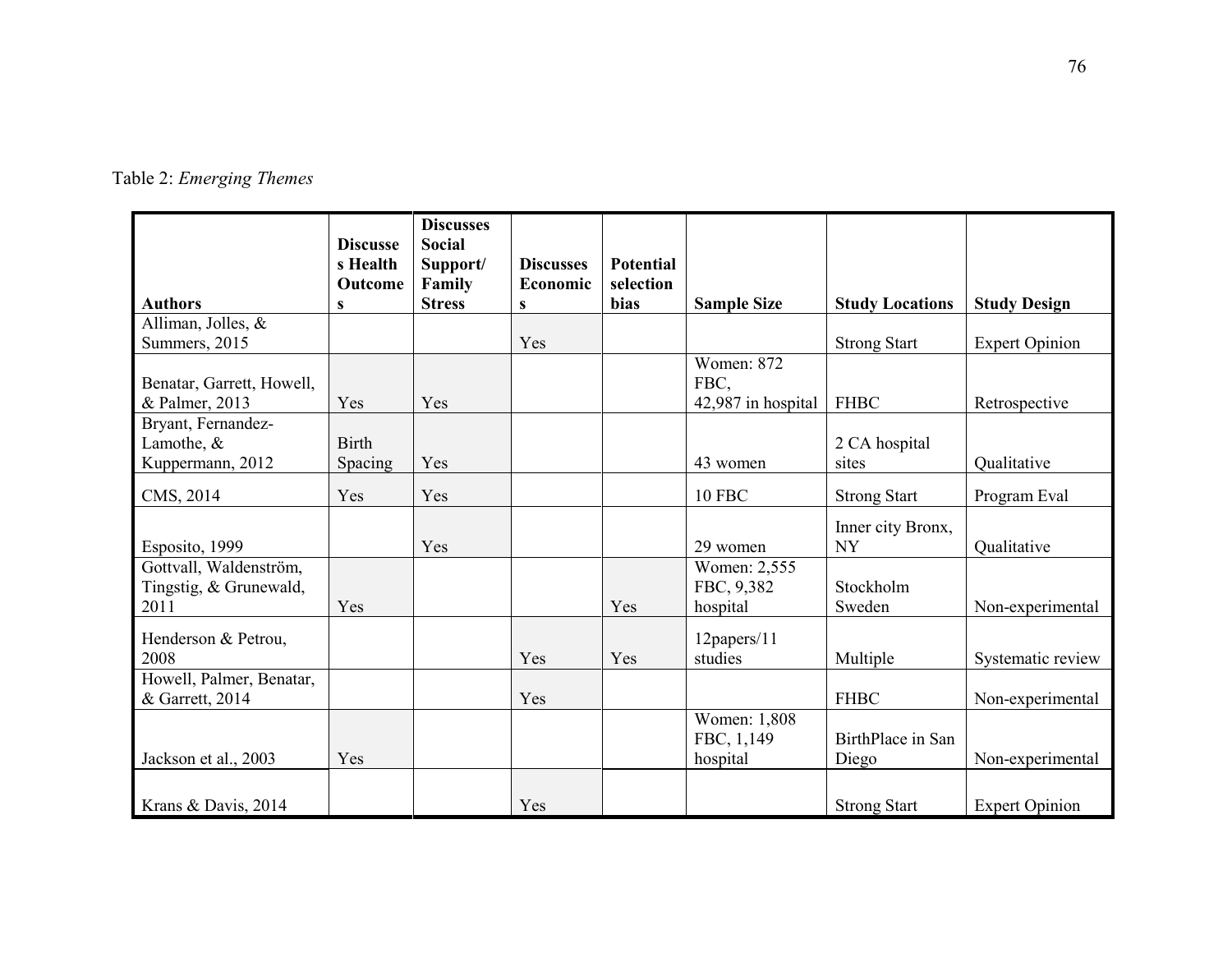|                                                        | <b>Discusse</b><br>s Health<br>Outcome | <b>Discusses</b><br><b>Social</b><br>Support/<br>Family | <b>Discusses</b><br>Economic | <b>Potential</b><br>selection |                                    |                                |                           |
|--------------------------------------------------------|----------------------------------------|---------------------------------------------------------|------------------------------|-------------------------------|------------------------------------|--------------------------------|---------------------------|
| <b>Authors</b>                                         | S                                      | <b>Stress</b>                                           | S                            | bias                          | <b>Sample Size</b>                 | <b>Study Locations</b>         | <b>Study Design</b>       |
| Loveland Cook, Selig,<br>Wedge, & Gohn-Baube,<br>1999  |                                        | Yes                                                     |                              |                               | 115 women                          | One urban<br>Hospital          | Non-experimental          |
| Lubic & Flynn, $2010$                                  | Yes                                    | Yes                                                     | Yes                          |                               |                                    | <b>FHBC</b>                    | <b>Expert Opinion</b>     |
| MacDorman, Declercq, &<br>Mathews, 2013                | Yes                                    |                                                         |                              | Yes                           | Approximately<br>4,000,000         |                                | Non-experimental          |
| Nkansah-Amankra,<br>Dhawain, Hussey, &<br>Luchok, 2010 |                                        | Yes                                                     |                              |                               | 5,730 women                        | All South<br>Carolina          | Non-experimental          |
| Overgaard, Fenger-Grøn,<br>& Sandall, 2012             | Yes                                    | Yes                                                     |                              |                               | Women: 839<br>FBC, 839<br>hospital | Denmark                        | Non-experimental          |
| Palmer, Cook, & Courtot,<br>2010                       | Yes                                    |                                                         | Yes                          |                               | 15 women in<br>focus groups        | <b>FHBC</b>                    | Qualitative<br>comparison |
| Pewit, 2008                                            |                                        | Yes                                                     |                              | Yes                           | 7 women                            | One TN FBC                     | Qualitative               |
| Phillippi, Alliman, &<br>Bauer, 2009                   |                                        |                                                         | Yes                          | Yes                           |                                    | <b>AABC</b>                    | Position statement        |
| Phillippi, Myers &<br>Schorn, 2014                     |                                        | Yes                                                     |                              | Yes                           | 29 women                           | Rural<br>Appalachian TN        | Qualitative               |
| Stapleton, Osborne, &<br>Illuzzi                       | Yes                                    |                                                         | Yes                          | Yes                           | 15,574 women                       | 79 FBCs                        | Non-experimental          |
| Stone & Walker, 1995                                   |                                        |                                                         | Yes                          | Yes                           |                                    | One FBC and<br>nearby hospital | Non-experimental          |

Table 2: *Emerging Themes (continued)*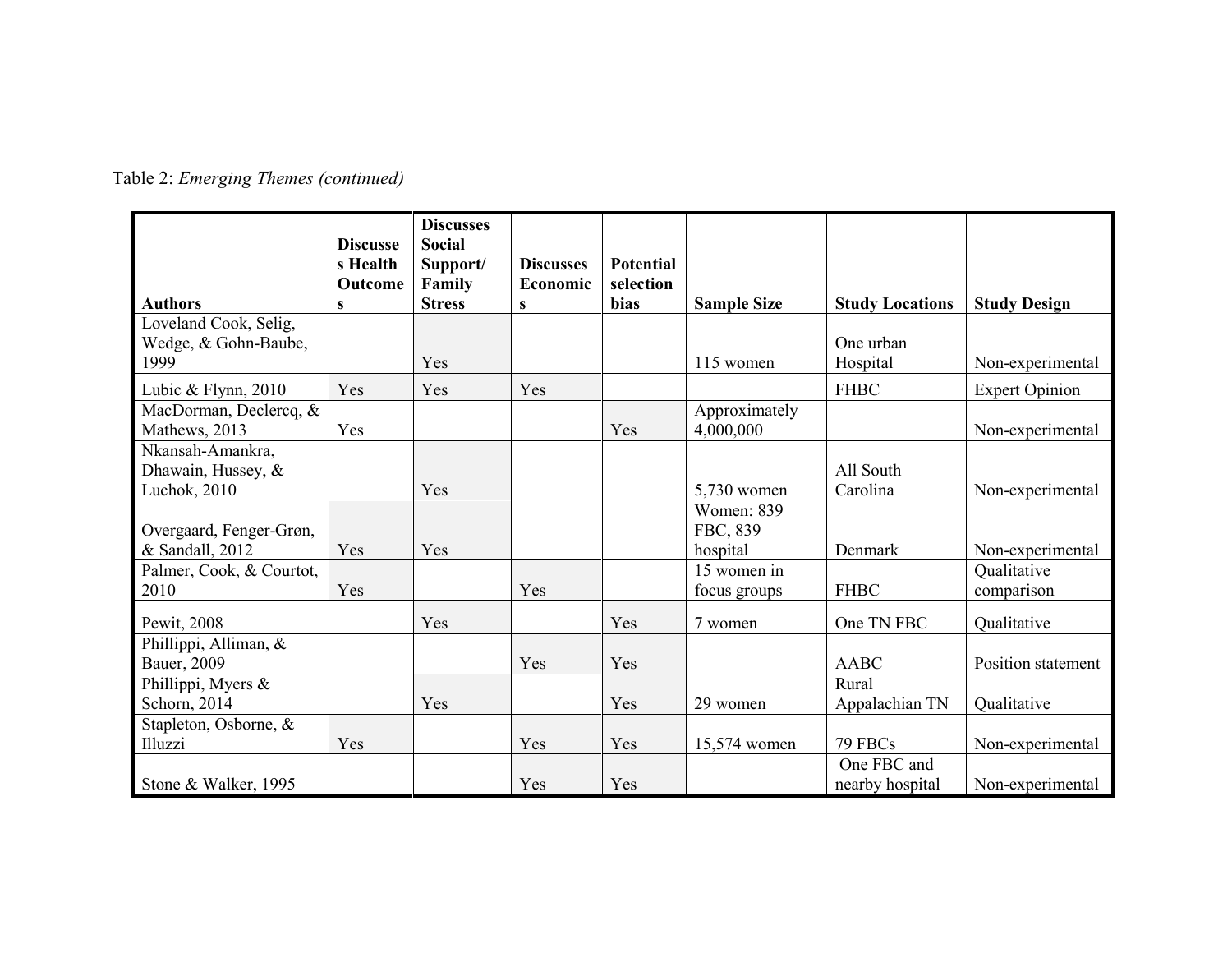| <b>Authors</b>       |                   |               | <b>Instrumental</b> | <b>VBAC</b> |               | <b>Low Birth</b> |                | <b>Breast-</b>  |
|----------------------|-------------------|---------------|---------------------|-------------|---------------|------------------|----------------|-----------------|
| Benatar, Garrett,    | <b>C-Sections</b> | Vaginal       | <b>Delivery</b>     | FBC-        | Preterm       | Weight           | <b>APGAR</b>   | feeding         |
| Howell, & Palmer,    | FBC*-19.7%        |               | FBC-2.1%            | 26.7%       | FBC-7.9%      | FBC-8.4%         | N <sub>0</sub> |                 |
| 2013                 | H-29.4%           |               | $H-4.4%$            |             | $H-11%$       |                  |                |                 |
|                      |                   |               |                     | $H-9.4%$    |               | $H-10.2%$        | differences    |                 |
|                      | FBC-Lower         |               |                     |             | FBC-Lower     |                  |                | FBC-Higher      |
|                      | than national     |               |                     |             | than national |                  |                | than national   |
| CMS, 2014            | average           | FBC-77%       |                     |             | average       | <b>FBC-2%</b>    |                | average.        |
|                      | Primip:           | Primip:       | Primip:             |             |               |                  | No             |                 |
|                      | $BC-18.9%$        | $BC-65.7%$    | BC-15.4%            |             |               |                  | significant    |                 |
| Gottvall,            | $H-25.6%$         | $H-57.6%$     | H-16.8%             |             |               |                  | differences in |                 |
| Waldenström,         | Multip:           | Multip:       | Multip:             |             |               |                  | 5 min          |                 |
| Tingstig, $\&$       | BC-3.3%           | BC-95%        | $BC-1.6%$           |             |               |                  | APGAR or       |                 |
| Grunewald, 2011      | H-14.9%           | H-81.8%       | $H-3.2%$            |             |               |                  | mortality      |                 |
|                      |                   |               |                     |             |               |                  | Insignificant  |                 |
|                      |                   |               |                     |             |               |                  | differences    |                 |
|                      | FBC-10.7%         | FBC-80.9%     | FBC-8.4%            |             | FBC-6.4%      | FBC-3.8%         | 5m APGAR       | Higher $91.8 v$ |
| Jackson et al., 2003 | H-19.1%           | H-62.8%       | H-18.1%             |             | $H-6.5%$      | $H-4.0%$         | or mortality   | 82.6% p1002     |
|                      |                   |               |                     |             | Lower in      | Lower in         |                |                 |
|                      | Lower in FBC      |               |                     |             | FBC vs.       | FBC vs.          |                |                 |
| Lubic & Flynn, 2010  | vs. Hospital      |               |                     |             | Hospital      | Hospital         |                |                 |
| MacDorman,           |                   |               |                     |             | FBC-2.2%      | <b>FBC-2%</b>    |                |                 |
| Declercq, &          |                   |               |                     |             | Home-5.4%     | Home- $5%$       |                |                 |
| Mathews, 2013        |                   |               |                     |             | $H-12.1%$     | $H-12%$          |                |                 |
| Overgaard, Fenger-   |                   |               |                     |             |               |                  | Insignificant  |                 |
| Grøn, & Sandall,     | Less in FBC       | Higher in FBC | Fewer in FBC        |             |               |                  | differences    |                 |
| 2012                 | vs. Hospital      | vs. Hospital  | vs. Hospital        |             |               |                  | 5m APGAR       |                 |
|                      |                   |               |                     |             |               |                  |                |                 |
| Palmer, Cook, &      | FBC-16.3%         |               |                     |             |               |                  |                |                 |
| Courtot, 2010        | H-30%             |               |                     |             |               |                  |                |                 |
|                      |                   |               |                     | <b>FBC</b>  |               |                  | Insignificant  |                 |
| Stapleton, Osborne,  | FBC-6.1%          |               |                     | 70%         |               |                  | differences in |                 |
| & Illuzzi, 2013      | $H-25%$           | FBC-92.8%     | FBC-1.20%           | success     |               |                  | mortality      |                 |

Table 3: *Health Outcomes* 

\*FBC=Freestanding Birth Center. H=Hospital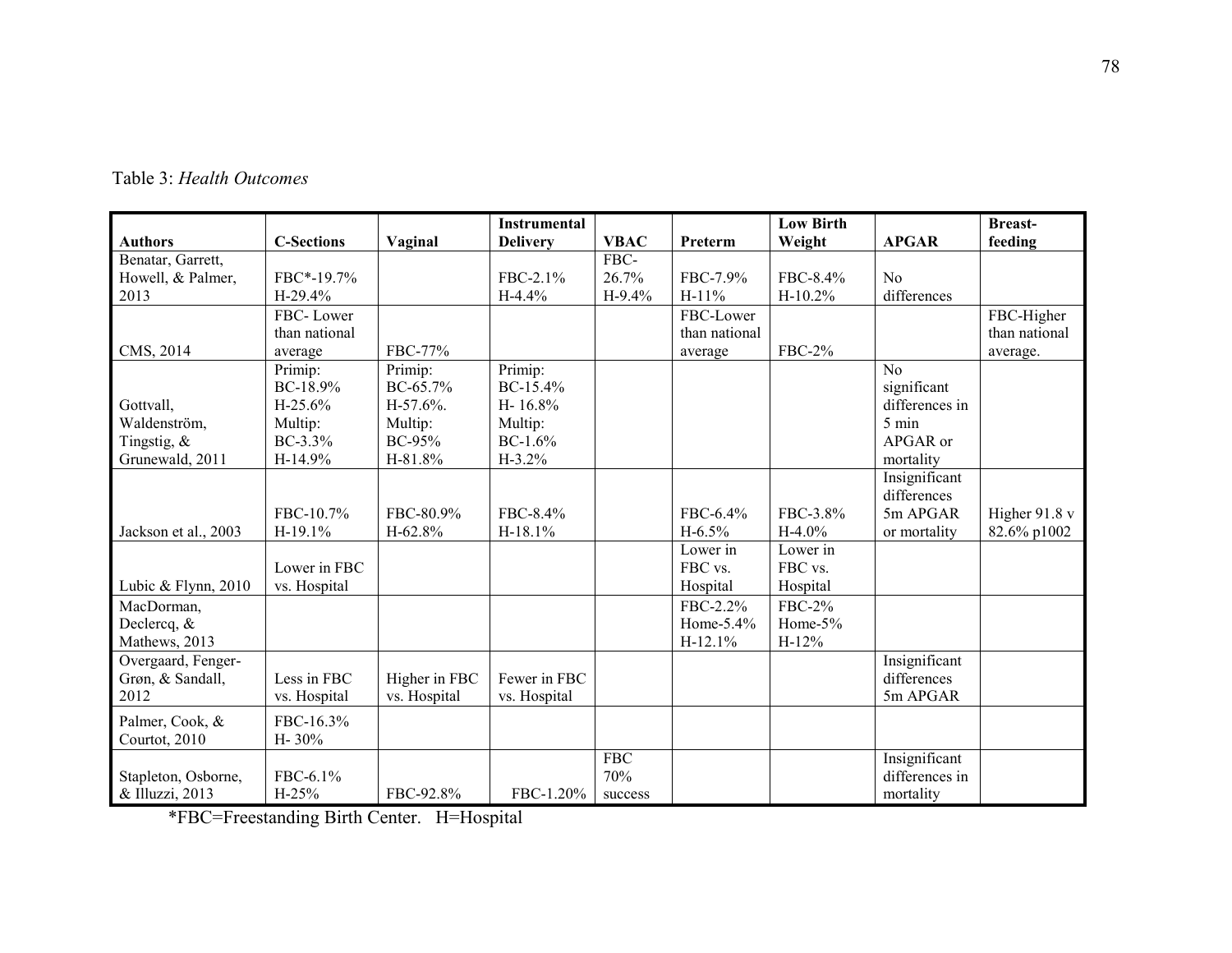Table 4: *Social Support & Family Stress* 

| <b>Author</b>      | Social support and family stress model content                                                                                                                                                                                                                              |
|--------------------|-----------------------------------------------------------------------------------------------------------------------------------------------------------------------------------------------------------------------------------------------------------------------------|
| Bryant, Fernandez- | Short interpregnancy interval (<18 mo) = Increased rates of preterm, LBW, IUFD, uterine rupture after C/S, maternal death, and school                                                                                                                                       |
| Lamothe, &         | unreadiness among low-income children. Low-income women at highest risk of nutrient depletion. Sampled women were not educated                                                                                                                                              |
| Kuppermann, 2012   | regarding optimal spacing or birth control options.                                                                                                                                                                                                                         |
|                    | 78% reported discussing birth control. Rates of: homeless 1%, unemployed 55%, food insecure 22%. Rates: antenatal depression 23%,<br>experiencing IPV 23%. FBC emphasizes relationship-centered care. Relationship provides valuable social and emotional support; also     |
|                    | important vehicle for providing education on pregnancy, preterm risks, and self-care, and for facilitating connections to external resources                                                                                                                                |
| CMS, 2014          | in the community. FBC participants satisfied with prenatal care $\&$ delivery.                                                                                                                                                                                              |
|                    | Easy access to FBC provided opportunities for the women to build relationships with the midwives and each other. Women repeatedly                                                                                                                                           |
|                    | emphasized the importance of being treated like a person and feeling respected during their health care experiences at FBC. "It's your                                                                                                                                      |
|                    | body; here you can read and keep track of how it's going" re: self charting urine tests and vital signs. Hospital-sense of isolation and loss of                                                                                                                            |
|                    | power and control angered them; exaggerates the subservient role of the patient in the technocratic model. FBC-established trust and<br>interpersonal connections with a humanistic advocate who has power in the birthing environment allows the woman freedom to focus on |
| Esposito, 1999     | the birth.                                                                                                                                                                                                                                                                  |
|                    | African American women are more likely to initiate prenatal care after their first trimester, have fewer prenatal clinic visits, or receive no                                                                                                                              |
|                    | prenatal care at all. Women who experienced major life stressors during and before their pregnancy were more likely to deliver prematurely                                                                                                                                  |
| Loveland Cook,     | than those who experienced fewer stressors. Most common access barriers: embarrassed about pregnancy, heard bad things about clinic,                                                                                                                                        |
| Selig, Wedge, &    | didn't want people to know about pregnancy, didn't like care received at clinic, didn't trust health care system, lack of evening and                                                                                                                                       |
| Gohn-Baube, 1999   | weekend clinic hours.                                                                                                                                                                                                                                                       |
|                    | Women report that being treated with respect, being encouraged and shown how to take charge of their own pregnancies, being supported                                                                                                                                       |
| Lubic & Flynn,     | to birth their own babies, and learning to provide essential nutrients to their children with the help of the 24/7 in-home lactation support has                                                                                                                            |
| 2010               | empowered them to take charge of their lives, such as ending abusive relationships, finishing their education and obtaining employment.                                                                                                                                     |
| Nkansah-Amankra,   | Residence in a neighborhood with medium levels of income inequality was associated with higher risk of LBW; independent of maternal                                                                                                                                         |
| Dhawain, Hussey,   | socio-economic factors. Mothers with low social support systems were independently at increased risk of LBW or preterm births. Improved                                                                                                                                     |
| & Luchok, 2010     | community social support leads to improved outcomes.                                                                                                                                                                                                                        |
|                    | Disadvantaged pregnant women perceive themselves as having little knowledge and little choice, and they have considerable faith in                                                                                                                                          |
| Overgaard, Fenger- | medical "experts." Women rate their experience of care in terms of psycho-social outcomes more positively in FBC compared to hospital.                                                                                                                                      |
| Grøn, & Sandall,   | Results provided no support for the claim that women pursue different birth models and that their aims and wants for pregnancy and birth                                                                                                                                    |
| 2012               | vary according to their socio-demographic backgrounds.                                                                                                                                                                                                                      |
|                    | FBC region known for high rates of poverty and poor health outcomes. 19% of FBC's pregnant clients crossed at least two county lines for                                                                                                                                    |
|                    | prenatal care. Women enjoyed their time with the midwives, and felt each provider viewed them as a whole and unique person. Valued                                                                                                                                          |
|                    | "unrushed" prenatal visits. Many participants had previous prenatal care in other locations and with other provider types and felt their                                                                                                                                    |
| Phillippi, Myers & | previous care was unfulfilling or even dehumanizing. Women motivated to come in for care since they knew their questions would be                                                                                                                                           |
| Schorn, 2014       | answered.                                                                                                                                                                                                                                                                   |

LBW=low birth weight. IUFD=intrauterine fetal demise. C/S=cesarean section. IPV=intimate partner violence. FBC=freestanding birth center.